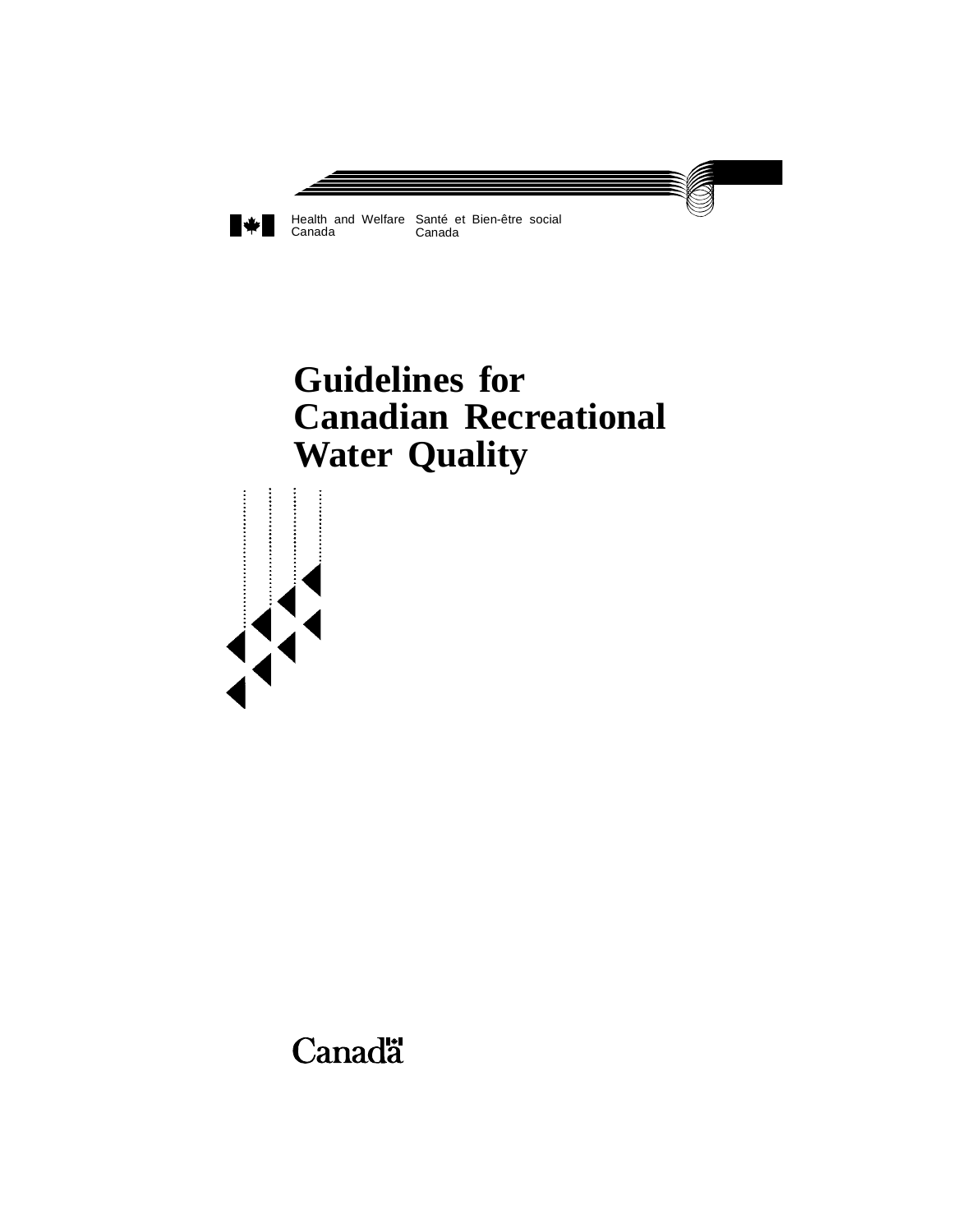# **Guidelines for Canadian Recreational Water Quality**

Prepared by the Federal-Provincial Working Group on Recreational Water Quality of the Federal-Provincial Advisory Committee on Environmental and Occupational Health

Published by authority of the Minister of National Health and Welfare

Également disponible en français sous le titre *Recommandations au sujet de la qualité des eaux utilisées à des fins récréatives au Canada*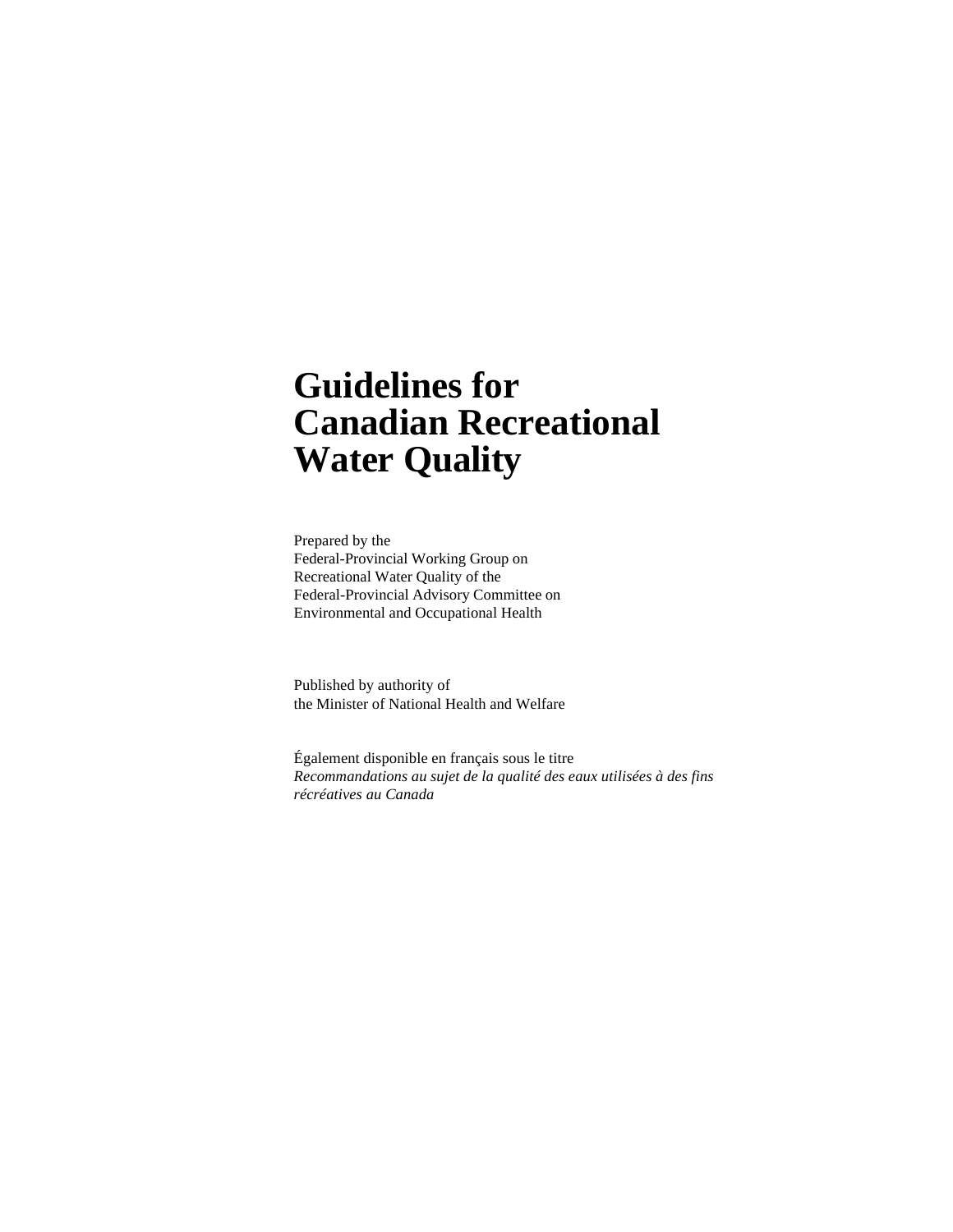© Minister of Supply and Services Canada 1992

Available in Canada through Authorized Bookstore Agents and other bookstores

or by mail from

Canadian Government Publishing Centre Supply and Services Canada Ottawa, Canada K1A 0S9

Cat. H49-70/1991E ISBN 0-660-14239-2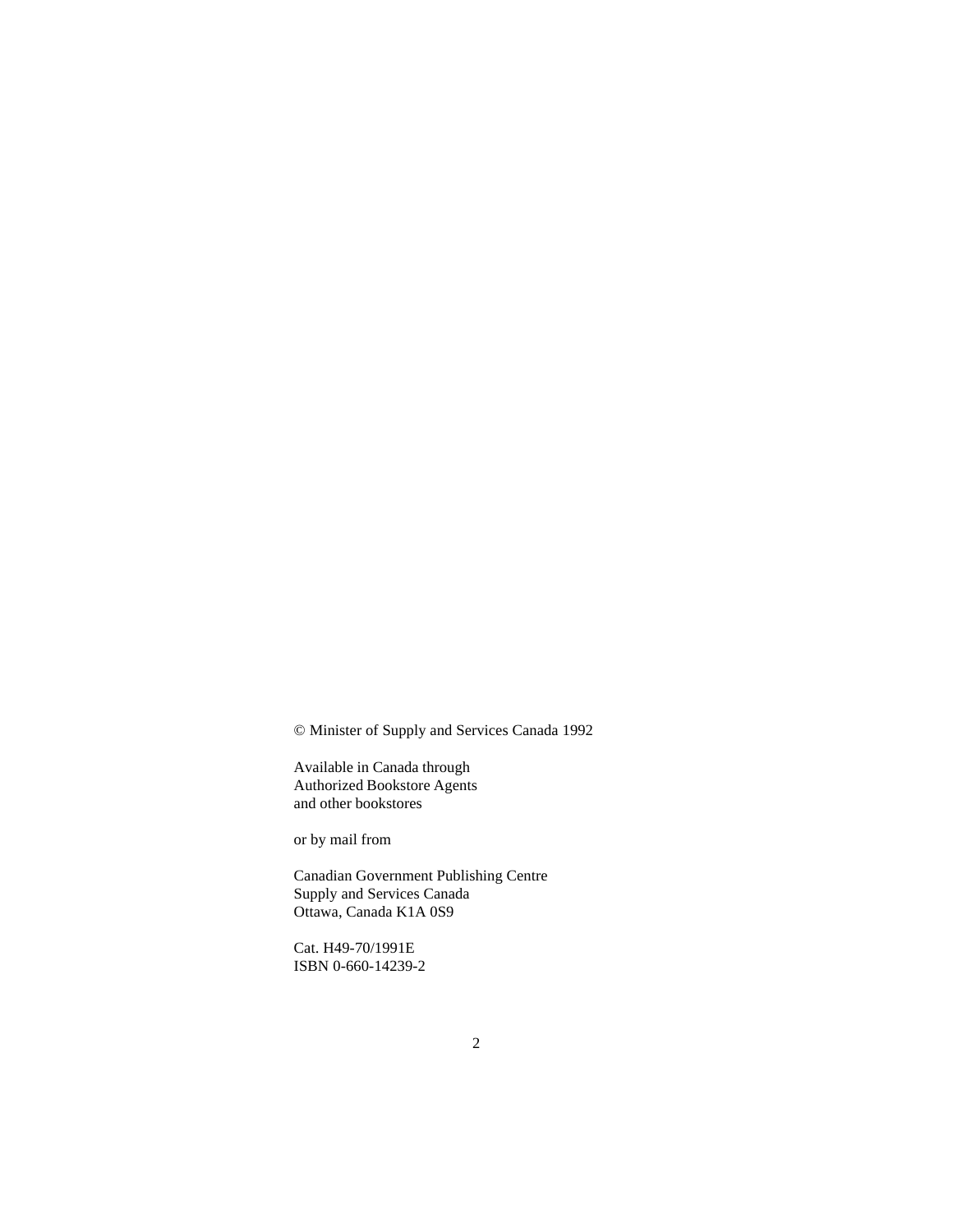# <span id="page-3-0"></span>**Table of Contents**

## **Page**

| 5                                                              |
|----------------------------------------------------------------|
| <b>Members of the Federal-Provincial Working Group on</b><br>5 |
| $\overline{7}$<br>Acknowledgements                             |
| 9                                                              |
| General Requirements for Recreational                          |
| 10                                                             |
| Environmental Health Assessments<br>10                         |
| 11                                                             |
| 11                                                             |
| 12                                                             |
| 13<br>Microbiological Characteristics                          |
| 14<br>Indicator Organisms for Fresh Waters                     |
| 14<br>Escherichia coli and fecal coliforms                     |
| Indicator Organisms for Marine Waters<br>22                    |
| 22                                                             |
| 25                                                             |
| 26                                                             |
| 26                                                             |
| 29                                                             |
| 31                                                             |
| 33                                                             |
| 35                                                             |
| 36                                                             |
| 38                                                             |
| 39                                                             |
| 42<br>Protozoa                                                 |
| 44                                                             |
|                                                                |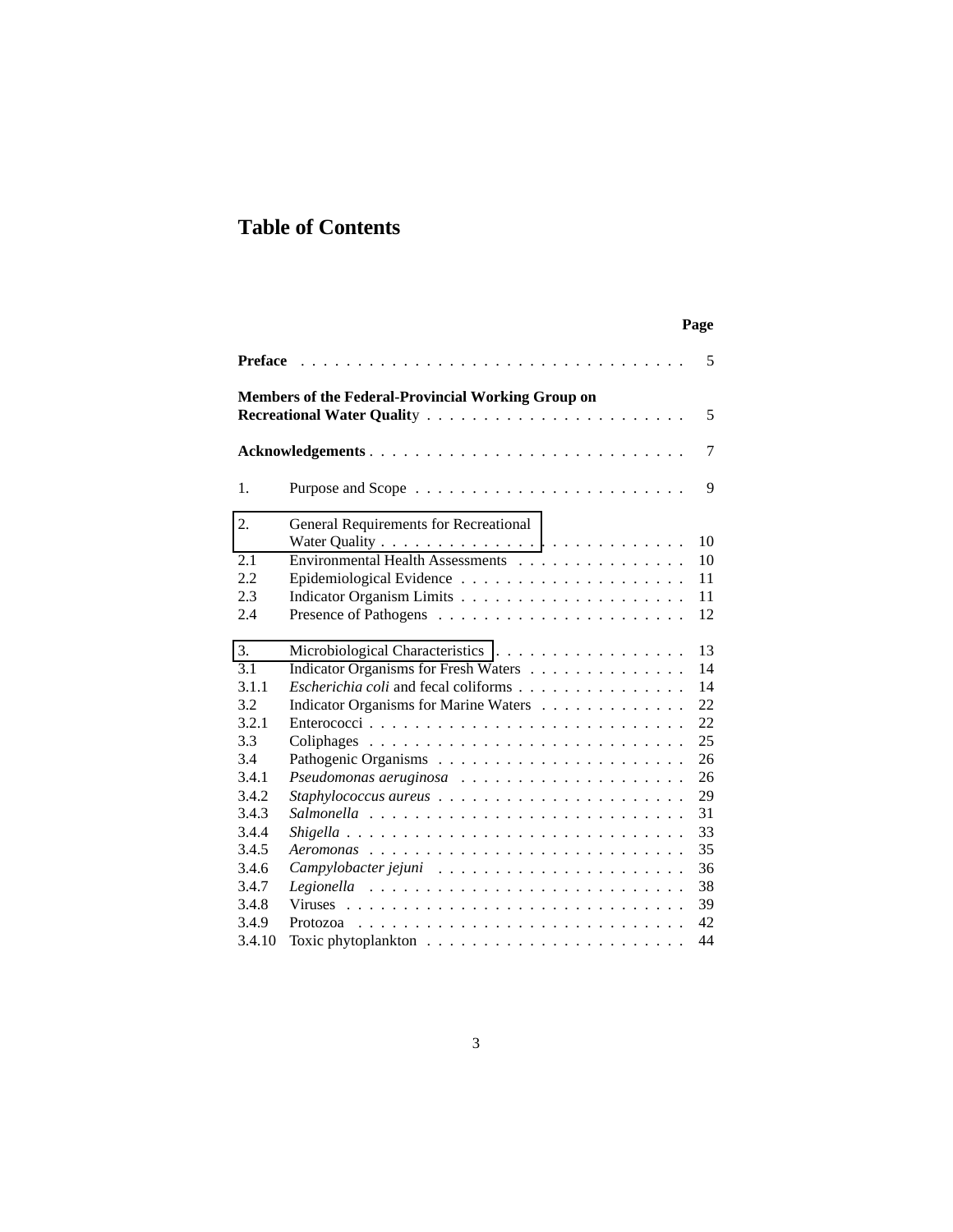## **Page**

| 4.                                           |                                                                                | 49 |
|----------------------------------------------|--------------------------------------------------------------------------------|----|
| 5.                                           | Physical and Chemical Characteristics                                          | 52 |
| 5.1                                          | pН                                                                             | 52 |
| 5.2                                          |                                                                                | 53 |
| 5.3                                          |                                                                                | 55 |
| 5.3.1                                        |                                                                                | 56 |
| 5.3.2                                        | Clarity – Light penetration $\ldots \ldots \ldots \ldots \ldots \ldots \ldots$ | 56 |
| 5.3.3                                        | Colour                                                                         | 57 |
| 5.3.4                                        |                                                                                | 59 |
| 5.4                                          |                                                                                | 60 |
| 5.4.1                                        |                                                                                | 60 |
| 5.4.2                                        |                                                                                | 60 |
|                                              |                                                                                |    |
| 6.                                           | Microbiological Sampling and Analysis                                          | 62 |
| 6.1                                          |                                                                                | 62 |
| 6.1.1                                        |                                                                                | 62 |
| 6.1.2                                        |                                                                                | 63 |
| 6.1.3                                        |                                                                                | 63 |
| 6.1.4                                        | Sampling procedures for sediments                                              | 64 |
| 6.1.5                                        | Sample preservation and storage                                                | 64 |
| 6.2                                          | Methods for Microbiological Analysis                                           | 65 |
| 6.2.1                                        | Escherichia coli and fecal coliforms                                           | 65 |
| 6.2.2                                        |                                                                                | 67 |
| 6.2.3                                        |                                                                                | 67 |
| 6.2.4                                        |                                                                                | 67 |
| 6.2.5                                        |                                                                                | 68 |
| 6.2.6                                        |                                                                                | 68 |
| 6.2.7                                        |                                                                                | 68 |
| 6.2.8                                        |                                                                                | 68 |
| 6.2.9                                        |                                                                                | 68 |
| 6.2.10                                       |                                                                                | 69 |
| 6.2.11                                       |                                                                                | 69 |
|                                              |                                                                                |    |
| 7.                                           |                                                                                | 71 |
| Appendix 1: Bathing Area Environmental<br>73 |                                                                                |    |
|                                              |                                                                                |    |
|                                              |                                                                                | 76 |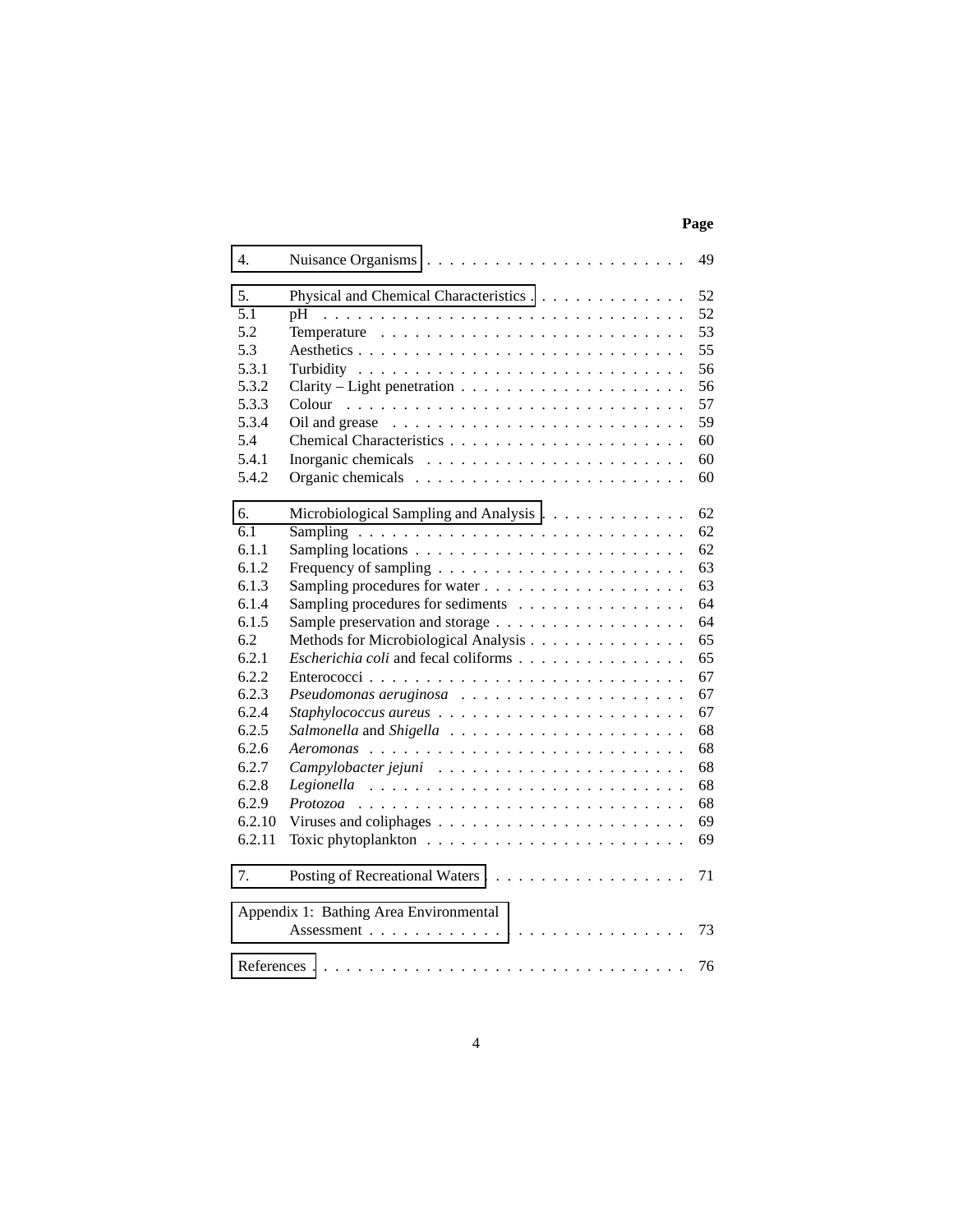# **Preface**

The increasing use of surface waters in Canada for body contact recreational purposes, and the larger number of industrial and municipal wastewater sources entering surface waters, call for guidelines for recreational water quality. In 1988, the Federal-Provincial Advisory Committee on Environmental and Occupational Health requested the formation of a Working Group to revise the recreational water quality guidelines established in 1983.

In preparing this document, the Working Group has thoroughly reviewed the existing criteria, the current indicators of hygienic quality, water quality data from recreational areas in various parts of Canada, and pertinent epidemiological studies. This review took place between April 1988 and July 1989. Maximum limits for indicator organisms in this document are presented on a per-litre basis to conform to the SI (International System of Units) guidelines. It is hoped that the document will serve as a national guideline and that judicious application by responsible operators and authorities will provide a measure of safety for all Canadians.

#### **Members of the Federal-Provincial Working Group on Recreational Water Quality**

Mr. John Shaw Dr. Shaun Peck Services 524 Yates Street 10030-107 Street P.O. Box 1000 T5J 3E4 V8W 2S6

Dr. Laila Sekla Mr. Mark Allen Box 8450, Services 750 William Avenue P.O. Box 6000

#### **Alberta British Columbia**

Environmental Health Capital Regional District Edmonton, Alberta Victoria, British Columbia

#### **Manitoba New Brunswick**

Cadham Provincial New Brunswick Department Laboratory of Health and Community Winnipeg, Manitoba Carleton Place, King Street R3C 3Y1 Fredericton, New Brunswick E3B 5H1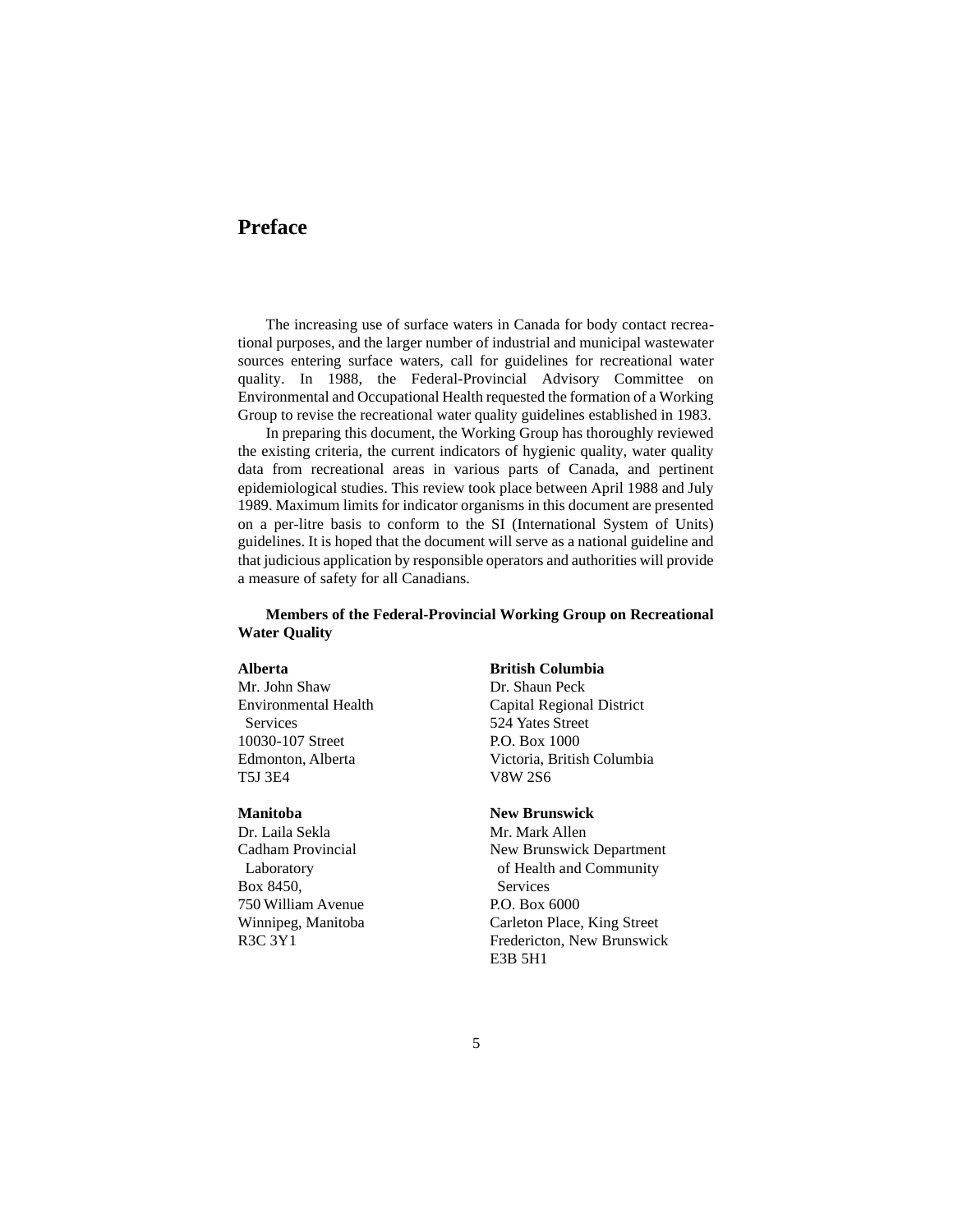#### **Nova Scotia Ontario**

Victoria General Hospital Ontario Ministry of the Microbiology Department Environment Mackenzie Building Hazardous Contaminants 5788 University Avenue Coordination Branch B3H 1V8 Toronto, Ontario

M<sup>me</sup> Denise Gouin Mr. Douglas Terry (corresponding member) Saskatchewan Health l'Environnement Melfort, Saskatchewan 3900 rue Marly S0E 1A0 Sainte-Foy, Québec G1X 4E4

#### **Environment Canada**

Dr. Margaret Taylor Water Quality Branch Environment Canada Place Vincent Massey Ottawa, Ontario K1A 0H3

#### **Department of National Health and Welfare**

Dr. Richard Tobin Environmental Health Directorate Tunney's Pasture Ottawa, Ontario K1A 0L2

Mr. William Robertson (Secretariat) Environmental Health Directorate Tunney's Pasture Ottawa, Ontario K1A 0L2

Mr. Robert Sumarah Mr. Eric Leggatt (Chairperson) Halifax, Nova Scotia 135 St. Clair Avenue West M4V 1P5

#### **Quebec Saskatchewan**

Ministère de Box 6500, 105 Crawford Street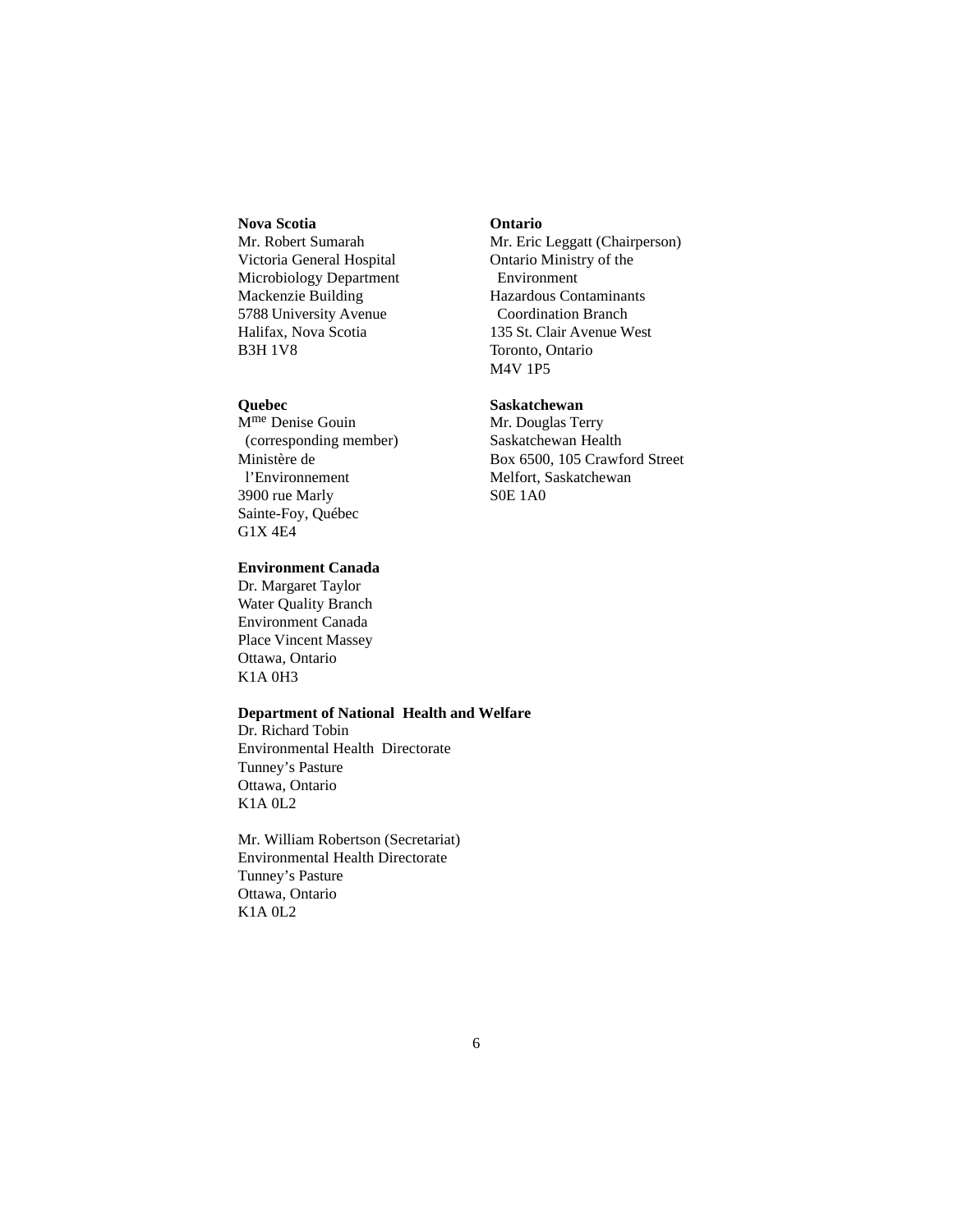# **Acknowledgements**

The Working Group on Recreational Water Quality wishes to thank the people who willingly provided input, reviews, and comments on this report.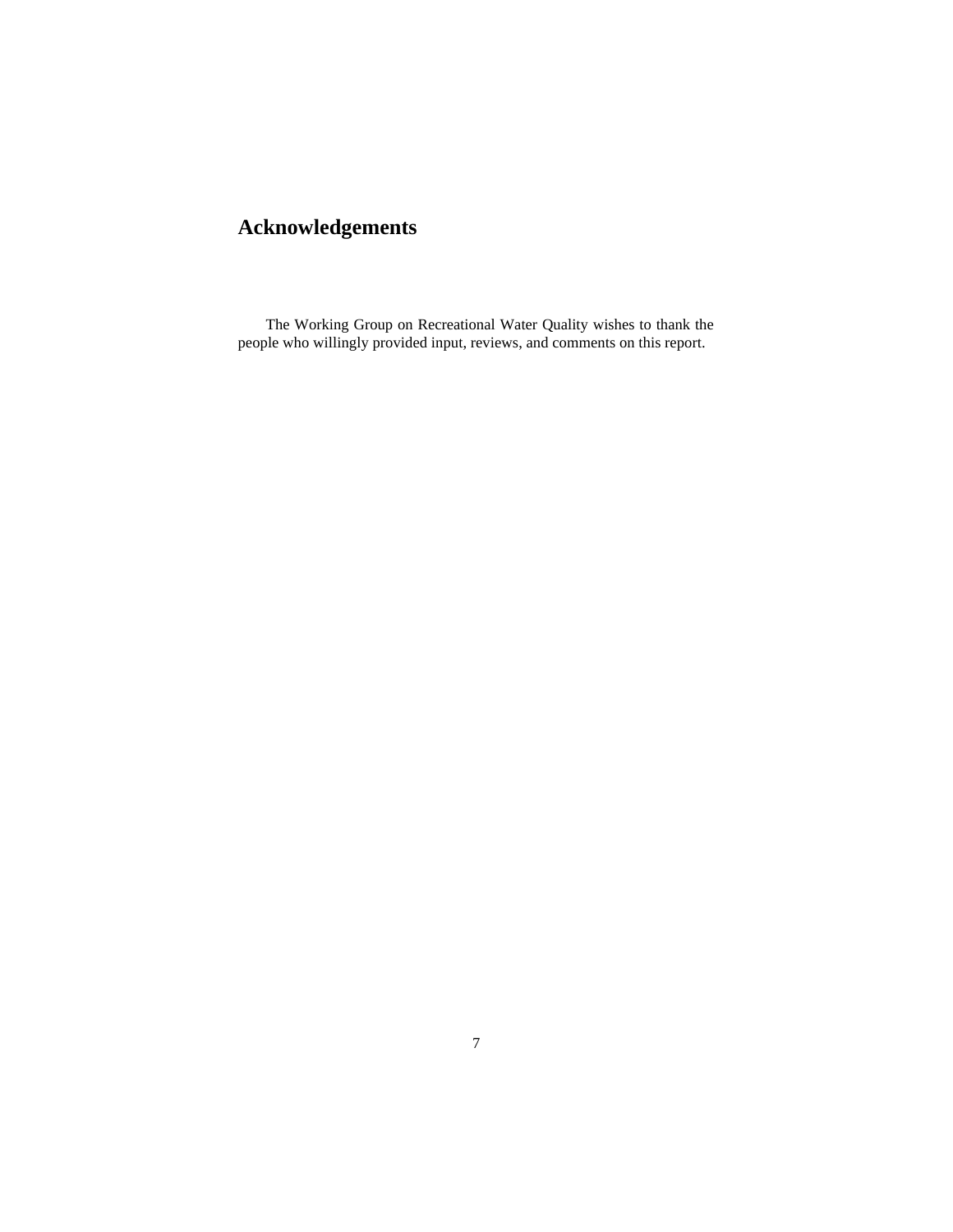# **[1. Purpose and Scope](#page-3-0)**

Recreational waters refer to those natural waters used not only for primary contact activities, such as swimming, windsurfing, and waterskiing, but also for secondary contact activities, such as boating and fishing. In this document, recreational use is defined as any activity involving the intentional immersion (e.g., swimming) or incidental immersion (e.g., waterskiing) of the body, including the head, in natural waters. Natural water is defined as any marine, estuarine or fresh body of water, as well as any artificially constructed flow-through impoundment using untreated natural waters. Because swimming pools are subject to specific management practices and provincial regulations intended to protect public health (e.g., disinfection and construction standards), they are not covered by this publication.

 The guidelines deal with health hazards associated with recreational water use, as well as aesthetic and nuisance conditions. Health hazards associated with direct contact with water include infections transmitted by pathogenic microorganisms, as well as injuries and illness due to physical and chemical properties of the water. The guidelines discuss the indicator organisms – enterococci, *Escherichia coli,* other fecal coliforms, and coliphages – as well as health risks related to exposure to waterborne pathogenic bacteria, viruses, protozoa, and toxic blue-green algae. Sampling of recreational waters is also addressed. Other sections deal with physical, chemical, and aesthetic characteristics, nuisance organisms, microbiological methods of sampling and analysis, and posting of beaches and other recreational waters.

The limits recommended in this document will be periodically revised or adjusted as new or more significant data become available. They should not be regarded as legally enforceable standards, except when promulgated by the appropriate provincial or federal agency. It is intended that judicious use of these guidelines will result in the provision of safe, attractive recreational waters in all areas of Canada. It is hoped that additional epidemiological studies will be conducted to provide for refinement of the guidelines in the future.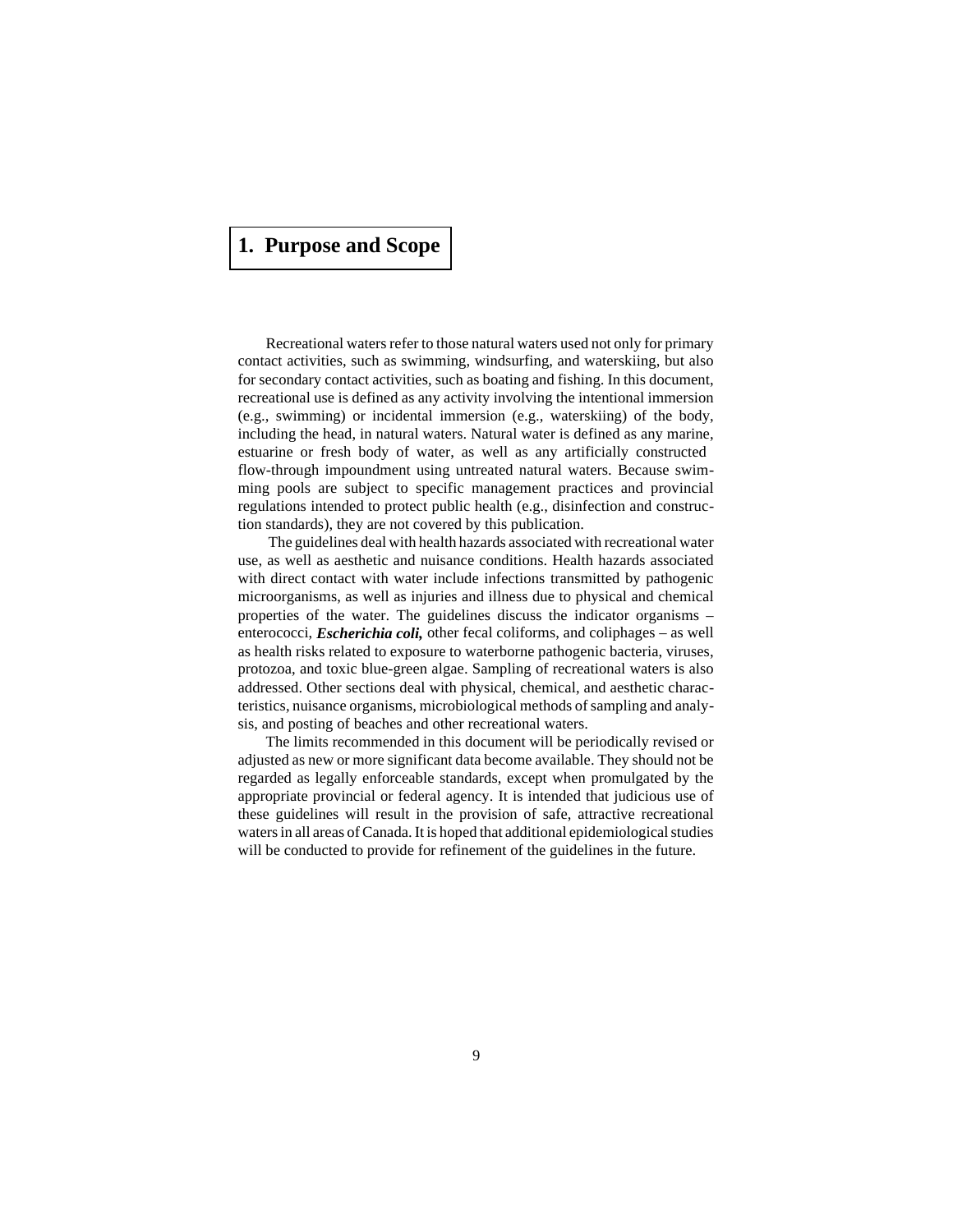# <span id="page-9-0"></span>**[2. General Requirements for Recreational](#page-3-0)  Water Quality**

Waters used for recreational purposes should be sufficiently free from microbiological, physical, and chemical hazards to ensure that there is negligible risk to the health and safety of the user. The determination of the risk of disease or harm from microbiological, physical, or chemical hazards is based on a number of factors, including the following:

- environmental health assessments
- epidemiological evidence
- indicator organism limits
- presence of pathogens.

The decision to post a warning to users of recreational areas or to close an area for public use should be made by the Medical Health Officer or other appropriate authority in accordance with the statutes existing in each province. This decision will be based on an assessment of existing hazards using available information on the factors listed above.

### **2.1 Environmental Health Assessments**

An annual environmental health assessment should be carried out prior to the bathing season on the watershed or the area from which water flows to a recreational area, as well as on the recreational area itself. This survey should identify all potential sources of contamination and physical hazards that could affect the recreational area. Appendix 1 provides a suggested checklist for the health inspector or other appropriate authority to use when making an assessment.

Attention should be paid to the following:

- the risk of inadequately treated sewage, fecal matter, or chemical substances entering the water, from either a discharge or a spill
- knowledge of all outfalls or drainage in the area that may contain sewage, including urban storm water and agricultural waste or runoff
- an inspection of the area for physical hazards

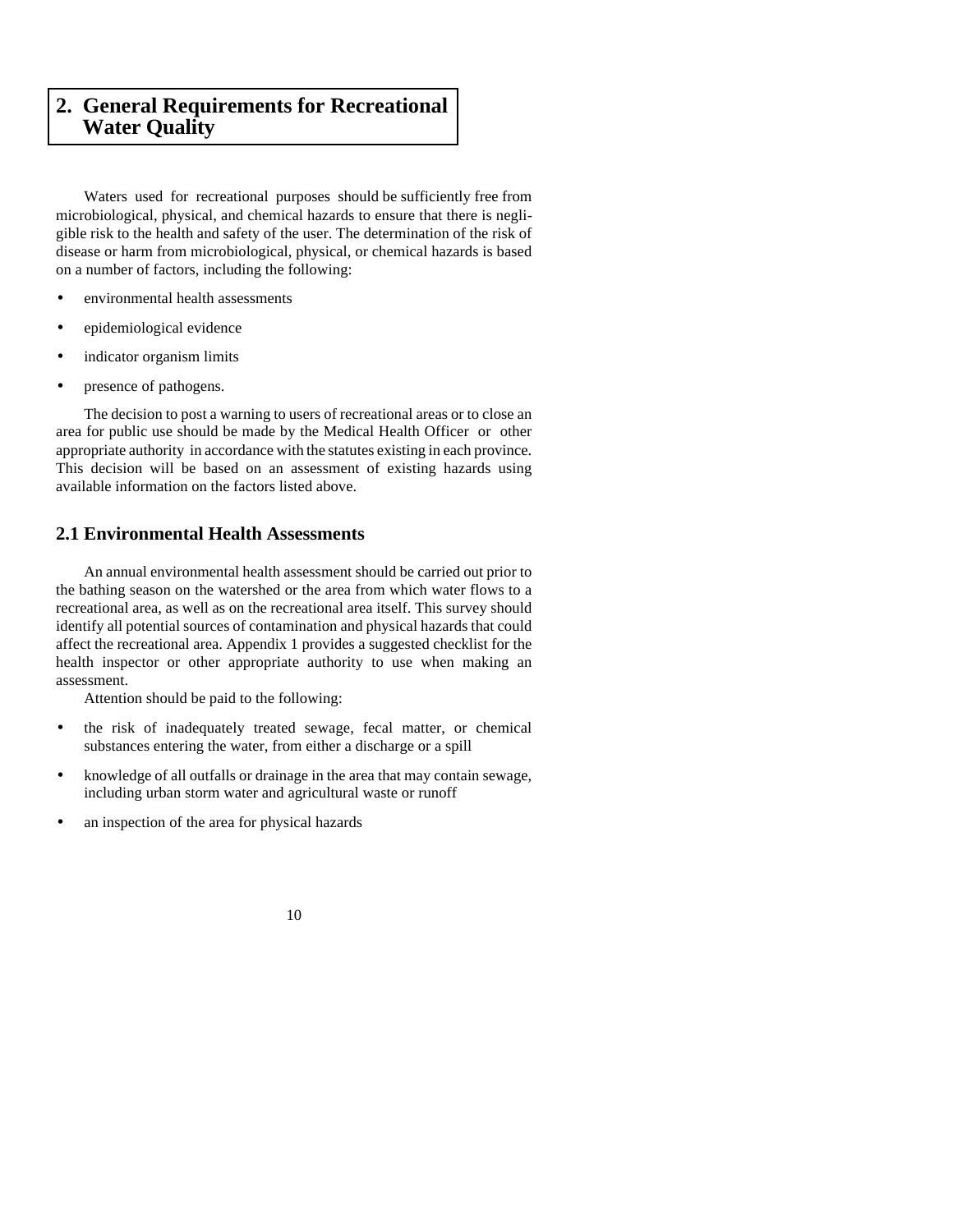- an assessment of the seasonal variability of hazards, the density of bathers, the water temperature, the frequency of change or circulation of the water, changes in water depth, and the occurrence of algal blooms
- the fluctuation of water quality with rainfall (wet and dry conditions)
- a reporting mechanism to ensure that health authorities are informed of any malfunction or change to a municipal, private, or industrial waste treatment facility that might cause a deterioration of the water quality of a bathing area.

#### **2.2 Epidemiological Evidence**

The local health authorities responsible for making recommendations for a recreational area should, wherever possible, establish surveillance for bather illness or injuries. This can be established by comprehensive epidemiological studies or by formal and informal reporting from physicians and hospital emergency departments. This surveillance will be increased if there have been reports of suspected illness or injuries. The water quality may be considered impaired and appropriate recommendations made as a result of this surveillance. Procedures for the investigation of illness associated with recreational waters should adhere to the recommendations given in *Procedures to Investigate Waterborne Illness* (International Association of Milk, Food and Environmental Sanitarians, Inc. 1979).

### **2.3 Indicator Organism Limits**

An indicator organism or organisms should be chosen by the local health authority in consultation with the laboratory microbiologists for each area. It is recommended that one of the following indicator organisms be used for routine monitoring of recreational water quality – enterococci, *Escherichia coli*, or fecal coliforms.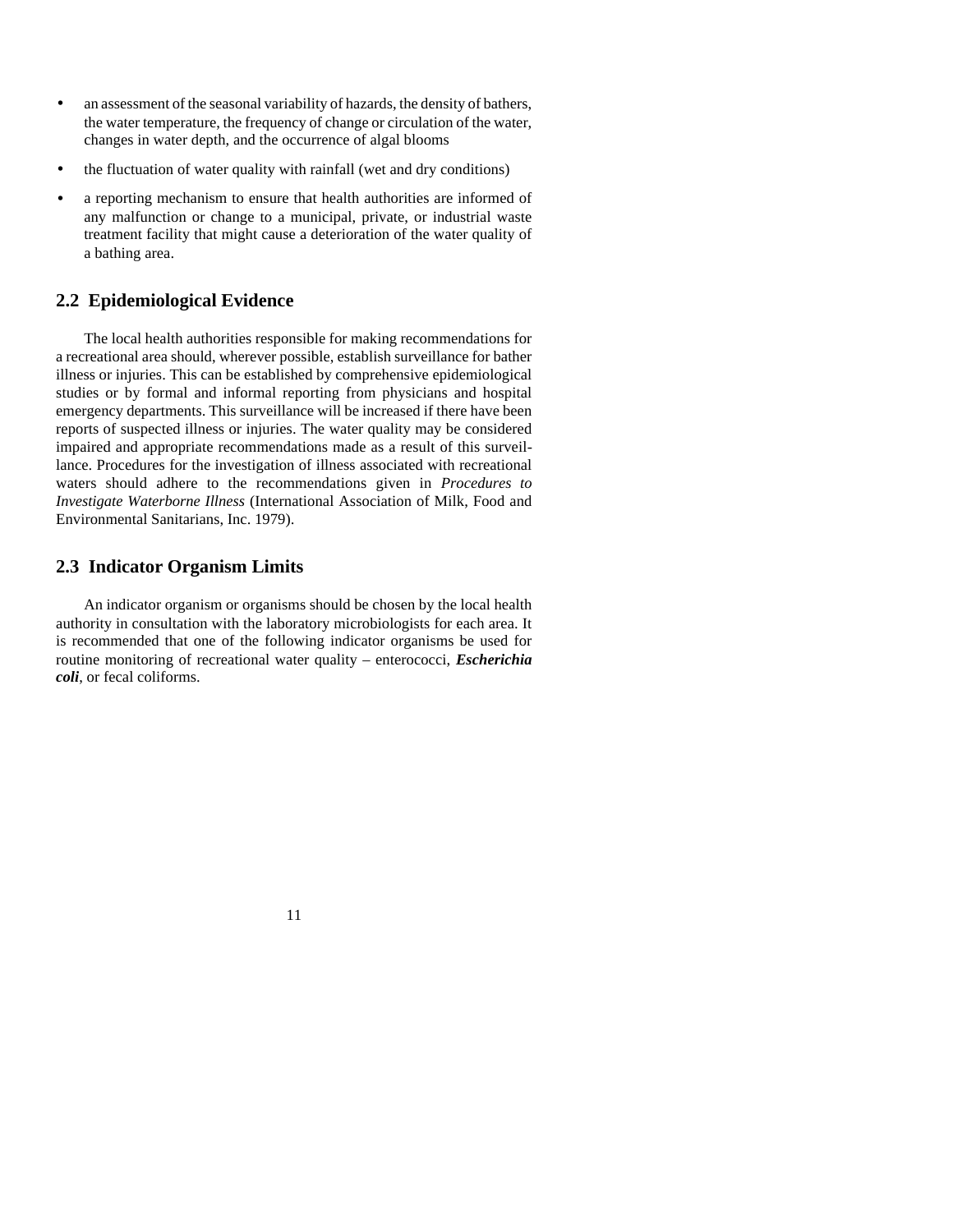The choice of indicator organism and of enumeration procedures will be determined according to:

- whether the water is marine (salt), fresh, or estuarine (variable salinity)
- the presence of turbidity, which may interfere with microbiological methods
- any known correlation of illness with levels of indicator organisms
- the proportion of fecal coliforms in the area that are  $E$ .  $\text{coli}$ , if fecal coliforms are used as indicator organisms
- local experience of monitoring with a particular organism.

Later sections recommend the limits for each organism and the criteria to assist in the choice of that organism for routine monitoring. Guidelines for sampling and microbiological methods are also discussed.

The decision to carry out routine microbiological monitoring of a recreational area will be made by the local health authorities or other responsible agency, based on the usage of the area, the environmental health assessment, and epidemiological evidence.

### **2.4 Presence of Pathogens**

Tests for pathogenic organisms may be carried out when there have been reports of illnesses of specific etiology, when there is suspected illness of undetermined cause, or when levels of an indicator organism demonstrate a continuous suspected hazard. The tests will help to determine the source of contamination (e.g., sewage pollution, agricultural or urban runoff, bather origin).

The local health authorities should take action when pathogenic organisms are identified in sufficient quantity or frequency to be considered a hazard. Such pathogenic organisms may be *Aeromonas* spp., *Pseudomonas aeruginosa*, *Staphylococcus aureus*, **Shigella** spp., *Salmonella* spp., *Campylobacter* spp., *Giardia* spp., human viruses, and toxic phytoplankton. An appropriate response should be based on the knowledge of the source of the organism and the probability of the hazard being temporary or continuous.

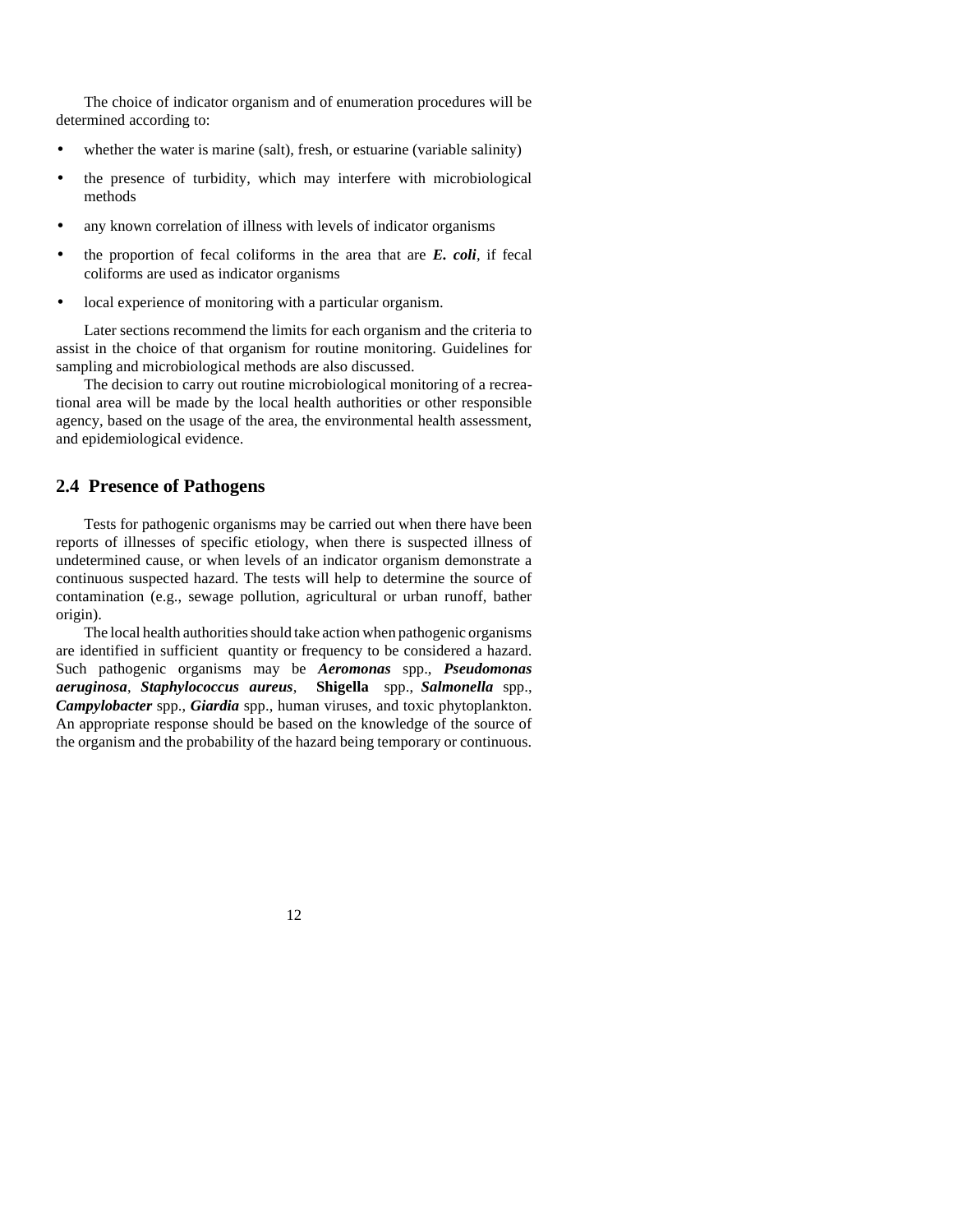# <span id="page-12-0"></span>**[3. Microbiological Characteristics](#page-3-0)**

Recreational waters may be contaminated by direct human contact and by waterborne pollutants from external sources (e.g., sewage, storm water and agricultural runoff). Many epidemiological studies have identified gastrointestinal and upper respiratory illnesses in bathers that were a result of such contamination. The indicator organisms recommended in these guidelines are surrogates for the presence of pathogenic organisms that may cause gastrointestinal illnesses.

The ideal indicator of fecal contamination of recreational waters would be one of the enteric pathogens, such as *Salmonella* or Norwalk virus, most frequently responsible for waterborne diseases. However, because these are usually present at low levels and are irregularly distributed, even during disease outbreaks, they are difficult to isolate and quantify. Moreover, the absence of one pathogen does not necessarily ensure that other enteric pathogens are also absent. In addition, testing for every possible waterborne disease-causing microorganism would be prohibitively expensive in terms of both time and money. For these reasons, it is common practice to monitor the other more plentiful but non-pathogenic bacteria present in human and animal feces. The presence of elevated numbers of these bacteria in the aquatic environment is indicative of fecal contamination and the possible presence of enteric pathogens.

The best indicators of the presence of enteric pathogens in fecal pollution sources should have the following properties (National Academy of Sciences 1977; Cabelli *et al*. 1983; Elliot and Colwell 1985):

- present in fecal-contaminated waters when enteric pathogens are present but in greater numbers
- incapable of growth in the aquatic environment but capable of surviving longer than pathogens
- equally or more resistant to disinfection than pathogens
- easily and accurately enumerated
- applicable to all types of natural recreational waters (e.g., fresh, estuarine, and marine)
- absent from non-polluted waters and exclusively associated with animal and human fecal wastes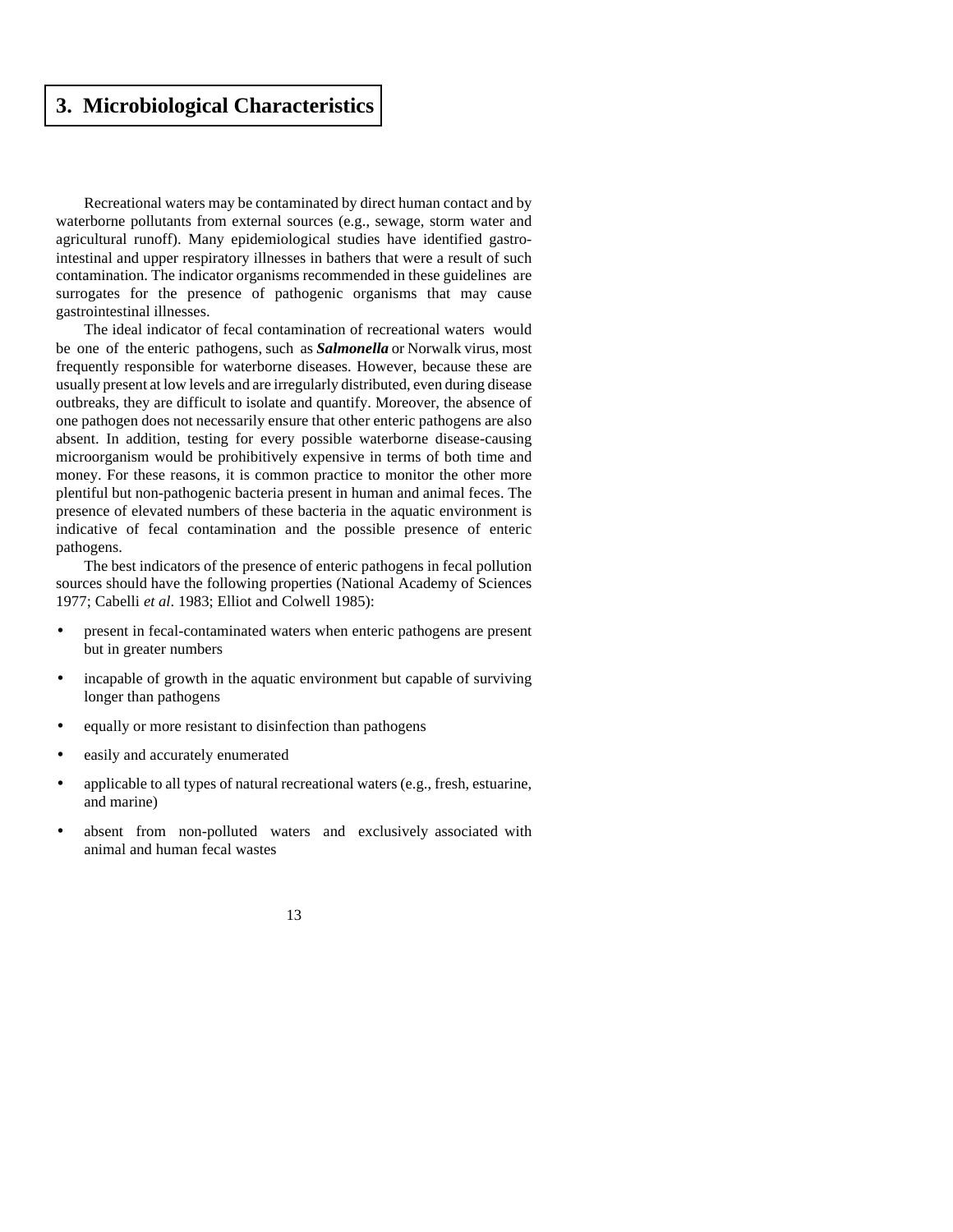- density of indicator should be directly correlated with the degree of fecal contamination
- density of indicator should be quantitatively related to swimmingassociated illnesses.

In the past, the most widely used indicator of recreational water quality was total coliforms. However, because this group does not conform to most of the above characteristics, it is now considered unsuitable. For example, many of the genera in this group, such as *Klebsiella*, *Citrobacter*, *Enterobacter*, and *Aeromonas*, are not unique to human or animal feces but are commonly present in unpolluted surface waters (Boyd and Boyd 1962; Goodrich *et al*. 1970). *Escherichia coli*, enterococci, and, to a lesser degree, fecal coliforms are currently considered the best fecal indicators, because they most closely fit the above characteristics. Maximum acceptable concentrations of these indicator organisms are provided below.

The microbiological parameters selected for review are grouped as either fecal indicators (Sections 3.1 and 3.2), coliphages (Section 3.3) and pathogenic organisms (Section 3.4). The list is not intended to be comprehensive; some control agencies may wish to monitor additional parameters to consider regional interests.

### **3.1 Indicator Organisms for Fresh Waters**

#### **3.1.1** *Escherichia coli* **and fecal coliforms**

#### **Maximum Limits**

The geometric mean of at least 5 samples, taken during a period not to exceed 30 days, should not exceed 2000 *E. coli***/**L**.** Resampling should be performed when any sample exceeds 4000 *E. coli***/**L**.** The Working Group agreed that the tests to be used to fulfil these requirements are as follows:

- 1. When experience has shown that greater than 90 per cent of the fecal coliforms are *E. coli*, either fecal coliform or *E. coli* may be determined.
- 2. When less than 90 per cent of the fecal coliforms are *E. coli*, only *E. coli* may be determined.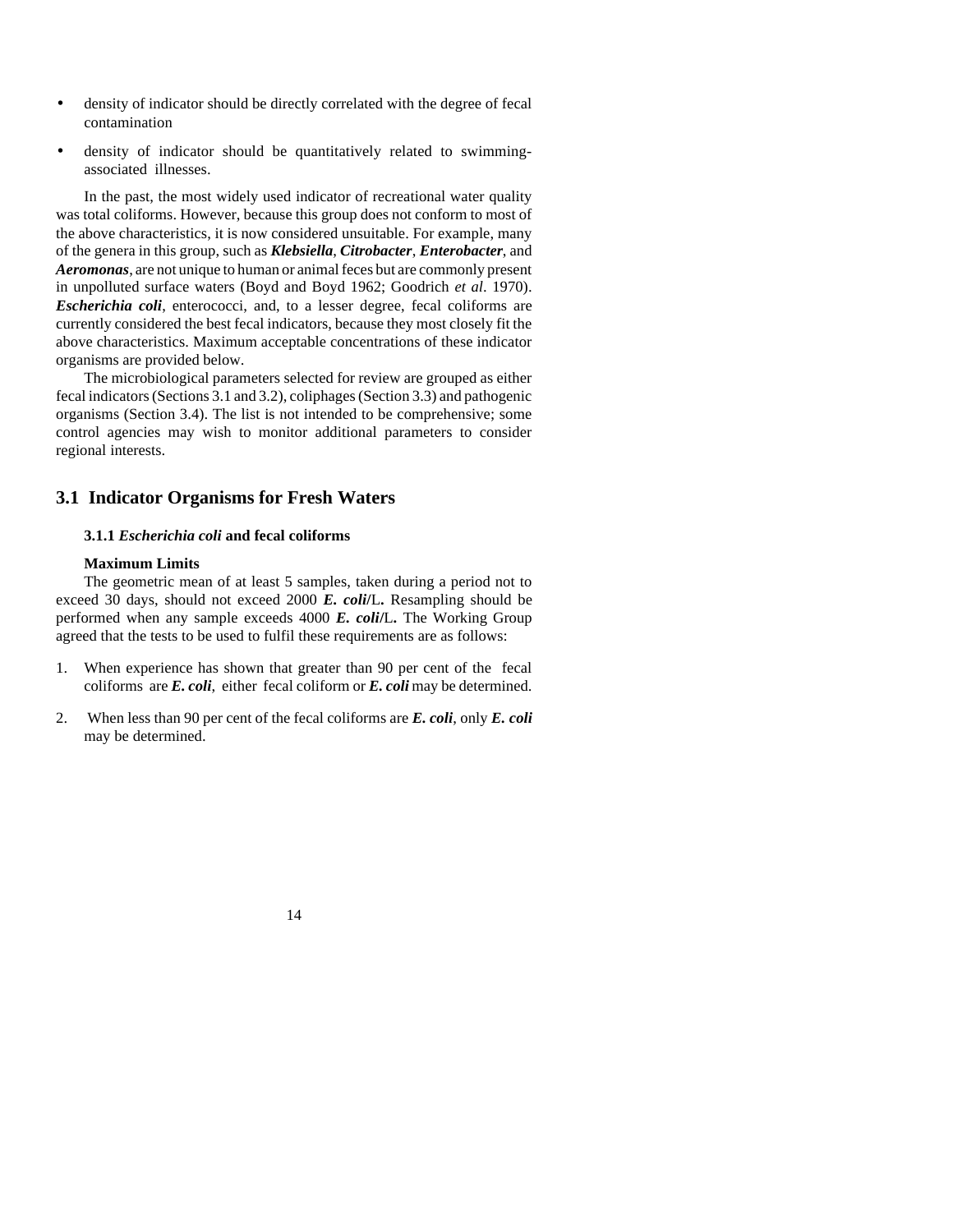#### **Criteria**

#### *Description*

For several years, recreational water quality experts in Canada have recognized *E. coli* as the indicator of choice for fecal contamination (Department of National Health and Welfare 1983). However, because its enumeration required complicated, time-consuming, and expensive techniques, total coliforms and, more recently, fecal coliforms were established as the indicators of fecal contamination. Fecal coliforms have all the properties of total coliforms, plus they are able to ferment lactose with the production of gas in 24 hours at an incubation temperature of 44.5°C. In practice, fecal coliforms are enumerated either by the most probable number (MPN) multiple tube fermentation test or by the membrane filtration (MF) method (American Public Health Association 1989) (see Chapter 5.0). The organisms most often recovered by these methods are *E. coli* and *Klebsiella* spp.

The development of the mTEC method specifically designed to enumerate *E. coli* (Shaw and Cabelli 1980; Dufour *et al*. 1981) has prompted a reevaluation of its use for monitoring recreational water quality. In recent tests, the mTEC method has proved to be more effective for *E. coli* isolation than the fecal coliform test (mFC method) for both freshwater samples (Pagel *et al*. 1982) and marine water samples, even when resuscitation steps were used with the mFC method (Rippey *et al*. 1987). The U.S. Environmental Protection Agency (1986) recently proposed the use of *E. coli* as an indicator for monitoring fecal contamination of fresh recreational waters. The incorporation of methylumbelliferone glucuronide (MUG) into various fecal coliform media has also been examined recently (Feng and Hartman 1982; Freier and Hartman 1987; Mates and Schaffer 1988). The enzyme β-glucuronidase, unique to *E. coli* and some strains of *Salmonella* and *Shigella*, will metabolize MUG to produce 4-methylumbelliferone, which fluoresces under longwave ultraviolet light.

*Escherichia coli* comprises about 97 per cent of the coliform organisms in human feces, with *Klebsiella* spp. comprising 1.5 per cent and *Enterobacter* and *Citrobacter* spp. together comprising another 1.7 per cent (Dufour 1977). Studies by Geldreich (1970) demonstrated that fecal coliforms represented 93 to 99 per cent of the coliforms in feces from humans, poultry, cats, dogs, and rodents. Dufour (1977) demonstrated that *E. coli* represented between 90 and 100 per cent of all coliforms in feces from 8 species of domestic animals, including chickens. *Klebsiella* spp. constituted a significant proportion of the coliforms only in feces from goats (8 per cent of the total coliforms) and pigs (6.8 per cent).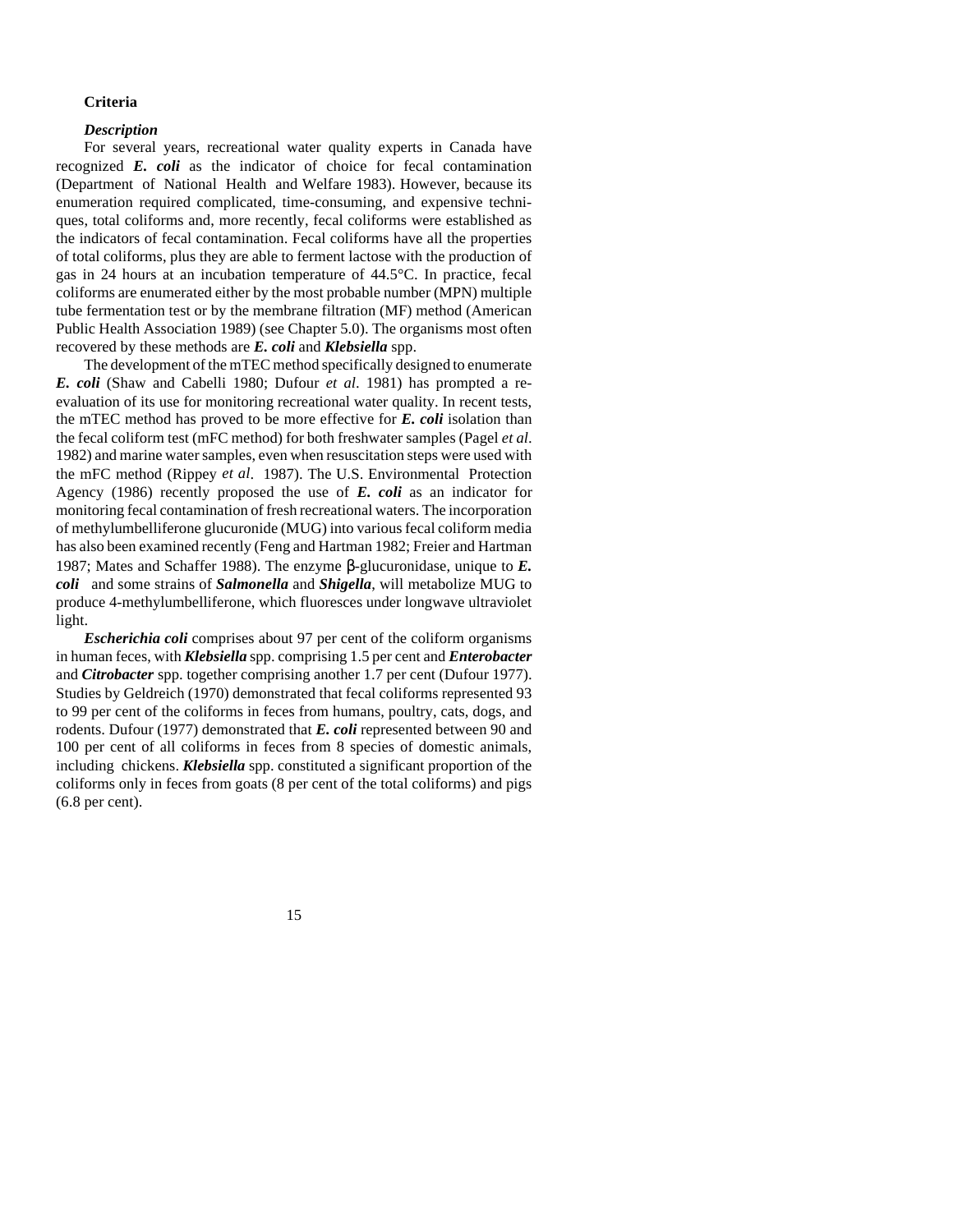The fecal coliform and *E. coli* tests do not differentiate between animal and human fecal pollution (Wolf 1972; Dufour 1977). If this distinction is necessary, ancillary tests such as the speciation of fecal streptococcal isolates must be performed.

Soil has been shown to be variably contaminated with fecal coliforms due to animal fecal contamination (Geldreich *et al*. 1962; Van Donsel *et al*. 1967) and is known to contribute very significant pollution to storm water runoff (Environment Canada/Ontario Ministry of the Environment 1978; Qureshi and Dutka 1979) and recreational waters (Bastein *et al*. 1974; Cabelli 1977). Runoff from residential areas is usually as contaminated with fecal coliforms and pathogens as dilute sewage (Qureshi and Dutka 1979) and can thus be a significant health hazard when discharged in the vicinity of recreational waters. To counter this problem, some Canadian cities with urban beaches have adopted beach closure policies based on rainfall data. For example, beaches along the Rideau River in Ottawa are closed for 24 and 48 hours following a rainfall of greater than 10 and 20 mm, respectively, in the preceding 24 hours (Corber 1988). This approach has the advantage of posting beaches when the health risk to bathers is highest.

Although *E. coli* is undisputed as the fecal indicator of choice, some of the fecal coliform tests used will also enumerate *Klebsiella* spp., which are not restricted to fecal sources. Numerous studies have demonstrated the ability of *Klebsiella* spp. to survive and replicate in organic-rich environments, including waters receiving effluents from pulp and paper mills (Huntley *et al*. 1976; Rokosh *et al*. 1977; Bell *et al*. 1978) and textile industries (Dufour and Cabelli 1976; Vlassoff 1977). In the past, this disadvantage was somewhat tempered by the fact that *K. pneumoniae* was considered pathogenic for debilitated hosts and that environmental isolates of this species were virtually indistinguishable from clinical isolates (Matsen *et al*. 1974; Dufour and Cabelli 1976). However, a recent review of the *Klebsiella* literature by Duncan (1988) has convincingly demonstrated that there is no evidence to suggest that any community infections have resulted from exposure to *Klebsiella* spp. in the natural environment. The concerns that environmental strains of *Klebsiella* pose a health hazard seem to be based on hospital situations that cannot be applied to the community setting. In addition, *Klebsiella* may not represent a significant proportion of fecal coliforms in most Canadian recreational waters. Studies in Ontario by Vlassoff (1981) on more than 7700 water samples indicated that 91.4 per cent of fecal coliform isolates were identified as *E. coli*. However, this value could be too high in recreational waters receiving pulp and paper mill effluents. A study by Caplenas and Kanarek (1984) demonstrated that effluents from pulp and paper mills in northern Wisconsin contained up to 90 per cent non-fecal *K. pneumoniae* when fecal coliforms were enumerated by the mFC medium. In 1985, analyses of beach samples impacted by pulp and paper mill effluents in the vicinity of Thunder Bay revealed that most of the fecal coliforms, in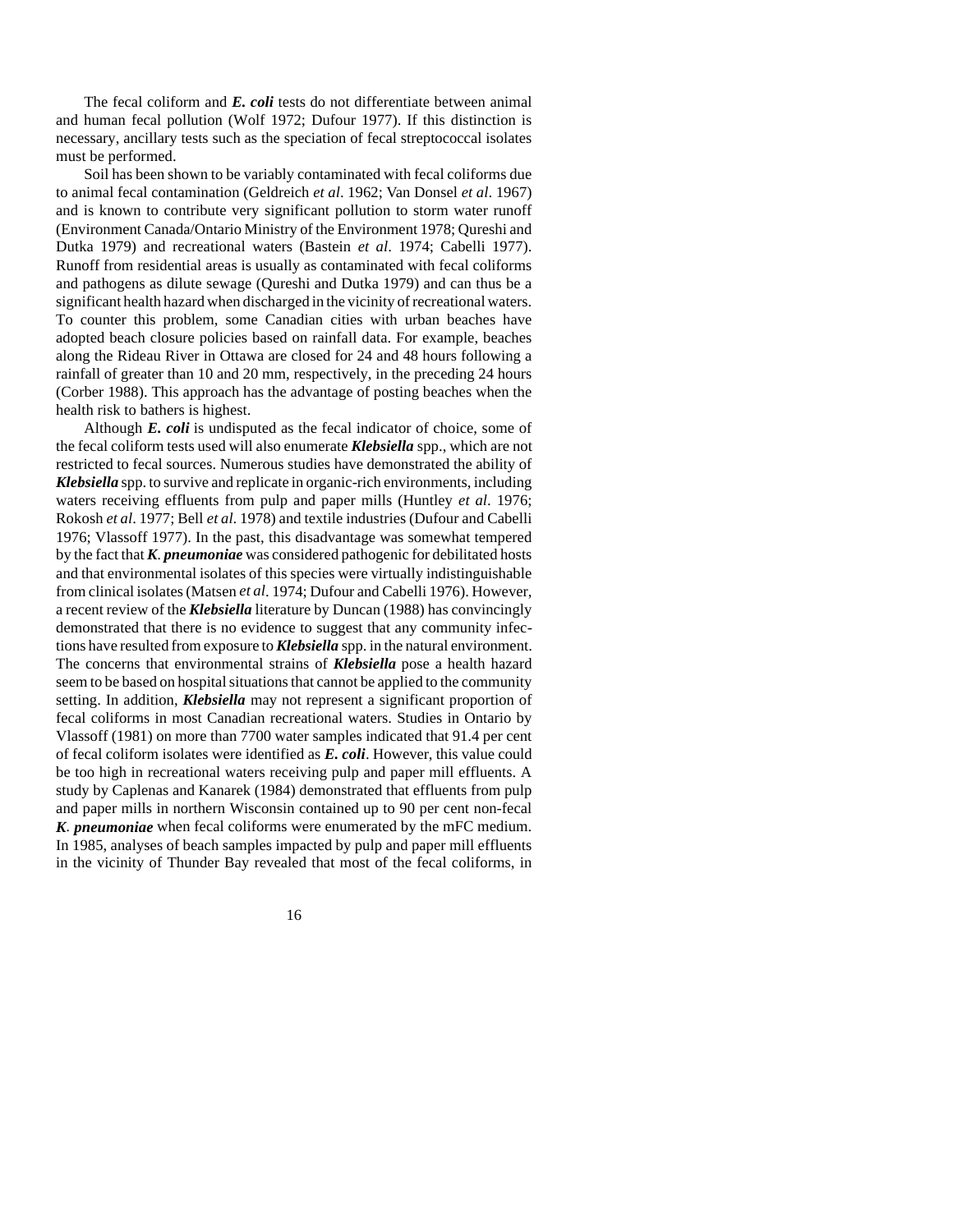some cases 100 per cent, were *Klebsiella* (Young 1989). In 1988, an examination of 162 samples from 19 beaches in the vicinity of St. Catharines that were impacted by pulp and paper mill effluents indicated that only 37 per cent of fecal coliforms were *E. coli* (Brodsky 1989).

Several jurisdictions and agencies have promulgated regulations or suggested limits for fecal coliforms. Many agencies, in addition to specifying a limit on the geometric mean, also specify that no more than a certain percentage (usually 10 per cent) should exceed a specific limit (usually twice the specified mean). Provincial authorities may wish to include this additional condition in their guidelines or regulations. It has been pointed out that fecal coliforms are usually sufficiently dispersed so that this percentage, rather than the established mean, is the factor most often exceeded (Fuhs 1975).

#### *Association with Pathogens*

Fecal coliforms are considered useful as indicators because they are present in virtually all warm-blooded animals, including humans, in numbers far exceeding the numbers of pathogens. Some attempts have been made to quantify the relationship of fecal coliforms to pathogens, with limited success. The pathogen most extensively studied in relation to indicator densities is *Salmonella*, mainly because the methodology has been available for a long time. Geldreich (1970) compiled the results of several studies in which the fecal coliform density per 100 mL and the frequency of *Salmonella* detection were compared. In fresh water, salmonellae were found in 27.6 per cent of samples where the fecal coliform density was below 200/100 mL, in 85.2 per cent of samples where the fecal coliform density was between 201 and 2000/100 mL, and in 98.1 per cent of samples where it was over 2000/100 mL. In estuarine waters, the results were not as definitive. When fecal coliform densities were less than 200/100 mL, the probability of finding *Salmonella* was 28.4 per cent; however, if fecal coliform densities were greater than 2000/100 mL, the probability of finding *Salmonella* was only 60 per cent.

A recent study has supported these results. Menon (1985), in an investigation of a tidal river in Nova Scotia receiving municipal and food processing effluents, reported that *Salmonella* spp. were always detected when fecal coliform levels were greater than 2000/100 mL and were occasionally detected when fecal coliform levels were greater than 200/100 mL. Conversely, Payment *et al*. (1982) found no relationship between the presence of *Salmonella* (most isolates were *S. typhimurium*) and other bacterial indicators, including fecal coliforms, at four freshwater bathing beaches in Quebec.

In general, samples containing high concentrations of fecal coliforms will likely also contain *Salmonella*, but the absence of fecal coliforms does not necessarily indicate that *Salmonella* or other pathogens will be absent. This relationship is also subject to considerable regional variation. Other comparative studies have been conducted with *Pseudomonas aeruginosa* (Cabelli *et*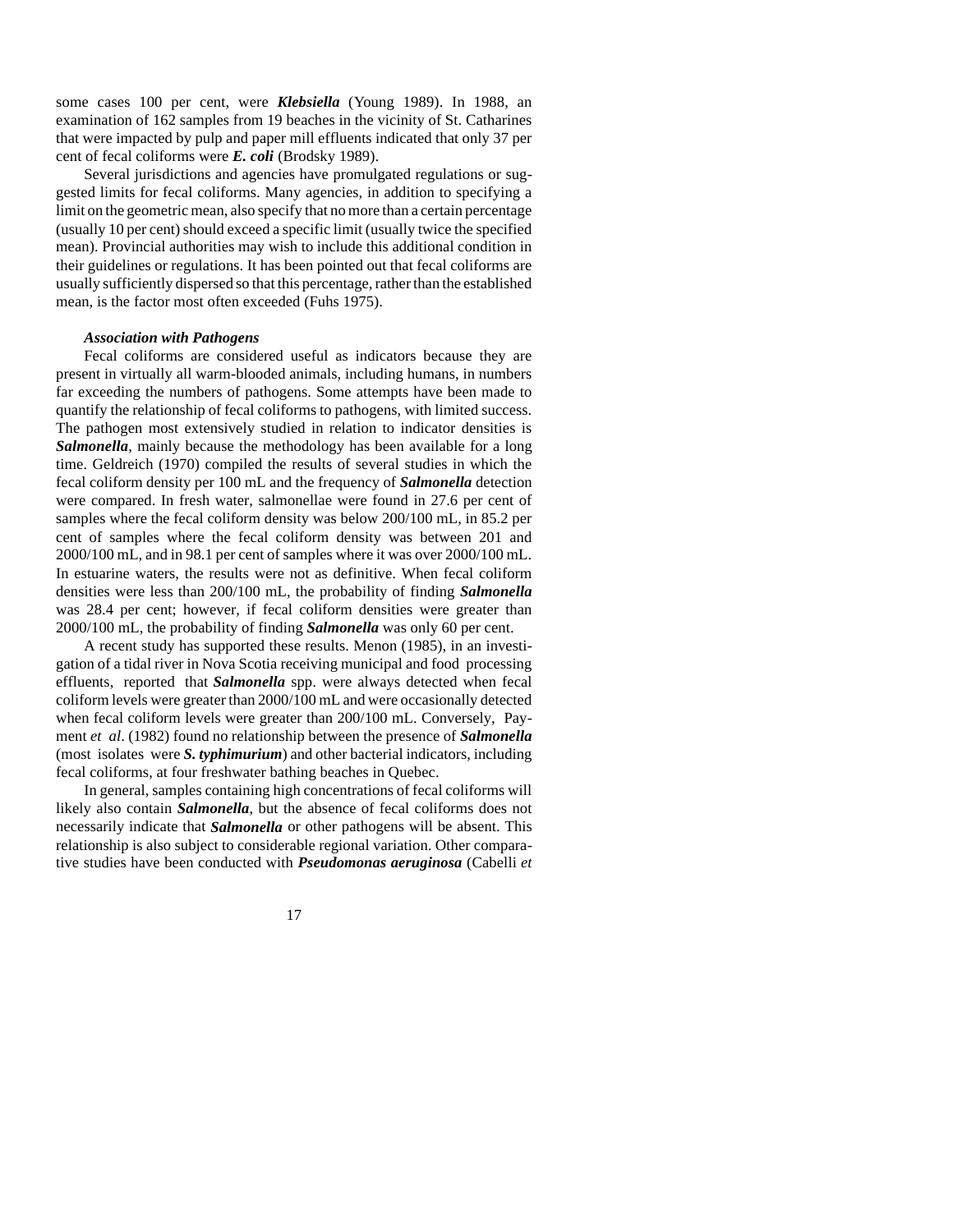*al*. 1976; Sherry 1986), *Vibrio parahaemolyticus* (Robertson and Tobin 1983; Larsen and Willeberg 1984), *Candida albicans* (Sherry 1986), *Aeromonas hydrophila* (Seidler *et al*. 1980; Larsen and Willeberg 1984), and *Campylobacter jejuni* (Hill and Grimes 1984; Carter *et al*. 1987).

Enteric viruses have received considerable notoriety as a hazard associated with the use of recreational water; unfortunately, the relative incidence of virus and fecal coliforms has not been constant. In one sewage treatment plant studied extensively, ratios of fecal coliform to viruses ranged from 7500:1 to 2 900 000:1 over a 2-month period (Berg and Metcalf 1978). Sattar (1978a) found a large variation among the fecal coliform to enterovirus ratios from a variety of sources: raw sewage (between  $1.1 \times 10^6$  and  $43 \times 10^6$ ), chlorinated effluent (between  $8.5 \times 10^2$  and  $2.1 \times 10^4$ ), and 2 beaches on the Ottawa River (between  $1.2 \times 10^3$  and  $1.2 \times 10^6$ ). Analysis of the data gathered from freshwater beaches in Quebec by Payment *et al*. (1982) did not reveal any correlations between the presence of enteric viruses and enteric bacteria, including fecal coliforms. It is generally agreed at this time that most bacteriological indicators do not correlate well with virus levels, even though the presence of large numbers of coliforms may indicate the probable presence of enteric viruses. However, the converse – that the absence of fecal coliforms indicates that enteric viruses are not present – cannot be ensured (Berg and Metcalf 1978).

#### *Related Epidemiological Studies*

In order to provide rational microbiological guidelines for recreational water, it is necessary to establish that there is some degree of health risk associated with a certain level of contamination. Again, because pathogens are sparse and difficult to quantify, fecal coliforms, including *E. coli*, have been used in all major epidemiological studies.

The first widely publicized epidemiological studies in North America were carried out by the U.S. Public Health Service (Stevenson 1953). These studies were conducted at 2 freshwater sites on Lake Michigan and the Ohio River and at 2 marine sites. Swimming-associated gastroenteritis was not observed at the marine sites or at the Lake Michigan site. However, the Ohio River study showed increased gastro-intestinal illness at median coliform densities of about 2300/100 mL. Data subsequently collected from the Ohio River site during the 1960s suggested that a level of 400 fecal coliforms was approximately equivalent to the threshold number of 2300 total coliforms (Geldreich 1966). Following application of a safety factor, the guideline of 200 fecal coliforms/100 mL was developed. Although the design of Stevenson's studies has been severely criticized, it is apparent that these studies have formed the basis of most guidelines in use today.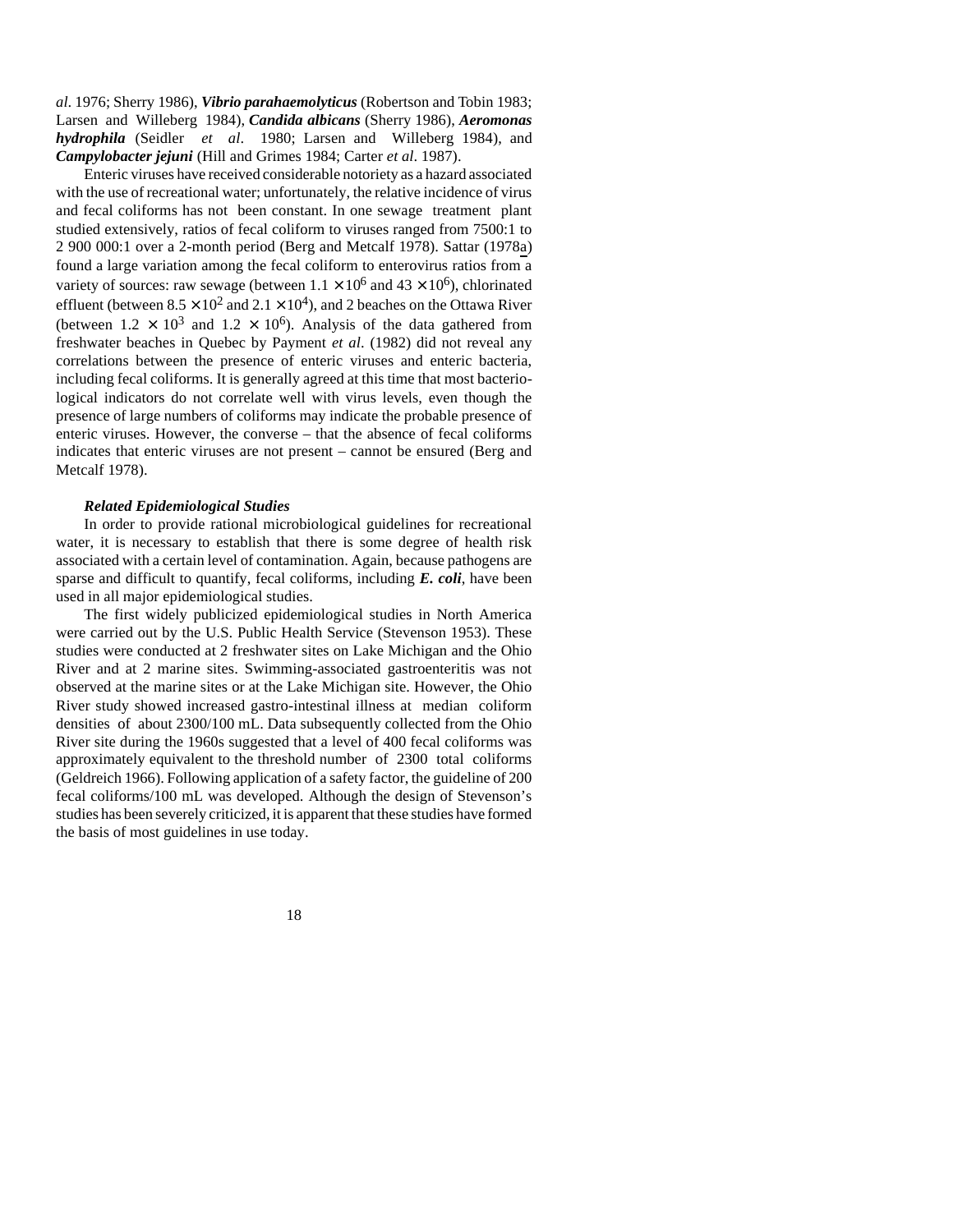Since then, other microbiological-epidemiological studies have been conducted for recreational water based on fecal coliform concentrations. Seyfried *et al*. (1985a, 1985b) conducted an investigation on 10 beaches in Ontario. In total, 8402 swimmers and non-swimmers were interviewed. Crude morbidity rates for all illnesses, including respiratory, gastrointestinal, eye and ear, skin, and allergy illnesses, were roughly 2.4 times greater for swimmers than for non-swimmers, and 2.6 times greater for swimmers who immersed their heads than for those that did not. Morbidity among swimmers was shown to be related to fecal coliform counts ( $r = 0.284$ ), even though the mean fecal coliform densities in the water (76/100 mL) were within the accepted guidelines. The total staphylococcal count was also related to morbidity among swimmers  $(r = 0.439)$ . Levels of all groups of bacteria surveyed were at least 10 times greater in the sediment than in the surface waters, indicating that the resuspension of sediment may be a significant source of bacteria in recreational waters. The authors concluded that sediment samples should be analyzed during microbiological investigations.

During the summer of 1983, a microbiological-epidemiological study of three coastal beaches in Israel was conducted by Fattal *et al*. (1986). Although all beaches complied with Israel Ministry of Health bacteriological standards, analysis of the results indicated that the incidence of gastroenteritis among swimmers, particularly in the 0- to 4-year age group, was related to elevated densities of *E. coli* as well as enterococci and staphylococci. The incidence of ear infections in swimmers of all ages was also related to elevated densities of fecal coliforms, *E. coli*, and enterococci.

In the United States, a series of controlled epidemiological studies has been performed by the Environmental Protection Agency at both marine (Cabelli 1983) and freshwater (Dufour 1984) beaches. A summary of the studies and a presentation of proposed criteria for recreational waters were recently published (U.S. Environmental Protection Agency 1986). Two beaches were selected at each site, one relatively unpolluted and the other impacted with point or non-point sources of fecal contamination. In the freshwater studies, analyses were conducted for fecal coliforms, *E. coli*, and enterococci; in the saltwater studies, analyses were conducted for these indicators as well as several other waterborne pathogens. Regression coefficients were determined for levels of each of the parameters and the differential (swimmers minus non- swimmers) gastrointestinal symptom rates. On the basis of this pooled information, it was concluded that, for marine beaches, enterococci presented the best relationship with gastrointestinal symptoms  $(r = 0.75)$ . At freshwater beaches, the best correlations were obtained with *E. coli* ( $r = 0.80$ ) and enterococci ( $r = 0.74$ ). Based on these investigations, the U.S. Environmental Protection Agency proposed that at freshwater beaches, the 30-day geometric mean should not exceed 126 *E. coli*/100 mL or 33 enterococci/100 mL.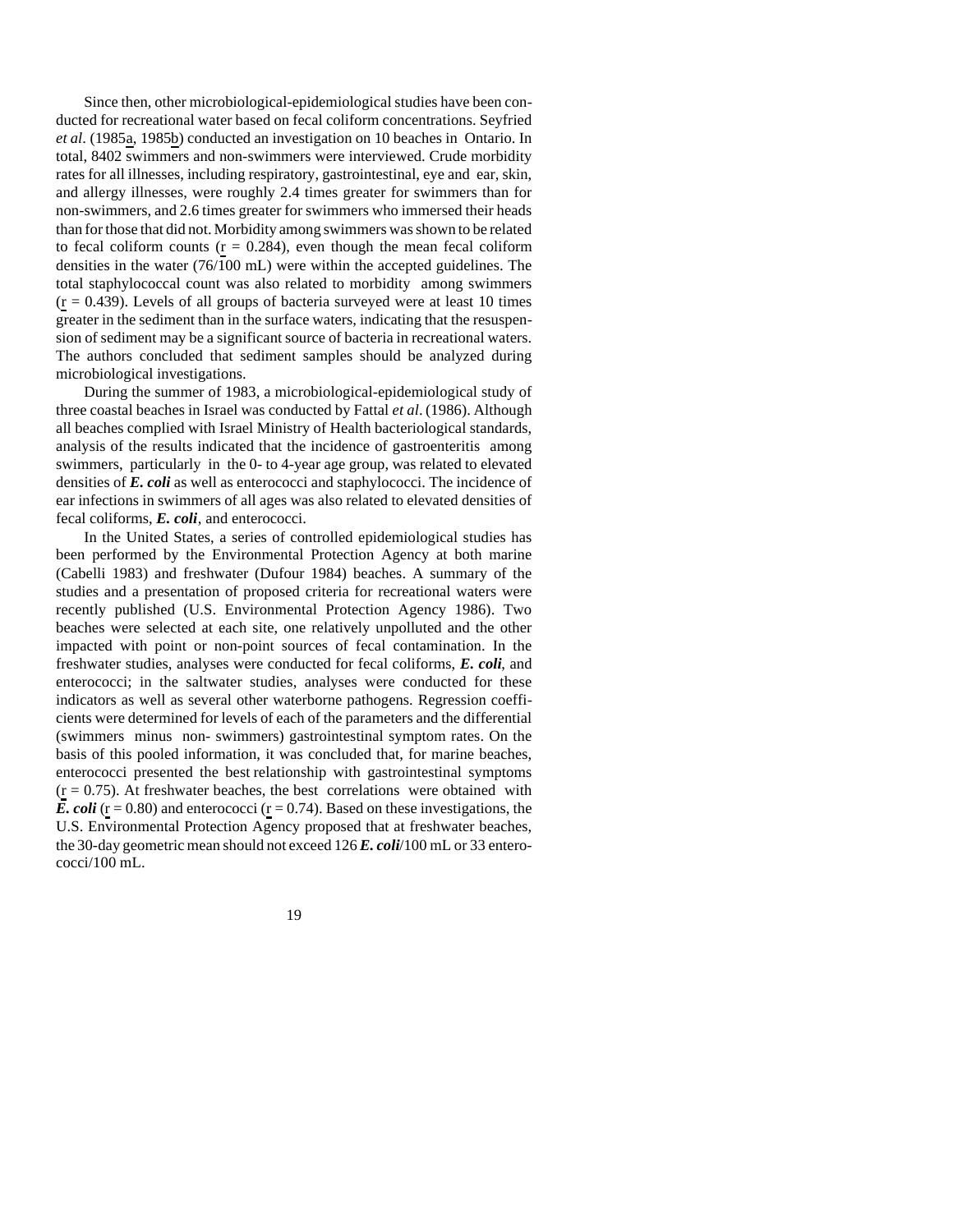From the pooled data, it can be calculated that in fresh waters, the seasonal risk of gastrointestinal illness per 1000 bathers (y) is related to the density of *E. coli*/100 mL  $(x)$  by the following relationship:

$$
y = 9.40 \text{ (log } x) - 11.74
$$

This investigation has been one of the most extensive microbiologicalepidemiological studies ever conducted, but it does have certain limitations. Although *E. coli* and enterococci are suitable for indicating the risk of gastroenteritis, this illness represents only about 30 per cent of overall swimmer-associated morbidity. *Escherichia coli* and enterococci are not suitable indicators for upper respiratory or dermal infections caused by *Pseudomonas* and *Staphylococcus* spp. Furthermore, the epidemiological information collected on the swimmers and non-swimmers and data on the water quality were averaged over an entire bathing season. Thus, the bacteriological data cannot be used to assess the risk of gastroenteritis on any specific day.

Other epidemiological studies have also noted elevated levels of fecal coliforms, including *E. coli*, associated with illness. An investigation by Philipp *et al*. (1985) demonstrated that snorkel swimming in fecally contaminated water presents a significant risk to health. In this British study, 27 per cent of the swimmers who participated in a competition experienced gastrointestinal symptoms within 48 hours of entering the water. The incidence of these symptoms was significantly greater than their incidence in the control populations. *Escherichia coli* concentrations in water samples collected during the event averaged 1800/100 mL. In light of the fact that this value still conformed with the European Economic Community guidelines, the authors suggested that an appraisal of these guidelines was warranted.

Dewailly *et al*. (1986) conducted an epidemiological study demonstrating certain health risks associated with windsurfing on water contaminated with sewage. Seventy-nine windsurfers and 41 controls were monitored over a 9-day competition for the occurrence of gastroenteritis, otitis, conjunctivitis, and skin infections. Relative risks were 5.5 for gastroenteritis and 2.9 for one or more of the above symptoms. This study also demonstrated that the relative risk increased with the reported number of falls in the water. Based on hydrodynamic simulation using tide levels and actual fecal coliform counts, mean densities of fecal coliforms at high tides during the competition were estimated to be 1000/100 mL.

A recent exercise in the United Kingdom (Brown *et al*. 1987) at two seaside resorts, although not a controlled epidemiological study, demonstrated that swimmers at resort A were more likely to develop stomach upsets, nausea, diarrhea, or headaches than either non-swimmers at the same resort or all vacationers at resort B. Furthermore, swimmers who had immersed their heads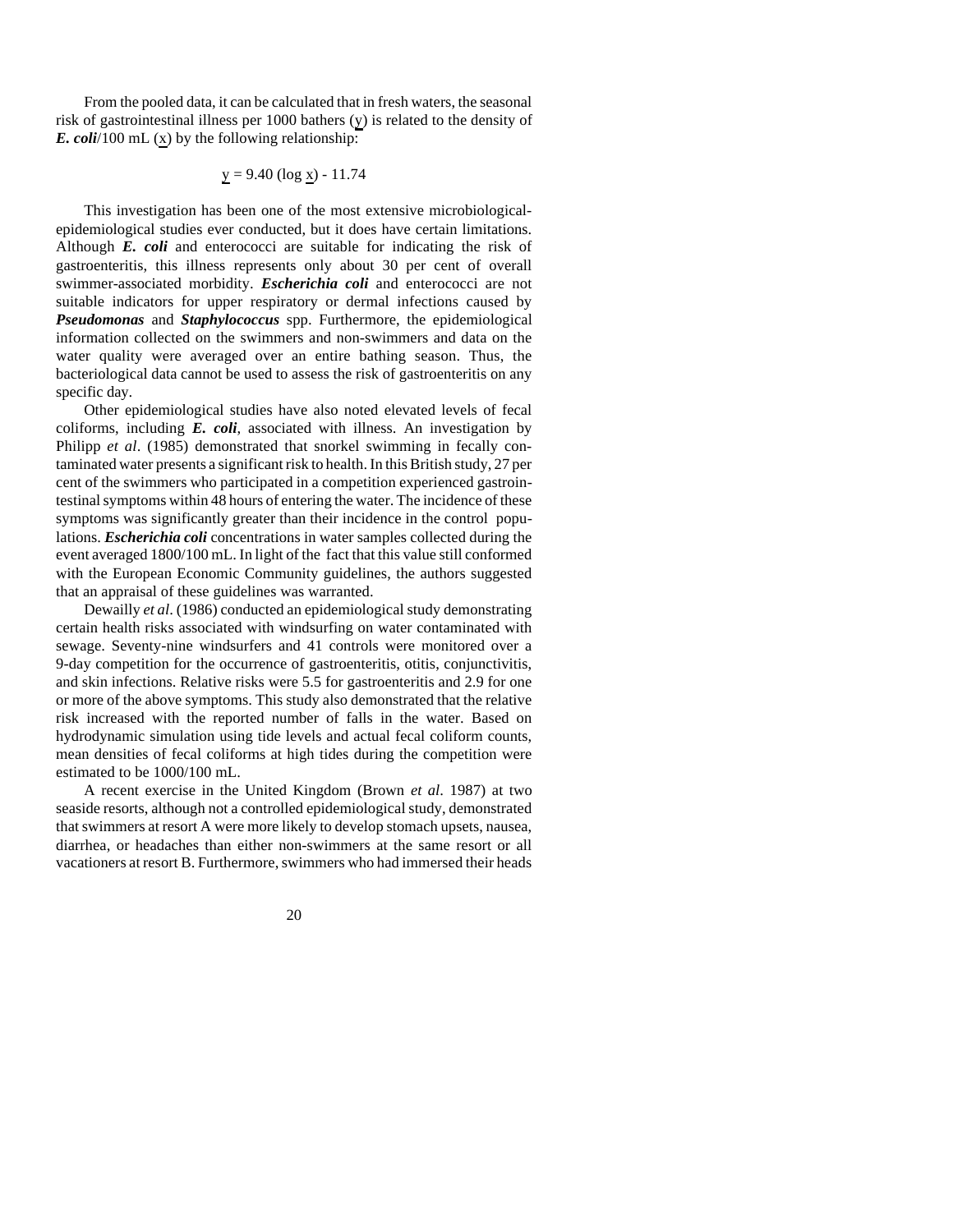at resort A were most likely of all respondents to have reported gastrointestinal symptoms. The resorts investigated were chosen on the basis of existing microbio-logical data that indicated that fecal coliform concentrations at resort A were 440/100 mL and at resort B were only 10/100 mL.

Although all of the above epidemiological studies were comprehensive and detailed, they used different methods and produced data that are not reproducible or comparable.

#### *Occurrence in the Aquatic Environment*

Although most Canadian recreational waters are of high microbiological quality, certain waters are contaminated throughout part, or all, of the bathing season. Fecal coliform values range from nearly 0/100 mL in isolated areas to several thousand per 100 mL in areas directly impacted by sewage discharges (Payment *et al*. 1982; Ontario Ministry of the Environment 1984; Williamson 1988; Smith 1988). In temperate recreational waters, 63 to 100 per cent of the fecal coliforms appear to be *E. coli*, but this range can be affected by contamination from industrial effluents, particularly pulp and paper and textile mills.

*Escherichia coli* has been enumerated at a number of recreational beaches in Manitoba and Ontario (Sekla *et al*. 1987; Brodsky 1989; Palmateer 1989; Young 1989).

#### *Summary*

- 1. In fresh waters, *E. coli* is the best available indicator of fecal contamination from warm-blooded animals.
- 2. *Klebsiella* is not a good indicator of fecal contamination, but it may be present at high levels in certain industrial wastes (e.g., pulp and paper mills, food processing plants). It is not likely to cause infection or illness in healthy individuals.
- 3. Where there is evidence that greater than 90 per cent of the fecal coliforms are *E. coli*, the *E. coli* and fecal coliform tests will be considered equivalent.
- 4. The presence of *E. coli* is associated with bather-associated illness, but its absence cannot be equated with the lack of risk of illness.
- 5. Current microbiological-epidemiological studies are not sufficiently validated to allow calculation of risk levels. However, there is some evidence for increased risk of illness from bathing compared with nonbathing (i.e., wading or remaining on the beach).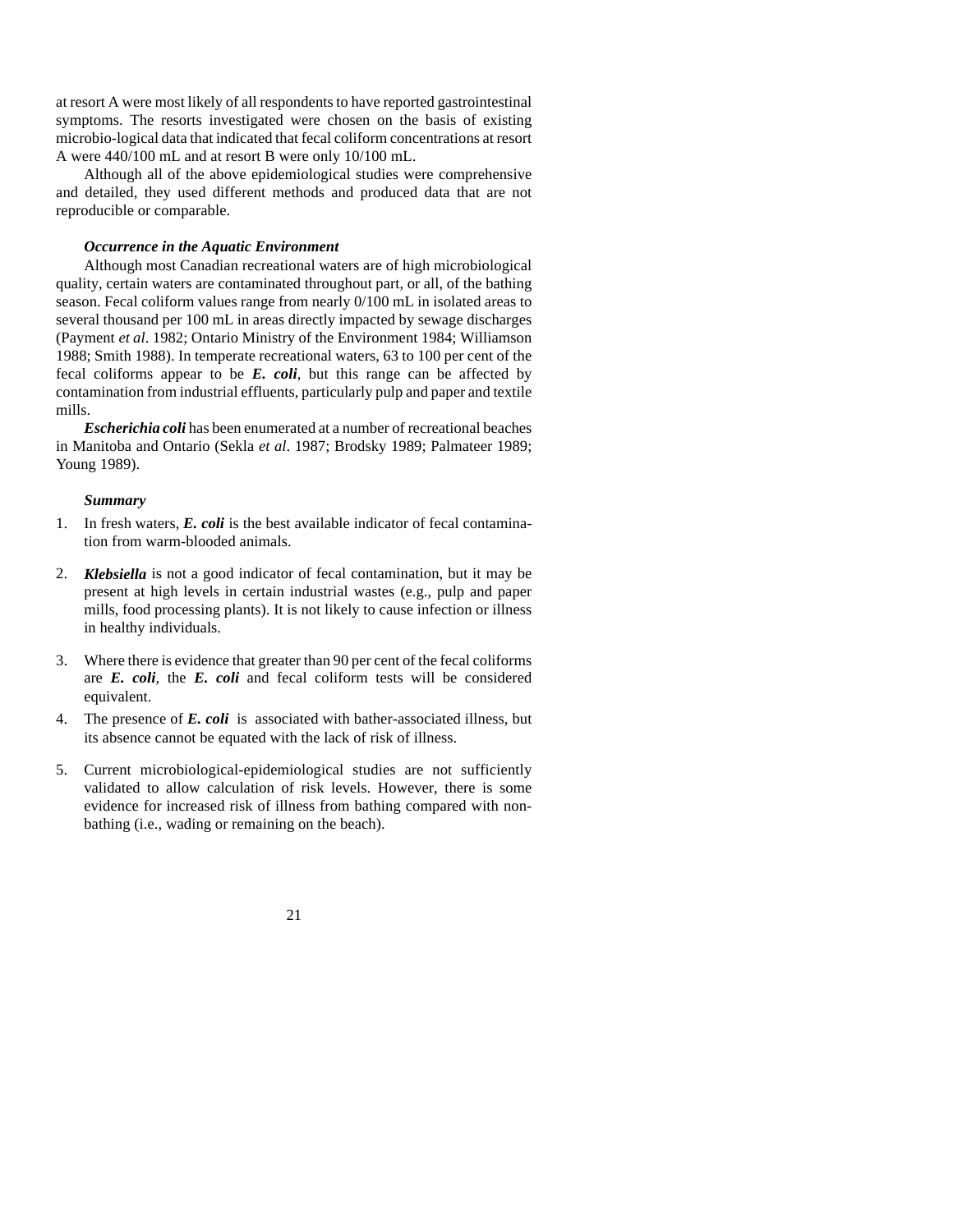6. The 1983 guidelines were, in principle, based on the definitive fecal coliform, *E. coli*. However, at that time, the more general fecal coliform test was considered the method of choice. The Working Group reaffirms that *E. coli* is the indicator of choice and recognizes that either the *E. coli* test or the fecal coliform test may be used to enumerate this organism, depending on the circumstances. The maximum acceptable concentration of 2000 *E. coli* (or fecal coliforms)/L can be calculated to correspond to a seasonal gastrointestinal illness of 1 to 2 per cent, based on the U.S. Environmental Protection Agency studies.

#### **3.2 Indicator Organisms for Marine Waters**

#### **3.2.1 Enterococci**

#### **Maximum Limits**

The geometric mean of at least five samples, taken during a period not to exceed 30 days, should not exceed 350 enterococci/L. Resampling should be performed when any sample exceeds 700 enterococci/L. However, if it can be demonstrated that *E. coli* or fecal coliforms can adequately demonstrate the presence of fecal contamination in marine waters, then the *E. coli* or fecal coliform maximum limit for fresh waters may be used. If there is any doubt, samples should be examined for both sets of indicators for extended periods to determine if a positive relationship exists.

#### **Criteria**

#### *Description*

Enterococci are large, ovoid, Gram-positive bacteria that are generally present in chains. The term *enterococci* refers to those species of the fecal streptococcal group that conform to the biochemical characteristics of the Sherman criteria (Clausen *et al*. 1977). They grow at temperatures between 10 and 45°C, survive exposure to 60°C for at least 30 minutes, and grow at pH 9.6 and in 6.5 per cent NaCl. This subgroup, which includes *Streptococcus faecium* and *S. faecalis*, occurs in significant quantities in both human and animal feces. *Streptococcus avium* and *S. gallinarium*, found principally in bird feces, are also classified as enterococci in *Bergey's Manual of Systematic Bacteriology* (1986). In the previous guidelines, the entire fecal streptococcal group, both enterococcal and non-enterococcal species, was addressed. Because the non-enterococcal subgroup includes species that normally occur only in animal feces (e.g., *S. bovis, S. equinis*), the more specific enterococcal subgroup will be considered in these guidelines. However, the presence of enterococci unique to animal feces may also indicate the presence of pathogenic microorganisms infectious to both humans and animals.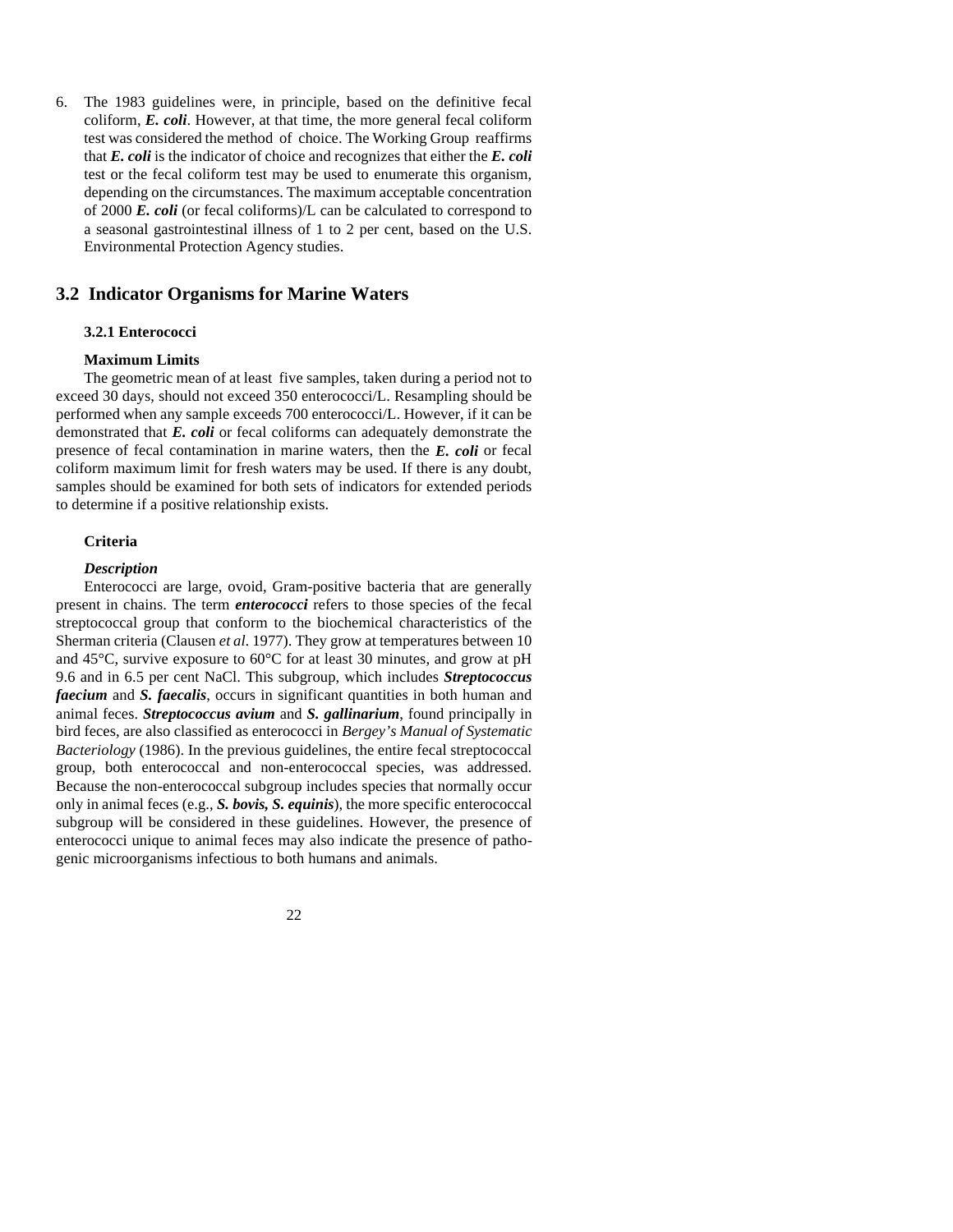In the past, the main role of the fecal streptococci was in the use of the fecal coliform to fecal Streptococcus ratio as an indicator of the nature of the fecal source (Geldreich 1976; Clausen *et al*. 1977). However, many factors, for example, the differential die-off rates between these two groups in the natural environment, make the routine use of this ratio highly questionable, if not inaccurate. Recent experience indicates that the identification of enterococcal isolates is more useful in the determination of the type, source, and degree of fecal contamination (Rutkowski and Sjogren 1987).

Of all the microorganisms considered as suitable recreational water quality indicators, the enterococci most closely satisfy the desirable characteristics presented in the introduction to this chapter. Enterococci are exclusively associated with fecal wastes. They survive much longer than the other indicators in water and sediment (McFeters *et al*. 1974; Lessard and Sieburth 1983). Enterococci are also more resistant to sewage treatment, including chlorination, and thus may be more sensitive indicators of the survival of enteric pathogens and viruses (Cohen and Shuval 1973). As well, a strong correlation between the concentration of enterococci in marine waters and the risk of gastrointestinal infection has been demonstrated (Cabelli 1983). A membrane filtration method for the enumeration of enterococci in marine waters has recently been described in detail (U.S. Environmental Protection Agency 1985).

#### *Epidemiological Studies*

During the summer of 1983, a microbiological-epidemiological examination of 3 coastal beaches in Israel was conducted by Fattal *et al*. (1986). Although all beaches complied with Israel Ministry of Health bacteriological standards, analysis of the results indicated that the incidence of gastroenteritis among swimmers, particularly in the 0- to 4-year age group, was related to elevated densities of indicator organisms, most notably the enterococci  $(p \le 0.03)$ .

A series of prospective epidemiological studies has also been performed in the United States at 3 marine and 2 freshwater sites (U.S. Environmental Protection Agency 1986). Two beaches were selected at each site, 1 relatively unpolluted and the other receiving point or non-point fecal contamination. Regression coefficients were determined for levels of each of the indicators measured and the differential (swimmers minus non-swimmers) gastrointestinal symptom rates. On the basis of results pooled for the entire season, enterococci displayed the best correlation with these symptoms at marine beaches ( $r = 0.75$ ). At freshwater beaches, the best correlations were obtained with *E. coli* ( $r = 0.80$ ) and enterococci ( $r = 0.74$ ).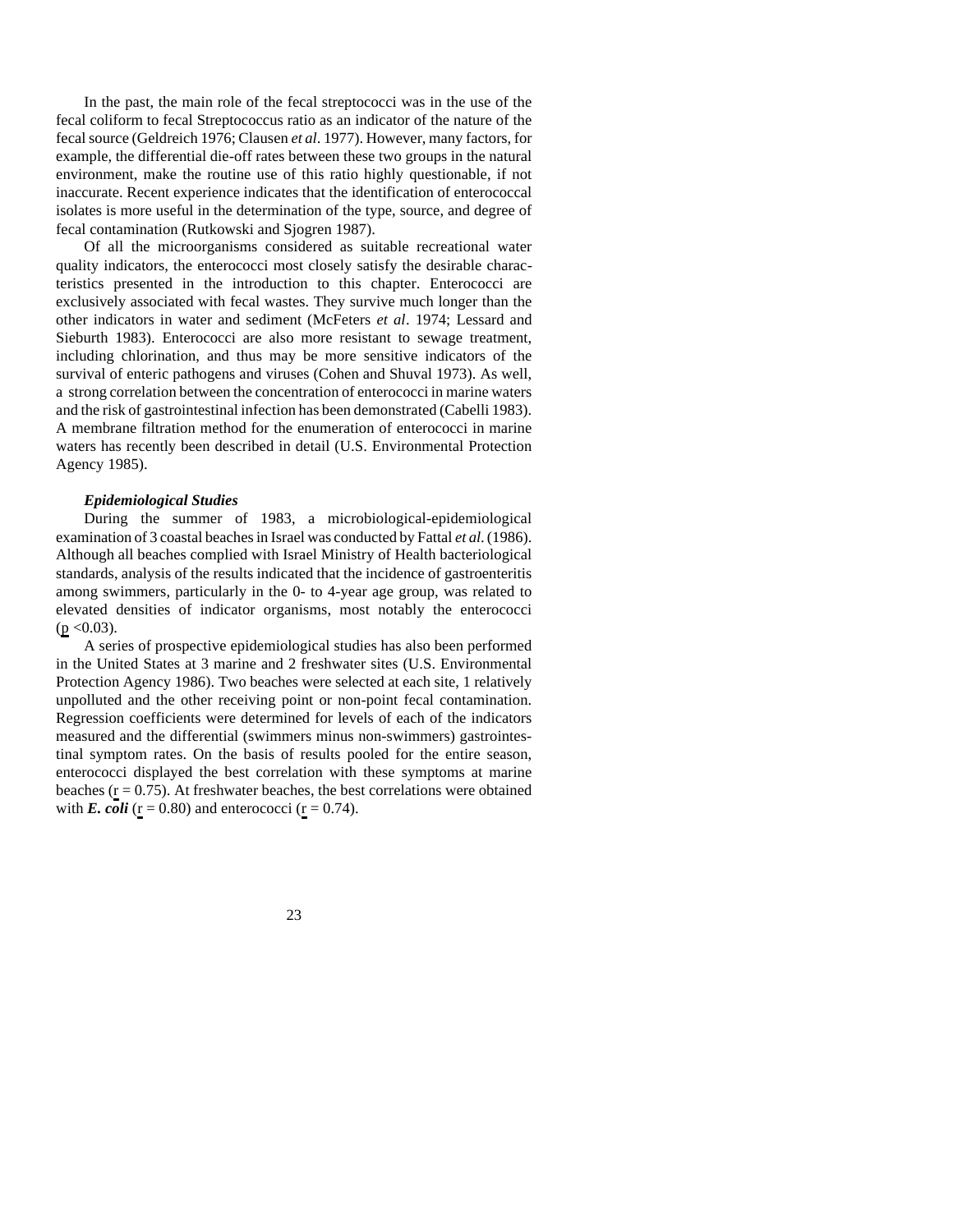From the pooled data, it can be calculated that in marine waters, the seasonal risk of gastrointestinal illness per 1000 swimmers (y) is related to the densities of enterococci per 100 mL  $(x)$  by the following relationship:

$$
y = 0.20 + 12.17 \text{ (log } x\text{)}
$$

Based on these investigations, the U.S. Environmental Protection Agency proposed that at marine beaches, the 30-day enterococci geometric mean should not exceed 35/100 mL.

This investigation has probably been one of the most extensive epidemiological studies conducted to date on recreational beaches, but it does have certain limitations. In developing the model, it was assumed that the non-swimming and swimming populations were equally susceptible to illness acquired from other sources. Although enterococci appear suitable for estimating the risk of gastrointestinal illness, they are not suitable indicators for the more prevalent upper respiratory or dermal infections. Furthermore, the data collected on both the participants and the water quality were averaged over the entire bathing season. Thus, the indicator data cannot be used to assess the risk of gastroenteritis on any specific day.

#### *Occurrence in the Aquatic Environment*

There have been a few published investigations in Canada on the distribution of fecal streptococci and enterococci in the marine environment. In a continuing study of the use of enterococci as a suitable indicator of water quality at marine recreational beaches, Gibson and Smith (1988) described the distribution of enterococci at 26 beaches in the Vancouver region. Only 1.6 per cent of the 30-day geometric means exceeded the 35 enterococci/100 mL limit proposed by the U.S. Environmental Protection Agency. In 1988, fecal streptococcal concentrations were also monitored at eight marine beaches along the Northumberland Strait, New Brunswick (Allen 1989). The overall geometric mean was only 3.5/100 mL, and fecal streptococci were absent in 60 per cent of the samples.

#### *Summary*

- 1. In marine waters, the enterococci group is the best available indicator of fecal contamination from warm-blooded animals.
- 2. Fecal coliforms do not survive well in marine waters and thus may not be reliable indicators of fecal contamination.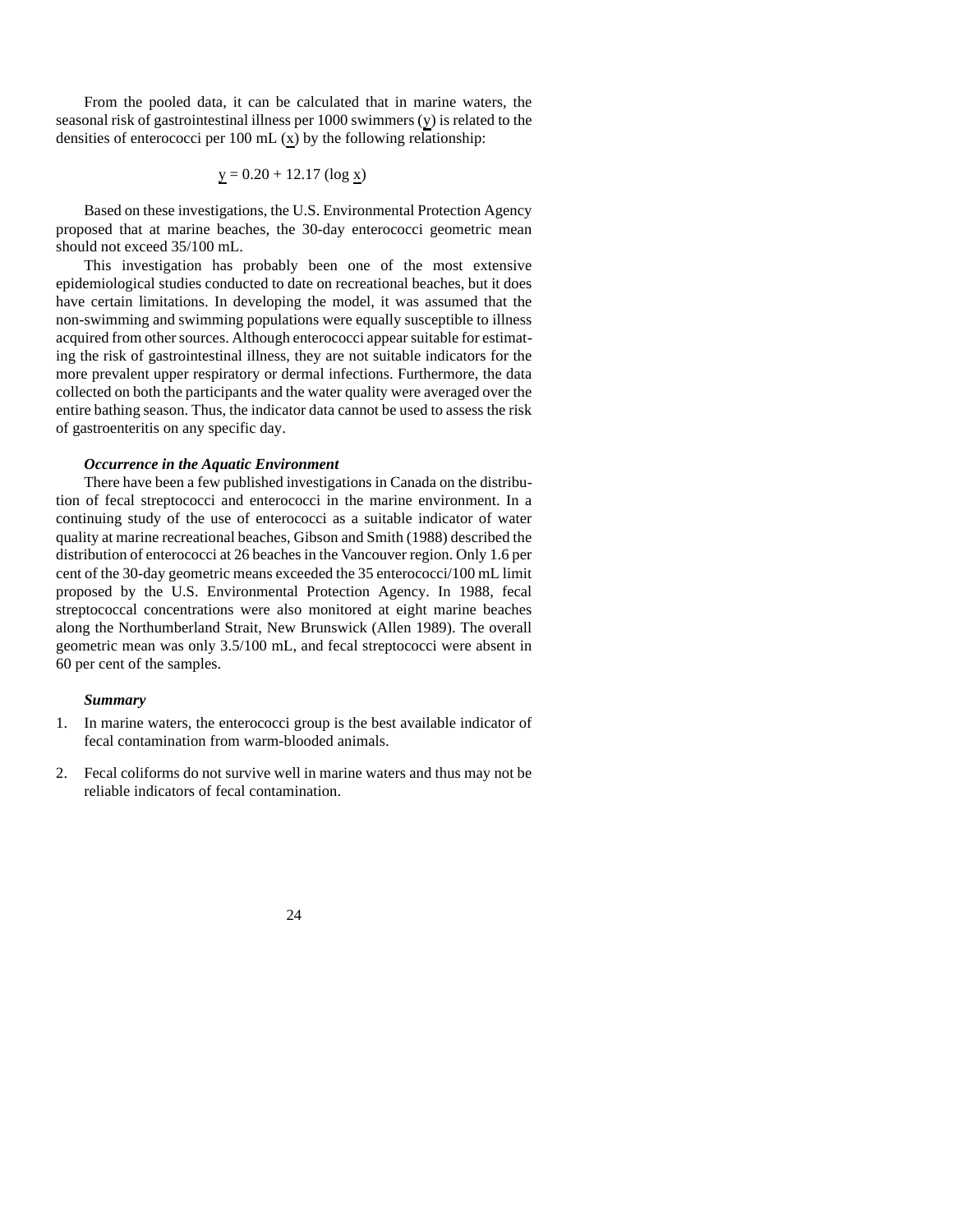- 3. Enterococci survive longer than fecal coliforms in marine waters and thus are preferred when there is considerable time or distance between the source of fecal pollution and the bathing area.
- 4. There is a positive correlation between gastrointestinal illness and levels of enterococci in marine waters, but the absence of enterococci does not indicate a lack of risk.
- 5. Based on the U.S. Environmental Protection Agency epidemiological study, a seasonal geometric mean of 35 enterococci/100 mL corresponds to a seasonal gastrointestinal illness rate of 1 to 2 per cent. Because fecal coliforms do not survive well in marine waters, the use of the fresh water maximum limit may increase the risk of illness.

### **3.3 Coliphages**

#### **Maximum Limits**

No limits are specified for coliphages in recreational waters.

#### **Criteria**

#### *Description*

Bacteriophages are virus-like entities that invade bacterial cells. Coliphage is the general name applied to bacteriophages that attack bacteria of the coliform group. Bradley (1967) described 6 morphological types of coliphages and suggested that the diversity among coliphages was greater than the known diversity among mammalian viruses. They differ in size, shape, site of attachment, and genetic material (e.g., single-stranded DNA, doublestranded DNA). The numbers of phages replicated may vary from 100 to several thousand.

#### *Association with Pathogens*

An excellent review of the literature on bacteriophages as indicators of bacterial and viral contamination has been published by Scarpino (1975). In the review, Scarpino reported that "correlations appear to exist in fresh and marine waters between bacterial pathogens such as *Salmonella* and *Shigella* species and fecal indication bacteria such as *E. coli* and their bacteriophages." Studies by Kott *et al*. (1974, 1978), Petrovicova *et al*. (1988), Dutka *et al*. (1987), and Borrego *et al*. (1987b) have also indicated a correlation between the presence of coliphage and other bacteriophages and the presence of viruses and pathogenic bacteria in rivers, lakes, and sewage effluents.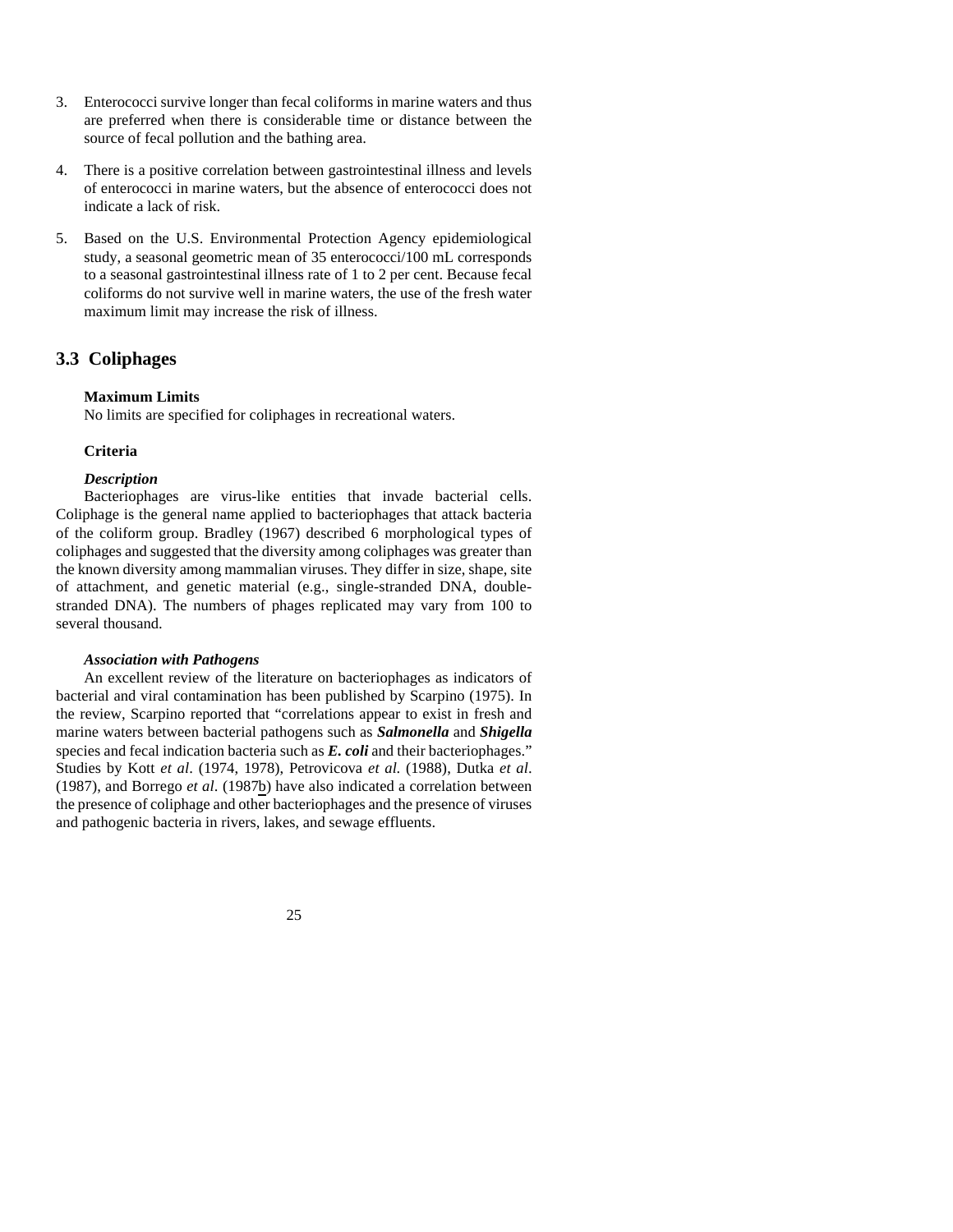#### *Occurrence in the Aquatic Environment*

Recent research studies on four continents have found the presence of coliphages and bacteriophages in natural river waters, potable water, and coliform-free potable waters. Implications of these observations are that human enteric viruses could also survive in those waters. A Czechoslovakian study (Simkova and Cervenka 1981) has also shown that both coliphages and enteroviruses can survive for similar long periods of time in river water, and thus coliphages can be used as long-term indicators of enterovirus contamination, even in the presence of chemical pollution. The view of Russian researchers (Petrovicova *et al*. 1988) is that "an increase of coliphage numbers in sewage and surface and recreational (swimming pool) waters shall be considered as an indication for aimed virological studies."

It may be useful to include coliphage and bacteriophage enumeration as part of the continuing evaluation of the impact of fecal pollution on recreational waters. Dutka *et al*. (1987) suggested that coliphage levels in recreational fresh waters should not exceed 20 PFU (plaque-forming units)/100 mL.

#### *Summary*

1. No limit on coliphages can be established at this time. Monitoring and epidemiological studies are required to determine the levels of coliphages in water and the health effects associated with swimming in water containing coliphages.

#### **3.4 Pathogenic Organisms**

#### **3.4.1** *Pseudomonas aeruginosa*

#### **Maximum Limits**

No numerical limit is proposed; however, it is recommended that *Pseudomonas aeruginosa* be used as a parameter to assist in interpreting the results of sanitary and microbiological surveys.

#### **Criteria**

#### *Description*

*Pseudomonas aeruginosa* is a motile, Gram-negative, rod-shaped bacterium that produces oxidase, pyocyanin, and fluorescein. This organism typically requires minimal growth factors and can multiply in mineral media containing very low levels of organic material. *Pseudomonas aeruginosa* exhibits extensive biochemical versatility and resistance to anti-microbial agents. As well as being a pathogen to man and animals and causing a variety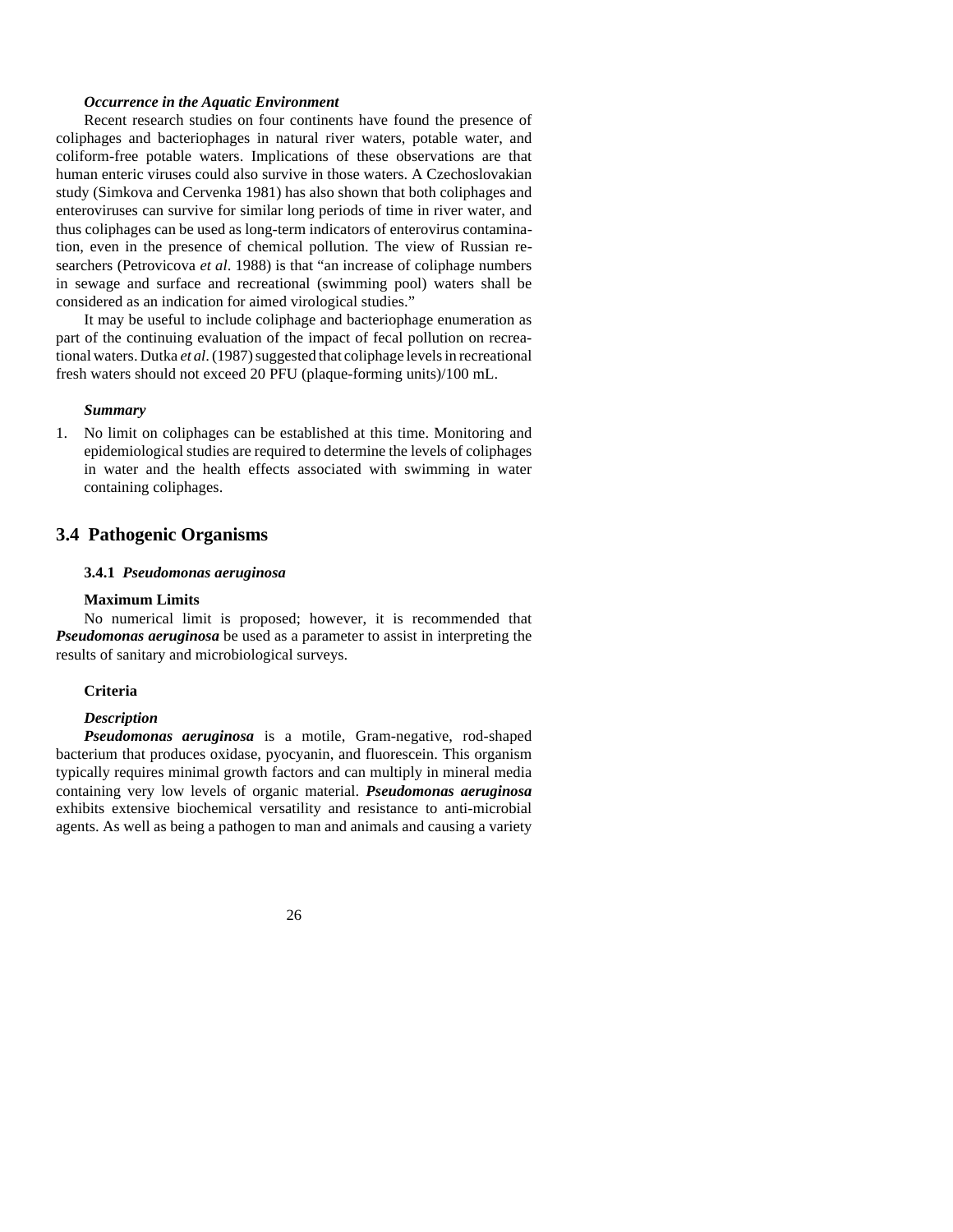of infections, including skin rashes and otitis externa, *P. aeruginosa* is active as a spoilage organism, attacking many common and exotic substrates (Hoadley 1977).

#### *Pathogenicity*

*Pseudomonas aeruginosa* has been identified as the causative agent in many infections. The organism seems capable of infecting plants, insects, birds, and mammals including humans. *Pseudomonas aeruginosa* infections are most frequent and dangerous in nurseries and among hospital patients with cancer, burns, and tracheotomies (Hoadley 1977); the organism is a common causative agent for nosocomial or hospital-acquired infections in patients that are in a debilitated state or have a compromised immune system, as well as where there is widespread use of antibiotics.

*Pseudomonas aeruginosa* is known to cause skin rashes (Kush and Hoadley 1980) and eye infections (Wilson and Ahearn 1977) and is the primary organism associated with external ear infections (otitis externa) (Cassisi *et al*. 1977). Ratnam *et al*. (1986) reported that *P. aeruginosa* in a hotel whirlpool had caused folliculitis in hotel guests that used the whirlpool. Cabelli *et al*. (1979) and McKee and Wolfe (1963) claimed that most reports of swimmingassociated illness implicated non-enteric infections; *P. aeruginosa* has been implicated in non-enteric infections associated with bathing. Jones (1965) claimed that *P. aeruginosa* was the major etiological agent in otitis externa. Seyfried (1973) and Hoadley and Knight (1975) supported this finding. Seyfried isolated an identical serological strain from both a pool and an otitis externa-infected person who was using the pool. Hoadley and Knight, using telephone surveys, reported that the frequency of "earaches" among swimmers was 2.4 times higher than among non-swimmers; also, the chance of acquiring otitis externa, as reported by physicians, increased by five times for swimmers compared with the general population. Young and Armstrong (1972) reported the isolation of *P. aeruginosa* from skin and the outer ear. Craun (1976) reported the isolation of the same serotype of *P. aeruginosa* from a swimming pool and from the skin lesions of two affected bathers. McClausland and Cox (1975) reported that *P. aeruginosa* caused a rash outbreak among bathers at a pool; however, it was never proven whether the source of the organism was endogenous or exogenous (Cabelli *et al*. 1975).

Although Hoadley and Knight (1975) observed measurable health effects associated with swimming in sewage-polluted waters, Cabelli *et al*. (1979) were not able to show a good agreement between *P. aeruginosa* levels and the differential (swimmers minus non-swimmers) rate of gastrointestinal symptoms.

*Pseudomonas aeruginosa* in the water enters the ear canal and may lead to either colonization or infection. The actual process of infection appears to be, in part, related to the sensitivity of the individual to *P. aeruginosa*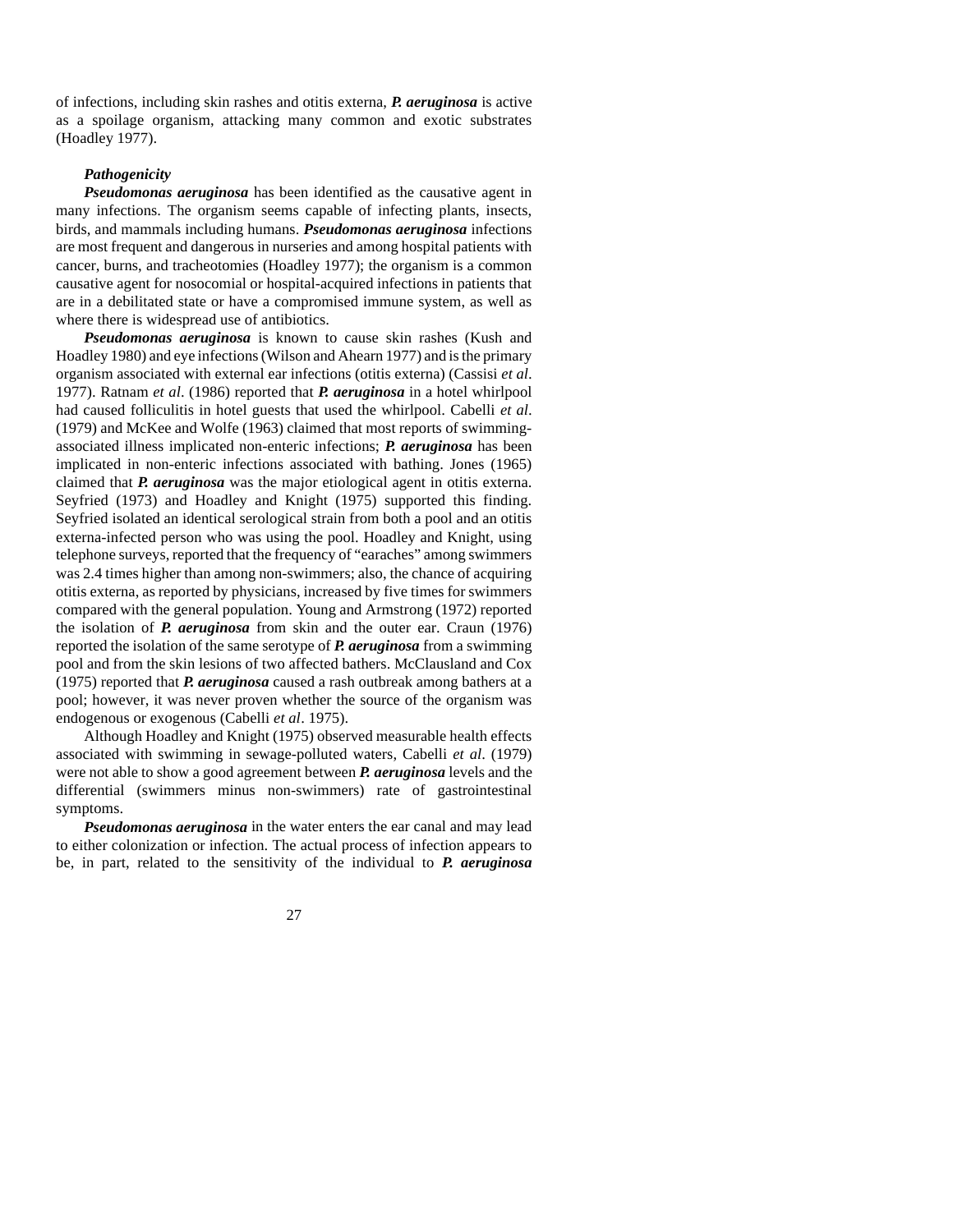infections. *Pseudomonas aeruginosa* can be spread into the water if an infected ear is immersed while swimming (Seyfried *et al*. 1984). Data from a 4-year comprehensive Ontario study were used to develop a relationship between the concentration of *P. aeruginosa* in the bathing waters and the risk of ear infection (Ontario Ministry of the Environment 1984). In this study, 10 per cent of the sample bather population reported having ear infections in the first year of the study (1978), and 8 per cent reported ear infections in the second year. In both years, over 70 per cent of the cases were in children 14 years old or younger, and 90 per cent of these had reported previous ear infections.

#### *Occurrence in the Aquatic Environment*

*Pseudomonas aeruginosa* has been considered ubiquitous in U.S. waters. Cabelli *et al*. (1976) claimed that *P. aeruginosa*, "because of its poor reliability as an indicator of fecal pollution, cannot be used as a basis of water standards for the prevention of enteric diseases during the recreational use of surface waters." They based this statement on their observations of geographical and seasonal density fluctuations and of many non-fecal reservoirs of *P. aeruginosa*, as well as the ability of this organism to multiply in waters with low nutrient content.

Studies done on lakes in Ontario indicated that *P. aeruginosa* is most likely to be found in bathing areas impacted by high human activity. Both sewage and bathers are possible sources of this organism in recreational waters. In raw domestic sewage, concentrations of 10<sup>5</sup> to 10<sup>6</sup> *P. aeruginosa*/100 mL are common, as slightly in excess of 10 per cent of the healthy adults in the United States are intestinal carriers of *P. aeruginosa*. In addition, *Pseudomonas* levels in excess of 100 organisms/100 mL can be measured in waters receiving surface drainage from urban areas (Ontario Ministry of the Environment 1984).

*Pseudomonas aeruginosa* survives longer in waters than do coliforms (Lanyi *et al*. 1966). Drake (1966) suggested that *P. aeruginosa* levels from 1 to 10/100 mL could be expected in rivers with low but definite sources of contamination. Levels of *P. aeruginosa* in Ontario recreational waters range from 0/100 mL to more than 100/100 mL. The median level is typically less than 1/100 mL (Ontario Ministry of the Environment 1984).

#### *Summary*

1. *Pseudomonas aeruginosa* is typically isolated from fresh recreational waters in low numbers. The levels of *P. aeruginosa* in a bathing area are influenced by density of bathers, especially individuals that are infected with *P. aeruginosa* or are carriers.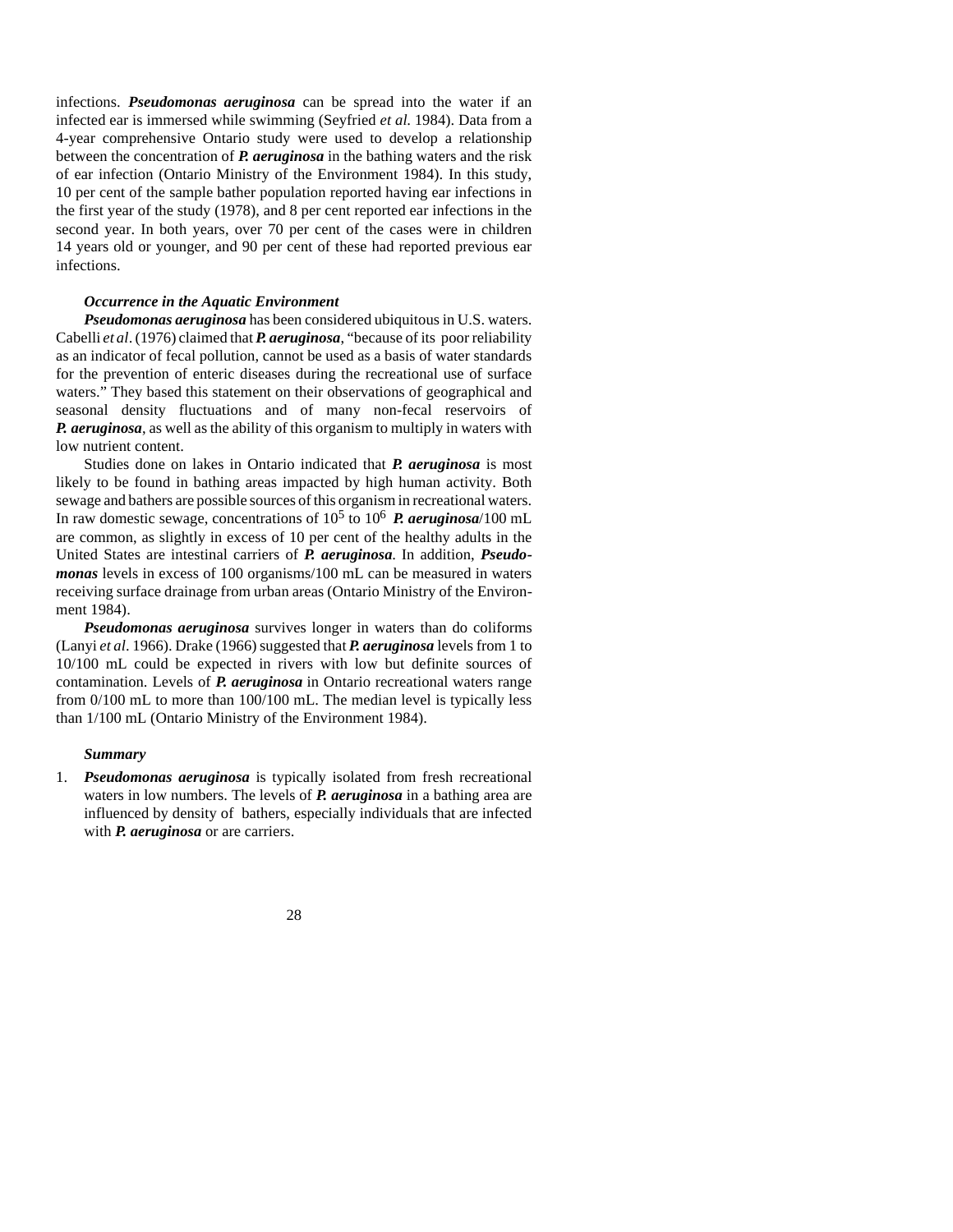- 2. Levels of *P. aeruginosa* are influenced by sewage or urban drainage sources.
- 3. *Pseudomonas aeruginosa* has been associated with the occurrence of otitis externa in bathers.
- 4. One Ontario study has demonstrated that when levels of *P. aeruginosa* exceed 10/100 mL in at least 25 per cent of the seasonal samples, otitis externa may be expected to occur.

#### **3.4.2** *Staphylococcus aureus*

#### **Maximum Limits**

No limits are specified for *Staphylococcus aureus*. Sampling for this pathogen should be carried out when there is epidemiological or other evidence of its presence in the water or in order to assess the hazards of excessive utilization of the water with possible person-to-person transfer of pathogens.

#### **Criteria**

#### *Description*

The *Staphylococcus* genus comprises Gram-positive, catalase-positive cocci that ferment glucose and grow aerobically and anaerobically. *Staphylococcus aureus* is identified by its ability to coagulate rabbit plasma in the presence of anti-coagulating agents. Other important diagnostic tests include the anaerobic fermentation of mannitol and the production of heat-stable nuclease (Evans 1977). Six biotypes exist that can be related to the animals that are their usual hosts (Dimitracopoulos *et al*. 1977).

*Staphylococcus* is not considered to be a natural inhabitant of environmental waters and is usually unable to grow there. It requires many organic nutrients to grow in water at about 20°C and grows little, if at all, below 10°C. It is, however, resistant to many environmental influences and can survive for relatively long periods of time. The presence of staphylococci in recreational waters is considered to be mainly due to discharges from the mouth, nose, and throat of swimmers, as well as from their skin surface. These organisms have been shown to be derived from bathers in studies on swimming pools (Mallman 1962; Favero *et al*. 1964; Paul 1972; Palmquist and Jankow 1973) and, to a lesser extent, natural waters (Oriz 1977). The 16th edition of *Standard Methods for the Examination of Water and Wastewater* (American Public Health Association 1989) identifies staphylococci as among the pathogens of human origin in natural bathing beaches. The extent and magnitude of the contribution of animals and land runoff to the total staphylococcal load have not been well documented.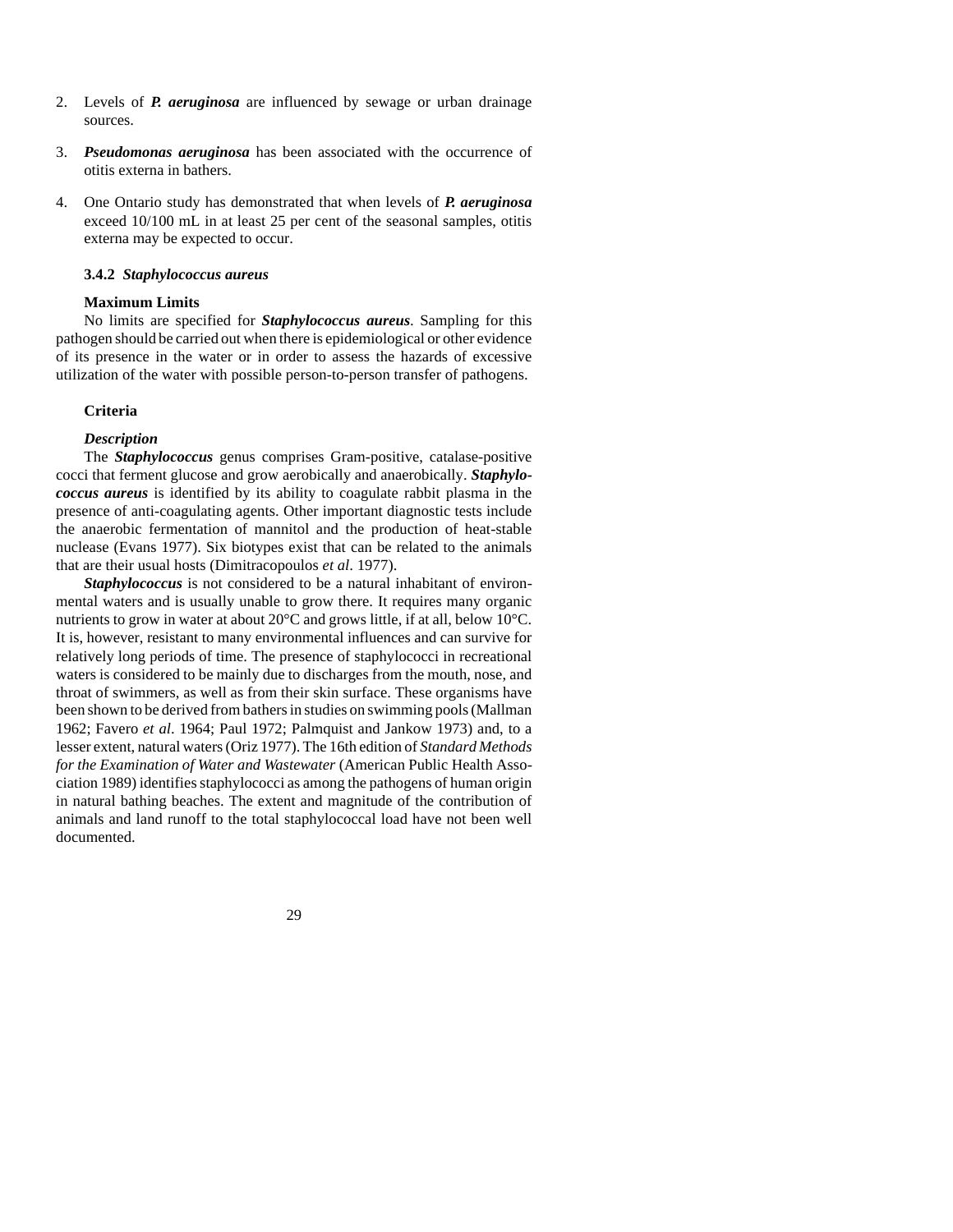#### *Pathogenicity*

*Staphylococcus aureus* is considered to be the major pathogen of this genus. It is responsible for most purulent infections, including boils and infected cuts and scratches (Evans 1977). Seyfried (1973) reported 1 case of ear infection associated with swimming in a contaminated pool. At present, there are no convincing data relating the frequency of illness to the degree of pollution of recreational waters.

In spite of the paucity of information that would allow an estimate of risk to be made for water of a particular quality, some maximum levels have been proposed. Limits suggested for safe bathing range from a "cocci" index of less than 15/100 mL (Seligmann 1951) to 100/100 mL (Favero *et al*. 1964). Seyfried (1987) found that total staphylococcus, fecal coliform, and fecal streptococci correlated best with swimming-associated morbidity. This was based on a 1983 study of freshwater beaches in southern Ontario and included an epidemiological component to the study. The study recommended that fecal coliforms, *Escherichia coli*, *Pseudomonas aeruginosa*, and total *Staphylococcus* be employed as recreational freshwater quality indicators.

Seyfried (1987) found geometric mean levels of total *Staphylococcus* of 142/100 mL for beaches in use and 96/100 mL for beaches that had been closed. The total staphylococci index has, in general, been favoured over a *S. aureus* index for purposes of health protection.

#### *Occurrence in the Aquatic Environment*

Limited data indicate that *Staphylococcus* is present at relatively low levels at Canadian beaches. One study revealed the presence of 10 to 40 staphylococci/100 mL in urban runoff (Environment Canada/Ontario Ministry of the Environment 1978). Studies performed by Seyfried (1973) demonstrated levels of between 30 and 90/100 mL on one of three Lake Erie beaches that were tested. Two of three Lake Ontario beaches were positive for *S. aureus*. Two of three Ontario conservation areas were positive for *staphylococci*, one species being coagulase-positive.

A more recent study (Seyfried 1980) of several Great Lakes beaches revealed the consistent presence of staphylococci. Of 12 Lake Ontario beaches studied, the modes ranged between 10 and 122/100 mL, with very few *S. aureus* being detected. In water from 10 Lake Erie beaches, modes ranged from 28 to 380/100 mL. In water from seven Lake Huron beaches, modes ranged from seven to 49/100 mL.

#### *Summary*

1. Staphylococcus aureus is known to be a major pathogen to man. It is responsible for boils, ear infections, and other purulent infections.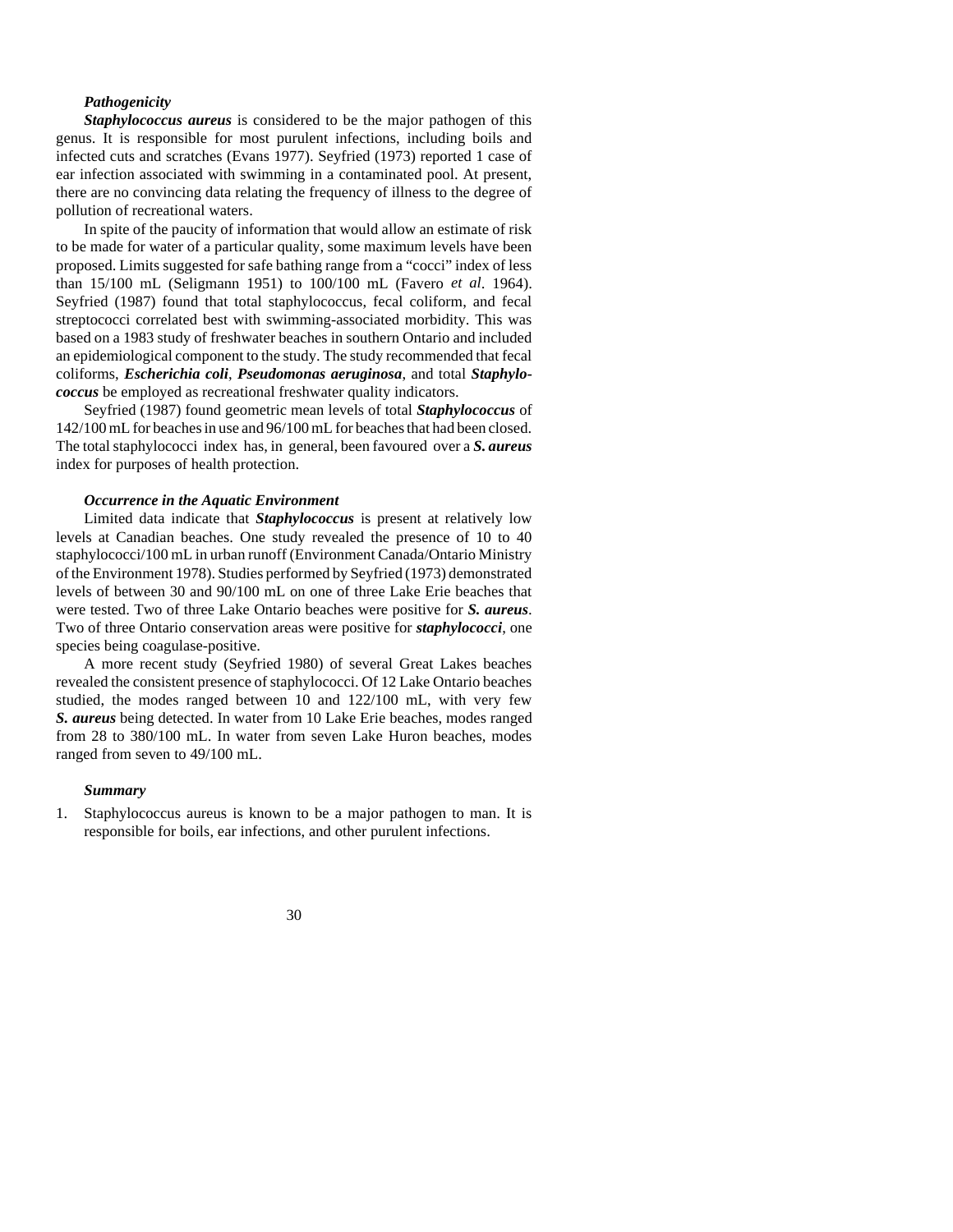- 2. There appears to be a relationship between bather numbers and staphylococci levels in the water, but there does not appear to be a significant relationship between bather illness and concentration of *S. aureus* in the water.
- 3. For these reasons, no limit is being established for staphylococci at this time. Monitoring and epidemiological studies for this pathogen are recommended.

#### **3.4.3** *Salmonella*

#### **Maximum Limits**

No limit is proposed for *Salmonella* concentrations in recreational waters. Instead, it is recommended that *Salmonella* be used as a parameter to assist in interpreting the results of sanitary and microbiological surveys. Because virtually all *Salmonella* species are pathogenic, a health hazard exists when *Salmonella* can be consistently isolated from a bathing area.

#### **Criteria**

#### *Description*

*Salmonella* species are members of the family Enterobacteriaceae and are Gram-negative, motile, straight, rod-shaped bacteria that ferment glucose but not lactose. Because of the antigenic complexity of the genus, organisms within this group are often identified by serotype as opposed to species. More than 1400 different *Salmonella* serotypes have been recognized (Bergey's Manual of Systematic Bacteriology 1986).

#### *Pathogenicity*

Salmonellosis is any disease in man or animal for which the causative agent is the *Salmonella* bacterium. The symptoms of this infection include acute gastroenteritis, enteric fever, and septicemia. Salmonellosis is a worldwide animal and human health problem that is compounded by the large number of serotypes and the widespread occurrence of the causative organism.

Dudley *et al*. (1976) developed a mathematical model to quantitatively estimate the recreational user health risk due to exposure to *Salmonella* in recreational waters. He concluded that more research was required to develop standardized quantitative *Salmonella* detection techniques for routine use with recreational waters before his model could be used effectively. In addition, Dutka and Bell (1973) suggested that all members of the genus are potentially pathogenic and should be considered a health hazard. There have been a number of reports of salmonellosis in communities where water supplies are

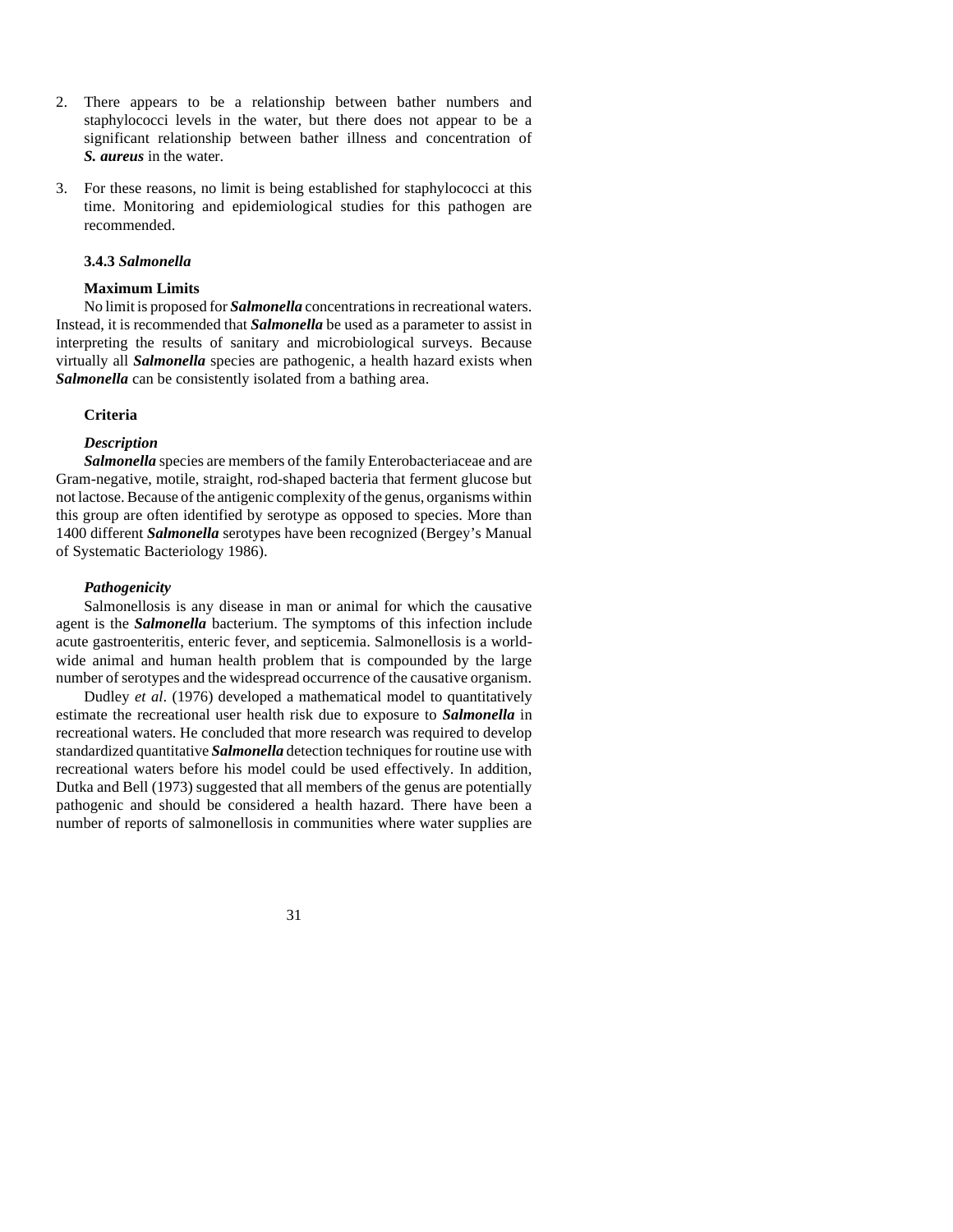considered to meet coliform standards (Dutka and Bell 1973). Van Donsel *et al*. (1967) indicated that *S. typhimurium* was still able to infect humans after surviving 280 days in contaminated soil.

#### *Occurrence in the Aquatic Environment*

Cherry *et al*. (1972) found that 65 per cent of the samples taken from moderately polluted waters contained *Salmonella*; 38 per cent of the samples taken from minimally polluted waters were positive for Salmonella; and 11 per cent of the samples from unpolluted streams were positive for *Salmonella*. A relationship between the presence of *Salmonella* and the levels of fecal coliforms in water has also been noted (Geldreich *et al*. 1968; Smith and Twedt 1971; Smith *et al*. 1973; Hoadley *et al*. 1974). It appears that *Salmonella* can be consistently isolated from surface waters where the fecal coliform levels are above 200/100 mL.

Menon (1985) isolated five *Salmonella* serotypes (*S*. *infantis***,** *S. typhimurium***,** *S. saint-paul***,** *S. tennessee***,** and *S. heidelberg)* from a tidal river in Nova Scotia that received both municipal and food processing plant effluents. The sources of *Salmonella* were traced to effluents from meat and poultry plants and several sewage treatment plants. Fecal coliform counts in the river also exceeded recommended recreational and shellfish harvesting guidelines. Palmateer (1980) also isolated *Salmonella* serotypes from surface water containing the effluent from poultry and meat packing plant operations. It was confirmed that four of the serotypes isolated (*S. bareilly, S. infantis, S. schwarzengrund*, and *S. typhimurium*) had been identified as the causative agents of several outbreaks of salmonellosis in Ontario. *Salmonella thompson* and *S. typhimurium* were also frequently recovered from a storm sewer outfall during periods of rainfall (Qureshi and Dutka 1979). Bell et al. (1978) isolated *Salmonella* species from the North Saskatchewan River that were resistant to five commonly used antibiotics. Qureshi (1977) isolated four *Salmonella* serotypes from urban storm water samples collected in Toronto and Guelph. These four serotypes are among those often isolated from humans during recent years.

Several studies have demonstrated that *S. typhimurium* can survive longer than *Escherichia coli* in fresh and estuarine waters (Gosselin 1979; McCambridge and McMeekin 1981). In Lake Ontario and Hamilton Harbour, *S. thompson* survived for at least 20 days (Dutka and Kwan 1980). Such survival data demonstrate that occasional discharges of storm water or sewage may have cumulative effects, so that natural temperate waters could contain pathogens and therefore constitute a potential health hazard.

*Salmonella* have been isolated in higher numbers from bottom sediments than from the overlying waters (Van Donsel and Geldreich 1971; Hendricks 1971). This was linked with prolonged survival of *Salmonella* in the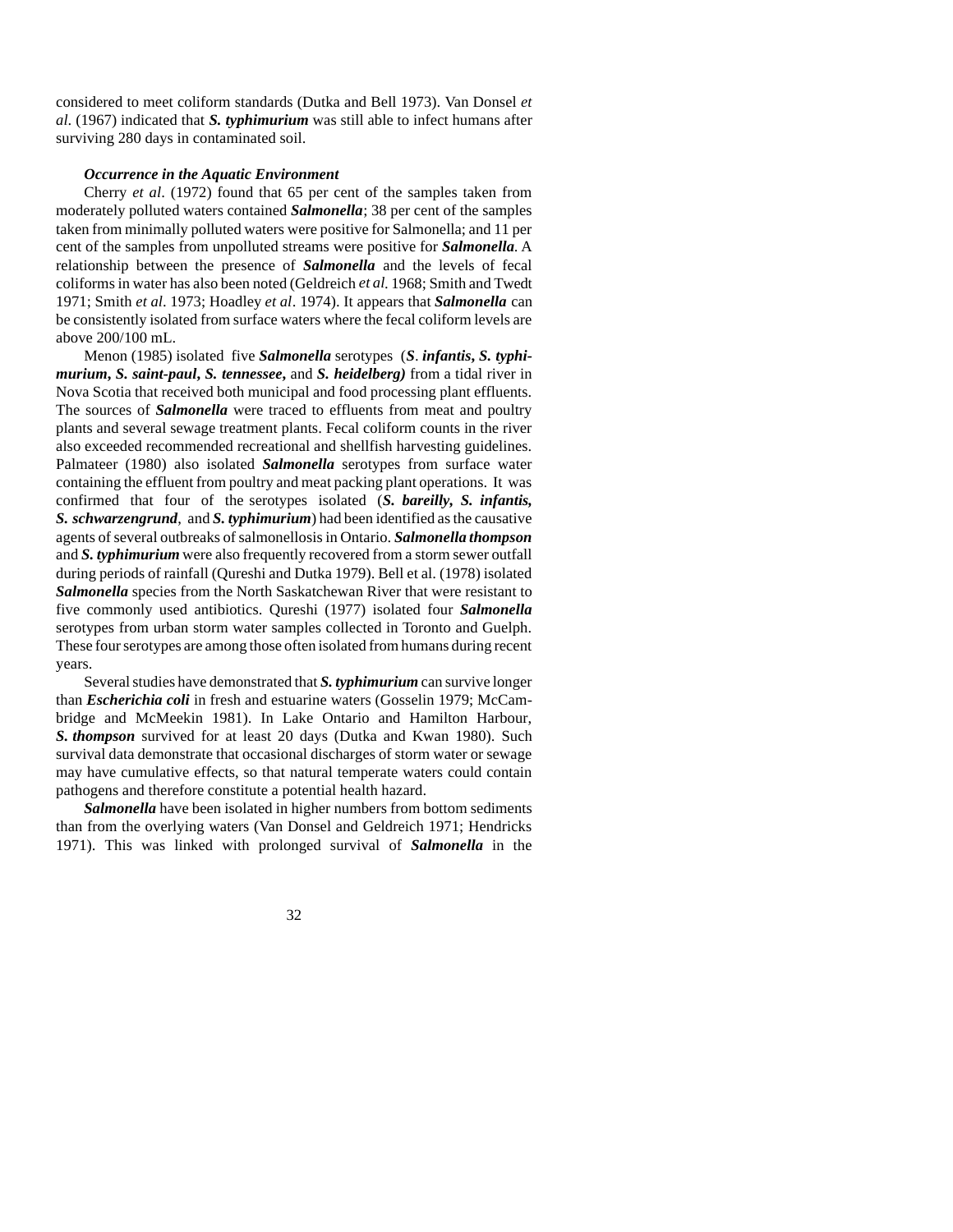sediments. Van Donsel and Geldreich (1971) suggested that *Salmonella* should be isolated from the sediments only when the fecal coliform levels reach 200/100 mL.

#### *Summary*

- 1. *Salmonella* organisms are pathogenic, and a health hazard exists if these organisms can be consistently isolated from a bathing area.
- 2. The methods for the isolation of *Salmonella* have not been standardized, and routine enumeration is not practical.
- 3. *Salmonella* can be considered as a support parameter to aid regulatory agencies in determining the health risk involved in using waters for recreation.

#### **3.4.4 Shigella**

#### **Maximum Limits**

No maximum limits are specified for *Shigella* in bathing areas. Sampling for these organisms in waters used for recreation should be carried out when there is epidemiological or other evidence of their presence in the water or in order to assess the hazards of excessive utilization of the water with possible person-to-person transfer of pathogens.

#### **Criteria**

#### *Description*

Members of the genus *Shigella* are typically Gram-negative, non-motile, lactose-negative organisms that do not produce hydrogen sulphide. Shigellae are enteric bacilli and have been the main etiological agents of bacillary dysentery (Lund 1978).

#### *Pathogenicity*

Shigellosis, the infection caused by *Shigella*, can be transmitted through person-to-person contact, poor-quality drinking water, or contaminated food. The symptoms of shigellosis range from a mild transitory diarrhea to vomiting, abdominal pains, fever, and profuse bloody feces. On a few occasions, its transmission has been reported through bathing in contaminated waters. However, very few studies have been carried out to detect *Shigella spp.* in the aquatic environment, mainly because there are no standardized methods for detection or enumeration of *Shigella* in water. The methodologies that have been used to examine water for *Shigella* spp. are reported to have low sensitivity and can be considered qualitative only (Wang et al. 1966; Geldreich 1972).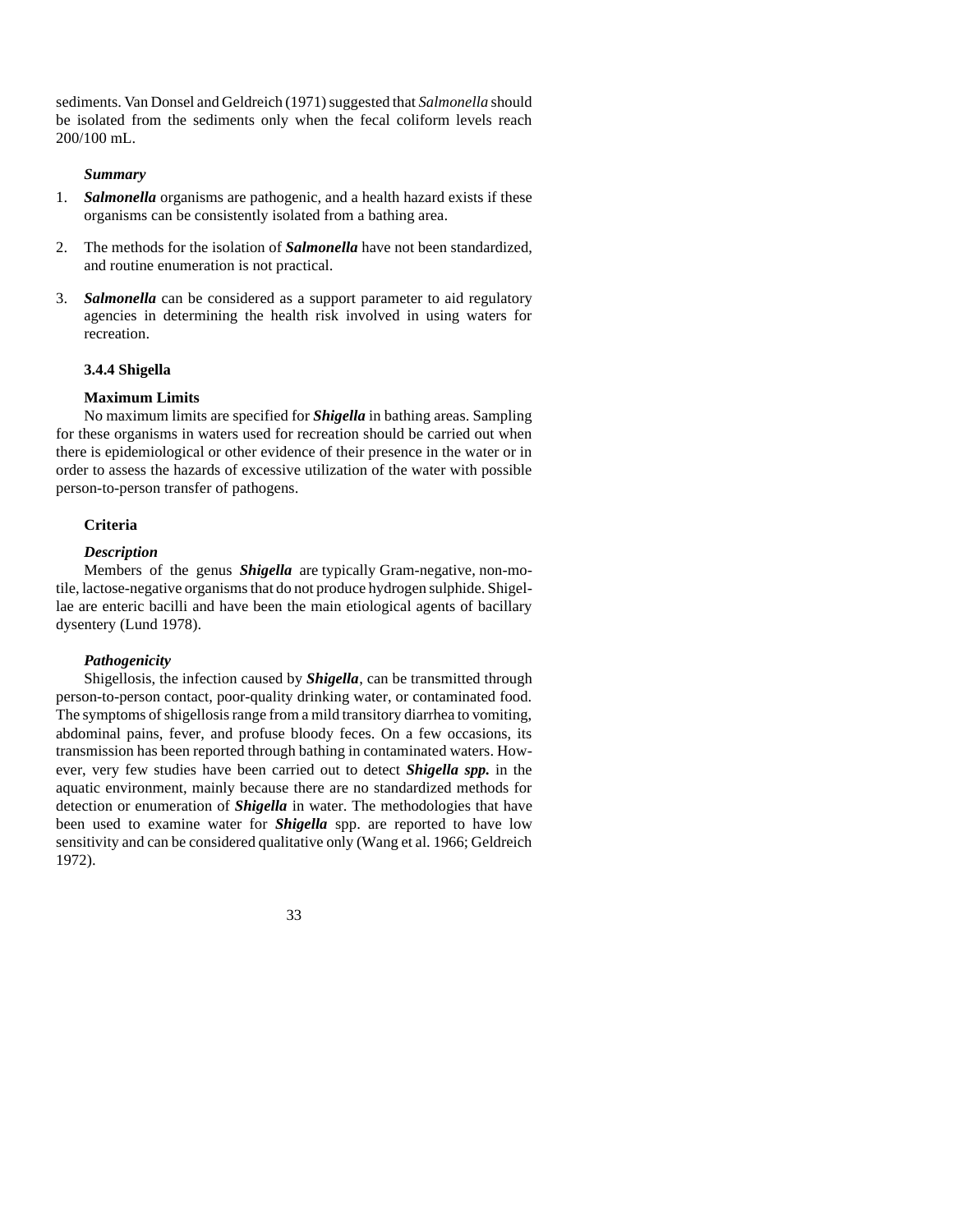McCabe and Craun (1975) reported that *Shigella* spp., especially *S. sonnei*, were the most commonly identified pathogens causing waterborne disease outbreaks during 1971 and 1972 in the United States and Canada. These outbreaks were associated with polluted drinking water. A severe outbreak of shigellosis associated with swimming in the section of the Mississippi River below Dubuque, Iowa, has been documented (Anonymous 1974; Rosenberg et al. 1976). As a result of the follow-up on this epidemic, Rosenberg et al. (1976) remarked that shigellosis – "a disease that can be caused by ingestion of only 10 to 100 organisms – can be contracted by swimming in polluted waters." This was the first epidemic of shigellosis that could be linked with bathing. Cabelli (1979), in reconstructing the epidemiological evidence from the shigellosis outbreak at Dubuque, concluded that, although the fecal coliform levels exceeded 200/100 mL for a period of several years, a critical level of *Shigella* carriers or ill individuals discharging into the environment had to occur before there would be an outbreak of shigellosis.

More recently, Makintubee et al. (1987) reported the occurrence of at least 62 cases (38 primary or co-primary and 24 secondary) of shigellosis **(***S. sonnei***)** associated with swimming in a natural reservoir. Although excessive concentrations of fecal indicator bacteria were present in the water, *Shigella* was not recovered.

#### *Occurrence in the Aquatic Environment*

*Shigella* can be isolated from the feces of warm-blooded animals and sewage. Lund (1978) suggested that the bacterium tends to survive for a relatively short period of time in the environment. Hendricks (1972), using autoclaved river water collected downstream from a sewage outfall, found that *Shigella* grows best at 30°C and reproduces at a rate 2 to 3 times slower than coliforms. He observed little or no growth at temperatures of 5 to 20°C. Wang *et al*. (1966) found that the organism survives longer in wastewater at 15°C than at 25°C. Andre *et al*. (1967) observed that *Shigella* persisted in untreated farm pond water for 12 days. Other survival characteristics, reviewed by Geldreich (1972), include an appreciable reduction in survival time by the use of aeration or by the reduction of the pH below 7.6.

#### *Summary*

- 1. *Shigella* organisms are pathogenic, and a health hazard exists if these organisms can be consistently isolated from a bathing area.
- 2. The methods for the isolation of *Shigella* have not been standardized, and routine enumeration is not practical.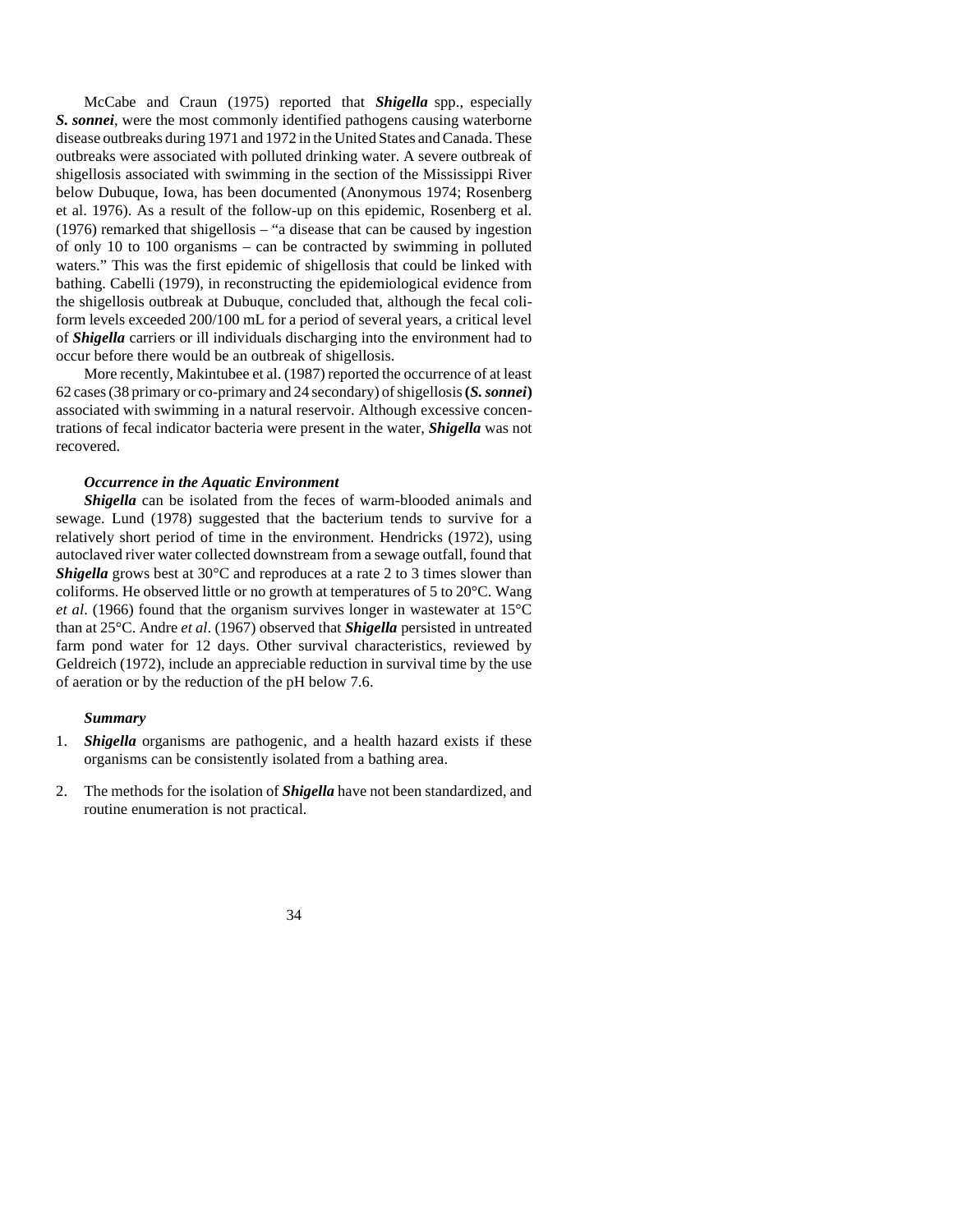3. *Shigella* can be considered as a support parameter to aid regulatory agencies in determining the health risk involved in using waters for recreation.

#### **3.4.5** *Aeromonas*

#### **Maximum Limits**

No maximum limit has been proposed for *Aeromonas* in bathing areas. It is recommended that sampling for *Aeromonas* in waters used for recreation be considered only for epidemiological investigations.

#### **Criteria**

#### *Description*

Organisms belonging to the genus *Aeromonas* are facultatively anaerobic, Gram-negative rods possessing polar flagella. The temperature range for bacillus growth is between 0 and 41°C (Ewing *et al*. 1961). *Aeromonas* species are widely distributed in stagnant and flowing fresh waters, in sludge, and in sewage (Hazen *et al*. 1978). *Bergey's Manual of Systematic Bacteriology* (1986) and Popoff *et al*. (1981) recognize three species of *Aeromonas* found in clinical specimens: *A. hydrophila*, *A. caviae*, and *A. sobria*. However, *Aeromonas* can be divided into 9 to 12 DNA hybridization groups, and the taxonomy has yet to be clarified.

#### *Pathogenicity*

Human infections with *Aeromonas* occur predominantly during the period from May to November, probably because of the aquatic origin of the bacteria (Davis *et al*. 1978). Infections caused by the species have been divided into four categories (von Graevenitz 1985):

- cellulitis or wound infection related to exposure to water
- acute diarrheal disease of short duration
- septicemia, mostly in association with hepatic biliary or pancreatic disease
- other infections, such as soft-tissue infections, urinary tract infections, meningitis, peritonitis, otitis, and endocarditis, particularly in immunocompromised people.

*Aeromonas* species cause an acute, self-limiting diarrheal illness in humans; this is supported by the finding of various exotoxins. One of them, enterotoxin, has been detected by infant mouse tests (Turnbull *et al*. 1984); it is a heat- and acid-labile molecule and causes cell lysis in tissue culture.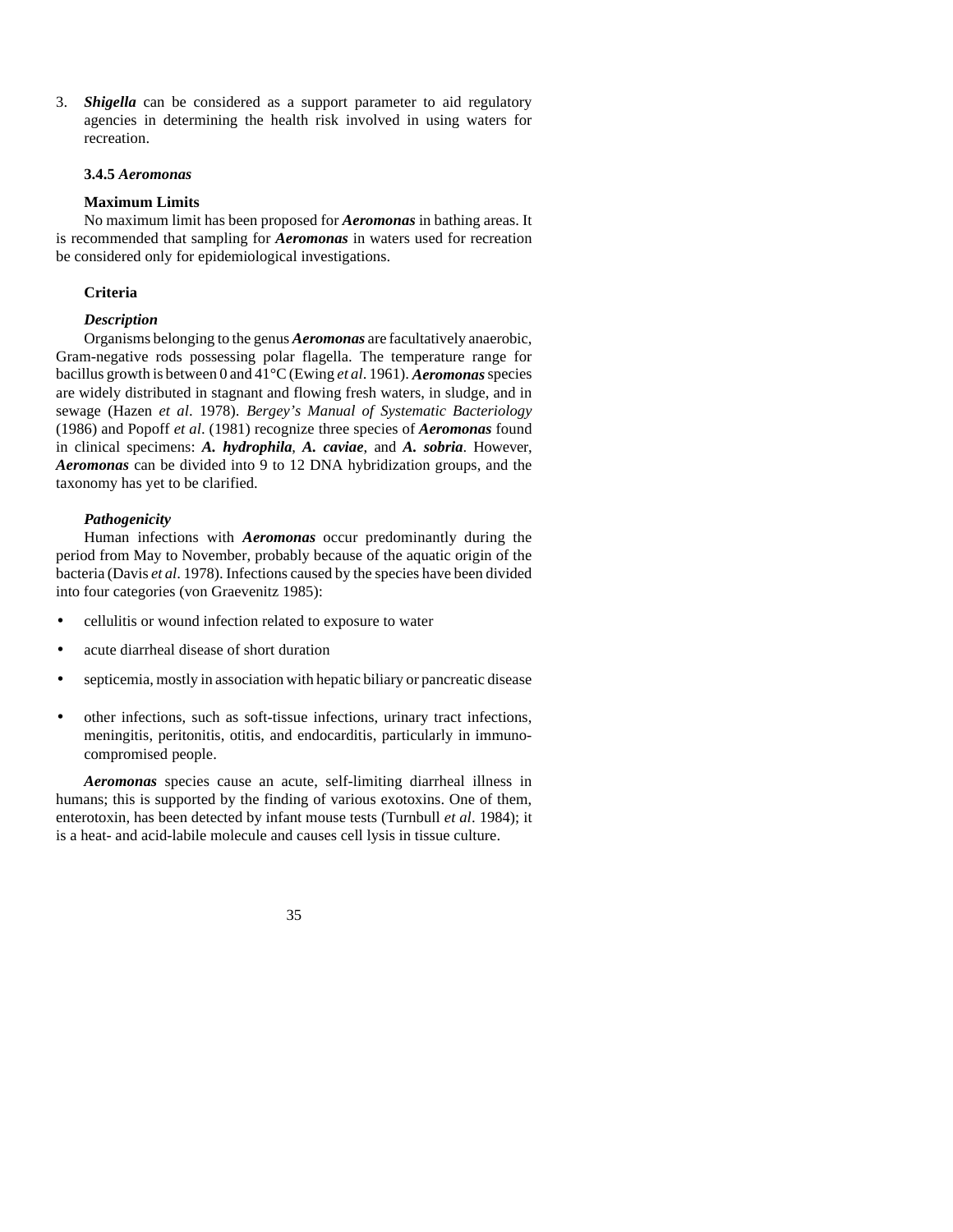Carrier rates of 2 to 3 per cent for *Aeromonas* in feces have been observed in England, the United States, and Australia, with no associated gastrointestinal disease.

#### *Occurrence in the Aquatic Environment*

*Aeromonas* species can be isolated from the feces of warm-blooded animals, sewage, fresh waters, and salt waters that interface with fresh water. They have been found at pH values of 5.2 to 9.8 and at temperatures between 4 and 45°C. They are not considered halophilic, because their salt tolerance ranges from 0 to 4 per cent. They have also been isolated from soil and foodstuffs (Ewing *et al*. 1961).

Hanson *et al*. (1977) reported a case, in a previously healthy young man, of severe cellulitis that developed from a laceration that occurred during swimming. *Aeromonas hydrophila* was recovered in large numbers from the wound and the freshwater lake where the injury occurred.

Joseph *et al*. (1979) reported a case of primary soft-tissue infection caused by two species of *Aeromonas* (*A. hydrophila* and *A. sobria*) in a student diver conducting scuba operations in a freshwater lake.

#### *Summary*

- 1. As water appears to be the natural habitat of *Aeromonas*, this organism should not be used as an indicator of fecal pollution or as a sanitary indicator for bathing areas.
- 2. *Aeromonas* may be pathogenic, but sampling of recreational water should be considered for epidemiological investigations only.

#### **3.4.6** *Campylobacter jejuni*

#### **Maximum Limits**

No limits are specified for *Campylobacter jejuni* in recreational waters. Sampling for this pathogen should be conducted when there is epidemiological or other evidence of its presence in the water. Sampling should also be considered to assess the hazards of excessive utilization of the water with possible person-to-person transfer of pathogens.

#### **Criteria**

#### *Description*

*Campylobacter jejuni* (*C. fetus* subsp. *jejuni*) and *C. coli* are now recognized as important enteric pathogens, often responsible for diarrhea in humans (Benenson 1985). Campylobacteriosis, also known as campylobacter enteritis or gastroenteritis, is the name of the illness caused by *C. jejuni*.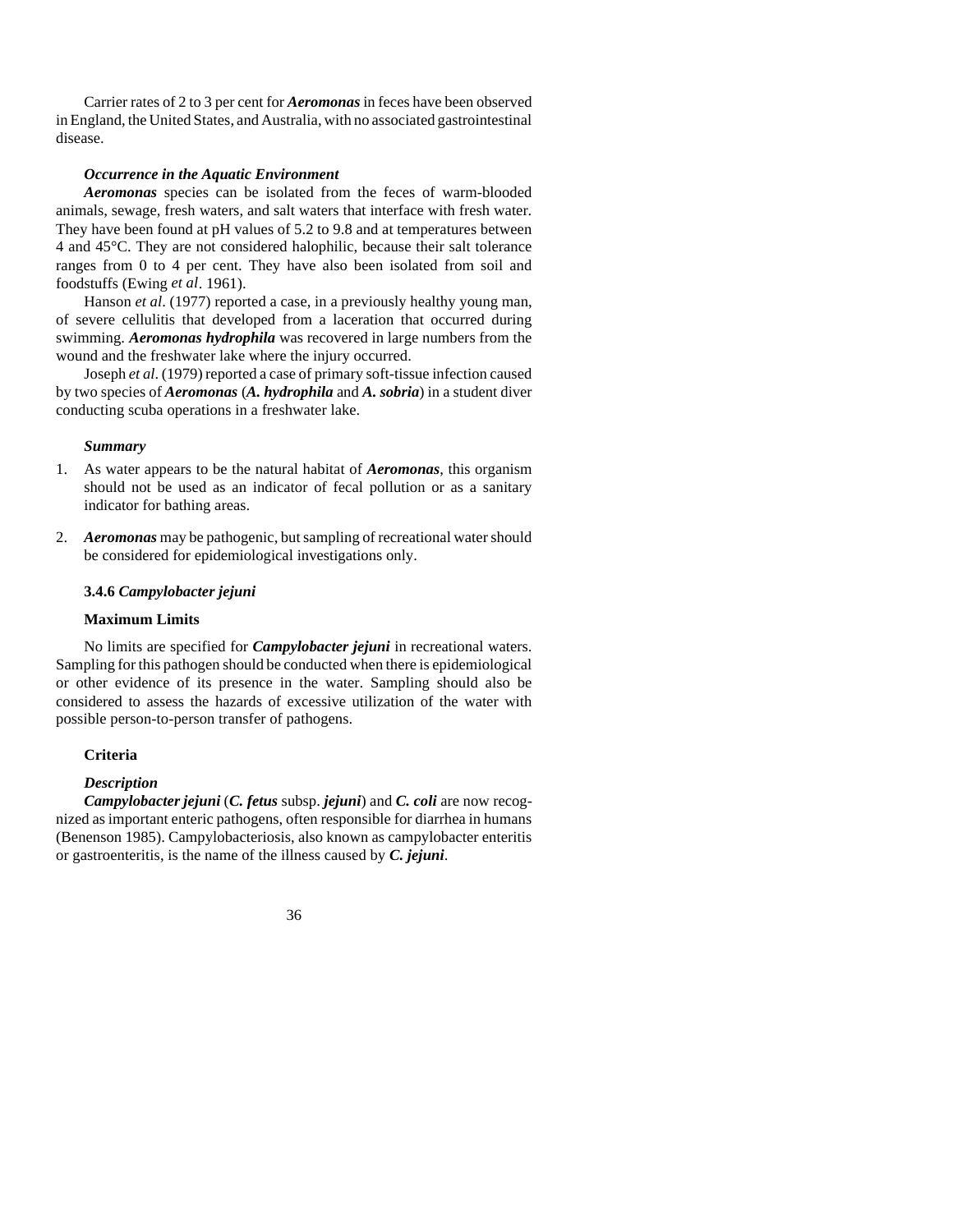*Campylobacter* is thought to be responsible for a greater proportion of enteritis than either *Salmonella* or *Shigella*. Diagnosis is based on isolation of the organisms from feces using selective media, reduced oxygen tension, and an incubation temperature of 43°C. Visualization of motile curved, spiral, or S-shaped rods similar to those of *Vibrio cholerae* by phase- contrast or dark-field microscopy of feces can provide rapid presumptive evidence for campylobacter enteritis.

## *Source and Pathogenicity*

*Campylobacter jejuni* has been isolated from water, mud, livestock, and dogs and cats. Birds, in particular, have been a well-documented reservoir, as small amounts of bird droppings in water can release many *Campylobacter* organisms (Benenson 1985; Sacks *et al*. 1986). Modes of transmission to humans include contact with animals, handling raw chicken, person-to-person contact, and consumption of contaminated food, raw milk, and water. The infective dose of *Campylobacter* in water is unknown. Comparatively, as few as 500 organisms in milk can be infectious (Robinson 1981).

Waterborne outbreaks of campylobacter enteritis have been associated with municipal water systems in North America (Sacks *et al*. 1986; Borczyk *et al*. 1987) and various European countries (Bolton *et al*. 1987).

Surface waters can contain *Campylobacter* spp., but their survival is temperature dependent. At 4°C, they can survive from 11 days to 4 weeks, and at 25°C, from 2 to 4 days (Mentzing 1981). In another study, *C. jejuni* inoculated into autoclaved mountain stream water remained viable for 33 days at 4°C. At 25°C, the organisms became non-viable within 4 days (Blaser *et al*. 1980). In an investigation of a waterborne outbreak, it was thought that, despite warm ambient temperatures, an accumulation of algae and scum in an open settling tank could have contributed to the organisms' extended viability (Sacks *et al*. 1986).

#### *Occurrence in the Aquatic Environment*

In a study by Taylor *et al*. (1982), *C. jejuni* was responsible for sporadic summertime diarrheal disease with the consumption of untreated surface waters in wilderness areas. Subsequently, *C. jejuni* was isolated from animals in the area. Another study (Taylor *et al*. 1983) involved a campylobacter enteritis outbreak that was epidemiologically linked to the community raw water system.

The survival of *C. jejuni* has been tested in drinking water, river water, and sewage; results indicate that its survival is restricted to a few days (Pickert and Botzenhart 1985). The concentration of oxygen and nutrients in the samples did not appear to affect survival, whereas temperature was demonstrated to be the most significant variable.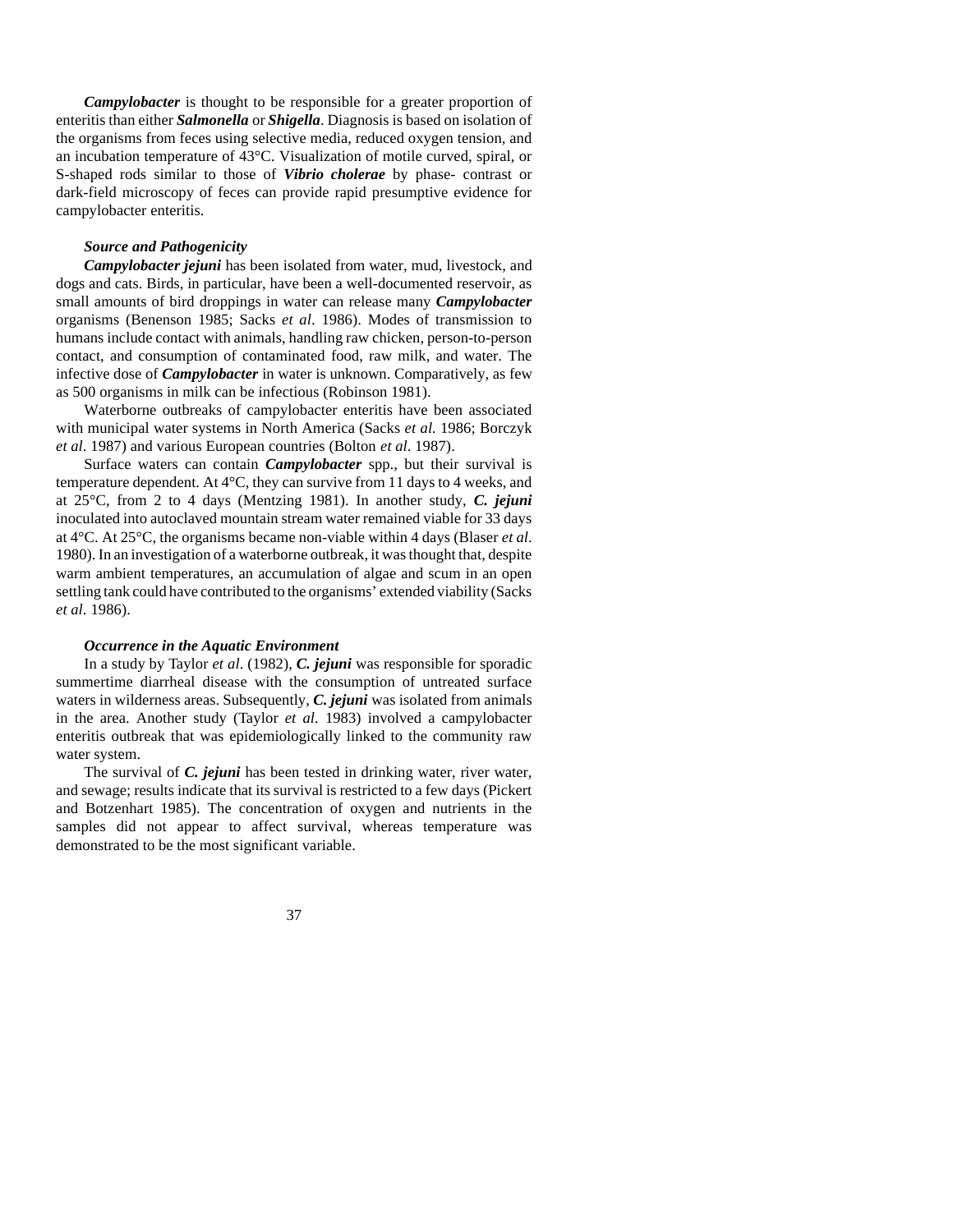*Campylobacter* appears in the environment more commonly during summer. Studies of birds indicate an increase in *Campylobacter* carriage in the summer compared with the winter; this coincides with waterborne campylobacter outbreaks, which tend to occur only in summer and fall (Sacks *et al*. 1986).

In a study by Bolton *et al*. (1987) involving a river system that traversed rural and urban areas, the lowest frequency of isolation and the lowest counts obtained (10 *Campylobacter*/100 mL) were associated with samples collected from rural sites and areas with faster river flow. The greatest frequency of isolation and the highest counts (20 to 30 *Campylobacter*/100 mL) were associated with samples collected adjacent to, or downstream from, sewage works. A seasonal trend was demonstrated: the highest counts and most isolations were obtained in late autumn and winter, and the lowest counts and fewest isolations were obtained in the spring and summer. Heavy rainfall and the subsequent runoff from adjacent farmland were found to contribute to increased counts of *Campylobacter* in the river system.

Several studies have isolated *Campylobacter* spp. from surface water in association with *Escherichia coli* (Carter *et al*. 1987). These studies indicated that *Campylobacter* spp. were detected only in the presence of *E. coli*.

## *Summary*

- 1. Recent improvements in environmental sampling techniques and means to distinguish strains have made environmental studies more feasible (Taylor *et al*. 1982).
- 2. Water is potentially an important reservoir of the thermophilic *Campylobacter* and is an established vehicle for the transmission of *Campylobacter* to man and domestic animals.
- 3. The use of a standard indicator of fecal pollution would be helpful in determining potential health hazards related to *Campylobacter* spp. as well as other bacterial intestinal pathogens.
- 4. All data to date link campylobacter enteritis to water consumption and not recreational contact. For this reason, no limit is being established at this time. Monitoring may be conducted where warranted on the basis of epidemiological or other data. A health hazard exists if *Campylobacter* can be consistently isolated from a bathing area.

## **3.4.7** *Legionella*

## **Maximum Limits**

No limits are specified for *Legionella* spp. in recreational waters.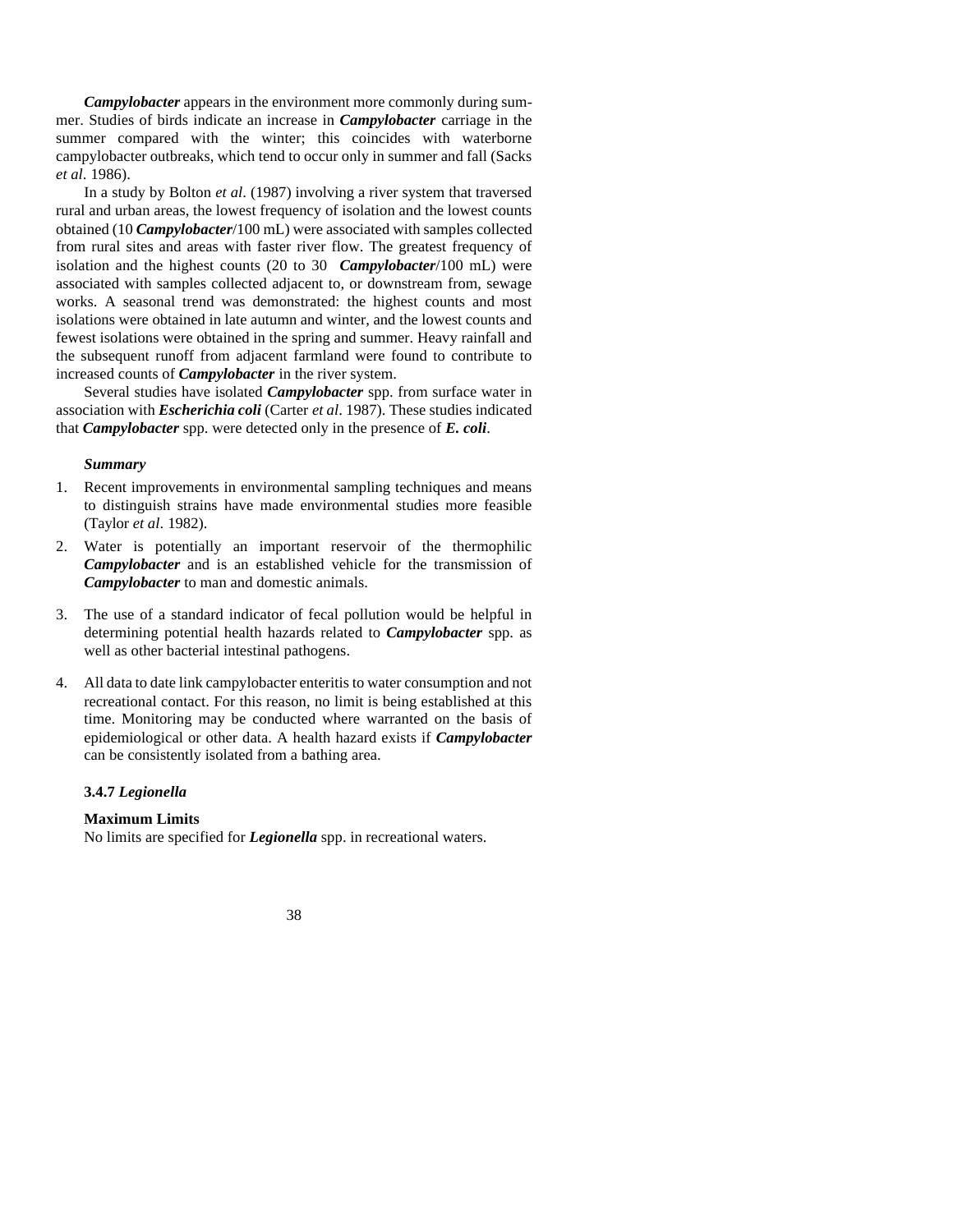## **Criteria**

## *Description*

At least 22 species of *Legionella* have been identified. These are Gram-negative, non-spore-forming, aerobic bacilli, which grow at 35 to 37°C in special media (e.g., buffered charcoal yeast extract).

## *Pathogenicity*

Since the outbreak of Legionnaires' Disease in Philadelphia in 1976, Legionellaceae have been recognized as an important cause of respiratory illnesses, causing legionellosis and Pontiac fever. Legionellosis is a multiple-system disease that can be fatal in immuno-compromised persons. Pontiac fever is a self-limited, flu-like illness, mainly affecting immuno-competent persons. The mode of infection is by inhalation of infected aerosols. Almost all outbreaks of endemic and epidemic, community-acquired, and nosocomial infections have been related to indoor plumbing and air conditioning systems (Benenson 1985).

## *Occurrence in the Aquatic Environment*

All *Legionella* are aquatic bacteria, found mainly in water and mud (Edelstein 1985). Five reports can be found on legionellosis associated with recreational waters: two outbreaks of Pontiac fever associated with the use of whirlpool (Mangione *et al*. 1982; Goldberg *et al*. 1989); one case of a wound infection in a hydrotherapy tank (Brabender *et al*. 1983); one case associated with near drowning (Sekla *et al*. 1982); and 1 case following immersion in a river (Farrant *et al*. 1988).

## *Summary*

- 1. *Legionella* are natural aquatic bacteria and cannot be used as an indicator of fecal pollution or as a sanitary indicator of bathing areas.
- 2. There are very few data available on legionellosis associated with recreational waters.
- 3. Routine testing of recreational waters for *Legionella* is not recommended.

#### **3.4.8 Viruses**

## **Maximum Limits**

In Canada, no limits are specified for viruses in recreational waters. Sampling for viruses should be conducted when there is epidemiological or other evidence of their presence in the water or in order to assess the hazards of excessive utilization of the water with possible person-to-person transfer of pathogens.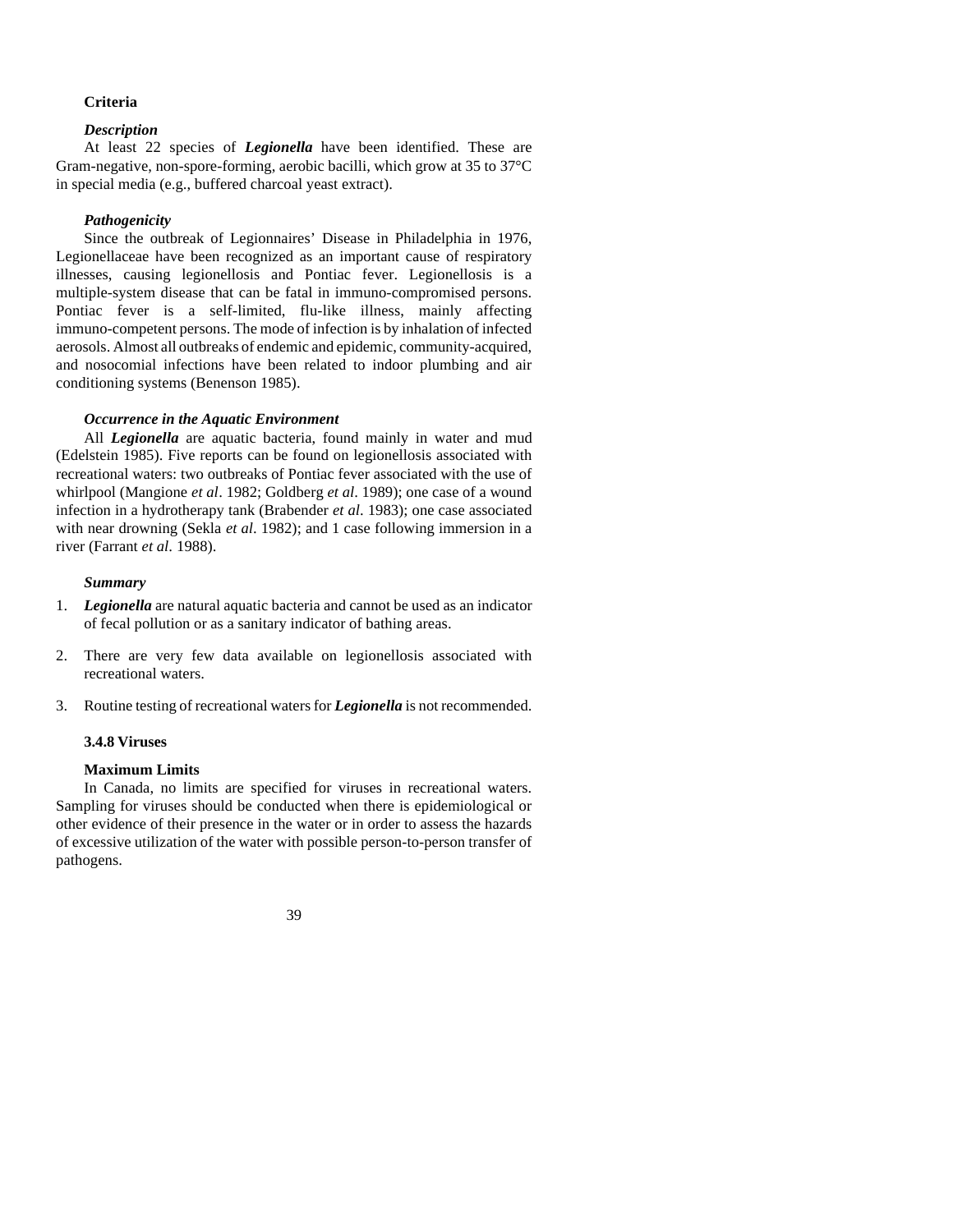#### **Criteria**

#### *Description*

Viruses are submicroscopic microorganisms that are unable to replicate outside their normal host. Among the more than 100 enteric viruses that are excreted in feces and could possibly be found in recreational waters, some can remain infective for several months in water and underlying sediments (Sattar 1981), including enteroviruses (polio, coxsackie, echo, and hepatitis A viruses), adenoviruses, rotaviruses, reoviruses, Norwalk viruses, caliciviruses, astroviruses, and coronaviruses. The infectious dose of some human enteric viruses can be as low as one tissue culture unit (Plotkin and Katz 1967; Ward and Akin 1984; Ward *et al*. 1986) and at least one order of magnitude lower than that of bacteria (Blaser and Newman 1982).

## *Pathogenicity*

The diseases produced by the enteric viruses range from unapparent to severe. Enteric viruses can cause gastroenteritis, hepatitis A and hepatitis E (non-A, non-B hepatitis), fever, respiratory ailments, eye infections, central nervous system infections, poliomyelitis, etc. (Sattar 1978b; Gerba *et al*. 1985; Gust and Purcell 1987).

The lack of a central reporting of such infections coupled with rapid person-to-person transmissions have made it extremely difficult to determine the existence of waterborne viral diseases (Pipes 1978). The risk associated with bathing in virus-contaminated waters has been discussed by Payment (1984) and Craun (1986).

## *Epidemiology*

Reports of recreational waterborne viral infections are rare (Paffenbarger *et al*. 1959; McLean 1965). Transmission of adenoviruses from swimming pools has been reported (Foy *et al*. 1968; Caldwell *et al*. 1974) and usually causes eye infections. Transmission of enteric viruses from lake waters has also been documented for coxsackievirus B3 (Hawley *et al*. 1973), coxsackie A16 (Denis *et al*. 1974), hepatitis A virus (Bryan *et al*. 1974), Norwalk virus (Koopman *et al*. 1982; Kappus *et al*. 1982), and, finally, echovirus (Walter-Offenhauser and Horn 1974).

## *Occurrence in the Aquatic Environment*

A large number of enteric viruses may be found in the aquatic environment (Department of National Health and Welfare 1977; Bitton *et al*. 1985) as a result of pollution by animal wastes, municipal sewage, and other sources of human waste. In contrast to fecal coliform bacteria, which are present in all feces, viruses are excreted only from infected individuals (U.S. Environmental Protection Agency 1978a), who often are symptomless carriers in the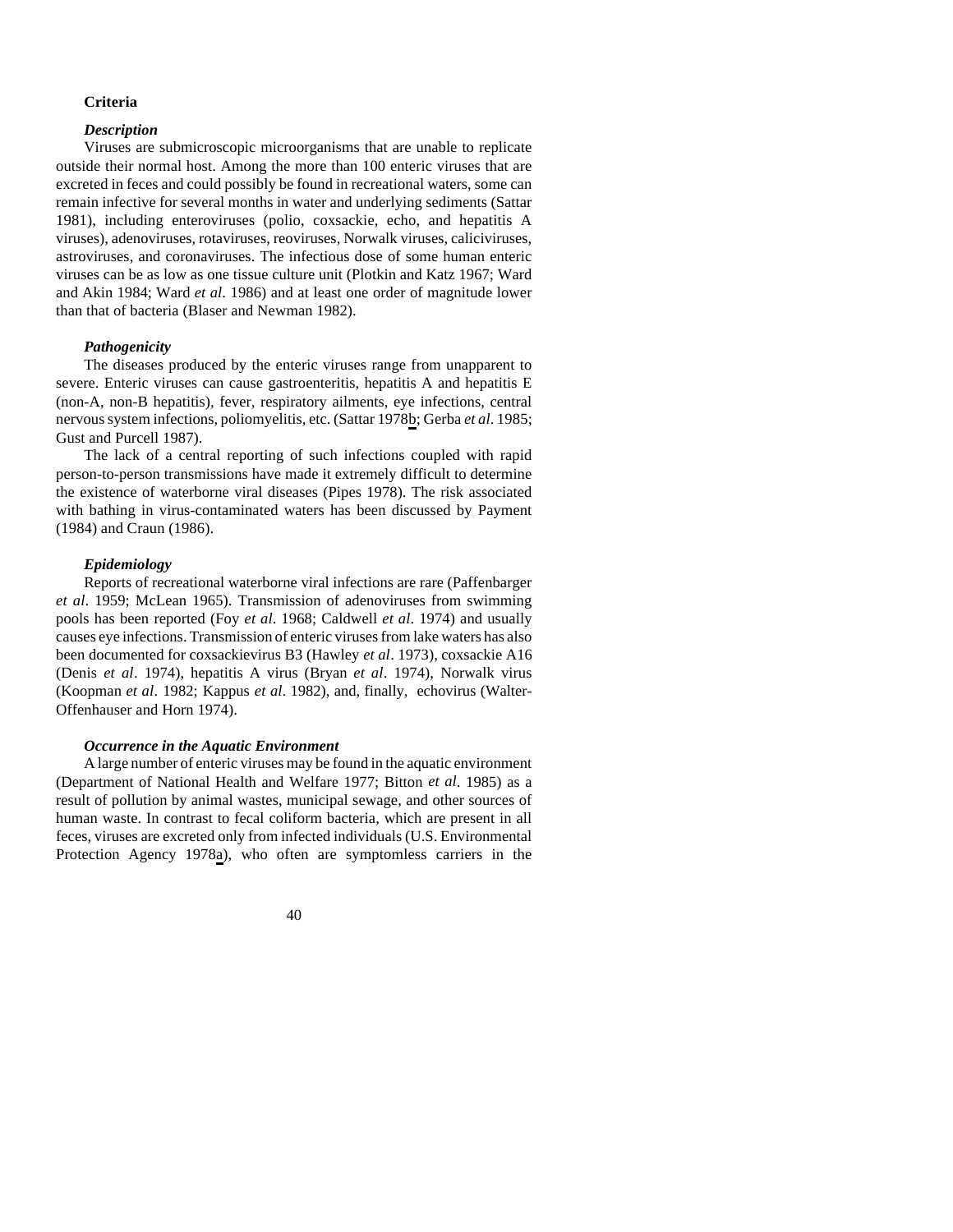under-15-years age group (Ramoz-Alverez and Sabin 1956). It is established that virus levels in water vary markedly on an hourly, daily, and seasonal basis (Berg and Metcalf 1978), whereas total and fecal coliform levels are generally more stable. For these reasons, the ratio of viruses to total coliforms of 1:65 000 does not always hold true (Scarpino 1975). Berg and Metcalf (1978) also demonstrated that fecal coliforms and enteric viruses do not occur in any constant ratio. Viruses have been found in the absence of detectable fecal coliforms (Berg 1978), and significant levels of viruses have been found in waters well within the bacteriological limits recommended for recreational waters (Goyal *et al*. 1978). Resistance to chlorine inactivation has been reported by Bates *et al*. (1977).

Several studies have investigated virus levels in sewage (Sattar and Westwood 1977, 1978; Subrahmanyan *et al*. 1979; Sekla *et al*. 1980), rivers (Subrahmanyan 1977; Sattar and Westwood 1977; Sekla *et al*. 1980; Payment *et al*. 1988), and lakes (McLean 1965; Subrahmanyan 1977). An extensive investigation of water in the Ottawa River (Sattar 1978a) revealed that, at one site, seven out of 16 samples were positive for virus; at a recreational beach, 11 of 20 samples were positive, with a range of 0.6 to 16.8 infective units/ 10 L. The sources of contamination were raw sewage inputs, as well as treated, chlorinated sewage effluents (Sattar and Westwood 1978).

Payment (1977) suggested a limit of one tissue culture infectious dose/40 L, whereas Sattar (1978a) proposed one infective unit/10 L when a 100-L sample is examined. In Israel, Shuval (1975) recommended that tentative limits be established. In the United States, Melnick (1976) suggested a limit of one detectable infectious virus unit/10 U.S. gallons (37.9 L) of recreational water. The State of Arizona adopted a surface water standard of not greater than one enteric virus/40-L sample (Gerba 1988).

The investigation of viral waterborne outbreaks requires special laboratory facilities. Occasional monitoring for viruses can be carried out to determine their distribution and relationship to disease incidence, but routine tests of recreational waters is not recommended.

## *Summary*

- 1. Viruses are known to be pathogenic in low numbers. As few as one infective tissue culture unit can cause disease when ingested. Concentration and enumeration steps are too detailed to make routine monitoring practical.
- 2. Very few data are available on current virus levels in recreational waters.
- 3. There is no correlation between viral and bacterial counts in recreational waters.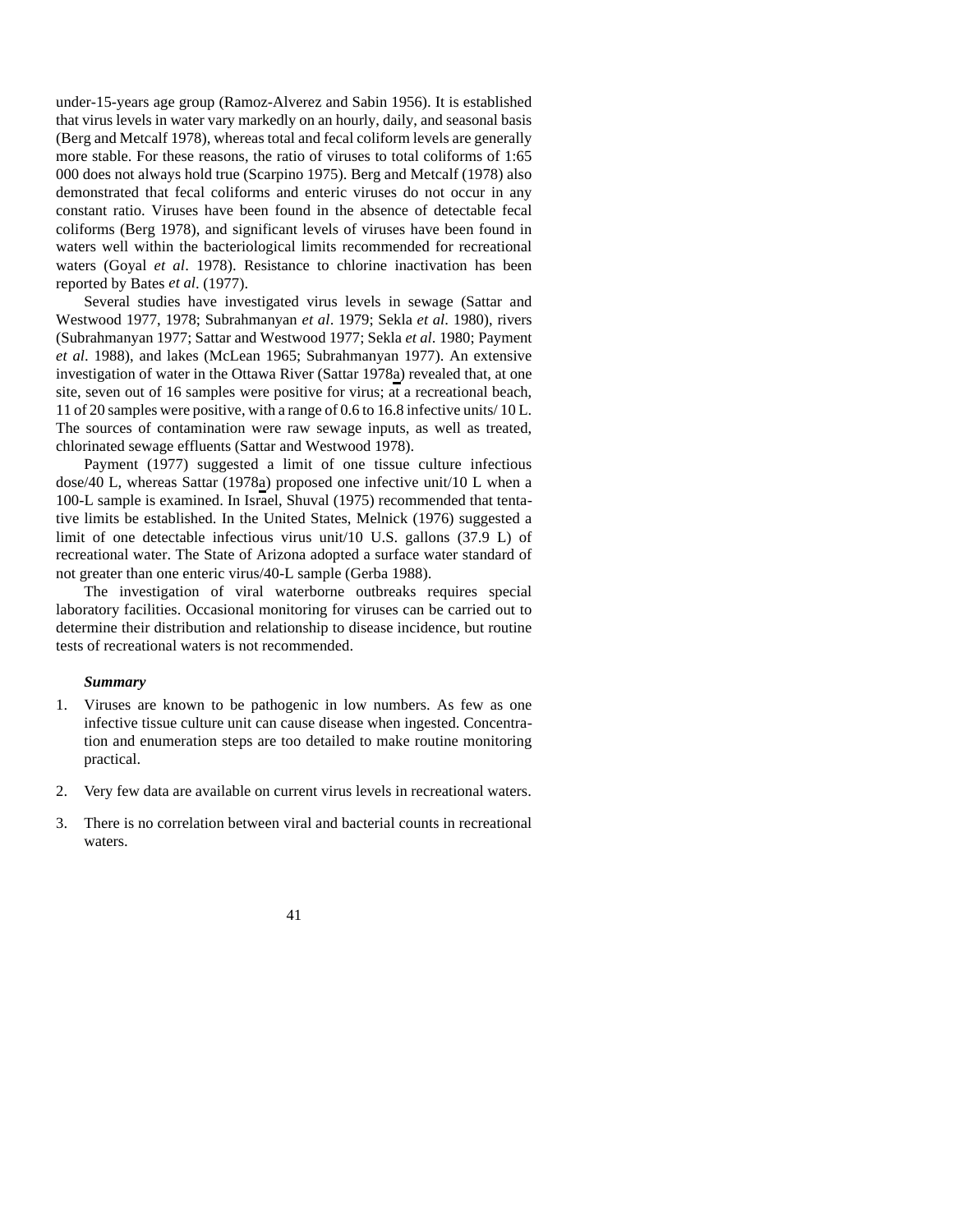4. No limit can be established for viruses at this time. Monitoring and epidemiological studies are needed to determine the levels of viruses in water and the health effects of swimming in virus-contaminated waters.

## **3.4.9 Protozoa**

#### **Maximum Limits**

No limits are specified for pathogenic protozoa in recreational waters.

#### **Criteria**

## *Description, Pathogenicity, and Occurrence*

A large number of pathogenic parasites can occur in the aquatic environment. Of potential importance in Canada are 4 protozoa (*Giardia, Cryptosporidium, Naegleria*, and *Entamoeba histolytica*) and 1 helminth (*Schistosoma*).

*Giardia* is currently the most common pathogenic intestinal protozoan in Canada and the United States. The ingestion of a few (10 to 100) viable cysts can cause a diarrheal illness (giardiasis). Transmission can be from person to person or via food or water. Waterborne giardiasis has received much attention lately, as outbreaks have been traced to pristine waters, as well as to sewagecontaminated potable waters (Lin 1985). *Giardia* are more resistant to chlorination than indicator organisms, pathogenic bacteria, and viruses (Sobsey 1989). Thus, fecal coliform counts cannot be used as indicators of protozoal contamination of recreational waters. Giardiasis associated with toddler swim classes has been discussed by Harter *et al*. (1984), and transmission in a swimming pool was reported by Porter *et al*. (1988). A water slide has also been incriminated in an outbreak of giardiasis (Greensmith *et al*. 1988).

*Cryptosporidium*, a newly recognized pathogenic protozoan, may be as important as *Giardia* (Rose 1988). The ingestion of low levels of viable oocysts can also result in a diarrheal illness known as cryptosporidiosis. Like *Giardia, Cryptosporidium* can also be transmitted from person to person or via food or water. The illness, which may be fatal in immuno-compromised patients, has occurred in Canada (Mann *et al*. 1986). No outbreaks have been linked to recreational waters, but major outbreaks in the United States and the United Kingdom have resulted from the ingestion of inadequately treated drinking water (D'Antonio *et al*. 1985; Rose 1988). Although information is only preliminary, it appears that *Cryptosporidium* is even more resistant to disinfection than *Giardia* (Sobsey 1989). Oocysts have been recovered in surface waters in British Columbia (Isaac-Renton *et al*. 1987) and the United States (J. Rose and C. Gerba, unpublished report).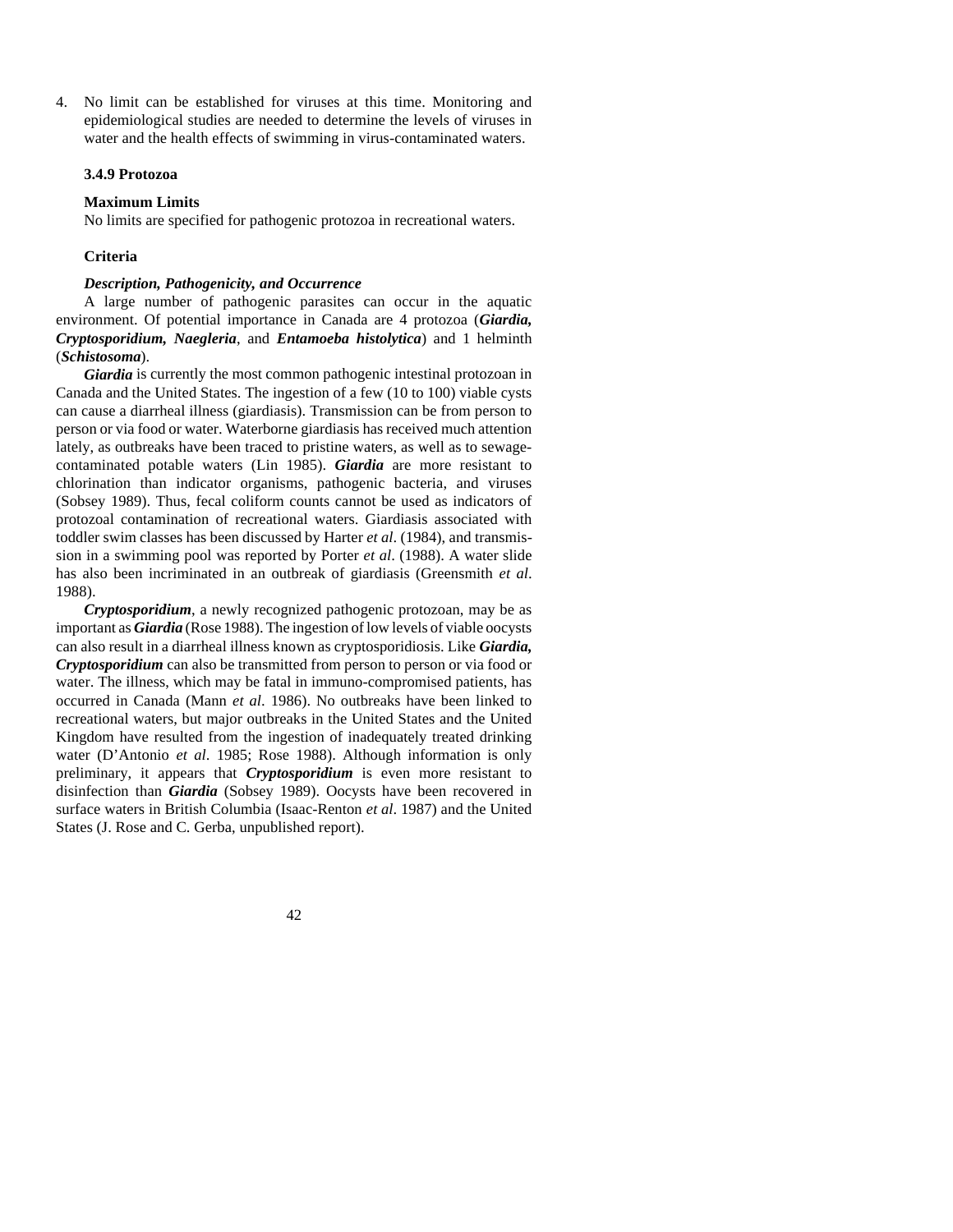*Naegleria fowleri* and other members of the freshwater amoeba group have caused more than 100 cases of an often-fatal primary amoebic meningoencephalitis (PAM). PAM has been reported from the United States, South America, Europe, Australia, and New Zealand in persons swimming in fresh waters, lakes, and ponds, and even in indoor pools filled with chlorinated heated river water, as these amoeba are very resistant to chlorine and thrive in warm waters (Griffin 1977; Hallenbeck and Brenniman 1989). *Naegleria fowleri* has been recovered from surface waters in Canada (Seyfried *et al*. 1984).

*Entamoeba histolytica* is found throughout the world, affecting 10 per cent of the world population. It can cause amoebic dysentery and liver abscesses. The cysts can survive well in water. The effect of temperature has been studied by Jones and Newton (1950). The best-studied outbreak of waterborne amoebiasis was related to the drinking of contaminated water in the United States, as reported by Le Maistre *et al*. (1956).

*Schistosoma* spp. are digenetic trematodes (also known as flukes or flatworms). The larvae (cercariae), released in water by infected aquatic snails, must enter the skin of a susceptible host to complete their life cycle. The species responsible for human schistosomiasis, a disease of considerable morbidity affecting 200 million people in Africa, South America, the Middle East, and parts of Asia, does not occur in North America.

Avian schistosomes can be found in Canada. The cercariae of bird and rodent schistosomes may penetrate the human skin, causing a dermatitis known as swimmers' itch. This itch occurs in bathers using recreational lakes in many parts of the world, including North America, as well as on certain coastal seawater beaches. These schistosomes do not mature in humans (Levy and Folstad 1969; Benenson 1985) but die just beneath the epidermis. Subsequent exposure to cercariae stimulates an allergic response. At the time of cercarial penetration, a prickling sensation is noted (Hoeffler 1977).

Prevention of swimmers' itch can be assured only by complete avoidance of aquatic sports in areas where the disease has been a problem. An acceptable alternative might be the elimination of the molluscan hosts, using approved molluscicides. Prevention of secondary infection by bacteria can be achieved by appropriate hygienic measures. Attempts to prevent the dermatitis during or after cercarial penetration are largely ineffective. Time-honoured measures such as rough towelling and alcohol rubdowns are without significant merit. Clothing and chemical repellents are of limited value. Treatment of the dermatitis is directed towards the relief of symptoms with the usual doses of antihistaminic and antipruritic medications.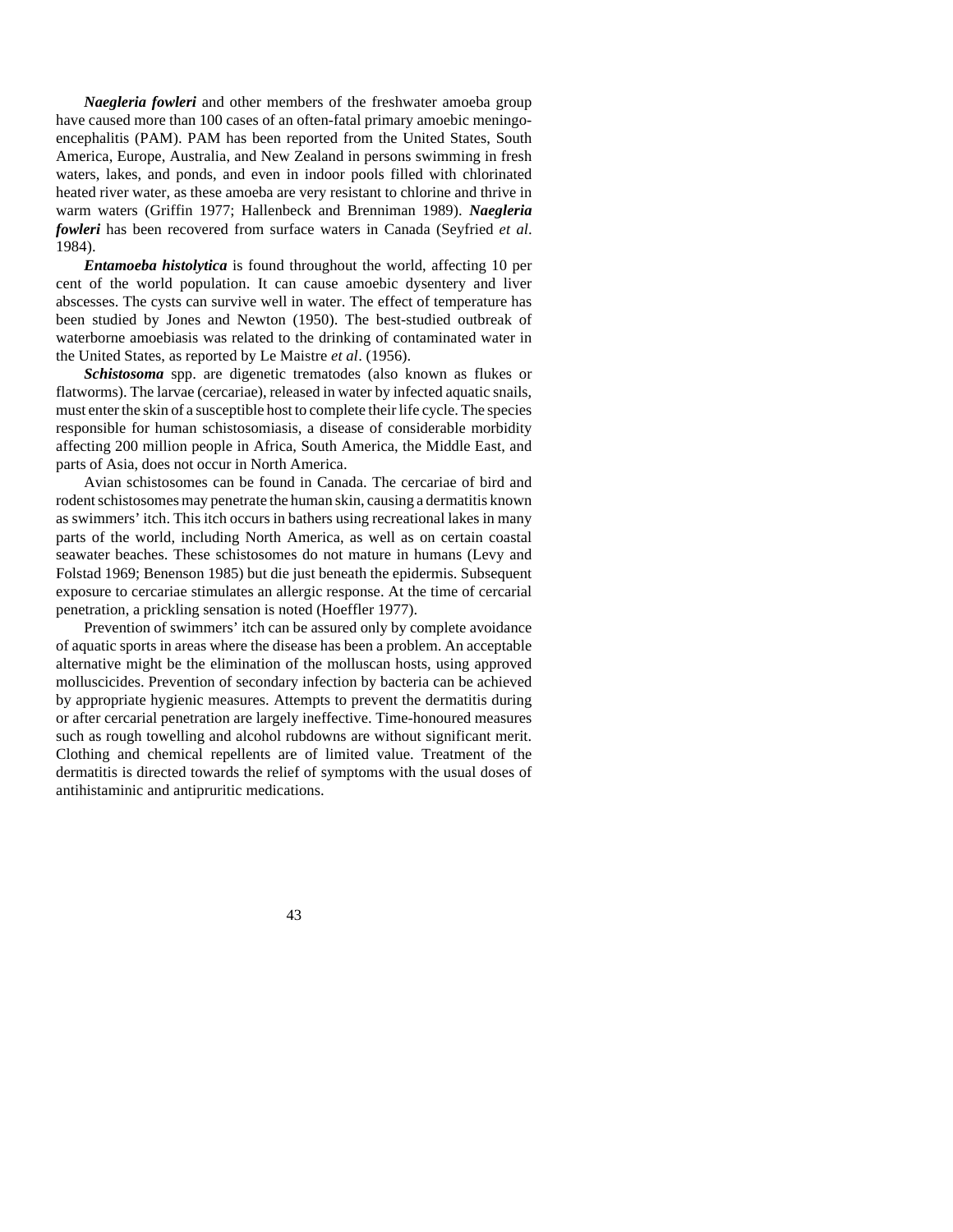## *Summary*

1. Routine monitoring of waters for protozoa is not recommended. However, provincial laboratories should be able to participate in the investigation of documented waterborne outbreaks.

## **3.4.10 Toxic phytoplankton**

#### **Maximum Limits**

No limits are specified for toxic phytoplankton in recreational waters. However, water containing a blue-green or turquoise scum is indicative of an algal bloom. Such waters should be avoided because of reduced clarity and the possible presence of algal toxins.

#### **Criteria**

#### *Description*

Phytoplankton, which are microscopic floating plants, can become a hazard and a nuisance in recreational waters, especially when they concentrate at the water surface in "blooms." This can be a natural phenomenon, but it is often caused by cultural eutrophication. The presence of certain species in a freshwater community is often a sensitive indicator of recreational water quality. Nutrient enrichment in bodies of water affects the density and diversity of the fauna and flora.

The algae of concern in lakes and ponds are usually blue-green algae. These algae are unusual because they share some typical features of both algae and bacteria. In some species, the algae are tiny single cells that cannot be seen with the naked eye; in most species found in Canadian lakes, the cells are grouped in colonies. The colonies may form strings, flakes, or globules and can reach a size of several millimetres. To the naked eye, they may look like fine grass clippings in the water or a homogeneous soupy mass.

In a typical summer, a lake water sample usually contains 20 or more blue-green algal species, along with dozens of other species of algae. The blue-green algae may form massive blooms under certain conditions during summer (Reynolds and Walsby 1975).

Blue-green algal cells contain small gas bubbles (vacuoles) that allow them to control their buoyancy. Usually the algae are well distributed in the zone where nutrients and light are in the optimum ranges. Blooms are not the result of a sudden surge in algal growth rate but occur when their buoyancy regulation is disrupted. Reynolds and Walsby (1975) stated that bloom formation requires that a substantial population of the algae already exists, that they have excess buoyancy, and that the water is calm enough to allow them to float up to the surface. The algae may develop excess buoyancy when turbulence sends them too deep, during the hours of darkness, when the concentration of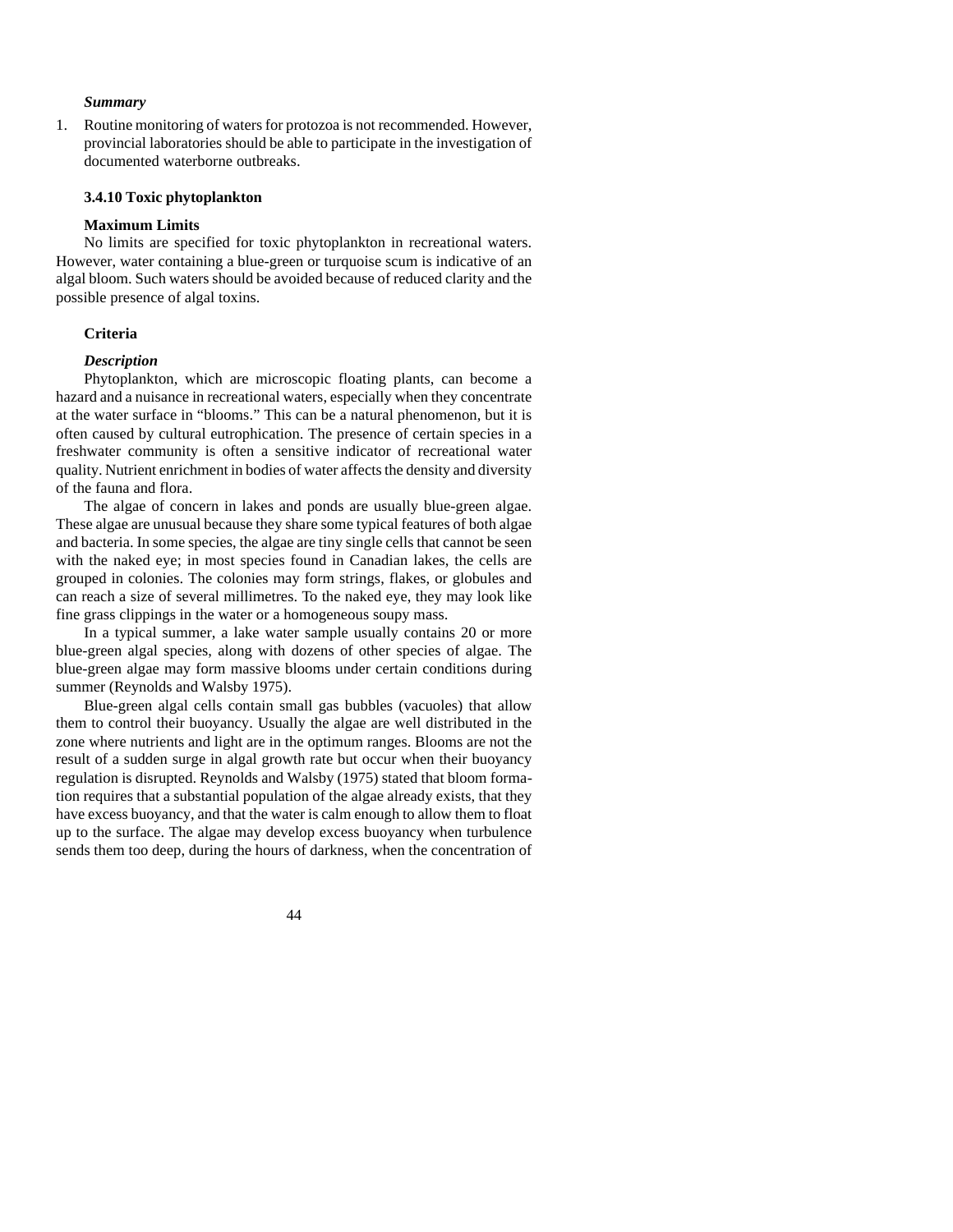carbon dioxide in the water becomes limiting, when the algal population is at the end of its growth cycle and is aging, or any combination of these factors. Blooms often occur in late August and in September when the algal population is aging and the hours of darkness are growing longer. Dillenberg and Dehnel (1960) and Senior (1960) reported a striking example of a sequence of meteorological events that illustrated these factors in a Saskatchewan lake.

#### *Toxicity*

Toxic algae are found in all aquatic environments and have been responsible for the death or illness of livestock, waterfowl, fish, and humans (Carmichael *et al*. 1985). The most important taxonomic phyla are Pyrrhophyta (dinoflagellates), Chrysophyta, and Cyanophyta (blue-green algae). Well-known instances of marine algal toxicity are associated with "red tides," which cause fish kills and poison edible shellfish and other bottom fauna (Tangen 1977; Cross and Southgate 1980). On the west coast of North America, clams and mussels become poisonous by ingesting the dinoflagellate *Gonyaulax catenella* and accumulating saxitoxin in the digestive tract. On the east coast, the associated poisoning is caused by *Gonyaulax tamarensis*, with a mixture of saxitoxin and three related toxins.

Blue-green algae have been known to cause animal toxicity in lakes, ponds, and dugouts for over 100 years. The three blue-green algae most often identified as the cause of poisoning are *Anabaena flos-aquae, Aphanizomenon flos-aquae*, and *Microcystis aeruginosa* (McLeod and Bondar l952; Senior 1960; Aziz 1974; Moore 1977, Richard *et al*. 1983).

A number of toxins produced by freshwater blue-green algae have now been identified. Two neurotoxins and two hepatotoxins have been associated with *Anabaena flos-aquae*. Anatoxin-a is a potent postsynaptic, depolarizing, neuro-muscular blocking agent that causes death by respiratory arrest within minutes to a few hours depending on species, dosage and prior food consumption. The purified toxin intraperitoneal LD50 for mice is about 200 mg/kg body weight, with survival time of 4 to 7 minutes (Carmichael 1988). Another neurotoxin produced by *Anabaena flos-aquae* is anatoxin-a(s), an anticholinesterase, which also causes viscous salivation, lachrymation, urinary incontinence and defecation prior to death by respiratory arrest. Anatoxin-a(s) is about four times more toxic than anatoxin-a. The two hepatotoxins produced by *Anabaena flos-aquae* appear to be heptapeptides similar to two analogues produced by Microcystis aeruginosa (Carmichael 1988).

The toxins produced by *Aphanizomenon flos-aquae* consist mainly of two neurotoxic alkaloids that strongly resemble saxitoxin and neosaxitoxin (Sasner *et al*. 1984) These are more generally known as the paralytic shellfish poison associated with "red tides", and received their names from the Alaska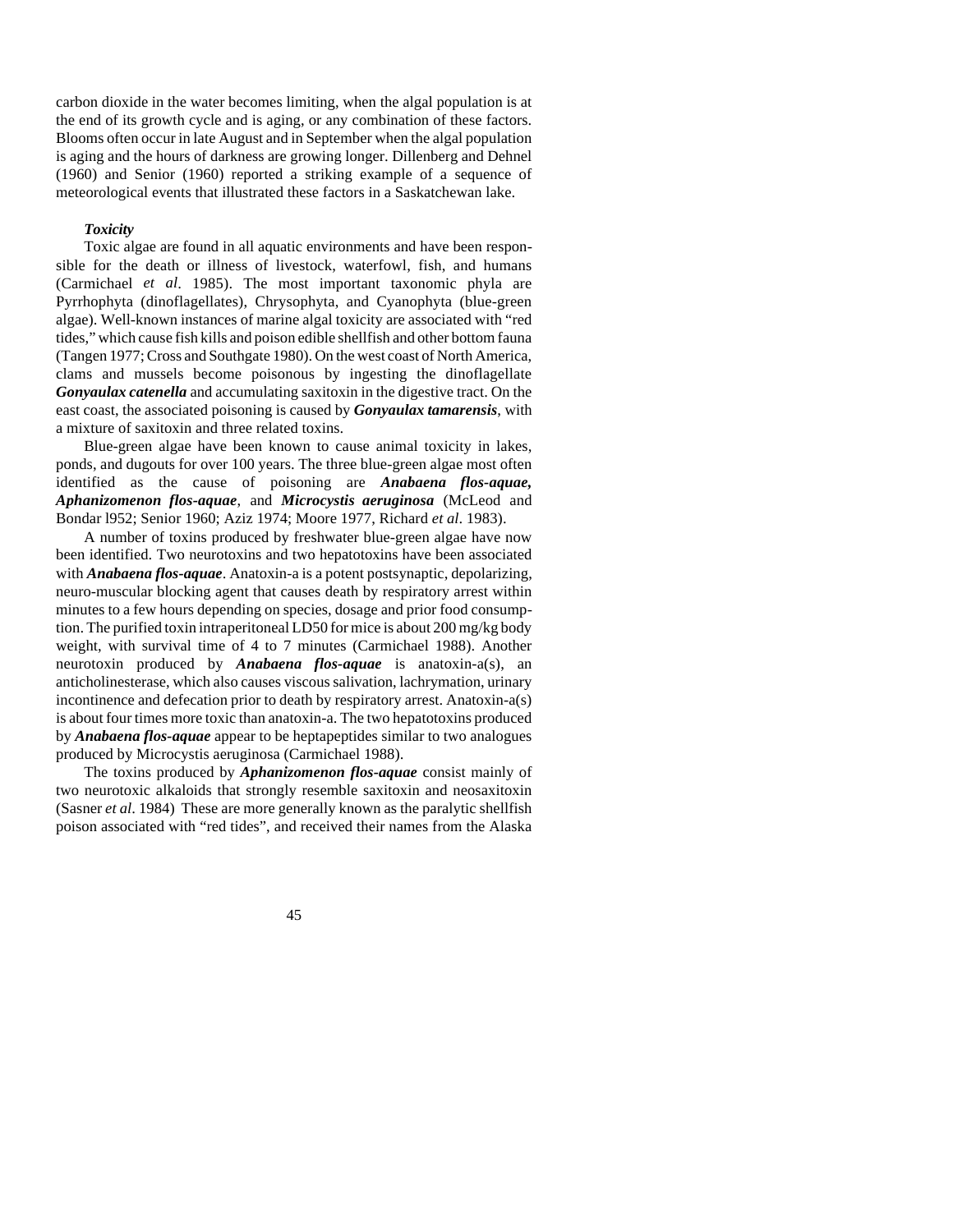butter clam *Saxidomus giganteus* (Schuett and Rapoport 1962). Three other neurotoxins have been detected that are labile and not similar to any known paralytic shellfish poisons (Carmichael 1988).

The hepatotoxins produced by *Microcystis aeruginosa* attack the liver, causing severe necrosis and hemorrhaging. Death from hypovolemic shock caused by interstitial hemorrhage into the liver may occur within 1 to 3 hours in acutely dosed and sensitive animals. In other animals, death may occur as long as 36 hours later, with the animals displaying symptoms of incoordination, muscular weakness and fibrillation, unsteady gait, recumbency, labouredrespiration, salivation, lacrimation, diarrhea, and in those suffering lingering deaths, icterus, photodermatitis, and loss of condition (Soll and Williams 1985). A diarrhea toxin has also been isolated from *M. aeruginosa*, and this may be a cause of gastroenteritis when no other known etiological agent can be identified (Aziz 1974).

Toxicity due to blue-green algae can occur only if there is a bloom dominated by the toxic strains of the bloom species. Toxic strains and non-toxic strains of a bloom species may occur at the same time in a lake; as a result, some parts of the lake could become toxic, while others could remain safe. Toxicity in a lake is normally transient, lasting only as long as the bloom or signs of the bloom persist.

The reason why toxic strains suddenly become more dominant than the non-toxic strains is not known (Carmichael *et al*. 1985). Consequently, toxicity due to blue-green algae is even less predictable than the blue-green blooms themselves. Lakes that have never had a problem can suddenly become toxic. Conversely, lakes that have shown toxicity in the past may never show it again. Routine monitoring of lakes where blooms have occurred is the best approach to identifying a problem.

When a lake becomes toxic as a result of a blue-green bloom, the only sign of a problem may be dead fish, waterfowl or other wildlife along the shoreline. Occasionally, domestic animals such as cattle or dogs may be poisoned if they have no other source of drinking water.

In Canada, animal poisonings have been reported for Alberta, Saskatchewan, Manitoba, and Ontario (Stewart *et al*. 1950; O'Donoghue and Wilton 1951; McLeod and Bondar 1952; Neil 1957; Senior 1960; Carmichael and Gorham 1978). Most algal poisonings in western Canada are associated with blooms of *Anabaena flos-aquae*.

There is some concern, particularly in the Prairie provinces, about possible poisoning of swimmers from blooms of blue-green algae. Humans are just as susceptible to blue-green toxins as animals, but it is unlikely that people would voluntarily drink much lake water during a bloom because of the objectionable appearance and odour of the water. However, people may suffer acute discomfort after accidentally ingesting or contacting blue-green algae or water containing toxins. Symptoms may include fever, headache, dizziness,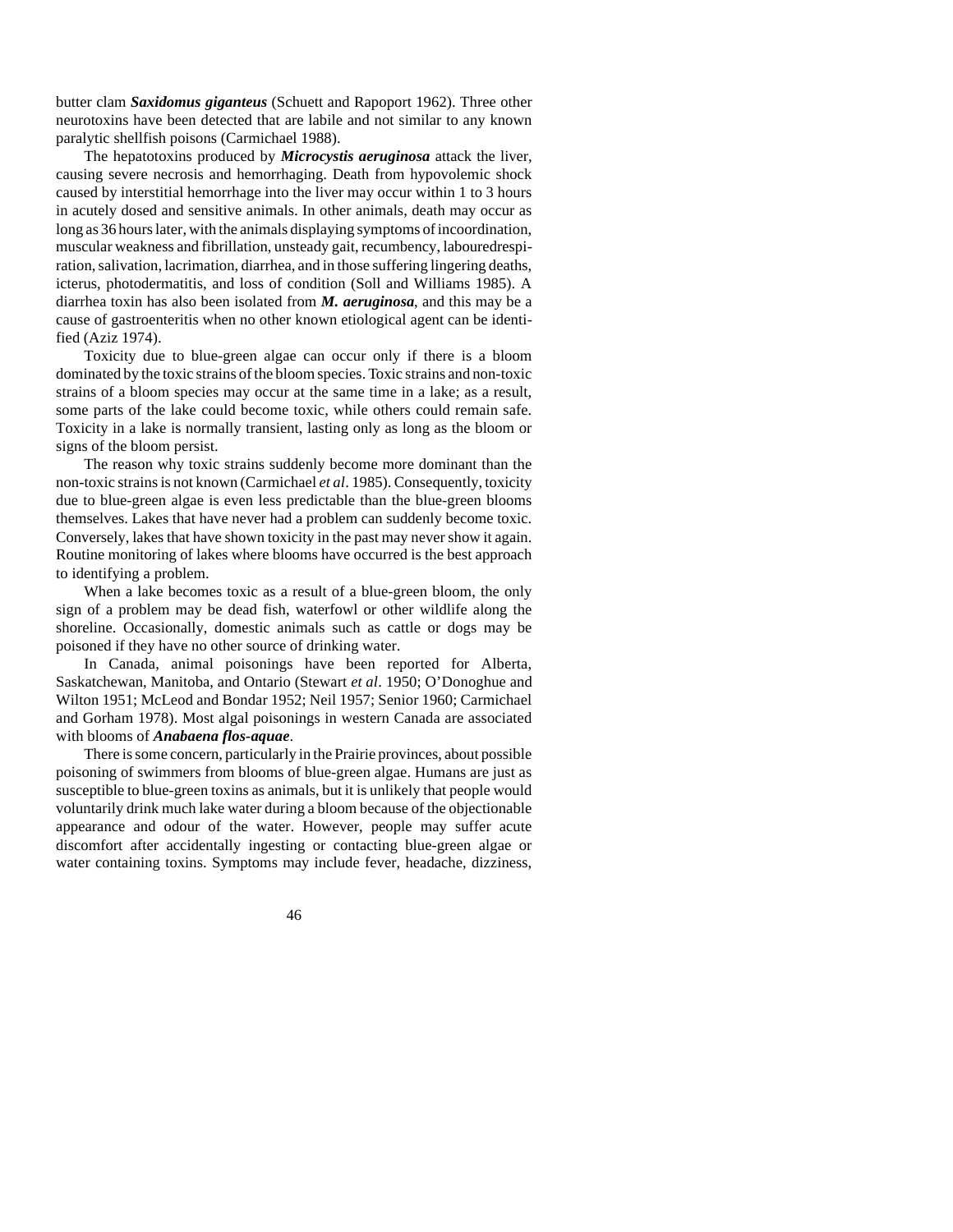stomach cramps, vomiting, diarrhea, skin and eye irritations, sore throat and swollen lips. Symptoms seldom persist for more than two to eight days. Children may be more intensely affected because they spend more time in the water than adults and are more likely to have accidentally swallowed contaminated water. In addition, they may have lower tolerances to the toxins than adults.

Dillenberg and Dehnel (1960) recorded the poisoning of a man who fell into a Saskatchewan lake containing a dense bloom of blue-green algae. Nausea, diarrhea, headache, cramps, and high temperature occurred. *Microcystis* and *Anabaena*, but no other pathogens, were found in his feces. Similar illness occurred among children who swam in another Saskatchewan lake also containing a bloom of *Microcystis* and Anabaena. Schwimmer and Schwimmer (1968) reported a near-fatal case of a boy who developed fever, laboured breathing, pneumonitis, generalized pains, and coma after swimming in water containing *Microcystis aeruginosa*. They also reported the poisoning of another boy who fell into a lake, accidentally swallowed water containing *Aphanizomenon*, and developed symptoms similar to those experienced by the first case described above. Schwimmer and Schwimmer (1968) cited reports of allergic responses to *Microcystis*, *Anabaena*, and *Aphanizomenon*, including papulo-vesicular eruption and acute allergic conjunctivitis, specifically with *Anabaena*. Billings (1981) also reported possible contact irritation associated with *Anabaena*. The recorded instances of illnesses in humans associated with blooms of toxic algae are few, but such illnesses may be more common than is thought because of lack of diagnosis.

Recreational lake users should take particular care where the water contains algae with the distinctive blue-green or turquoise colour and should treat any intense bloom with suspicion. Humans should not drink water from bloom-infested areas of lakes and reservoirs, nor should they swim or wade in water containing concentrated blue-green algal material. People should also take care to provide alternative water sources for domestic animals and pets. Bodies of water that have the green colouration of normal plants, like grass or the pond-dwelling plant duckweed, are most unlikely to be toxic regardless of the thickness of the scum.

## *Controlling Phytoplankton*

Attempts at controlling blue-green algae by chemical treatment may be detrimental to lake water use and lake ecology. Hanson and Stefan (1984) reported short-term effects, such as the death of some algae, depletion of dissolved oxygen resulting in occasional fish kills, and the recycling of phosphorus from the lake bed, which fosters conditions that allow regrowth of the algae within 7 to 21 days. Further, because the toxins are released on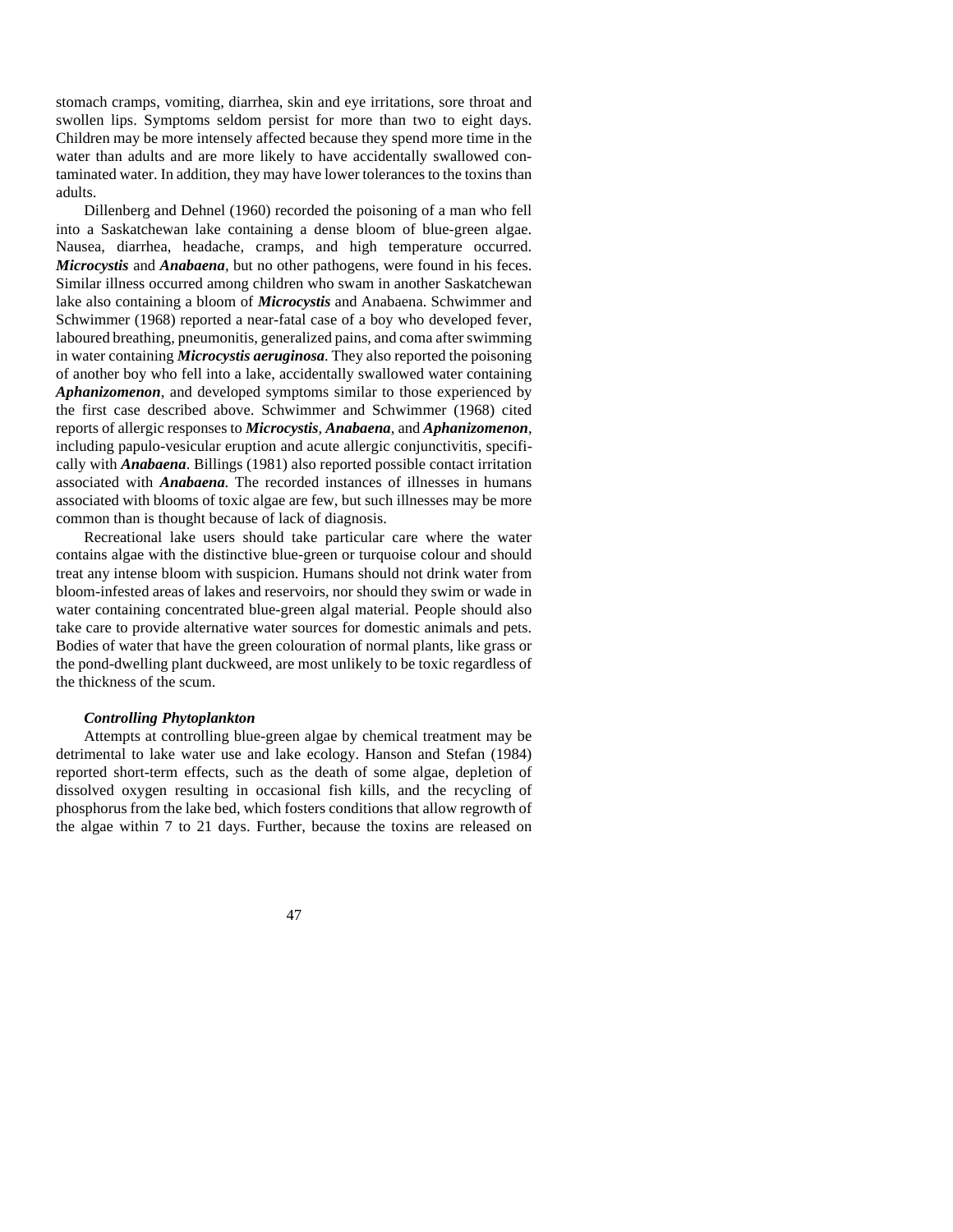the death of the algae, water that has been treated with copper or other chemicals to kill the algae may be especially dangerous for the first 24 hours after treatment.

The detrimental long-term effects of algal control are the accumulation of copper in the lake bed sediments, increasing resistance of the phytoplankton to copper, increasing domination of blue-green algae species, particularly *Aphanizomenon*, over green algae species and rough fish over game fish, the disappearance of macrophytes, and the loss of benthic macroinvertebrates. When the water overlying the bottom sediments becomes anoxic, the copper will re-enter the limnetic zone (Prepas and Murphy 1988). The use of copper suphate may be forbidden in some jurisdictions.

There are potential alternatives to the use of copper sulphate and aquatic herbicides such as Reglone A (Diquat). A finding that total phosphorus may be the best predictor of relative biomass of blue green algae (Trimbee and Prepas 1987) has lead to lake treatment based on decreasing the total phosphorus concentration in the water. Babin *et al*. (1989) report that the application of lime (calcium hydroxide) slurry has dramatically decreased both soluble reactive phosphorus and chlorophyll a (used to estimate algal biomass) in storm water retention ponds and in hypereutrophic natural lakes. Stable stratification of lake water also tends to favour the dominance of blue-green algae because of their buoyant properties. Experimental mixing has been successful in suppressing their growth in reservoirs previously subject to frequent blooms (Reynolds and Walsby 1975).

## *Summary*

- 1. No limits are recommended for toxic phytoplankton, but swimming in waters containing blue-green algal blooms should be avoided.
- 2. Bather poisonings have occurred after immersion in lakes and ponds containing dense blooms of blue-green algae.
- 3. Sampling recreational waters for toxic phytoplankton should be considered only for epidemiological investigations.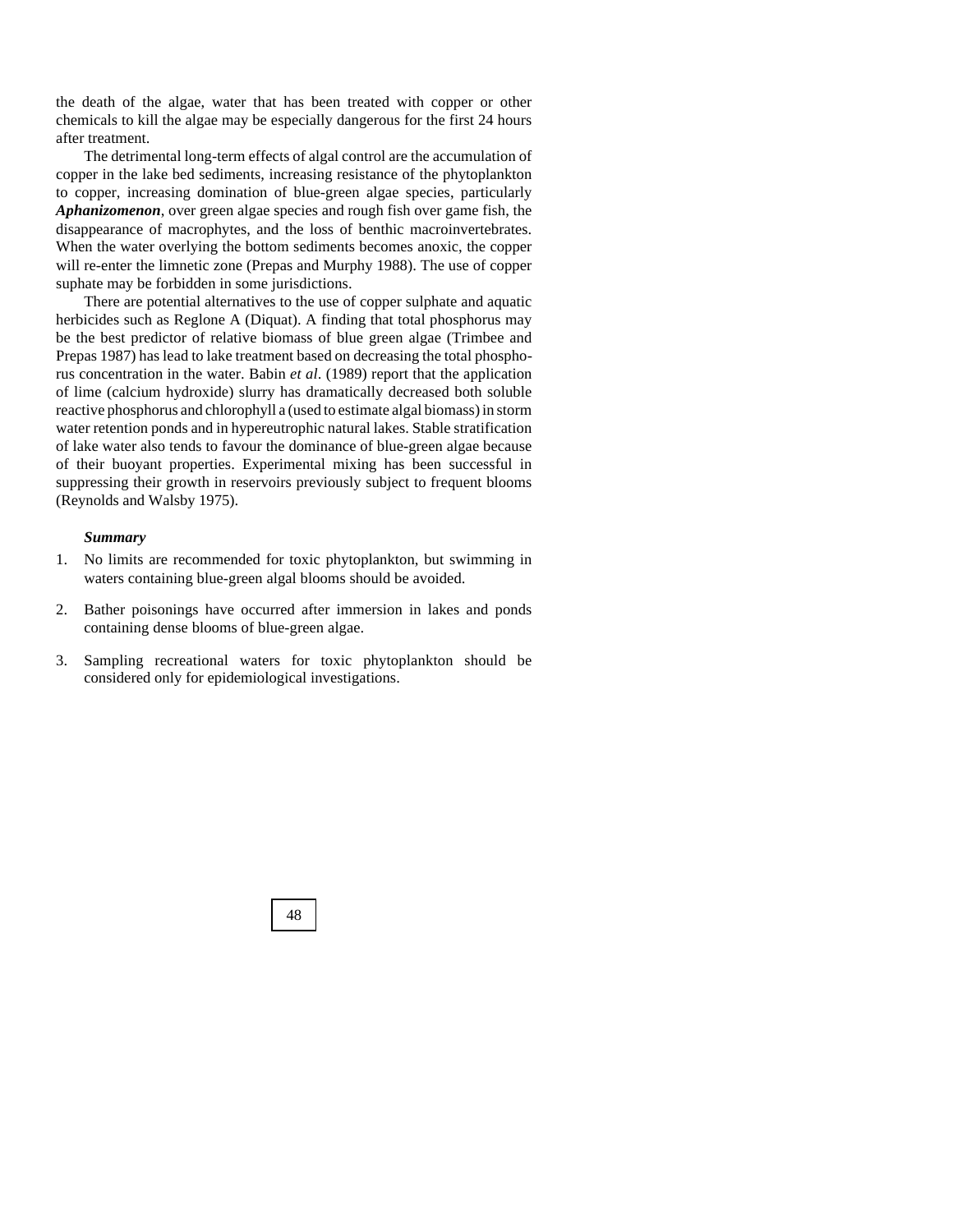# **[4. Nuisance Organisms](#page-4-0)**

## **Maximum Limits**

The bathing area should be as free as possible from nuisance organisms that could affect swimmers. Nuisance is defined as something that can cause harm or is annoying, unpleasant, or obnoxious (Webster's Third New International Dictionary 1986).

It is impossible to have natural areas "free" from nuisance organisms, so no limits can be quantified. Only the possible hazards caused by such organisms and the environmental situations that could promote their presence are discussed.

Recreational areas should not be developed if there is an excessive growth of aquatic plants where entanglement could occur, thus causing a hazard to water-related recreational activities, unless control measures are taken to remove the plants from areas used for swimming.

## **Criteria**

#### *Description*

Two principal types of biological factors influence the recreational value of surface waters: those that endanger the health or physical comfort of people and animals, and those that render water aesthetically objectionable or unusable as a result of excessive nutrient enrichment or the presence of unsightly substances. The former include vector and nuisance organisms; the latter include aquatic growth of microscopic and macroscopic plants.

#### *Vector organisms*

Massive emergences of non-biting midges, phantom midges, caddisflies, mayflies, etc. cause serious nuisances in shoreline communities and impede recreational pursuits (National Academy of Sciences 1973). In addition to the physical annoyance of their presence, biting insects such as mosquitoes and black-flies can inflict serious irritation from their biting attacks.

Human respiratory allergic reactions such as hay fever have been reported to be due to inhalation of caddisflies, mayflies, and midges, or their parts, when large insect swarms are present (Henson 1966).

Abrupt changes in water quality, especially if accompanied by organic loading, may precipitate high midge production. A sudden decline in oxygen supply in organically enriched bodies of water can disrupt established faunal communities and favour the less sensitive species of midge larvae and other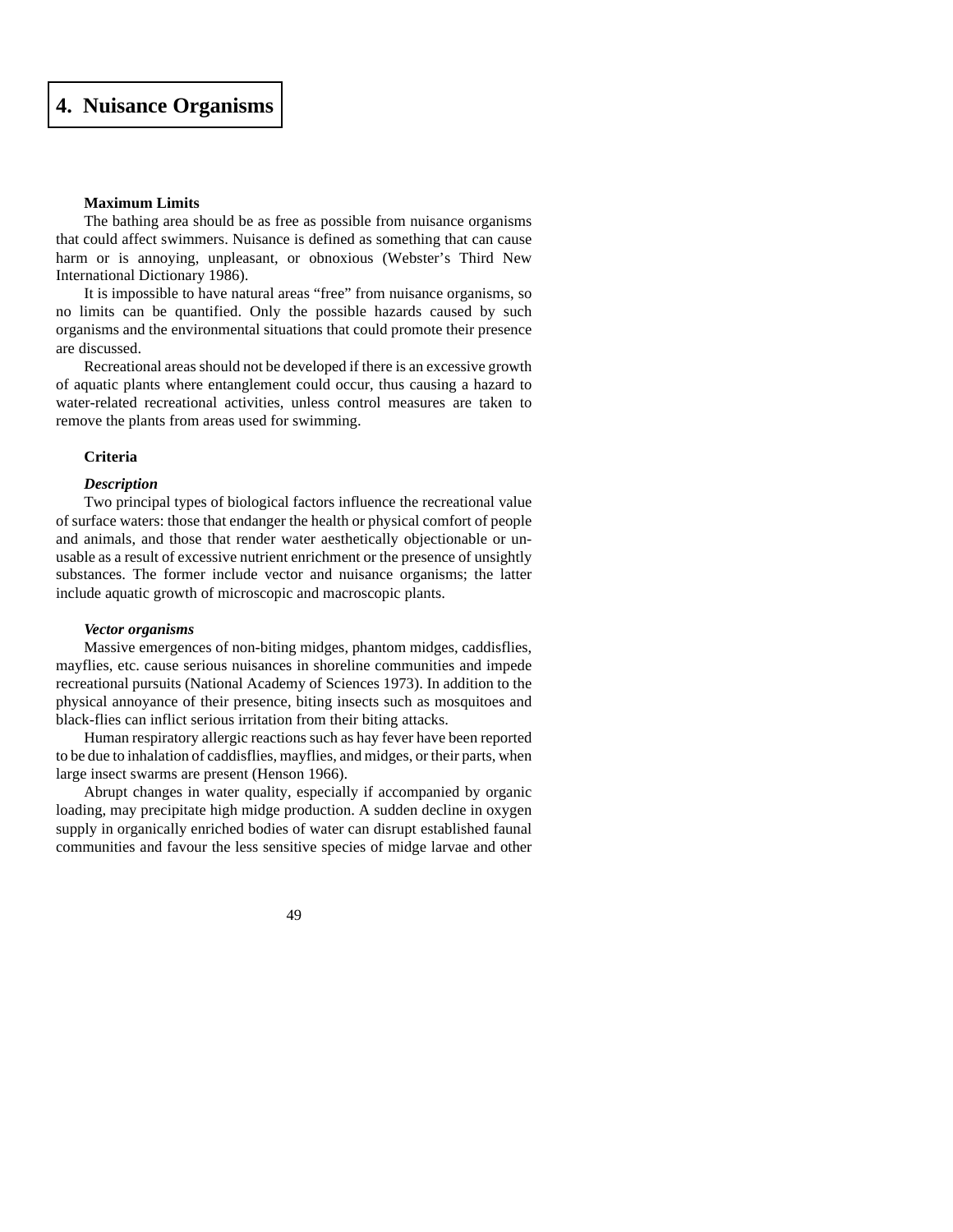tolerant organisms that can withstand low dissolved oxygen. Part of this change is caused by the increase in food from organic waste. Upon emergence as adults, these midges can cause a nuisance with their dense swarms.

In the marine situation, nuisance or hazardous conditions can exist at bathing beaches because of the presence of organisms such as jellyfish and some species of sea urchins.

## *Aquatic vascular plants and algae*

Aquatic vascular plants (macrophytes) affect water quality, other aquatic organisms, and the uses that are made of the water. It is difficult to estimate the magnitude of the adverse effects of aquatic macrophytes in terms of loss of recreational opportunities or the degree of interference with recreational pursuits. For example, extensive growths of aquatic macrophytes interfere with boating of all kinds, but the extent of interference depends, among other things, on the growth form of the plants, their density, the fraction of the water body affected, and the purposes, attitudes, and tolerance of the boaters.

Dense growths of aquatic macrophytes are generally objectionable to the swimmer, diver, water-skier, and scuba enthusiast. Plants obstruct the view of the bottom and underwater hazards, and swimmers can become entangled in the fronds. Water-skiers' preparations in shallow water are hampered by dense growths of plants, and fear of falling into such growths while skiing detracts from enjoyment of the sport.

Recreational activities such as boating and fishing are less appealing and may even be almost impossible if aquatic plants are very dense. Rafts of free-floating plants or attached plants that have been dislodged from the substrate often drift onto beaches or into swimming areas. Drying and decaying aquatic plants often produce objectionable odours and provide breeding areas for a variety of insects.

Increased plant growth can be caused by the presence of excess nutrients, for example, from various agricultural practices and private waste inputs that increase the amount of phosphorus and nitrogen. The results of this increase in nutrients is called cultural eutrophication. The natural aging (eutrophication) of bodies of water occurs much more slowly and does not change on a time scale to be of significant interest in the context of this document. Increased silt loads, changes in shorelines, and land use all contribute to alterations in aquatic habitats.

Some odours from lake water originate from natural decomposition of algae and other aquatic plant materials. These kinds of odours are typically vegetable or "earthy" in nature; however, decomposing masses of the filamentous alga *Cladophora* in Lake Erie and Lake Ontario have been described as "pigpen" (Neil 1975).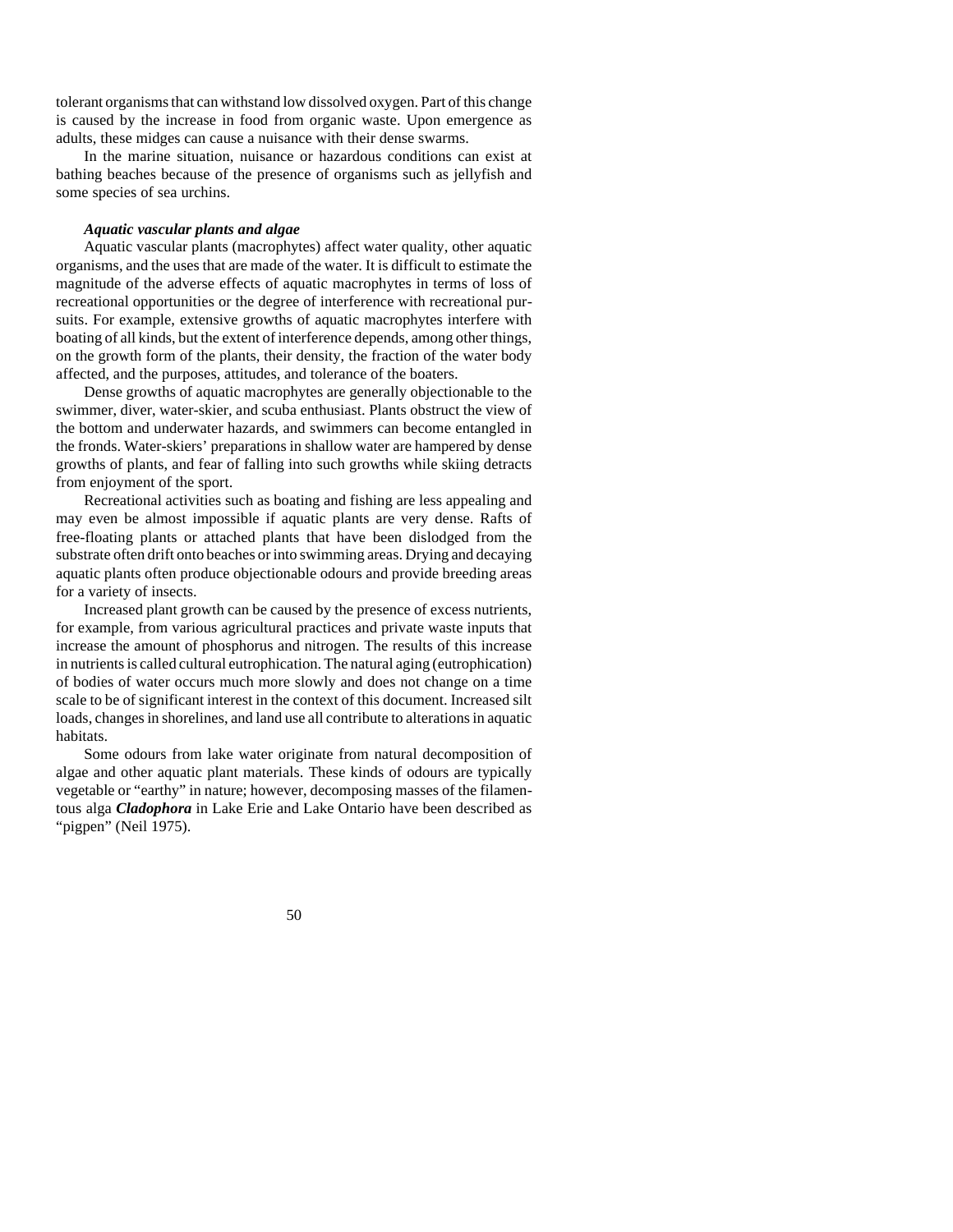Several species of algae produce very different, sometimes offensive odours while actively growing in lake water. Odours described as fishy, grassy, aromatic, or musty have been attributed to several species of diatoms, bluegreen algae, and Chrysophyceae (Palmer 1962; Taft 1965). Nicholls *et al*. (1980) reported serious odour production by the prymnesiophyte *Chrysochromulina breviturrita* in recreational lakes in Ontario and New Hampshire. The odour produced by this species, described by cottagers as "rotten-cabbage" or "garbage-dump," seems to be restricted to slightly acidic lakes. *Chara*, a rooted macroscopic alga often mistaken for an aquatic vascular plant, has a very strong, objectionable odour. It is commonly found growing in extensive mats on lake bottoms (Warrington 1989).

Odours from lake water can be measured by the Threshold Odour Test (American Public Health Association 1989). The Threshold Odour Number (TON) is the ratio by which the sample must be diluted with odour-free water so that the odour is just detectable by a test panel of several people. Many natural surface waters not influenced by odour-producing algae have a TON of 5, whereas others with excessive algal growth may have a TON value exceeding 200.

## *Summary*

- 1. Some biota that could be a nuisance to bathers if present in large numbers – e.g., leeches, mussels, biting insects, floating or rooted aquatic plants, phytoplankton, periphyton, and growths such as sewage fungus – should be absent from areas intended for development as bathing beaches.
- 2. The presence of large numbers of midges and aquatic worms, which can tolerate polluted, especially organically enriched, conditions (e.g., as caused by sewage), would indicate that the water quality was probably not good enough for recreational use.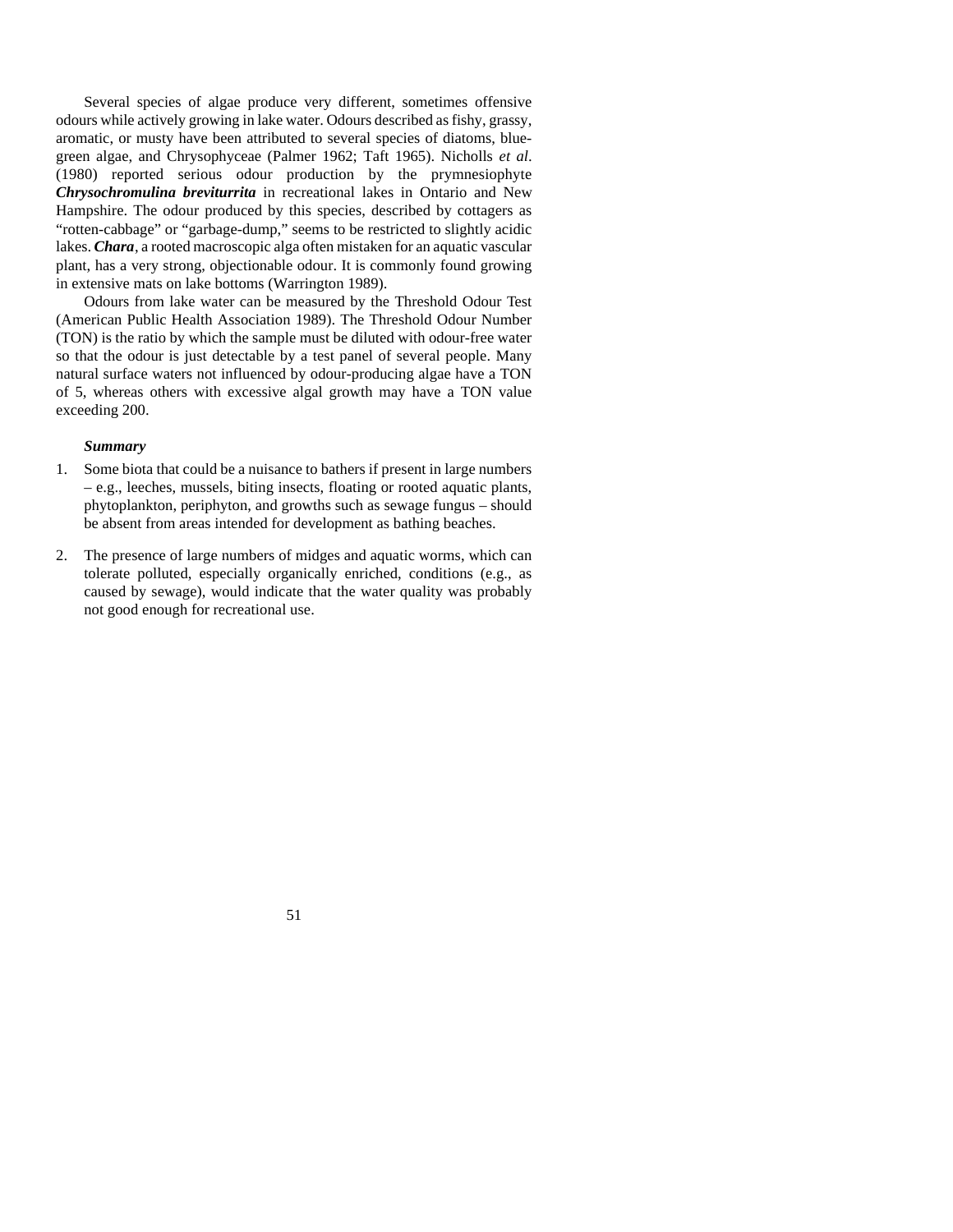# **[5. Physical and Chemical Characteristics](#page-4-0)**

Methods for determining physical and chemical characteristics of recreational water can be found in *Standard Methods for the Examination of Water and Wastewater* (American Public Health Association 1989) and the **Analytical Methods Manual** (Environment Canada 1981).

## **5.1 pH**

## **Maximum Limits**

Both alkaline and acidic waters may cause eye irritation; consequently, the pH of the waters used for total body contact recreation should be in the pH range of 6.5 to 8.5. If the water has a very low buffering capacity, pH values from 5.0 to 9.0 should be acceptable.

## **Criteria**

Mood (1968) concluded that exposure to water is foreign to the eye and may, under certain circumstances, be very irritating. He assumed that the ideal, non-irritating solution would have the same physico-chemical properties as tears, including a pH of 7.4, although there is some evidence to suggest that ophthalmologic solutions slightly more alkaline are actually preferred (Raber and Breslin 1978).

Mood (1968) reported that tears have the capacity to rapidly neutralize an unbuffered solution from a pH as low as 3.5 or as high as 10.5. The neutralizing capacity of the tears would be exceeded by highly buffered waters. However, Mood (1968) concluded that unbuffered waters are not found in nature under normal conditions; hence, he suggested that the pH range for water with low buffering capacity should be between 5.0 and 9.0. Dillon *et al*. (1978) reported that most lakes in south-central Ontario have 10 to 200 μeq/L (microequivalents per litre) of acid-neutralizing capacity (ANC), and many of these lakes have depressed pHs. Detailed maps depicting sensitive areas in some provinces have been prepared by the United States-Canada Research Consultation Group on the Long-Range Transport of Air Pollutants (1979).

Studies completed by Basu *et al*. (1984) used water from two inland lakes in Ontario: Clearwater Lake (pH about 4.5) with an ANC of -40 μeq/L (Yan 1980), and Red Chalk Lake (pH about 6.5) with an ANC of 70 μeq/L. The eyes of both test rabbits and human volunteers were exposed to these waters, and no significant differences were observed in their reactions (Basu *et al*. 1984).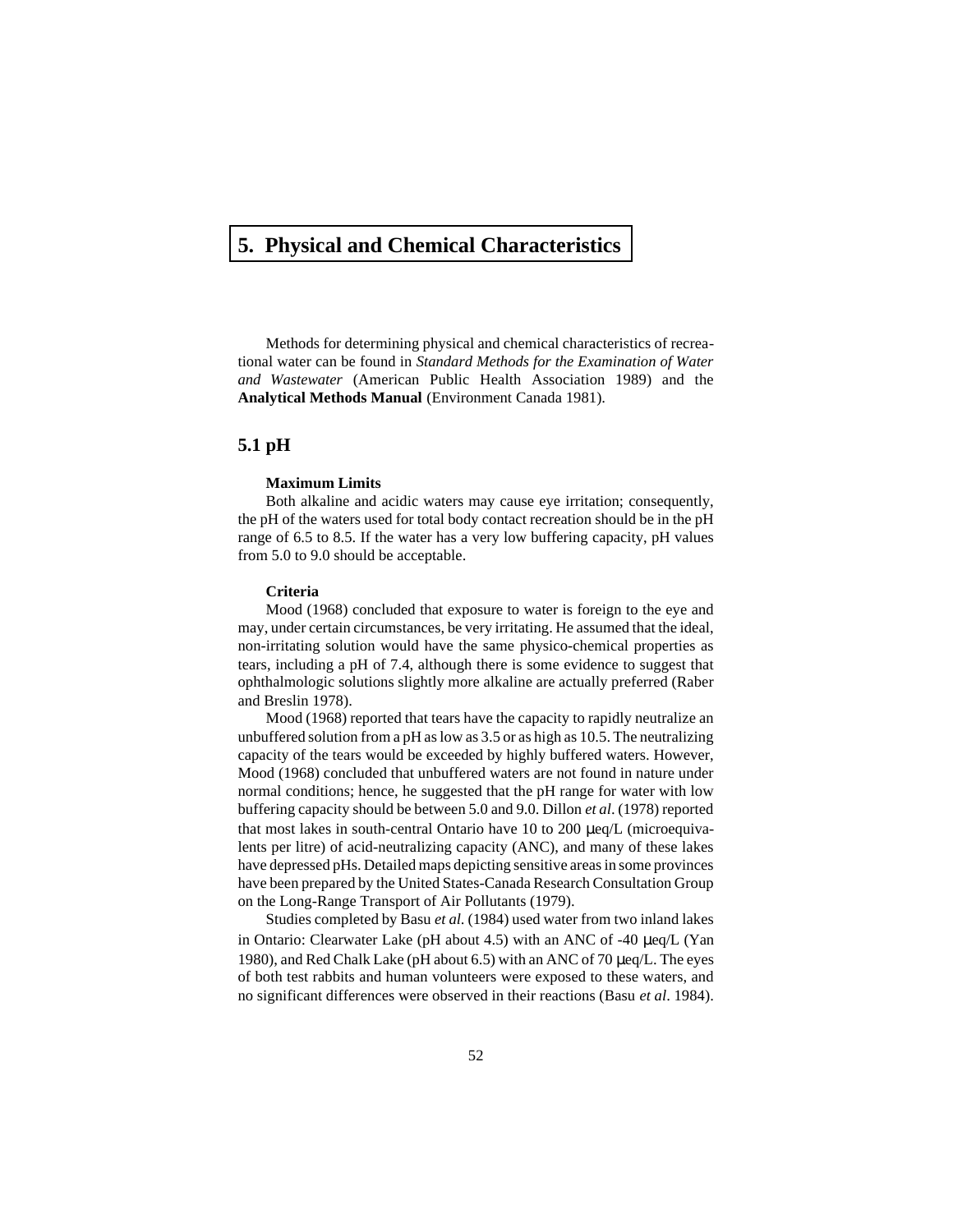In all cases, 1 eye was exposed to the low-pH water and the other to the higher-pH water. The human eyes were exposed for 5-minute periods, and no unusual signs or symptoms occurred. The rabbit eyes were exposed for periods of 15 minutes and checked for ocular reactions in terms of conjunctival congestion, corneal epithelial staining with fluorescein, epithelial cell and leucocyte content of tears, changes in tear molarity, and the penetration of fluorescein into the anterior chamber. Basu *et al*. (1984) concluded that the exposure of healthy eyes to lake water having a pH as low as 4.5 is not harmful to the external ocular tissues.

# **5.2 Temperature**

## **Maximum Limits**

The thermal characteristics of waters used for bathing and swimming should not cause an appreciable increase or decrease in the deep body temperature of bathers and swimmers.

## **Criteria**

The temperature of natural waters is an important factor governing the character and extent of recreational activities, primarily in the summer months. The upper recommended limit of temperature is 30°C. Scientific evidence suggests that prolonged immersion in water warmer than 34 to 35°C is hazardous. The degree of hazard varies with the water temperature, immersion time, and the metabolic rate of the swimmer.

Persons engaging in winter water recreation such as ice skating and fishing do so with the knowledge that whole body immersion must be avoided. Accidental immersion in water at or near freezing temperatures is dangerous, because the median lethal immersion time is less than 30 minutes for children and most adults (Molnar 1946; National Academy of Sciences 1973) (Figure 1).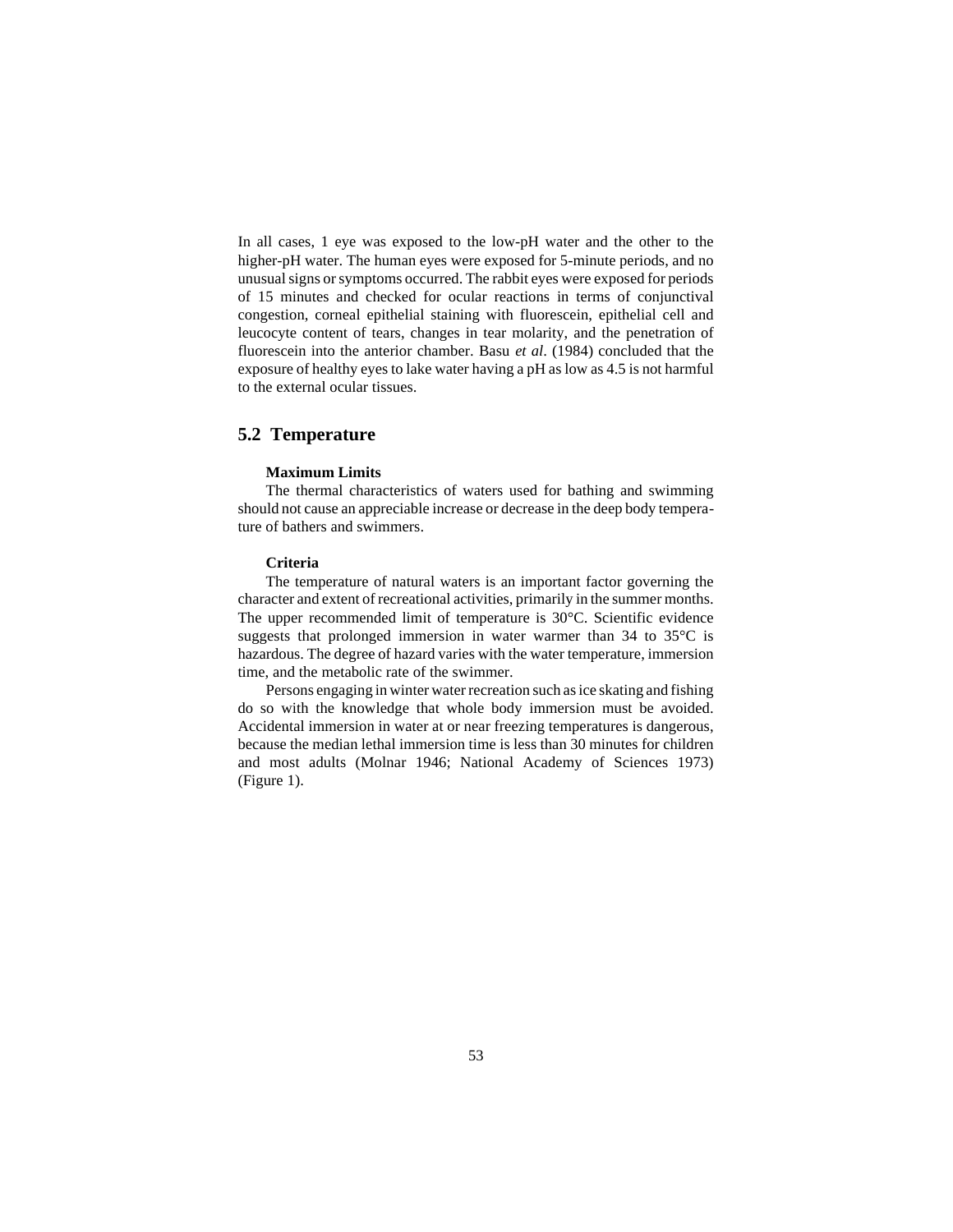

**Figure 1. Relationship between water temperature and survival time in cold water**

(Adapted from the Royal Life Saving Society of Canada 1978)

There is considerable variation from one individual to another in the rate of body cooling and the incidence of survival in cold water. The variability is a function of body size, fat content, prior acclimatization, and overall physical fitness. The ratio of body mass to surface area is greater in large, heavy individuals, and their temperatures change more slowly than those of small children (Kreider 1964).

In cold temperatures, the critical problem is to maintain body temperature. In cold water, body heat is lost primarily by conduction from the inner organs through the trunk. Exposure of the limbs plays a relatively minor role in overall heat loss. In several instances where drowning was reported as the cause of death, exposure to cold was probably the responsible factor (Keatinge 1969).

Contrary to earlier opinion, exercise in the water increases the loss of body heat and correspondingly decreases survival time. This is reflected in frequent reports of drownings of expert swimmers who tried to reach shore after a sinking, whereas those who remained in the water near the lost ship survived until rescued. A careful study of reported drowning cases carried out by Press (1969) seemed to bear out much of the above as regards survival in cold waters. He reported that 299 out of 874 drownings, or 34 per cent, occurred in waters that were listed as very cold (assumed to be below 20°C). In addition, a much higher percentage of those succumbing in cold water were considered to be good swimmers.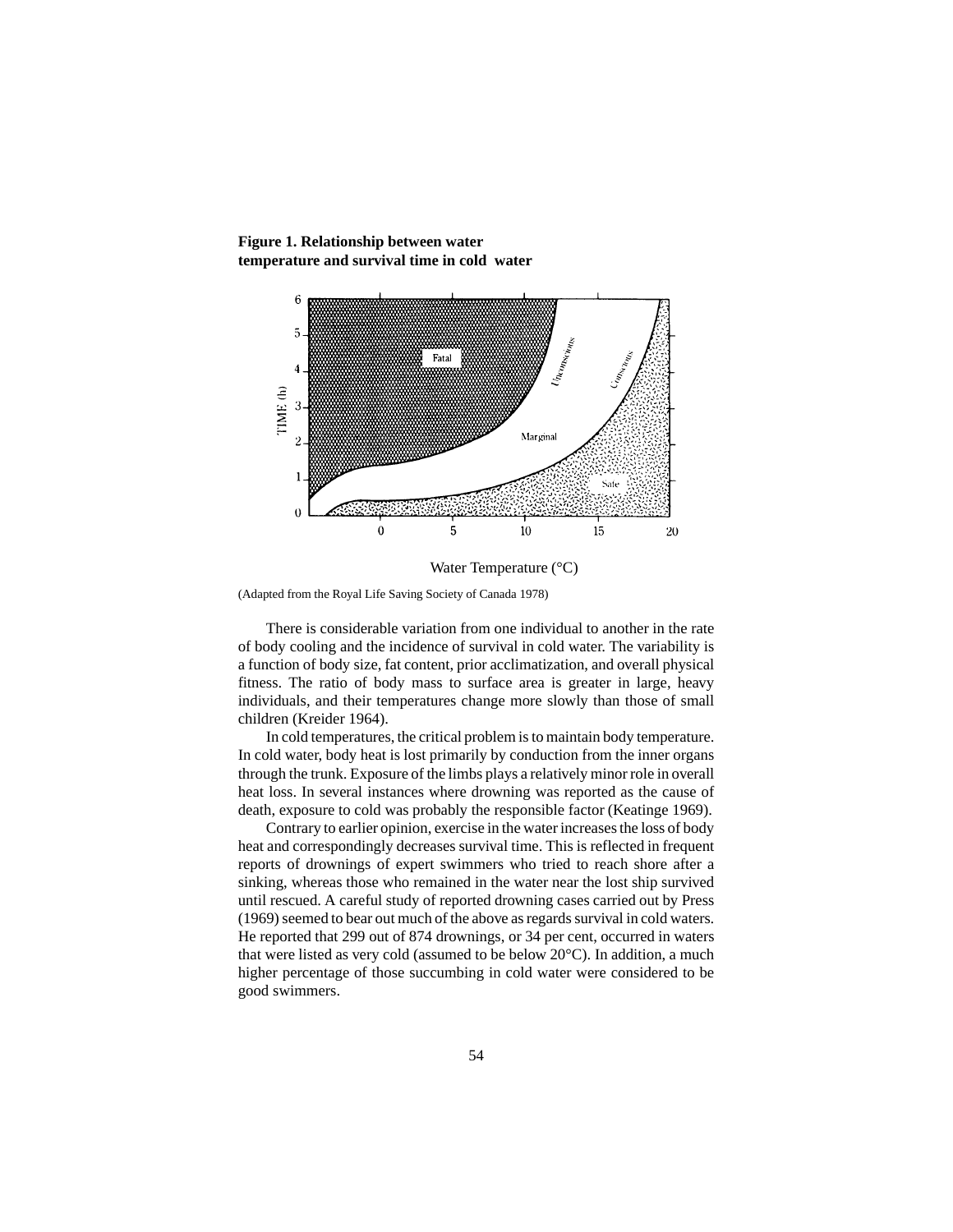The safe upper limit of water temperature for recreational immersion varies from individual to individual and seems to depend on psychological rather than physiological considerations. Unlike cold water, the mass to surface area ratio in warm water favours the child. Physiologically, neither adult nor child would experience thermal stress under modest metabolic heat production as long as the water temperature was lower than the normal skin temperature of 33°C (Newburgh 1949). The rate at which heat is conducted from the immersed human body is so rapid that thermal balance for a body at rest in water can be attained only if the water temperature is about 34°C (Beckman 1963). The survival of an individual submerged in water at a temperature above 34 to 35°C depends on the tolerance to an elevation of the internal temperature, and there is a real risk of injury with prolonged exposure. Water ranging in temperature from 26 to 30°C is comfortable for most swimmers throughout prolonged periods of moderate physical exertion.

## **5.3 Aesthetics**

Webster's Third New International Dictionary (1986) defines aesthetic as "appreciative of, responsive to the beautiful" in nature. Not only should a recreational area be free from objectionable factors, but various aesthetic components of the aquatic ecosystem and surrounding land should be present; for example, trees, other plants, birds, mammals, fish, and insects all play a role in the natural beauty of a recreational area.

All waters should be free from substances attributable to wastewater or other discharges in amounts that would interfere with the existence of life forms of aesthetic value:

- materials that will settle to form objectionable deposits
- floating debris, oil, scum, and other matter
- substances producing objectionable colour, odour, taste, or turbidity
- substances and conditions or combinations thereof in concentrations that produce undesirable aquatic life.

The absence of visible debris, oil, scum, and other matter resulting from human activity is a strict requirement of aesthetic acceptability. Similarly, suggested values for light penetration, colour, and turbidity must be measured as being not significantly increased over natural background.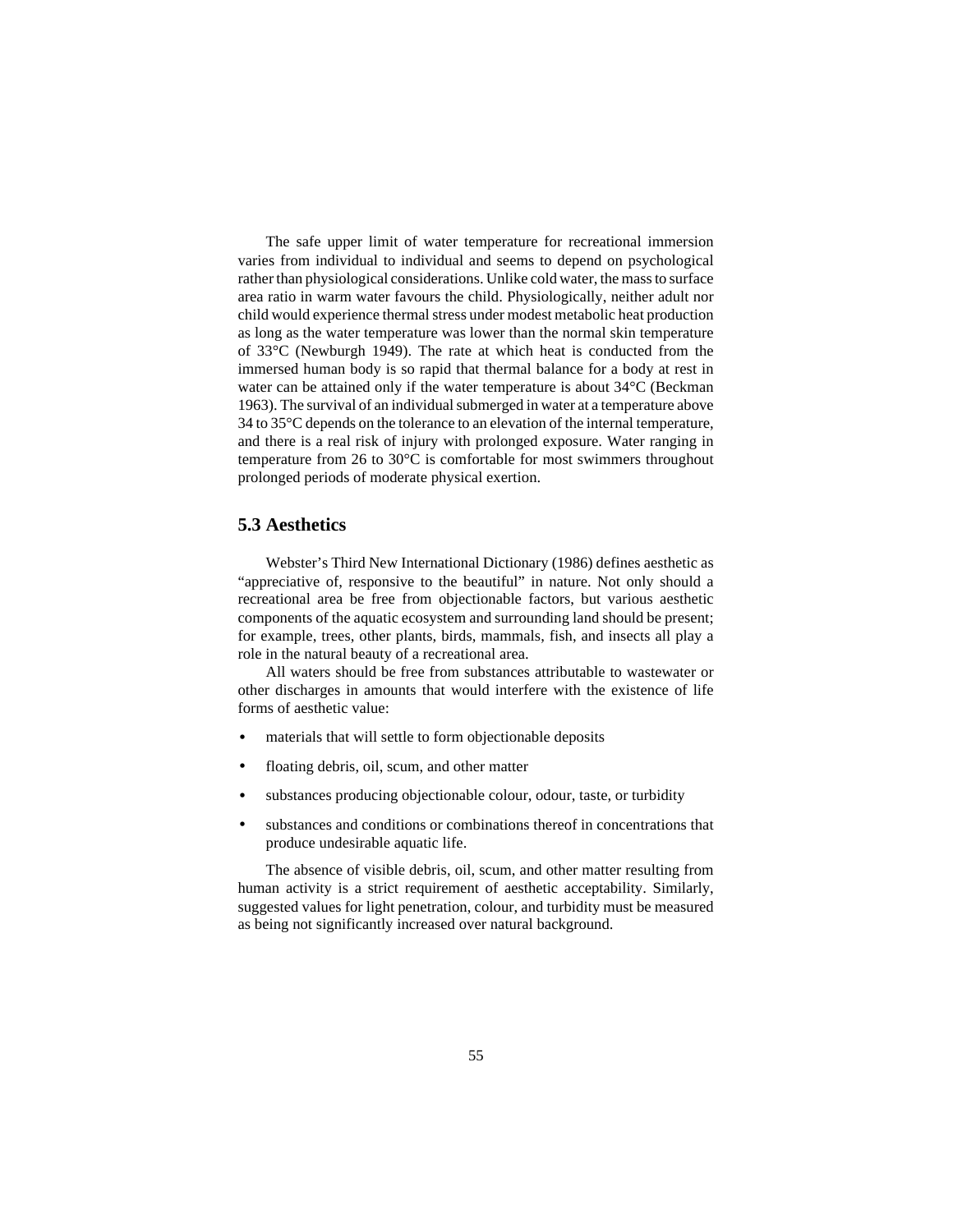## **5.3.1 Turbidity**

#### **Maximum Limits**

A limit of 50 Nephelometric Turbidity Units (NTU) is suggested.

#### **Criteria**

Because filtration equipment and modern water treatment processes are not feasible at natural bathing areas, safety hazards associated with turbid or unclear water are dependent upon the intrinsic quality of the water itself. However, lifeguards and other persons near the water must be able to see and distinguish people in distress. In addition, swimmers should be able to see quite well while under water.

The current method of choice for turbidity measurements is the nephelometric method (American Public Health Association 1989). Nephelometric turbidimeters measure the intensity of light scattered at 90 degrees to the path of incident light, and levels can be approximately related to the standard Jackson candle method.

One special component of organic turbidity is microorganisms, which may accumulate in such large amounts that waters become unsightly and turbid. The summer blooms of blue-green algae in recreational surface waters and algal debris are examples of turbidity due to microorganisms (Mackenthun and Keup 1970).

Raw water levels can vary from 1 to 1000 NTU. Runoff water quality measurements indicated levels of 4.8 to 130 NTU during the first hour of an urban rainfall occurrence (U.S. Environmental Protection Agency 1978b). In the quiescent zone of a bathing beach or reservoir impoundment, turbidity measurements in the vicinity of 50 NTU would be sufficient to satisfy most recreational uses, including boating and swimming.

The natural turbidity of some bathing and swimming waters is often so high that visibility through the water is dangerously limited. If such areas conform with all other requirements, they may be used for bathing and swimming, provided that subsurface hazards are removed and the depth of water is clearly indicated by signs that are easily readable (National Academy of Sciences 1973).

## **5.3.2 Clarity – Light penetration**

## **Maximum Limits**

Water should be sufficiently clear that a Secchi disc is visible at a minimum depth of 1.2 m.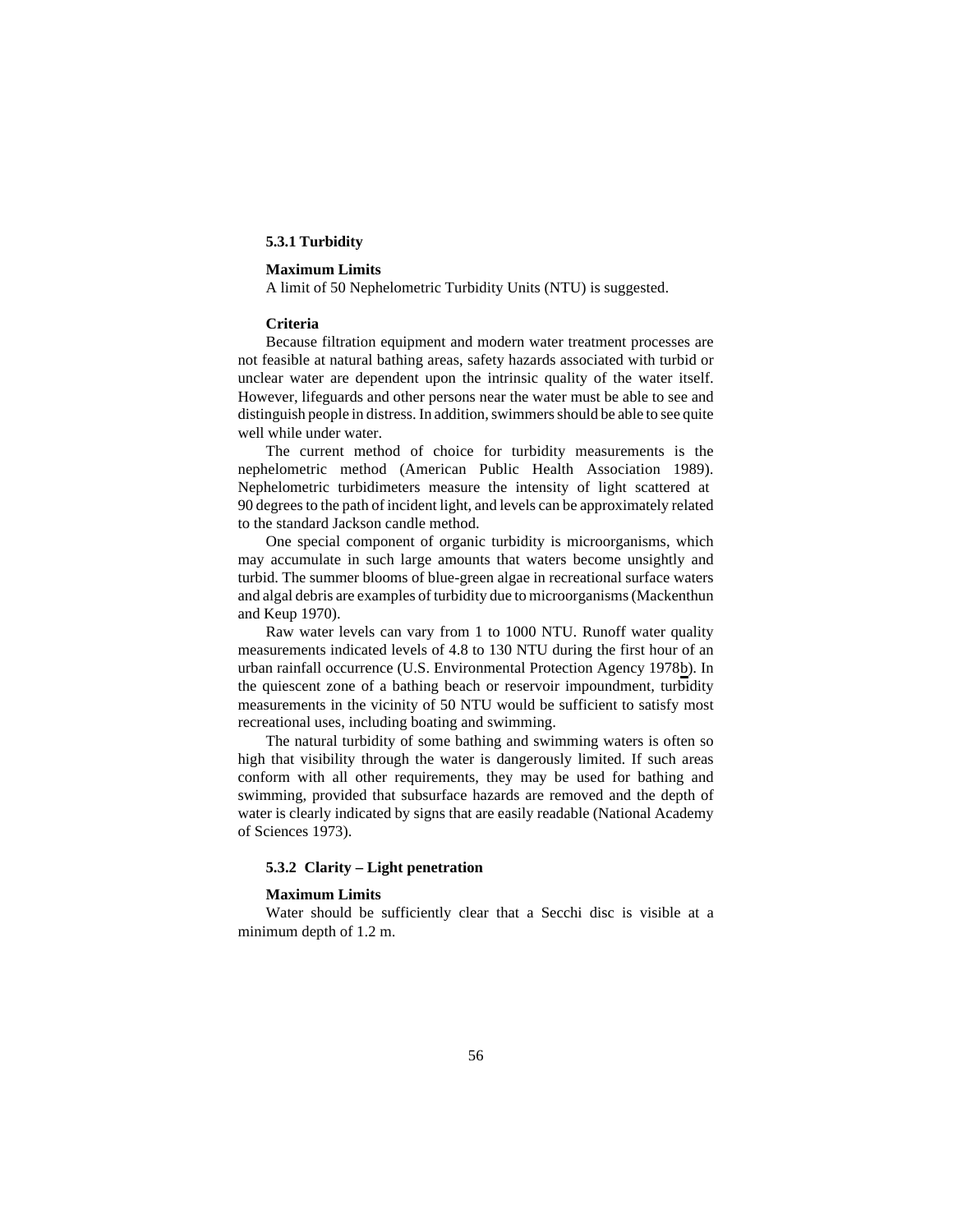## **Criteria**

It is important that water at bathing and swimming areas be clear enough for users to estimate depth, to see subsurface hazards easily, and to detect the submerged bodies of swimmers or divers who may be in difficulty. Aside from the safety factor, clear water fosters enjoyment of the aquatic environment. The clearer the water, the more desirable the swimming area (National Academy of Sciences 1973).

For primary contact recreation waters, it has been suggested that clarity be such that a Secchi disc is visible at a minimum depth of 1.2 m (Environment Canada 1972). In "learn to swim" areas, the clarity should be such that a Secchi disc on the bottom is visible. In diving areas, the clarity shall equal the minimum required safety standards, depending on the height of the diving platform or board (National Technical Advisory Committee 1968).

The Secchi disc is a device used to measure visibility depths in water. The upper surface of a circular metal plate, 20 cm in diameter, is divided into 4 quadrants and painted so that the 2 quadrants directly opposite each other are black and the intervening ones are white. When suspended to various depths of water by means of a graduated line, its point of disappearance indicates the limit of visibility. It is then raised until it reappears, and the average of the two depths is taken as the Secchi disc transparency.

The principal factors affecting the depth of light penetration in natural waters include suspended microscopic plants and animals, suspended mineral particles, stains that impart a colour, detergent foams, dense mats of floating and suspended debris, or a combination of these factors.

## **5.3.3 Colour**

#### **Maximum Limits**

An objective for the colour of recreational water largely depends on the preferences of users, and it is impossible to put an absolute value on it. Colour should not be so intense as to impede visibility in areas used for swimming. A maximum limit of 100 platinum-cobalt (Pt-Co) units was proposed by Environment Canada (1972), but no supporting evidence was given.

#### **Criteria**

There are two measures of colour in water – true and apparent. The true colour of natural water is the colour of water from which turbidity has been removed (i.e., filtered water) (American Public Health Association 1989).

Natural minerals give true colour to water; for example, calcium carbonate in limestone regions gives a greenish colour, ferric hydroxide, red. Organic substances, tannin, lignin, and humic acids from decaying vegetation also give true colour to water (Reid and Wood 1976).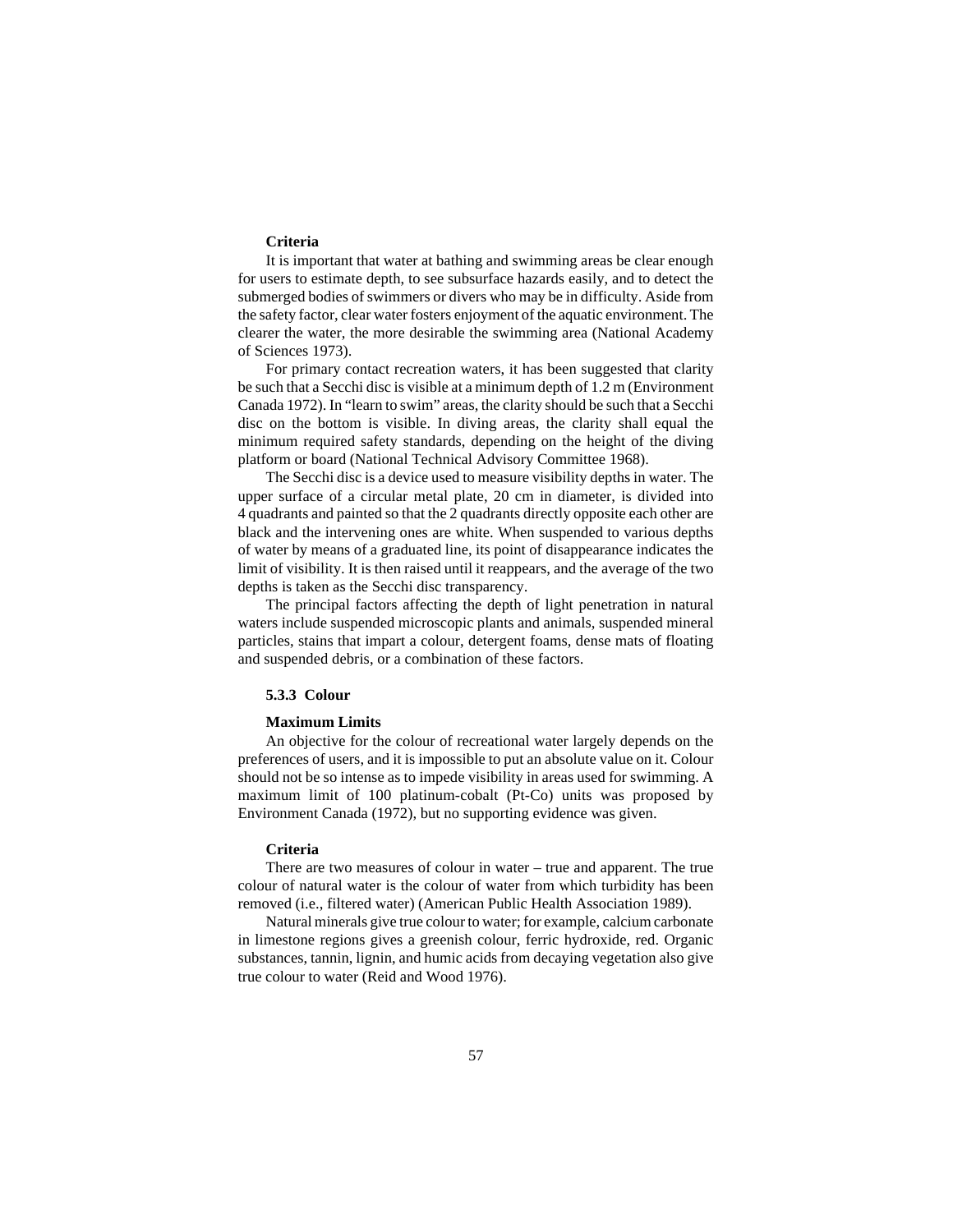Apparent colour is usually the result of the presence of coloured particulates, the interplay of light on suspended particles, and such factors as bottom or sky reflection. An abundance of (living) blue-green algae imparts a dark greenish hue; diatoms give a yellowish or yellow-brown colour. There are algae that impart a red colour, and, rarely, zooplankton, particularly microcrustaceans, may tint the water red.

To measure true colour, the water has to be filtered or centrifuged to remove the sources of apparent colour. True colour is measured on the platinum-cobalt scale (Pt-Co units) and ranges from very low numbers in clear lakes to over 300 units in the very dark waters of peat bogs (Reid and Wood 1976). Apparent colour is an aesthetic quality and cannot be quantified.

The colour imparted by organic compounds has been discussed by a number of authors. Colloidal material with a diameter of 3.5 to 10 nm accounted for most of the colour in water studies by Black and Christman (1963), and Schindler and Alberts (1974) confirmed this statement. Humic substances are compounds with high molecular weights (ranging from several hundred to tens of thousands) (Schnitzer and Khan 1972) that are resistant to bacterial decomposition (Felbeck 1965; Christman and Ghassimi 1966). The compounds are the result of polymerization and microbial synthesis, which alter plant components such as lignin (Flaig 1964; Felbeck 1971).

Colour in lakes may not be uniform from surface to bottom; also, the colour may change periodically. Increases in surface runoff contribute great quantities of inorganic and organic substances. Summer or early autumn production of phytoplankton blooms causes lakes to become a "soupy green," which disappears later in the season. Exposure to light causes bleaching of certain colours in natural waters, and this effect will vary according to transparency.

Generally, a rich, highly productive lake may appear yellow, grey-blue, or brown as a result of quantities of organic matter, and less productive lakes tend toward blue or green caused by differential light absorption and scattering of different wavelengths (Ruttner 1963; Reid and Wood 1976).

The colour of stream water is due to the same factors contributing to the colour of lake water, but there is not as much variety as in lakes. The upper reaches of most streams are characterized by clear water, except in the flood season, because of the lack of true plankton. Streams draining swamps are usually coloured by dissolved plant substances such as tannin.

Many industrial effluents and irrigation cause both true and apparent colour in receiving water.

The causes of colour in marine waters are not thoroughly understood, but dissolved substances are one of the contributory factors. The blue of the sea is a result of the scattering of light by water molecules, as in inland waters. Suspended detritus and living organisms give colours ranging from brown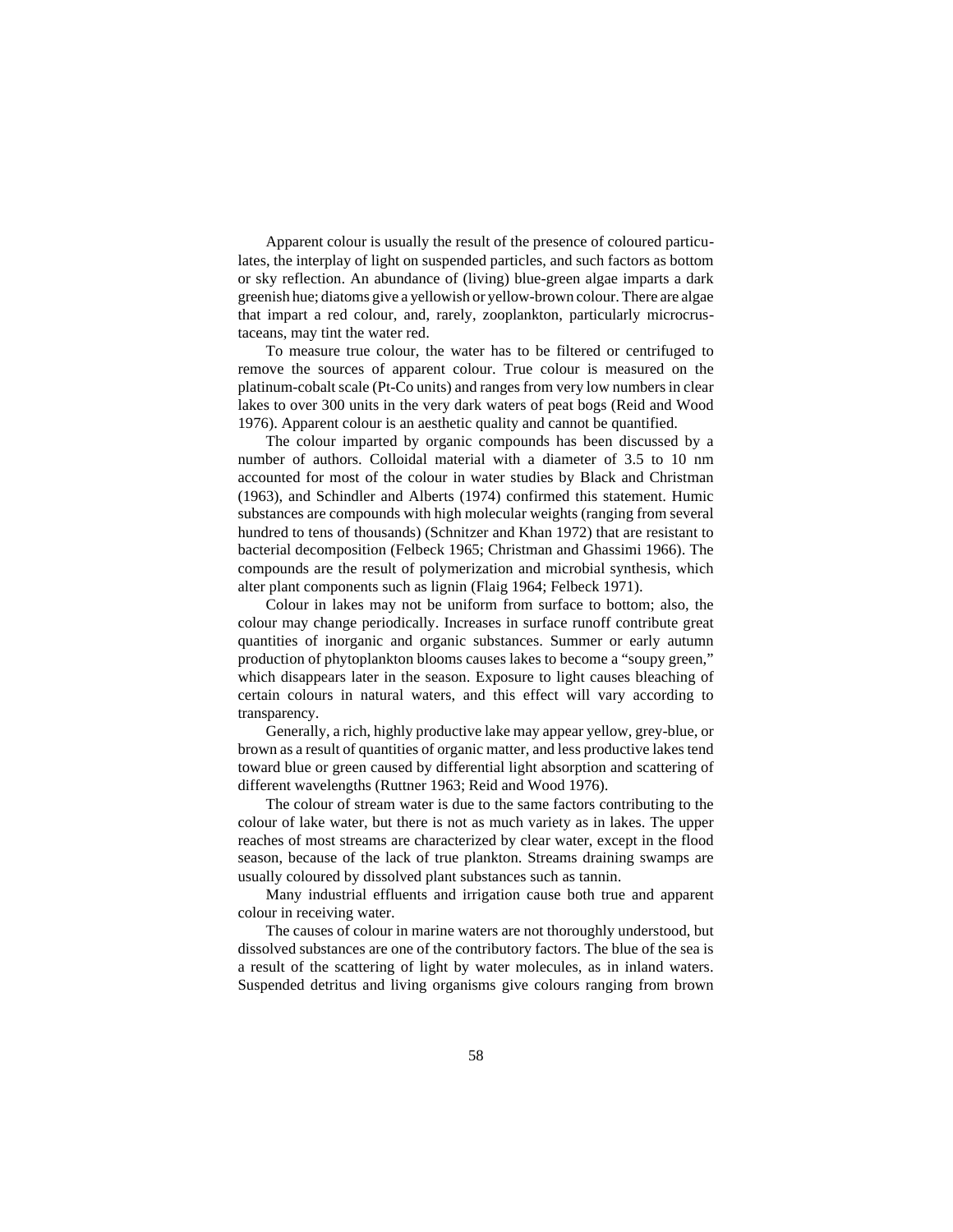through red and green. Estuarine waters are not as brilliantly coloured as the open sea; the darker colours result from the high turbidity usually found in such situations (Reid and Wood 1976).

The colour of water affects aquatic life, but this subject will not be discussed in this document. The main effects of water colour on recreational activities are aesthetic and safety related. The aesthetic colour of water cannot be quantified, as there are as many preferences as there are people. Very dark water restricts visibility both for swimmers and for people concerned with their safety. In recreational waters, it is desirable that the natural colour of the water is not altered by any anthropogenic activities.

## **5.3.4 Oil and grease**

## **Maximum Limits**

Oil or petrochemicals should not be present in concentrations that:

- can be detected as a visible film, sheen, or discoloration on the surface
- can be detected by odour
- can form deposits on shorelines and bottom sediments that are detectable by sight or odour (International Joint Commission 1977).

#### **Criteria**

Contamination of recreational waters with oily substances may have natural origins or may be a result of human activities. Some oils are of natural origin, such as seepage from natural underwater oil deposits or from the decomposition of some materials. Natural biological populations release lipid compounds, which can form natural slicks.

The man-made contamination is of greatest concern. It can come from a number of sources, such as the discharge of industrial wastes, road runoff, residual hydrocarbon deposits from motorboat engine exhaust emissions, the discharge of fuel tank contents of ships, either accidentally or deliberately, and shipwrecks.

The analytical method for oil and grease (detection limit 1.0 mg/L) gives only a gross idea of the amount present, and individual compounds cannot be identified (Environment Canada 1981).

It is very difficult to establish criteria for oil and grease, as the mixtures falling under this category are very complex. Very small quantities of oily substances make water aesthetically unattractive. The water may have an odour, or it may foul equipment or the bodies of bathers and shorelines, but the possibility exists that recreationists might still use the water in cases of low contamination. The toxicity of oily substances from ingestion, skin absorption, or inhalation of vapours is relatively low except in the case of aromatics (Gage 1924).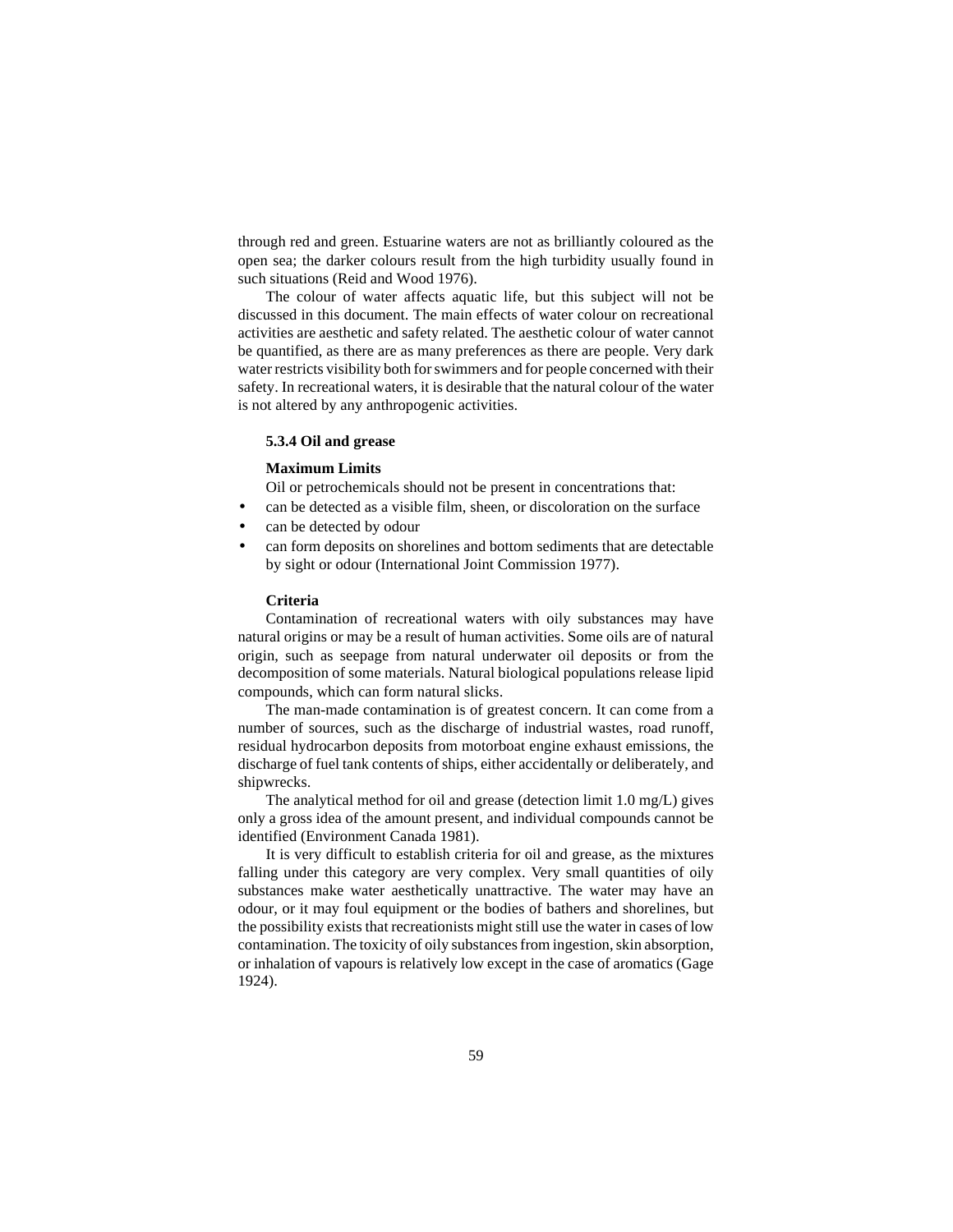# **5.4 Chemical Characteristics**

Some concern has been expressed about a risk to bathers from the presence of chemicals in recreational waters. Very few studies have been found in the literature that equate a hazard to the health of swimmers and others to skin absorption of contaminants present in river or lake water (Brown *et al*. 1984).

#### **5.4.1 Inorganic chemicals**

National surveys of the water quality of lakes and rivers used for recreational activities indicate that concentrations of inorganic chemicals are low (National Water Quality Data Bank 1988). Analyses (1983-1988) for heavy metals indicated that they are present in concentrations considerably below those recommended as guidelines for drinking water (Department of National Health and Welfare 1989). Aquatic life is considerably more sensitive to most toxic chemicals than are humans. It is very unlikely that there is a hazard to people engaged in recreational activities in and around rivers and lakes as a result of the presence in water of inorganic chemicals.

#### **5.4.2 Organic chemicals**

There are many sources of contamination by organic chemicals, including industrial manufacture and use and domestic use of such items as paints, fuels, dyes, glues, pesticides, and cleaning supplies (National Water Quality Data Bank 1988).

National surveys have analyzed the level of contamination of recreational waters by organic chemicals. The concentrations of organic chemicals that have been detected in waters that could be used for recreational purposes were lower than the recommended drinking water guidelines (Department of National Health and Welfare 1989) and should not pose any threat to human health.

A review by Brown *et al*. (1984) of volatile solvents compared the estimated skin absorption dose with the oral dose ingested under a number of exposure situations, including swimming, bathing, and drinking. Their findings indicated that skin absorption contributed between 29 and 91 per cent of the total dose. For example, if a 21.9-kg child swam 1 hour in water (90 per cent submerged) and drank 1 L (his normal daily intake) of water containing 0.5 mg/L of toluene, the dose of toluene absorbed by the dermal route would be 91 per cent of the daily absorbed dose from the two sources.

In summary, there are some chemical contaminants that could be a cause for concern in recreational waters. Given the paucity of information on the type of chemical, the effective concentration, and the effects, it is difficult to set guidelines at the present time.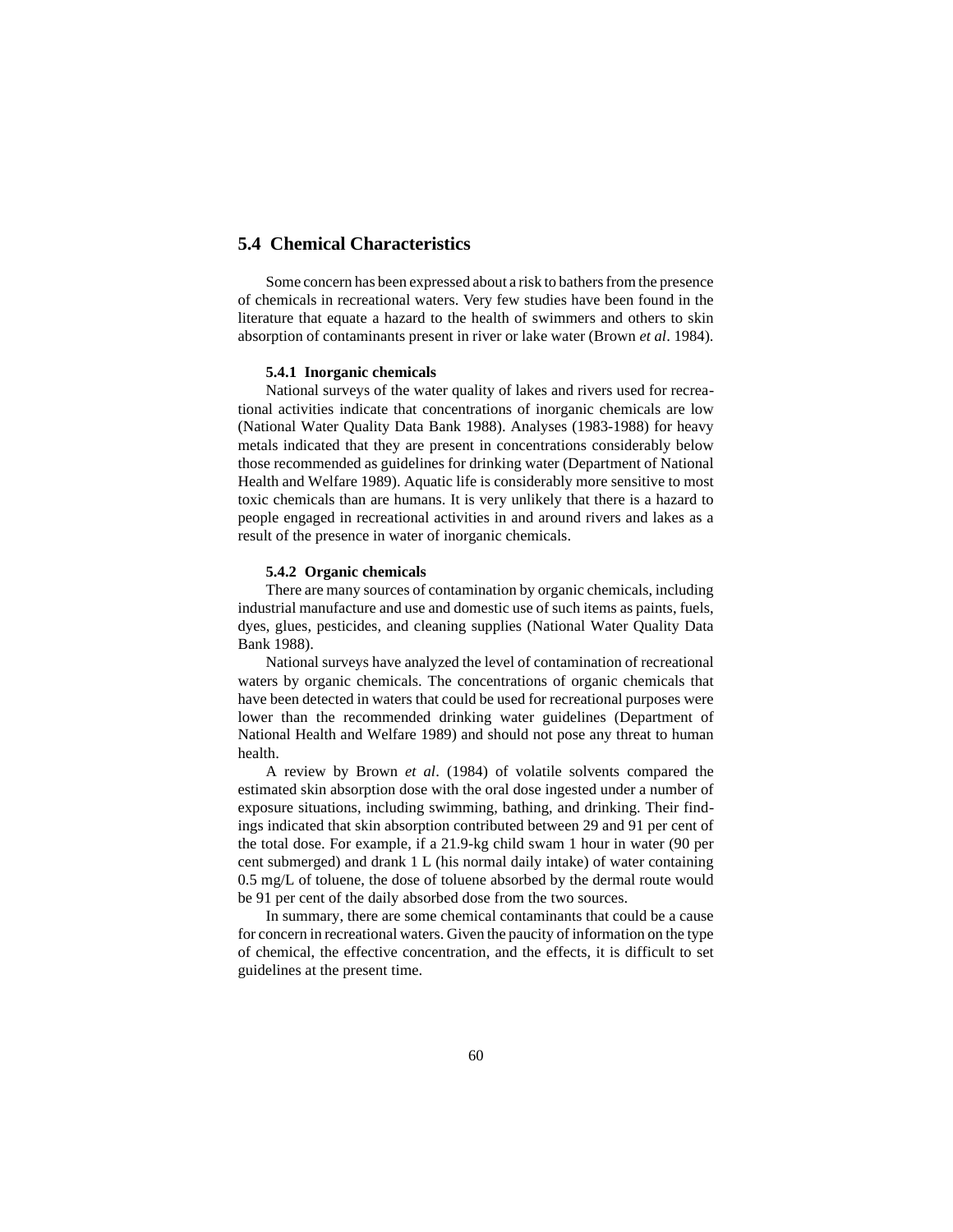## *Summary*

1. It is recommended that no measurable limits be established for chemicals in recreational water for human exposure risk because of lack of sufficient scientific information. Decisions for use should be based on aesthetic quality (e.g., presence of odour or visible oil and grease) and other factors considered in the environmental health assessment (e.g., proximity to industrial discharge).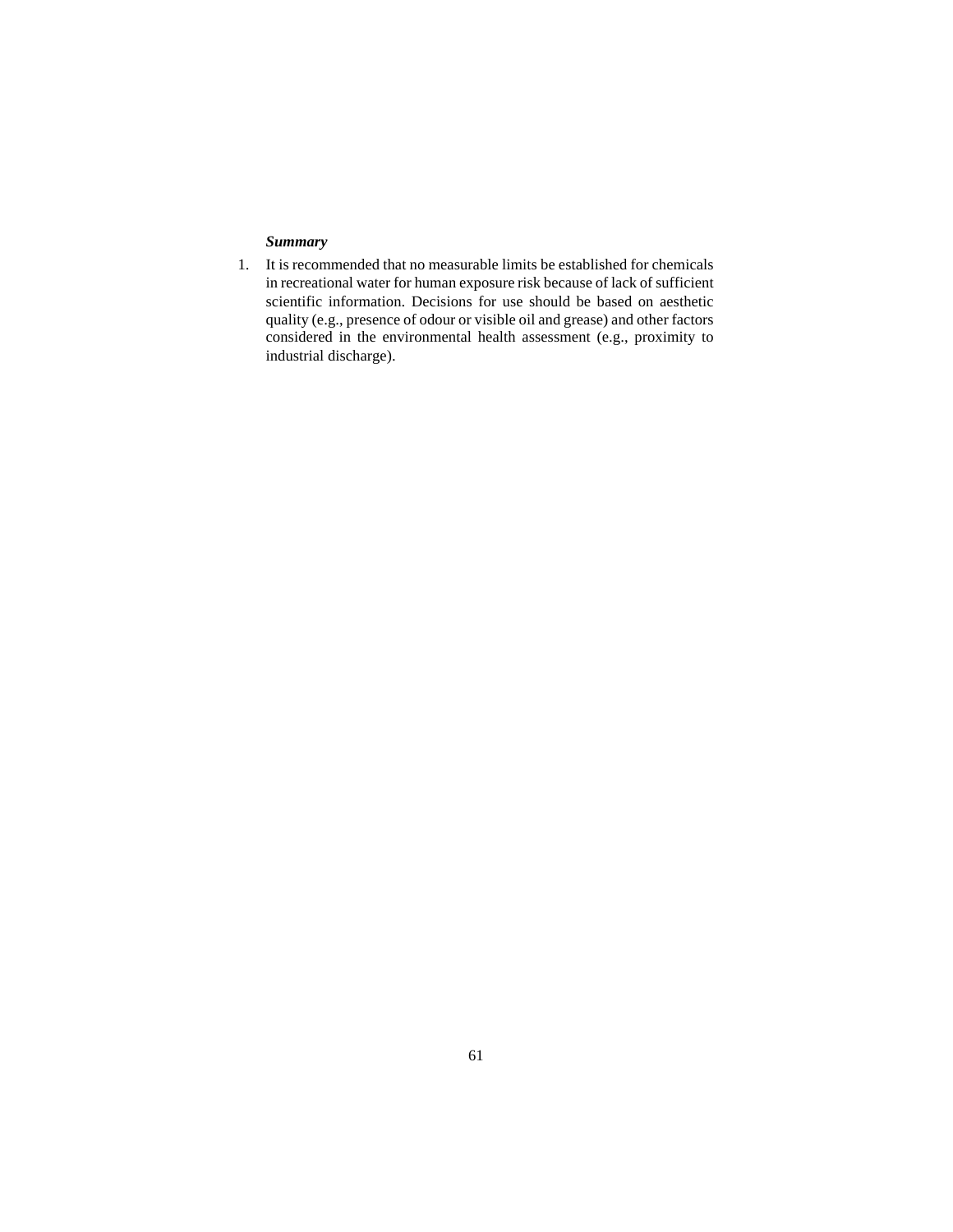# **[6. Microbiological Sampling and Analysis](#page-4-0)**

# **6.1 Sampling**

In recreational water quality investigations, the purpose of sampling is to obtain aliquots that are as representative as possible with respect to the microbiological properties of the area. Sampling should be conducted during the bathing season, but it is most appropriate when recreational waters are suspected as a source of waterborne disease. Regular sampling may not be necessary at all recreational water use areas. Historical data, combined with an annual environmental health assessment, may indicate that only occasional sampling is necessary. If a deterioration of water quality has occurred, then routine monitoring of the area should be carried out. Such an approach will allow health officials to concentrate their resources on beaches of questionable quality. By taking the following factors into consideration, an effective sampling program can be designed to optimize the estimation of fecal indicator bacteria in recreational waters.

## **6.1.1 Sampling locations**

Most bodies of water used for recreational purposes frequently lack homogeneity with respect to their microbiological properties, thus making multi-point sampling necessary. The sites should be selected on the basis of information gathered during the environmental health assessment. Ideally, the sites chosen should be representative of the water quality throughout the whole bather exposure area. The selection of sites should pay particular attention to site-specific conditions that may influence the levels and distribution of indicator organisms and pathogens.

The sampling sites should include points of greatest bather activity as well as peripheral points subject to external fecal pollution. Natural or artificial streams discharging storm water and sewage can give certain sections of a body of water very different microbiological qualities than the body at large. The degree of heterogeneity can also be affected by rainfall, wind velocity and direction, and tides. In larger bodies, the contribution of local events is somewhat diminished by the large volumes of water involved.

The importance of sampling location has been considered in a number of studies. Brenniman *et al*. (1981), in a study of water sampling design at two Lake Erie beaches, observed that levels of indicator bacteria varied significantly with the time and day of collection, but not within the various sampling sites in the bathing areas. The authors concluded that at beaches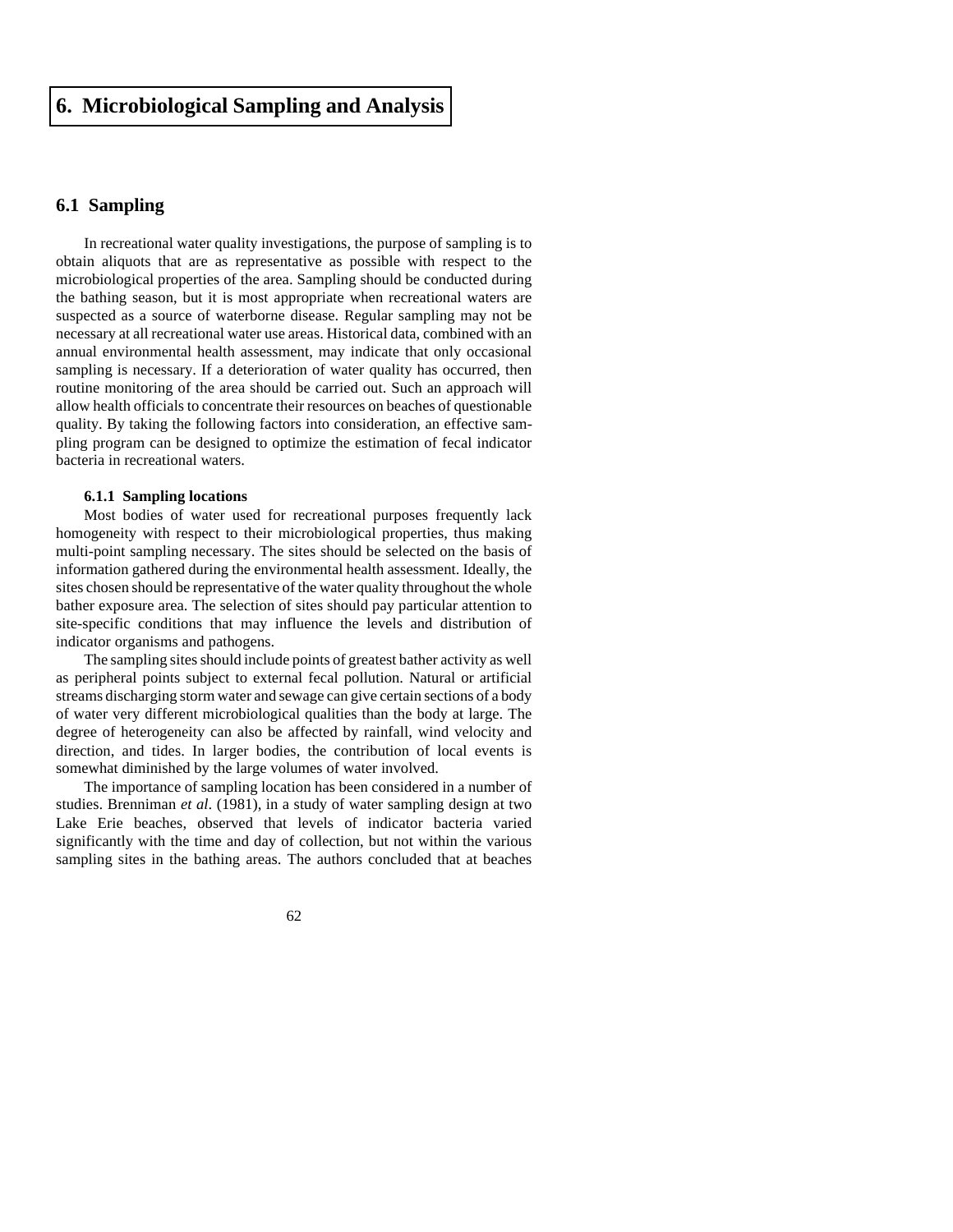where the dispersion of any fecal input is incomplete, sampling at various locations as well as during periods of maximum bather load should be conducted.

The collection of subsurface samples at wading depth should be considered where the water has been stirred up either by bather activity or by the person collecting the sample (Warrington 1989). Two recent epidemiological studies have discussed the importance of sampling in shallow water frequented by young children (Fattal *et al*. 1986; Seyfried 1987).

## **6.1.2 Frequency of sampling**

A water sample provides a quantitative estimate of the bacteria present at a particular site and instant. As the total number of samples increases, the more representative the data will be of the overall water quality.

Samples should be collected at random intervals and at times of greatest user activity (i.e., mid-afternoon on weekends or holidays, as recommended by Sherry 1986), as well as at times when maximum fecal contamination can be expected (e.g., periods of storm water runoff and high onshore winds that upwell bottom sediments). If concentrations of fecal indicator bacteria fluctuate cyclically (e.g., effluent discharges at regular intervals or tidal variations), as shown by Churchland and Kan (1982), then samples should be collected during all phases of the cycle in addition to periods of high bather density.

The minimum recommended sampling frequency for routine investigations is five samples in not more than 30 days from each sampling location. At beaches with higher bather densities or at those known to have poor water quality, or in cases of suspected waterborne diseases associated with bathing, then the sampling frequency should be increased. The number of samples will be determined from the identification of sampling locations described above. Occasional sampling should be adequate in areas that historically have had acceptable water quality. However, if information gathered prior to the bathing season indicates that the water quality may have deteriorated, then routine monitoring should be initiated.

When analyses indicate that a single sample contains more than 4000 *Escherichia coli* or fecal coliforms/L or more than 700 enterococci/L, resampling of the area is required. The number of samples collected and their location should be sufficient to indicate the possible sources of contamination.

## **6.1.3 Sampling procedures for water**

Samples for microbiological examination should be collected in sterile, 200- to 500-mL "environmental sensitive" containers. When sampling is done by hand, the bottle should be held near the base with one hand, the cap removed, and the bottle mouth plunged downward into the water. The bottle is tilted slightly upward to displace the air, then pushed forward against the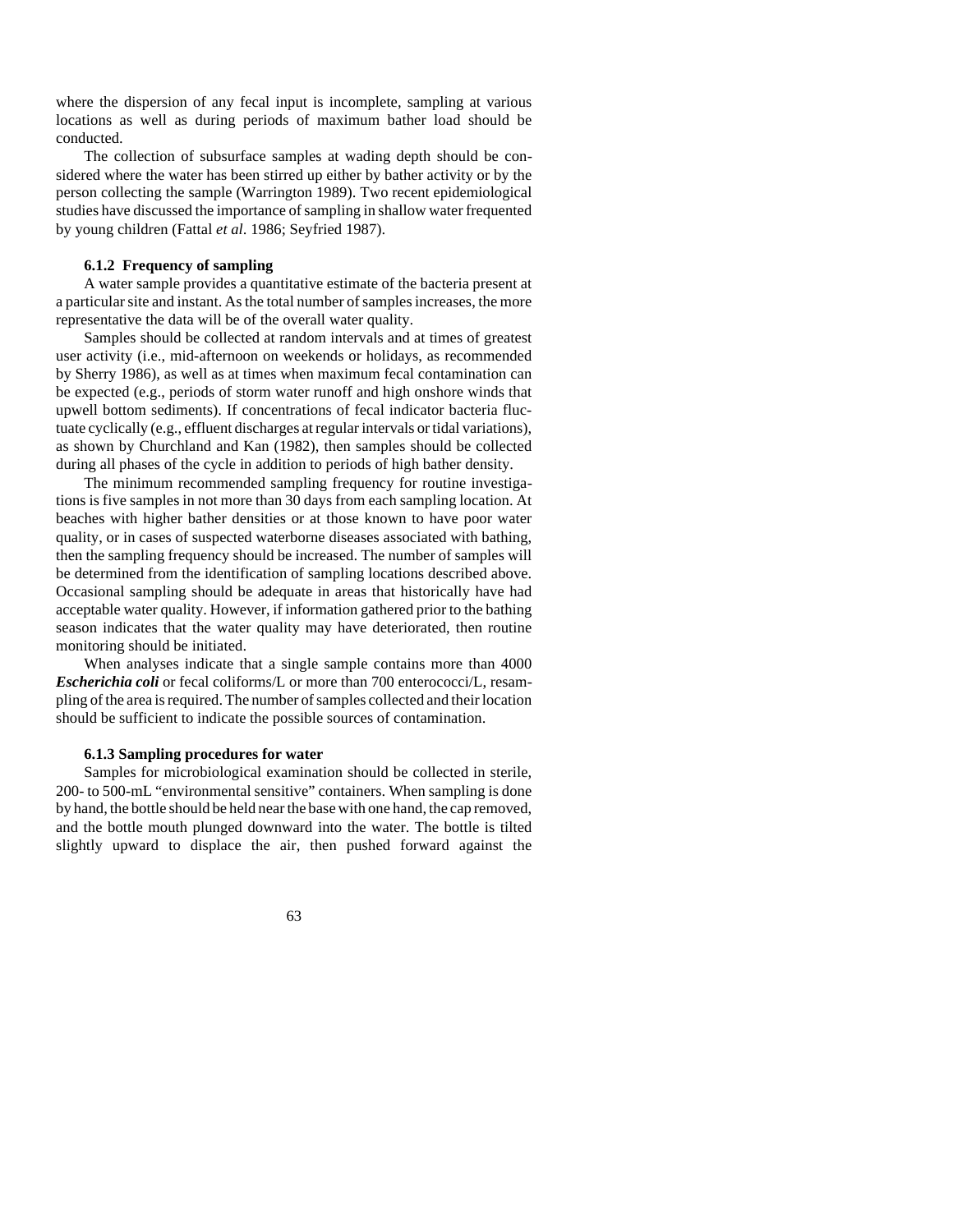current away from the hand and the boat or sampling platform (if used) to avoid contamination. The sampling depth should be 15 to 30 cm below the surface in both deep and shallow waters. When collecting is done with a sampling pole, the bottle should be fit into the holder in the recommended manner, the cover removed, and the sample collected, upstream away from the collector, by simulating the scooping motion of the hand-collected sample.

With either method, a small amount of sample should be poured out, leaving an airspace to allow for proper mixing prior to analysis. The cap should be replaced and the bottle labelled and stored in an ice chest. The samples must be collected and processed individually. Composite samples are not acceptable.

## **6.1.4 Sampling procedures for sediments**

When evidence indicates that bathing beaches could be the source of waterborne diseases among bathers, sediment sampling and analysis for suspected pathogens are also recommended. Many investigations have demonstrated that pollution indicator bacteria and pathogenic bacteria survive for extended periods in sediments (e.g., Burton *et al*. 1987).

Sediment samples may be collected using sterile, 250- to 500-mL widemouth jars, observing the same precautions used with water sampling to ensure aseptic collection. In shallow waters, the jars are pushed along the bottom, collecting the material at the sediment-water interface, until half full. The excess water is poured off, and the sample is stored as described above. In deeper waters, sediment samplers used for collecting benthic invertebrates, such as the Ponar or Ekman grabs, can also be used (American Public Health Association 1989). When sediments are brought to the surface, a subsample is aseptically transferred from the centre of the material to the sterile jar.

## **6.1.5 Sample preservation and storage**

Water and sediment samples should be maintained at 1 to 5°C and processed within 30 hours after collection. For transport to the laboratory, the sample bottles should be placed in an insulated ice chest containing melting ice or freezer packs; to prevent the possibility of contamination, total immersion of bottles in the water should be avoided. The samples should never be frozen. If freezer packs are used, the samples should be protected from direct contact to avoid freezing. Storage in the dark under these conditions (or at 4 to 5°C in a refrigerator) minimizes die-off and multiplication for at least 30 hours after collection. A sample preservation experiment conducted by Dutka and El-Shaarawi (1980) indicated that when water samples were stored at 1.5°C, the concentrations of indicator organisms were stable for at least 24 hours. Neither the original water temperature nor bacteria and nutrient load appeared to affect preservation.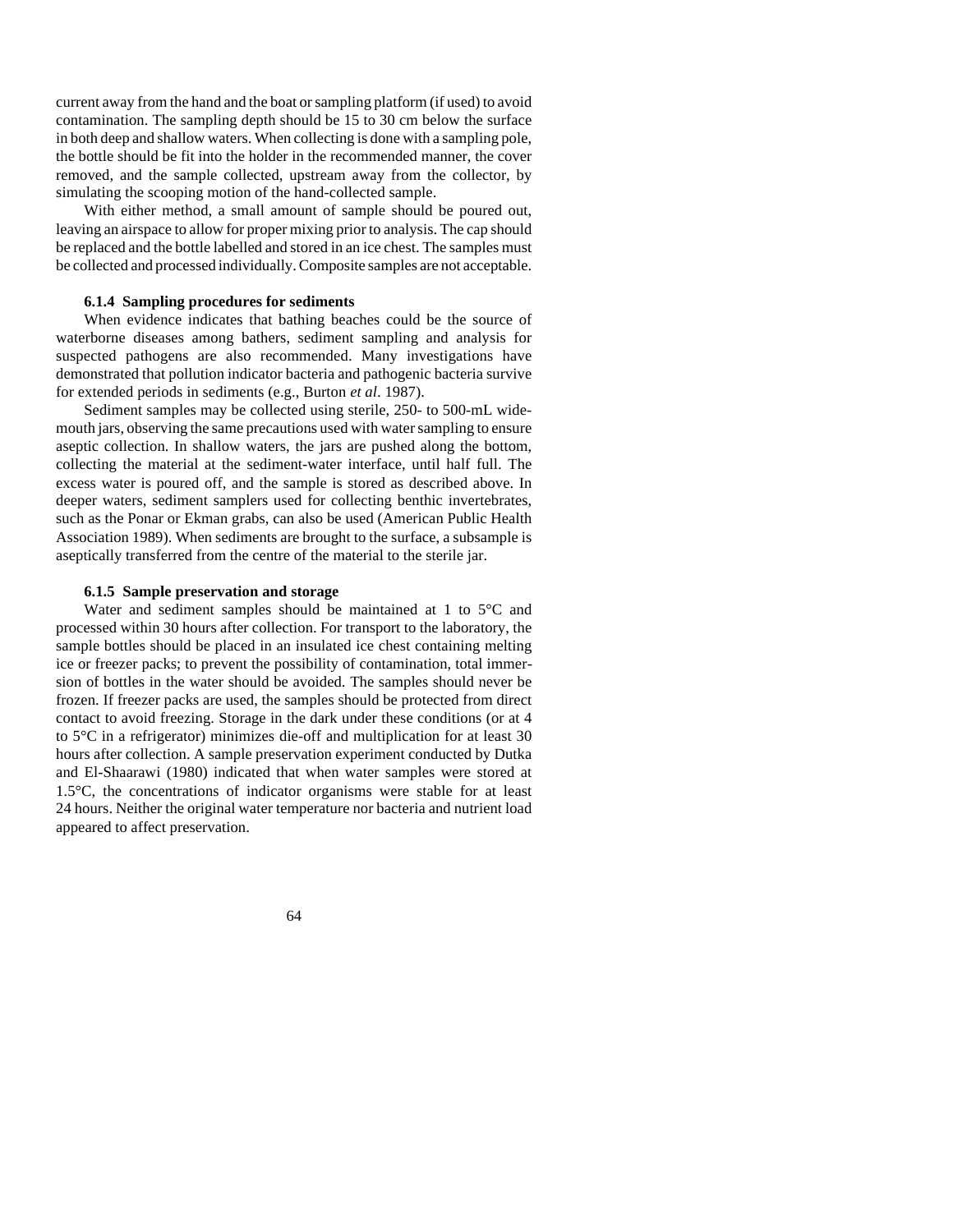If the microbiological counts are to be used in legal action, the samples must be delivered to the laboratory within six hours of collection and processed within two hours of receipt with proof of continuity of possession (American Public Health Association 1989).

## **6.2 Methods for Microbiological Analysis**

## **6.2.1** *Escherichia coli* **and fecal coliforms**

The 16th edition of *Standard Methods for the Examination of Water and Wastewater* (American Public Health Association 1989) contains two official methods for the determination of fecal coliforms: the multiple tube fermentation or most probable number (MPN) procedure, and the membrane filtration (MF) technique.

## *Multiple Tube Fermentation or Most Probable Number (MPN) Method*

This procedure is not an actual enumeration of bacteria but is a statistically derived index that gives the probable number of bacteria present in a sample. A series of replicate tubes of lauryl tryptose broth (usually five) is inoculated with decimal quantities of the sample and examined for growth or gas production after a 48-hour incubation at 35°C. Positive tubes are transferred to EC broth and incubated at 44.5°C for 24 hours. The presence of gas within 24 hours or less is considered a positive reaction and indicates coliforms of fecal origin. The number of positive tubes per dilution is referred to a standard MPN (Most Probable Number) table, which provides an estimate of the fecal coliforms per 100 mL of sample. If an estimate of *E. coli* is desired, positive EC tubes are streaked on EMB agar and incubated at 35°C for 24 hours, and isolated colonies are subcultured and identified by routine IMViC procedures.

The method is time-consuming to perform, requires large amounts of media, glassware, and incubator space, and requires 72 hours for a confirmed test. Except for turbid waters or water suspected of containing stressed organisms, the method has been replaced by the membrane filtration technique. However, the addition of 4-methylumbelliferone glucuronide (MUG) to coliform and fecal coliform broths for the direct detection of *E. coli*, described by Feng and Hartman (1982), should make it easier and quicker to enumerate *E. coli* in turbid samples.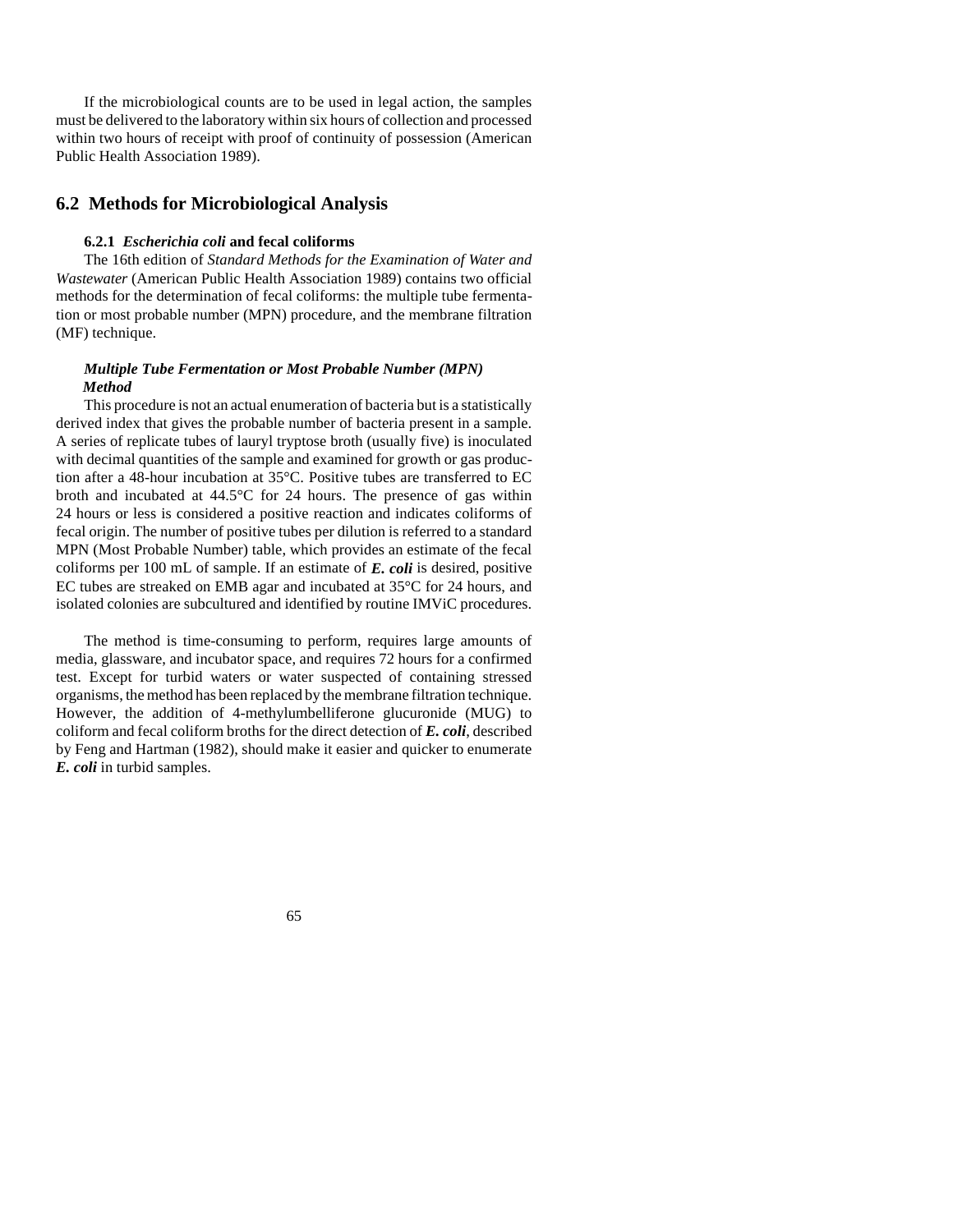## *Membrane Filtration (MF) Technique*

In this procedure, fecal coliforms in water are measured directly. The sample (usually 100 mL) is passed through a filter that retains the bacteria; the filter is placed on the surface of an appropriate medium (mFC broth for fecal coliforms) and incubated. After 24 hours' incubation in a water bath at 44.5°C, blue colonies typical of fecal coliforms are counted and recorded as the number of fecal coliforms per 100 mL. In recreational water contaminated with sewage, dilution of the sample to avoid confluent growth may be necessary. The anaerobic incubation of membranes to suppress the growth of noncoliform bacteria has also been described (Doyle *et al*. 1984). One disadvantage with the mFC broth is its inability to distinguish between *E. coli* and other thermotolerant, lactose-fermenting species. To overcome this problem, an MF method for enumerating *E. coli* in water has been developed (Dufour *et al*. 1981). The procedure uses a medium (mTEC) for lactose-fermenting, Gram-negative bacteria, a resuscitation step for stressed organisms, and an *in situ* urease test to differentiate *E. coli* (urease-negative) from other thermotolerant fecal coliforms (mostly urease- positive). This method should be useful for counting *E. coli* in most surface waters. However, because some *Klebsiella pneumoniae* subspecies are also urease-negative, the method may not be useful in waters receiving industrial effluents known to contain high levels of *Klebsiella pneumoniae*. In this case, the mTEC medium incorporating indoxyl ß-D-glucoside might be more appropriate (Shaw and Cabelli 1980). Most recently, the incorporation of 4-methylumbelliferone glucuronide (MUG) into the various fecal coliform media to increase their specificity for *E. coli* has also been examined (Freier and Hartman 1987; Brodsky 1989; Young 1989). Various laboratories in Canada may wish to evaluate the applicability of these methods to recreational waters in their regions.

The advantages of the MF technique include reduction of space, labour, and equipment necessary, ability to test large volumes of water, rapidity and ease of testing, and a high degree of reproducibility. With the use of portable equipment, it can also be employed directly in the field.

Widespread use of the MF technique has revealed some unforeseen problems. Many investigators have shown that there are significant differences between various membranes in their ability to recover fecal coliforms from natural waters. For example, Tobin and Dutka (1977) concluded that membrane filters were not equivalent in their ability to recover bacteria from water samples and pointed out the great need for standardization. Apart from brand differences in filters, many studies have also shown that the MPN method often yielded better recovery of fecal coliforms than the MF technique. It is believed that the broths used in the MPN test provide a more favourable environment than the selective medium and membrane structure of the MF test for the recovery and growth of stressed fecal coliforms. However, despite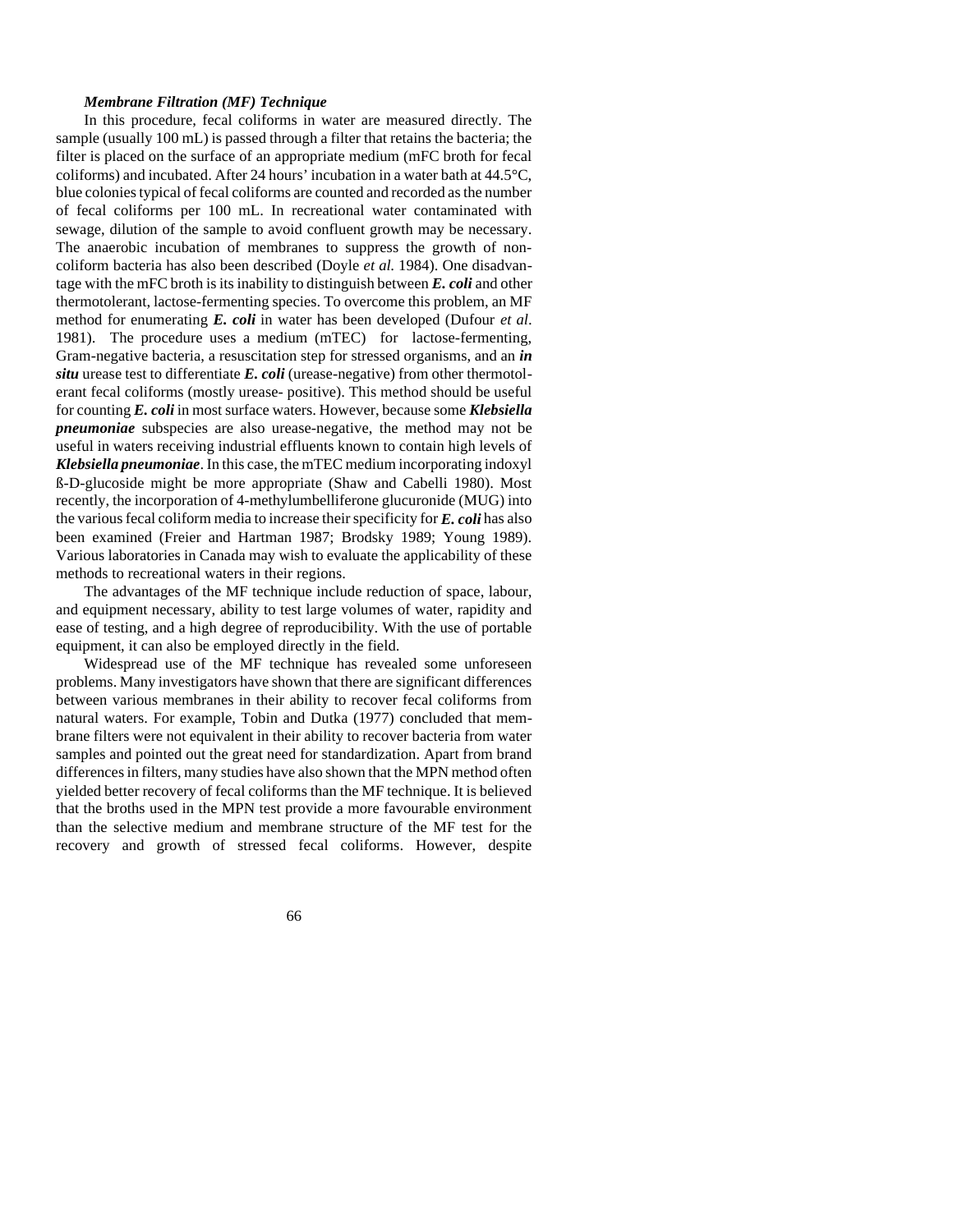this problem, the MF technique, particularly when used with resuscitation techniques, is probably sufficiently precise to detect small differences in the pollution index of a given area when sampled regularly.

## **6.2.2 Enterococci**

Enterococci in marine and freshwater recreational areas are usually enumerated by the MF technique described by the U.S. Environmental Protection Agency (1985). After filtering a portion of the sample, the membrane is placed on mE agar and incubated at 41°C for 48 hours. The membranes are then transferred to EIA plates and re-incubated for an additional 20 minutes. All pink to red colonies with black or reddish-brown precipitates are considered enterococci. A 1-step modification of this MF procedure is also being investigated (Dufour 1989). Highly turbid waters and those directly influenced by chlorinated sewage should be examined by an MPN method, using azide dextrose broth followed by confirmation with Pfizer selective enterococcus agar (American Public Health Association 1989).

## **6.2.3** *Pseudomonas aeruginosa*

A variety of enumeration procedures for *Pseudomonas aeruginosa* in natural waters is available. Levin and Cabelli (1972) described an MF technique and medium (mPA) that were more efficient and accurate than the MPN methods in use. Dutka and Kwan (1977) confirmed their findings and, by slightly modifying the mPA medium and using a longer incubation period, increased the sensitivity of the test. Brodsky and Ciebin (1978) further modified the medium and reported recoveries of *P. aeruginosa* comparable with those of Dutka and Kwan after only 24 hours' incubation.

However, if turbid waters or sediments are examined, the MPN method must be employed (Environment Canada 1978; American Public Health Association 1989). This procedure requires extended incubation periods and confirmation of presumptive positive tubes. Using an MPN procedure, Seyfried *et al*. (1985b) reported higher recoveries of *P. aeruginosa* from sediments than from ambient waters.

## **6.2.4** *Staphylococcus aureus*

The American Public Health Association (1989) lists a tentative MPN method for enumeration of *Staphylococcus aureus* from waters. An MF technique designed to count *S. aureus* in swimming pools (Alico and Dragonjac 1978) was also found useful for recreational waters (Seyfried 1980). Recently, a new MF medium for enumerating total staphylococci as well as *S aureus* has been formulated (Borrego *et al*. 1987a).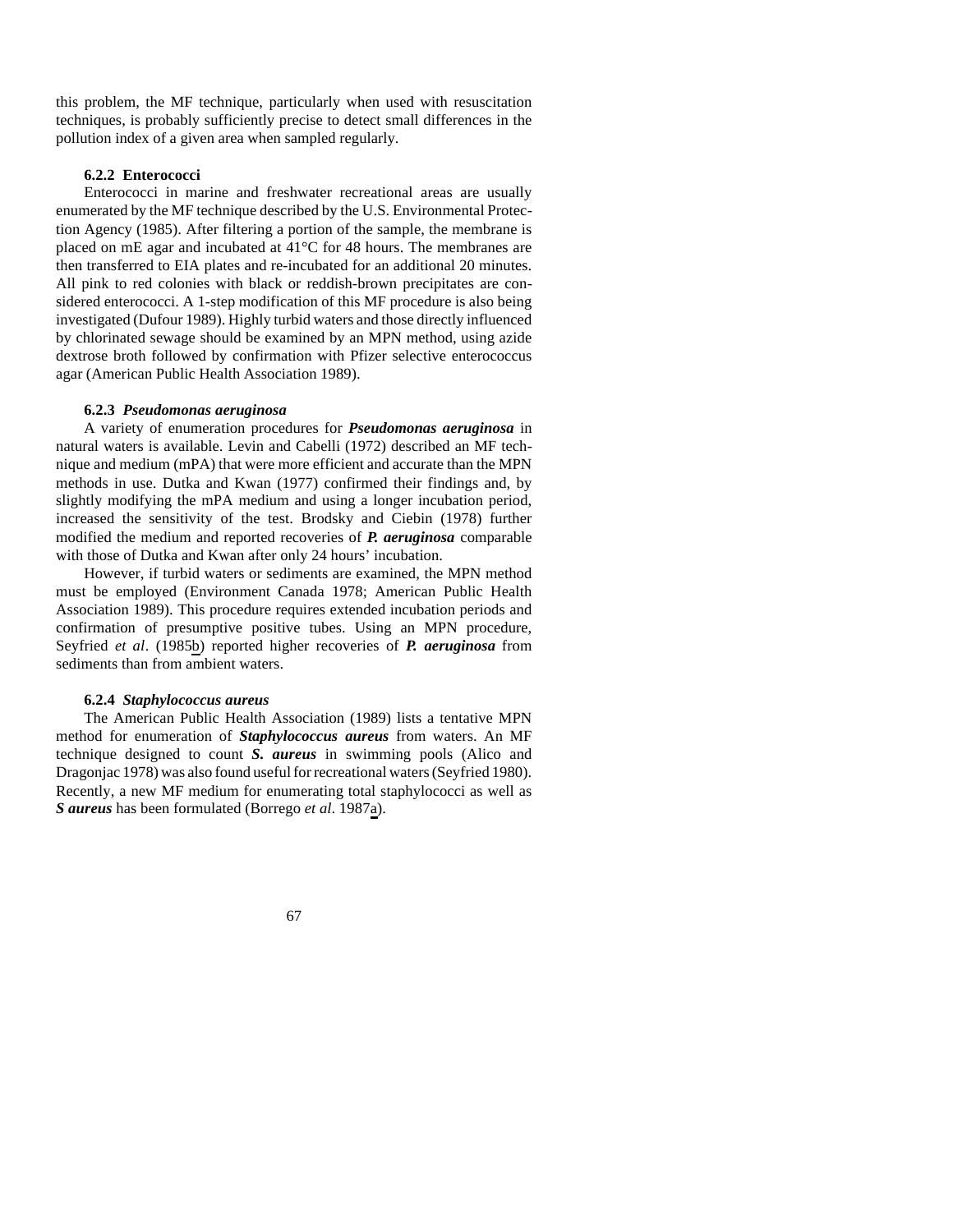## **6.2.5** *Salmonella and Shigella*

Many methods are available for the isolation of *Salmonella and Shigella* from water and sediments using concentration and enrichment techniques followed by identification procedures or detection by fluorescent antibody techniques (Environment Canada 1978; American Public Health Association 1989). MPN and MF techniques for the quantitative determination of *Salmonella* have also been described (American Public Health Association 1989).

## **6.2.6** *Aeromonas*

There are a few methods available for the enumeration of *Aeromonas* in fresh and marine waters. MPN methods were used to count *A. hydrophila* in an estuary (Kaper *et al*. 1981). MF techniques for both fresh and marine waters have also been described (Rippey and Cabelli 1979; Havelaar *et al*. 1987).

#### **6.2.7** *Campylobacter jejuni*

At present, there are no standard methods for the enumeration or detection of *Campylobacter jejuni* in water (American Public Health Association 1989). However, the enumeration of *Campylobacter* spp. using MPN methods followed by steps to identify *C. jejuni* has been reported (Bolton *et al*. 1987; Carter *et al*. 1987).

## **6.2.8** *Legionella*

 Media and methods for the isolation and enumeration of *Legionella* in water have been described (Calderson and Dufour 1984; Hsu *et al*. 1984; Voss *et al*. 1984). The American Public Health Association (1989) has also summarized available information on specimen collection, identification, and isolation of *Legionella* species.

#### **6.2.9 Protozoa**

The technique for recovery of protozoa from waters is complex and involves two steps: the concentration of large volumes of water, and a microscopic identification using ordinary, phase-contrast, or fluorescent microscopy.

The American Public Health Association (1989) details a sampling device used for the detection of *Giardia lamblia*. Quantification of *Giardia* cysts by membrane filtration has been suggested by Spaulding *et al*. (1983). Jakubowski and Ericksen (1979) reviewed the methods for the detection of *Giardia* cysts in water, and Sauch (1985) detailed their microscopic identification.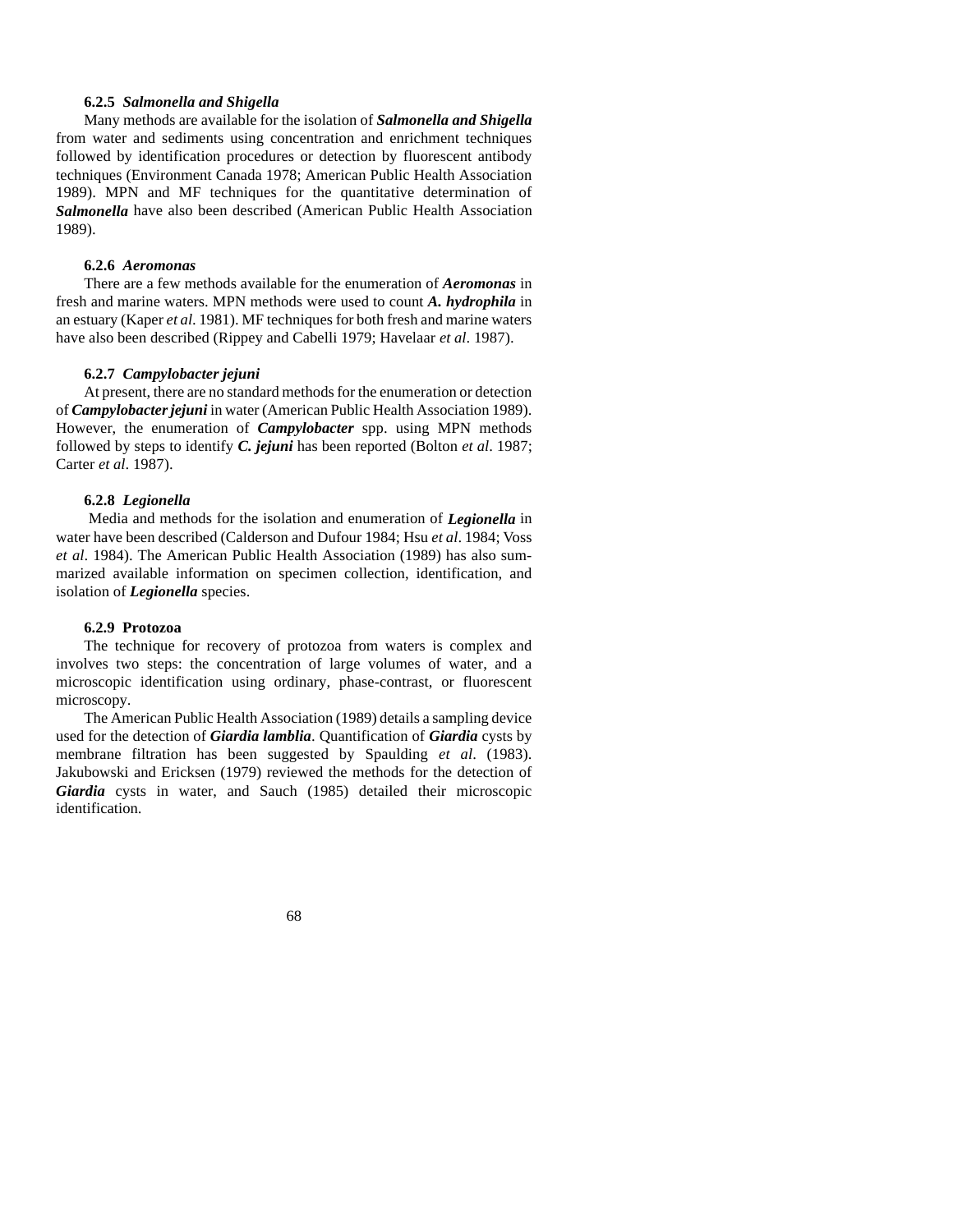*Cryptosporidium* spp. can be concentrated from waters using polypropylene cartridge filters, as described by Musial *et al*. (1987). The identification of oocysts in river water has been reported by Ongerth and Stibbs (1987) and by Gallaher *et al*. (1989).

## **6.2.10 Viruses and coliphages**

The development of methods for the concentration of viruses from large volumes of water (Wallis *et al*. 1972; Payment *et al*. 1976; Sobsey *et al*. 1980; Gerba and Goyal 1982; Block and Schwartzbrod 1982; Gerba 1983; Payment and Trudel 1988) and their detection by highly sensitive methods (Payment and Trudel 1985; Margolin *et al*. 1986) now allow the virological analysis of surface waters. The methodology for concentration and isolation of viruses in large volumes of water has been standardized to some extent (American Public Health Association 1989), so that monitoring of recreational waters is possible if epidemiological data indicate a need. The use of positively charged microporous filters has been recommended by Sobsey and Jones (1979), although wound fibreglass depth filters were found to be less expensive by Payment and Trudel (1988).

There are now available some rather simple, quick, and inexpensive procedures for the monitoring of coliphages and bacteriophages in water. One of the most sensitive procedures for enumerating coliphages from water or effluents is described in *Standard Methods for the Examination of Water and Wastewater* (American Public Health Association 1989) using *E. coli* (ATCC 13706) as host.

## **6.2.11 Toxic phytoplankton**

The presence of potentially toxic blue-green species can be determined microscopically, but this technique cannot distinguish toxic from non-toxic strains because the strains look alike.

Rapid chemical analyses using reversed-phase, high performance liquid chromatography (Harada *et al*. 1988), HPLC and internal surface reversedphase columns (Meriluoto and Eriksson 1988) and high performance, thin-layer chromatography (Jamel Al-Layl *et al*. 1988) have been proposed, for toxins that affect the liver from *Microcystis aeruginosa* and *Anabaena flos-aquae* to replace the previous, more time- consuming methodology using gel filtration (Krishnamurthy *et al*. 1986).

The standard mouse bioassay (Bishop *et al*. 1959; Elleman *et al*. 1978) provides a rapid general assessment of the presence and toxicity of hepatotoxins. The survival time is a measure of toxicity. Falconer *et al*. (1981) and Siegelman *et al*. (1984) also provide guides to interpreting the results. Codd *et al*. (1989) describe in vitro cytotoxicity tests, immunoassays and other procedures now emerging to supplement the mouse bioassay.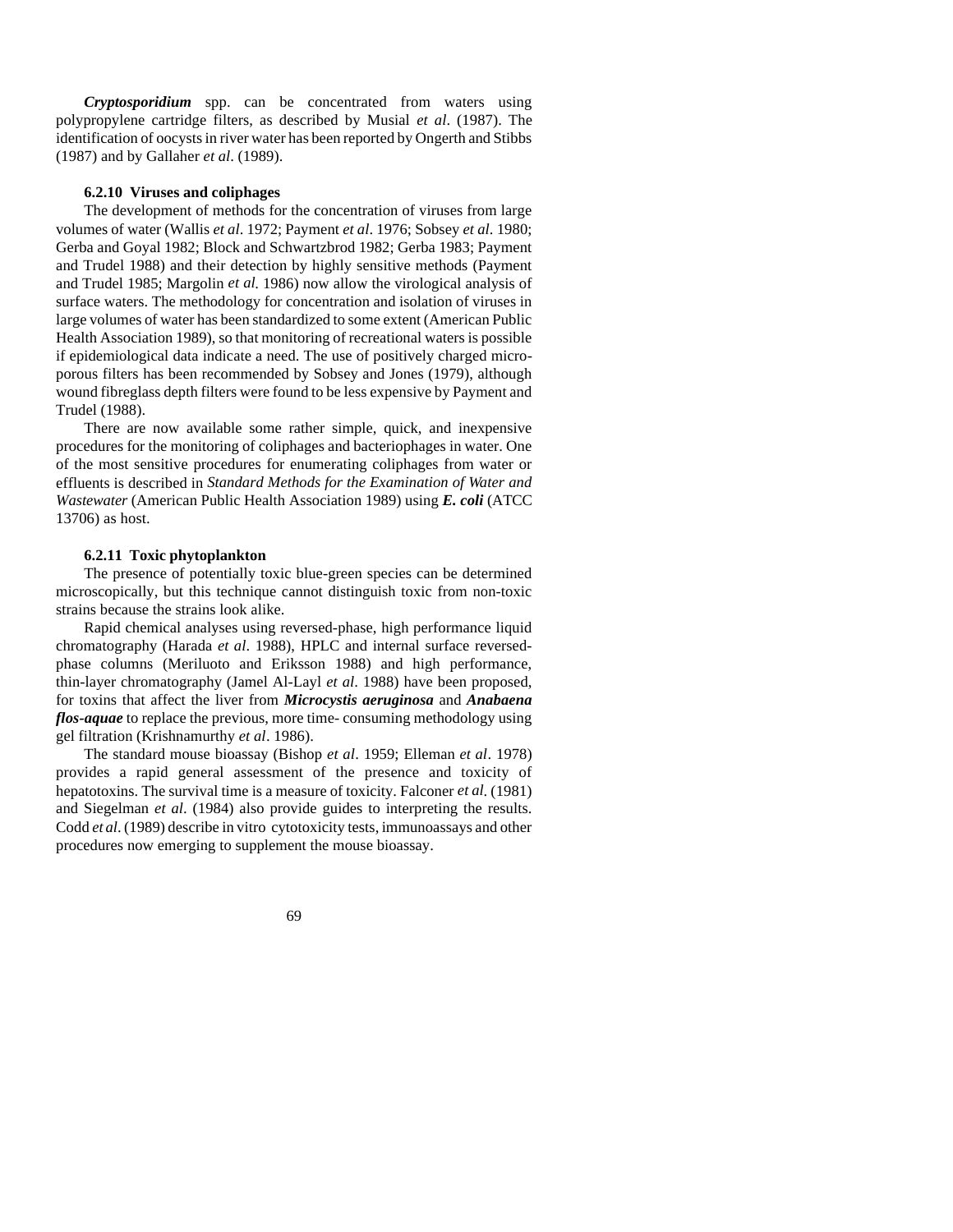Definite chemical analysis for the alkaloid neurotoxin anatoxin-a from *Anabaena flos-aquae* can be performed within a matter of hours (Smith and Lewis 1987). Ikawa *et al*. (1982) and Sasner *et al*. (1984) describe chemical analyses for aphantoxins from *Aphanizomenon flos-aquae*.

A 100-mL glass jar with a snap cap lid should be used to collect water samples for microscopic identification and enumeration of algal species. When the sample is taken, it should be preserved by the addition of Lugol's solution from an eye dropper until the sample is the colour of tea. The sample should be kept refrigerated.

For the toxicity assay and the extraction and identification of toxins, samples should be collected in two 1-L Nalgene containers. Enough algal mass should be collected to fill each container about three-quarters full. The samples should be frozen immediately after collection and kept frozen to preserve the toxins from decomposition.

Animals suspected of dying from blue-green algae poisoning should be autopsied by the local veterinary surgeon. It may also be appropriate during any investigation to sample and test the water for priority pollutants and pesticides, bacteriological quality, routine chemical constituents, and nutrients.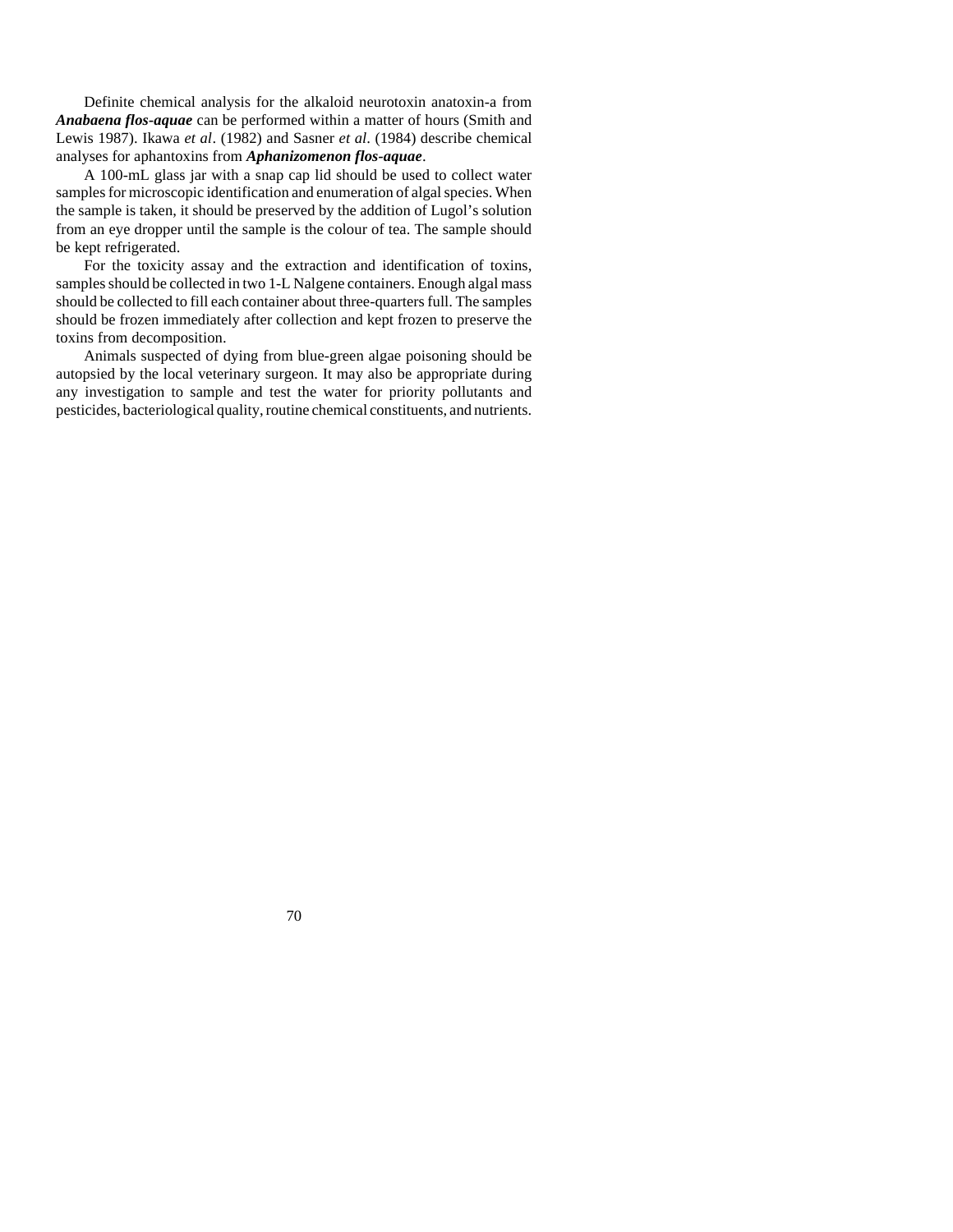# **[7. Posting of Recreational Waters](#page-4-0)**

When the appropriate authority has determined that a beach or body of water is not suitable for recreational use, the public should be notified. Normally this involves placing one or more signs in conspicuous places along the beach or shoreline. These signs should be clear and concise as to the health risk and recommended course of action. They should be written in simple understandable text and symbols. The authority making the determination should be clearly indicated on the signs. The signs should be left in place only as long as necessary and promptly removed when the health hazard no longer exists.

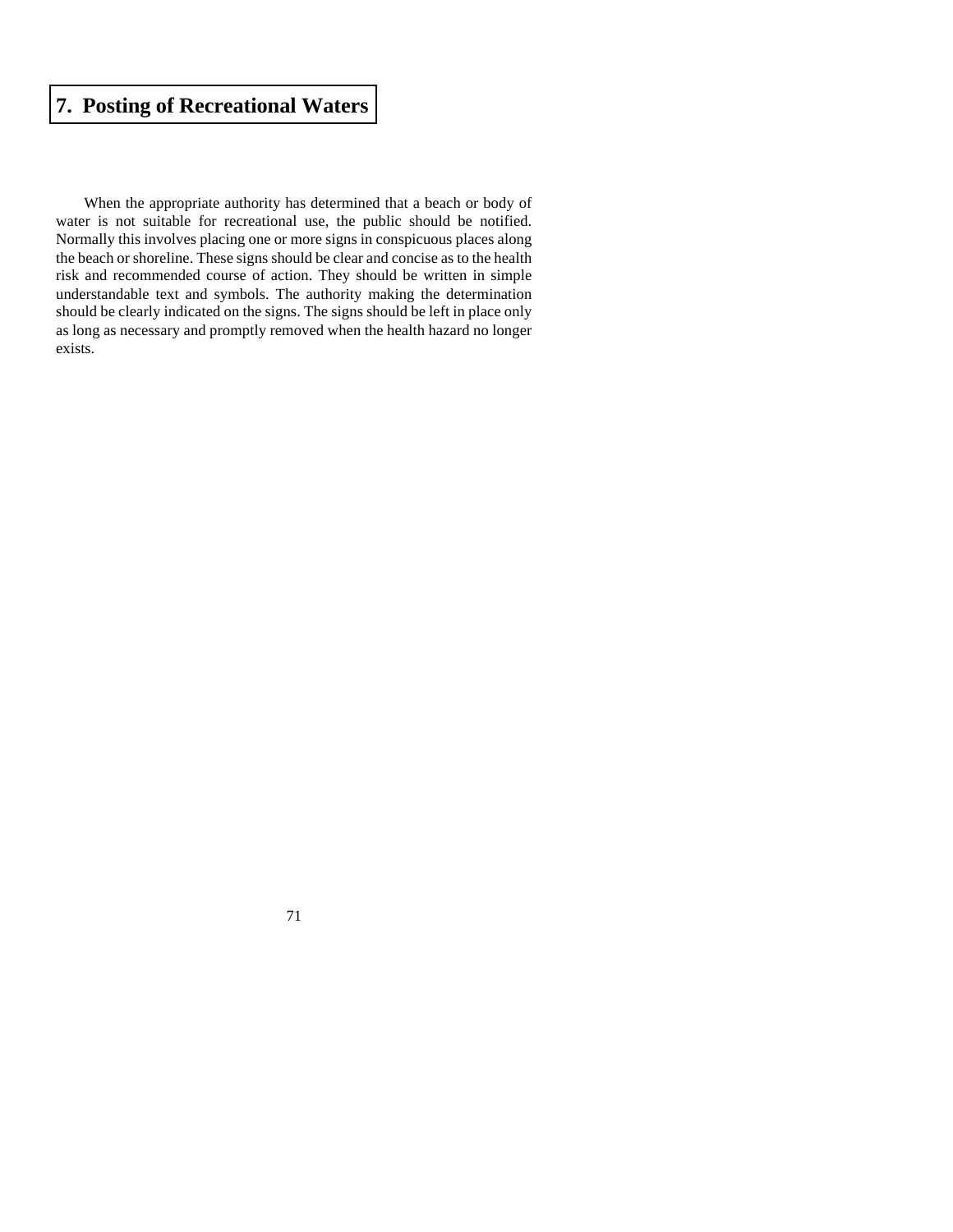# **[Appendix 1:](#page-4-0)**

# **Bathing Area Environmental Health Assessment**

|                                                                                  | Body of Water: |  |  |
|----------------------------------------------------------------------------------|----------------|--|--|
| Type of Water: Fresh ___________ Marine ______________ Estuarine _______________ |                |  |  |
|                                                                                  |                |  |  |
| Owner/Operator:                                                                  |                |  |  |
|                                                                                  |                |  |  |

# **Microbiological Hazards**

As appropriate, consult with Public Health, Environment, and/or Agriculture Departments.

| Sewage<br>Is the water quality likely to be affected by discharges from:                                               | Y | N |
|------------------------------------------------------------------------------------------------------------------------|---|---|
| 1. private on-site sewage disposal systems?<br>2. communal sewage treatment facilities?<br>3. agricultural activities? |   |   |
| <b>Storm Water Runoff</b><br>Is the water quality likely to be affected by runoff from:                                | Y | N |
| 1. municipal storm drains?                                                                                             |   |   |
| 2. agricultural fields?                                                                                                |   |   |
| 3. natural drainage?                                                                                                   |   |   |
| <i>Note:</i> any of the above with a Yes answer require(s)<br>a Detailed Investigation and Risk Analysis.              |   |   |
| <b>Physical Hazards</b>                                                                                                |   |   |
| Access                                                                                                                 | Y | N |
| 1. Is the beach protected from vehicle access?                                                                         |   |   |
| 2. Is the swimming area protected from                                                                                 |   |   |
| water craft access?                                                                                                    |   |   |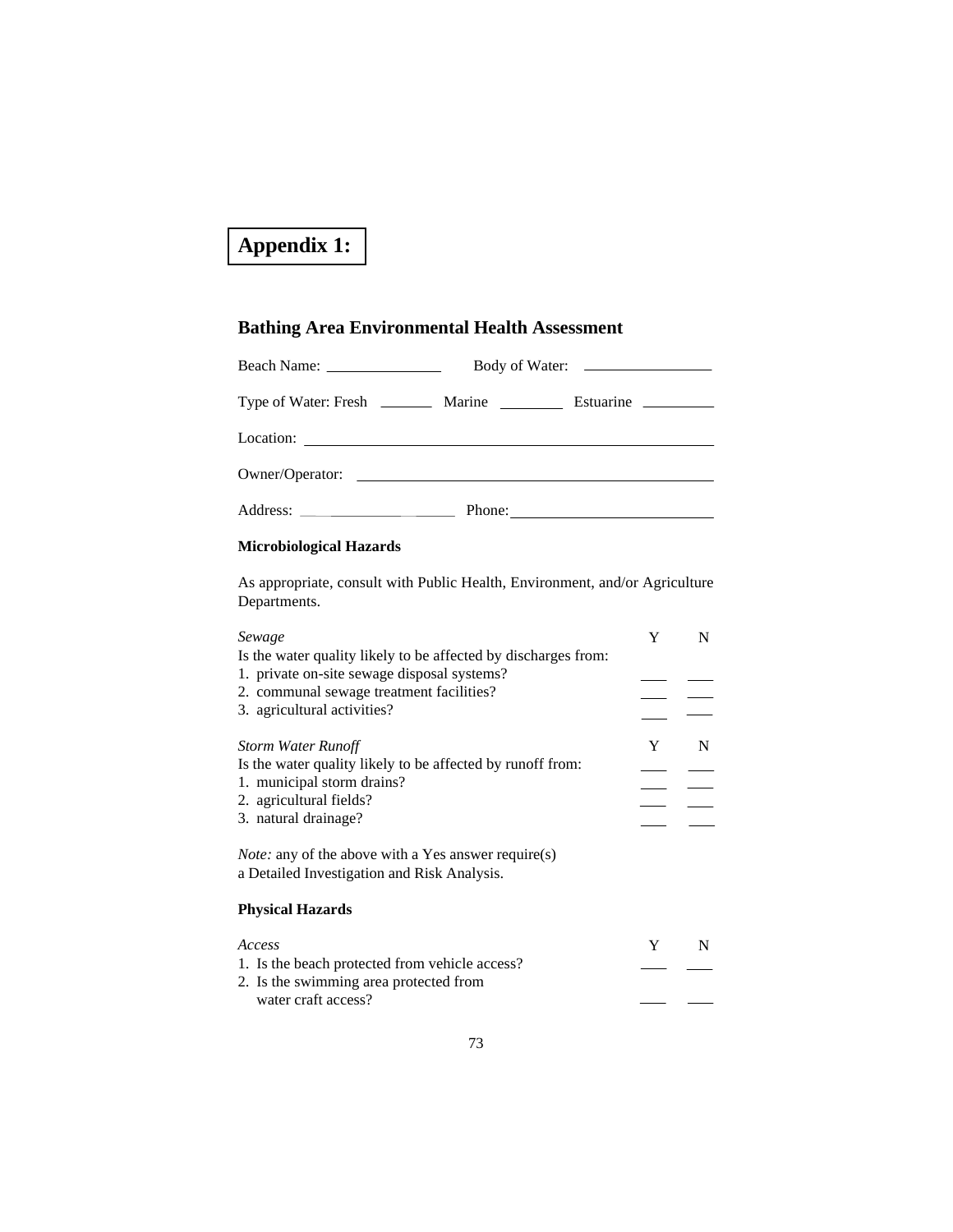| <i><u><b>Shoreline</b></u></i>                              |   | N |
|-------------------------------------------------------------|---|---|
| 1. Is the shoreline free of large rocks, sharp objects,     |   |   |
| or other impairments?                                       |   |   |
| 2. Is the shoreline free of trees and shrubs that may       |   |   |
| impair visibility?                                          |   |   |
| <b>Bottom Conditions</b>                                    | Y | N |
| 1. Does the bottom consist of material that is not easily   |   |   |
| stirred up?                                                 |   |   |
| 2. Are the slopes gentle?                                   |   |   |
| 3. Is the bottom free of large rocks, sharp objects,        |   |   |
| or other obstructions?                                      |   |   |
| 4. Is the maximum depth of the swimming area less           |   |   |
| than 4.5 metres?                                            |   |   |
| 5. Is the bottom free of weeds?                             |   |   |
| <b>Water Conditions</b>                                     | Y | N |
| 1. Is the water elevation constant throughout the season?   |   |   |
| 2. Have lateral and helical currents been assessed as safe? |   |   |
| 3. Have surf conditions been assessed for potential to      |   |   |
| create undertows and rips?                                  |   |   |
| 4. Are there 2.8 to 3.7 square metres of space available    |   |   |
| per swimmer?                                                |   |   |
|                                                             |   |   |

*Note*: any of the above with a *No* answer require(s) a Detailed Investigation and Risk Analysis.

## **Chemical Hazards**

As appropriate, consult with Environment and/or Agriculture Departments.

| Chemical                                       | Y |  |
|------------------------------------------------|---|--|
| Is the water quality likely to be affected by: |   |  |
| 1. discharges from industrial sources?         |   |  |
| 2. agricultural drainage?                      |   |  |
| 3. water craft mooring or use?                 |   |  |
|                                                |   |  |

*Note:* any of the above with a *Yes* answer require(s) a Detailed Investigation and Risk Analysis.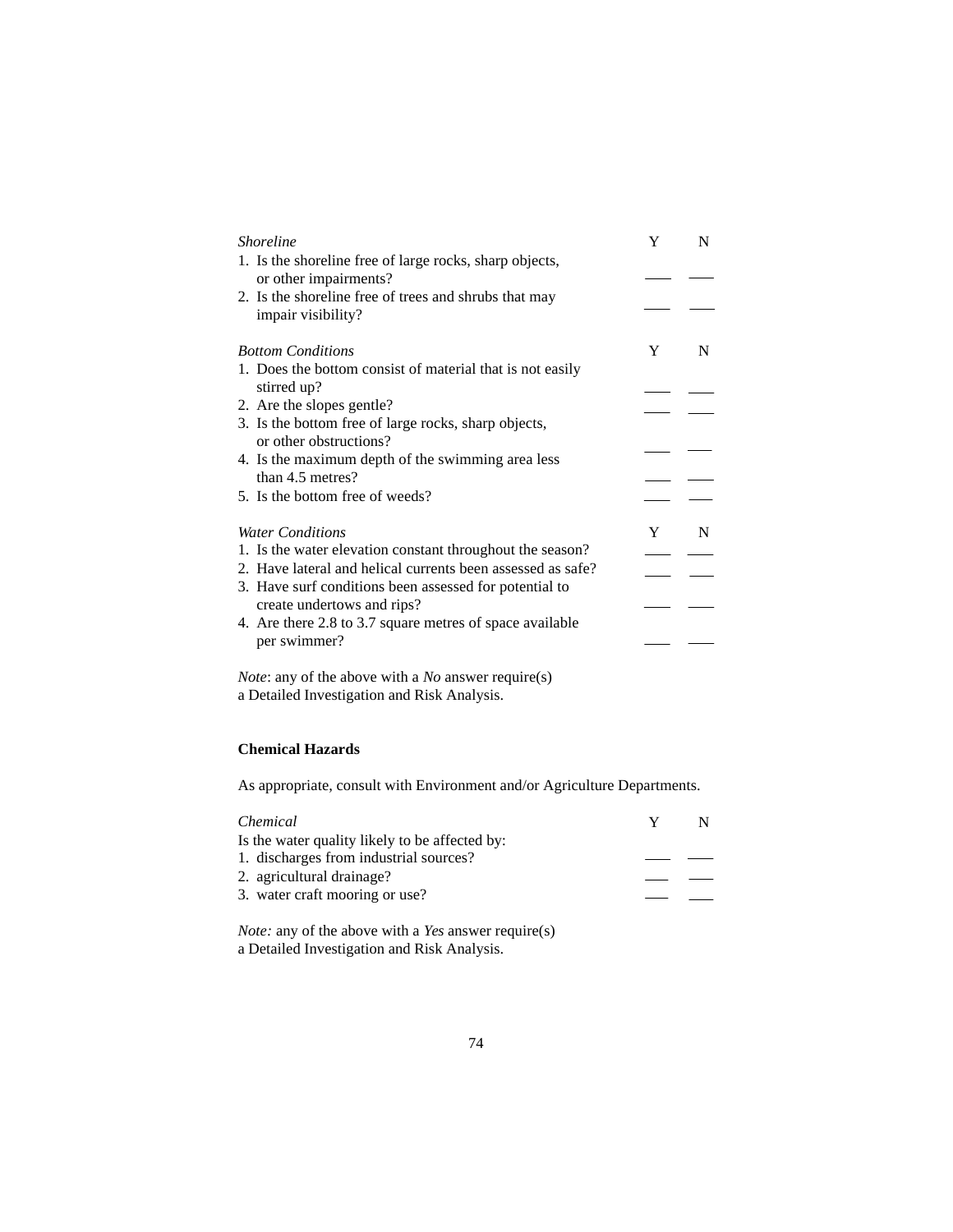## **Reporting Systems**

| 1. Are there formal mechanisms for the reporting of     |  |
|---------------------------------------------------------|--|
| abnormal waste discharges, spills, treatment bypasses,  |  |
| etc., to the local health authority?                    |  |
| 2. Is there an illness or injury reporting mechanism in |  |
| place that would be effective for epidemiological       |  |
| monitoring?                                             |  |
|                                                         |  |

## **Sampling or Posting Recommendations**

Date of Assessment Responsible Authority

 $\overline{\phantom{a}}$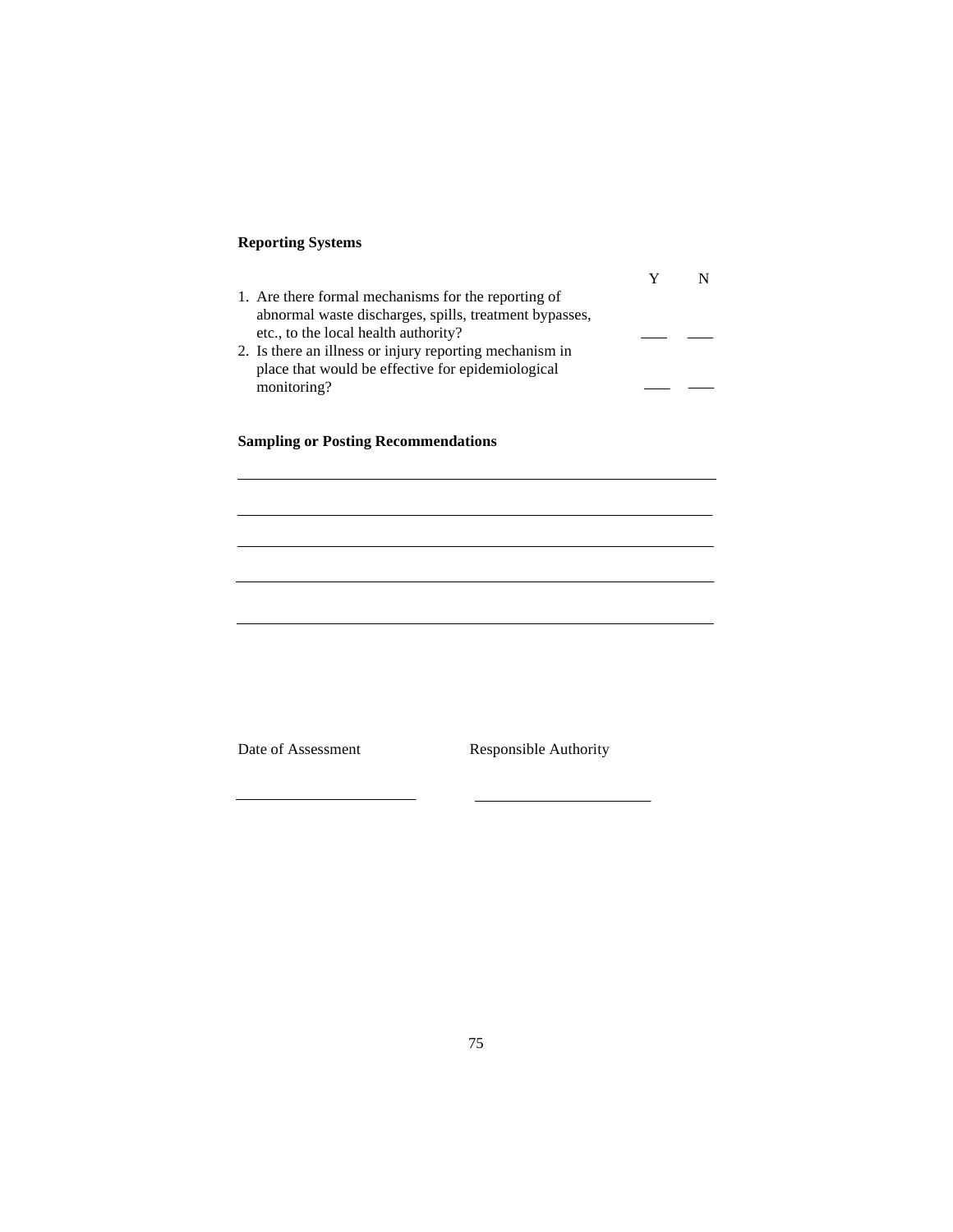## **[References](#page-4-0)**

Alico, R. and Dragonjac, M. 1978. *Staphylococcus aureus* as an indicator of swimming pool water quality. Abstr. Annu. Meet. Am. Soc. Microbiol. 1978:211.

Allen, M. 1989. Personal communication. New Brunswick Department of Health and Community Services.

American Public Health Association. 1989. Standard Methods for the Examination of Water and Wastewater. 16th edition. American Public Health Association, American Water Works Association, Water Pollution Control Federation, Washington, D.C.

Andre, D.A., Weiser, H.H. and Maloney, G.W. 1967. Survival of bacterial enteric pathogens in farm pond water. J. Am. Water Works Assoc. 59:503-508.

Anonymous. 1974. Shigellosis associated with swimming in the Mississippi River. Morbid. Mortal. Wkly. Rep. 23:398-399.

Aziz, K.M.S. 1974. Diarrhea toxin obtained from a waterbloom-producing species, *Microcystis aeruginosa Kutzing*. Science 183:1206-1207.

Babin, J., Prepas, E.E., Murphy, T.P. and Hamilton, H.R. 1989. A test of the effects of lime on algal biomass and total phosphorus concentrations in Edmonton stormwater retention lakes. Lake and Reservoir Management, 5:129-135.

Bastein, J.A.P., Vanderwint, J., Beauchamp, M., Toxopeus, R. and Tennant, A.D. 1974. Bacteriological Water Quality, Gatineau Park Beaches, National Capital Commission 1974. Environment Canada Surveillance Report EPS-5-OR-74-1.

Basu, P.K., Avaria, M., Cutz, A. and Chipman, M. 1984. Ocular effects of water from acidic lakes: an experimental study. Can. J. Ophthalmol. 19:134-141.

Bates, R., Shaffer, P. and Sutherland, S. 1977. Development of poliovirus having increased resistance to chlorine inactivation. Appl. Environ. Microbiol. 34:849-853.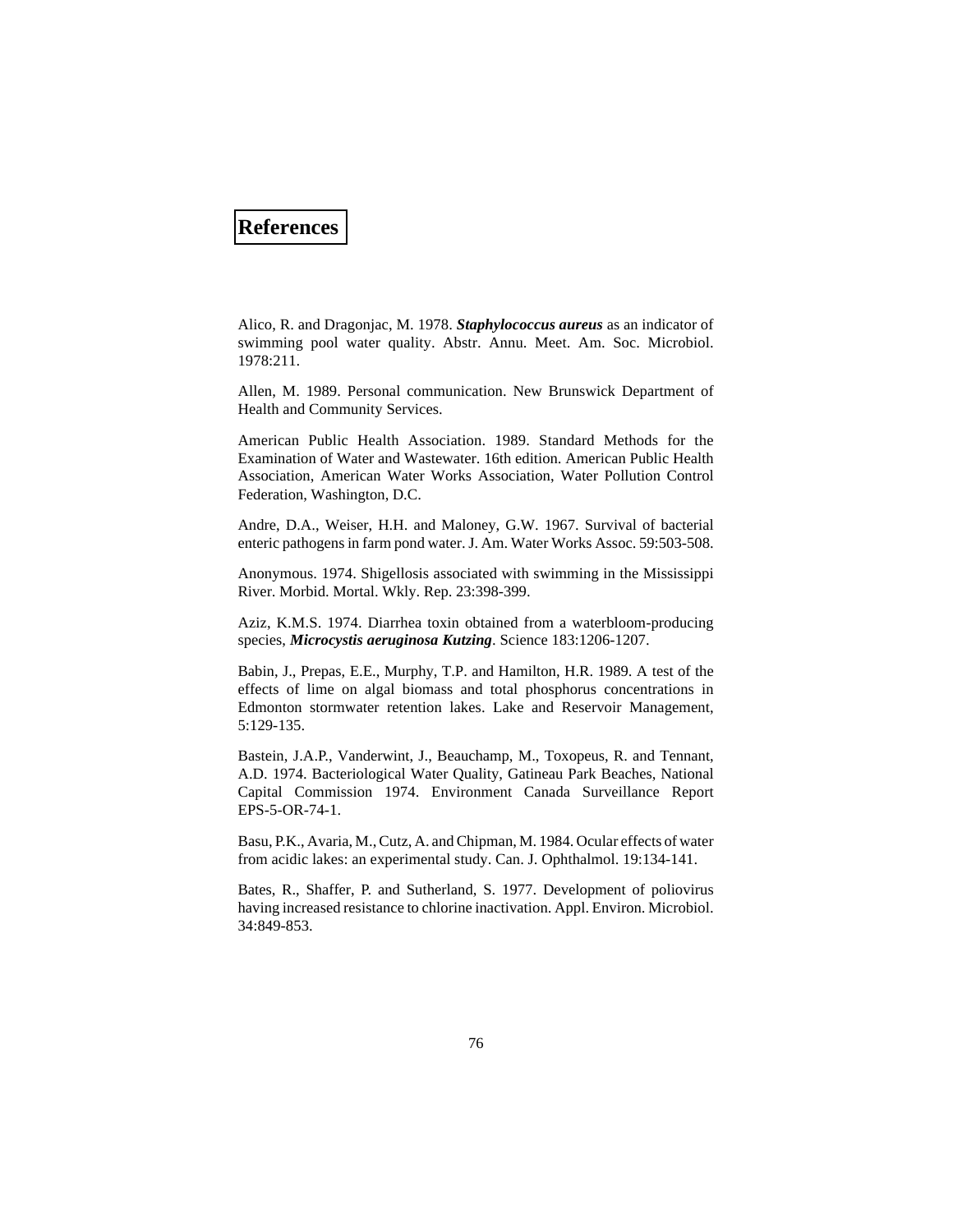Beckman, E.L. 1963. Thermal protection during immersion in cold water. *In* Proceedings of the 2nd Symposium on Underwater Physiology. C.J. Lambertson and L.J. Greenbaum (eds.). National Academy of Sciences, Washington, D.C. pp. 247-266.

Bell, J.B., Zaal, J.E.J., Macrae, W. and Vanderpost, J.M. 1978. A Bacteriological Study of the North Saskatchewan River in the Reaches from Prince Albert to Nipawin, Saskatchewan. Environment Canada Surveillance Report EPS-5-NW-78-5.

Benenson, A.S. 1985. Control of Communicable Diseases in Man. 14th edition. American Public Health Association.

Berg, G. 1978. The indicator system. *In* Indicators of Viruses in Water and Food. G. Berg (ed.). Ann Arbor Science Publ., Ann Arbor, Mich. pp. 1-13.

Berg, G. and Metcalf, T.G. 1978. Indicators of viruses in waters. *In* Indicators of Viruses in Water and Food. G. Berg (ed.). Ann Arbor Science Publ., Ann Arbor, Mich. pp. 267-296.

Bergey's Manual of Systematic Bacteriology. 1986. The Williams & Wilkins Co., Baltimore, Md.

Billings, W.H. 1981. Water associated human illness in northeast Pennsylvania and its suspected association with blue-green algae blooms. *In* The Water Environment: Algal Toxins and Health. W.W. Carmichael (ed.). Plenum Press, New York, N.Y. pp. 243-255.

Bishop, C.T., Anet, E.F.L.J. and Gorham, P.R. 1959. Isolation and definition of the fast death factor in *Microcystis aeruginosa* NRC-1. Canadian Journal of Biochemistry and Physiology. 37:453-471.

Bitton, G., Farrah, S., Montague, C., Binford, M., Scheuerman, P. and Watson, A. 1985. Survey of Virus Isolation Data from Environmental Samples. Report to the U.S. Environmental Protection Agency.

Black, A.P. and Christman, R.E. 1963. Characteristics of colored surface waters. J. Am. Water Works Assoc. 55:897-912. Cited in Schindler and Alberts 1974.

Blaser, H. and Newman, L. 1982. A review of human salmonellosis: I. Infective dose. Rev. Infect. Dis. 4:1096-1106.

Blaser, M.J., Hardesty, H.L. and Powers, B. 1980. Survival of *Campylobacter fetus* subsp. *jejuni* in biological milieus. J. Clin. Microbiol. 11:309-313.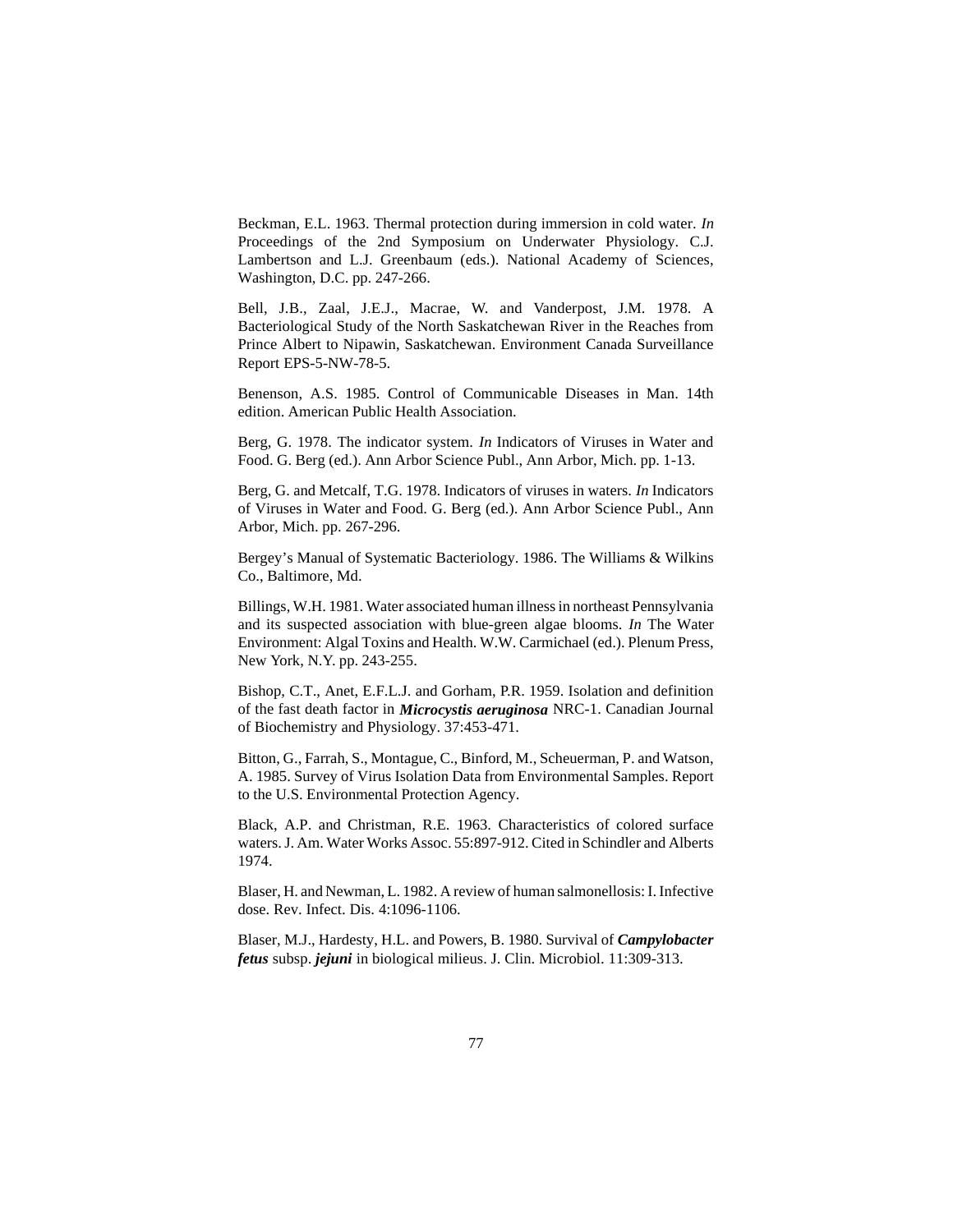Block, J. and Schwartzbrod, L. 1982. Analyse virologique des eaux. Technique et documentation, Lavoisier, Paris.

Bolton, F.J., Coates, D., Hutchison, D.N. and Godfree, A.F. 1987. A study of thermophilic *Campylobacter* in a river system. J. Appl. Bacteriol. 62:167-176.

Borczyk, A., Thompson, S., Smith, D. and Lior, H. 1987. Waterborne outbreak of *Campylobacter laridis* associated gastroenteritis. Lancet i:164-165.

Borrego, J.J., Florido, P.R., Mrocek, P.R. and Romero, P. 1987a. Design and performance of a new medium for the quantitative recovery of *Staphylococcus aureus* from recreational waters. J. Appl. Bacteriol. 63:85-93.

Borrego, J.J., Morinigo, M.A., de Vincente, A., Cornax, R. and Romero, P. 1987b. Coliphages as an indicator of fecal pollution in water, its relationship with indicators and pathogenic microorganisms. Water Res. 21:1473.

Boyd, W.L. and Boyd, J.W. 1962. Viability of thermophiles and coliform bacteria in Arctic soils and water. Can. J. Microbiol. 8:189-192.

Brabender, W., Hinthorn, D., Asher, M., Lindsey, N. and Liu, C. 1983. *Legionella pneumophila* wound infection. J. Am. Med. Assoc. 250: 3091-3092.

Bradley, D.E. 1967. Ultrastructure of bacteriophages and bacteriocins. Bacteriol. Rev. 31:230.

Brenniman, G.R., Rosenberg, S.H. and Northrop, R.L. 1981. Microbial sampling variables and recreational water quality standards. Am. J. Public Health 71:283-289.

Brodsky, M. 1989. Personal communication. Ontario Ministry of Health.

Brodsky, M.H. and Ciebin, B.W. 1978. Improved medium for recovery and enumeration of *Pseudomonas aeruginosa* from water using membrane filters. Appl. Environ. Microbiol. 36:36-42.

Brown, H.S., Bishop, D.R. and Rowan, C.A. 1984. The role of skin absorption as a route of exposure for volatile organic compounds in drinking water. Am. J. Public Health 74:479-484.

Brown, M.B., Campbell, E.A., Richards, A.D. and Wheeler, D. 1987. Sewage pollution of bathing water. Lancet ii:1208-1209.

Bryan, J.A., Lehmann, J.D., Setiady, I.F. and Hatch, M.H. 1974. An outbreak of hepatitis-A associated with recreational lake water. Am. J. Epidemiol. 99:145-154.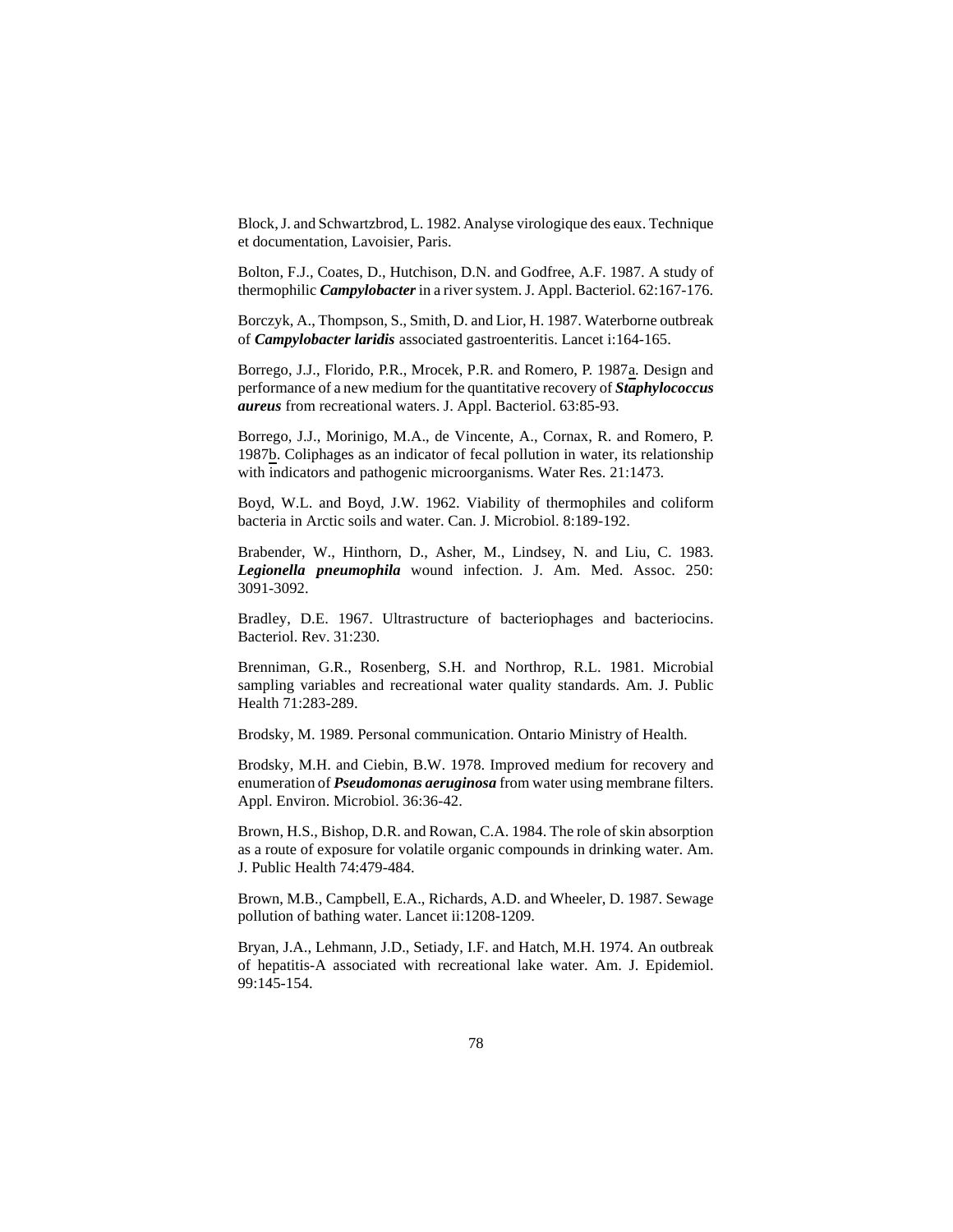Burton, G.A., Gunnison, D. and Lanza, G.R. 1987. Survival of pathogenic bacteria in various freshwater sediments. Appl. Environ. Microbiol. 53:633- 648.

Cabelli, V.J. 1977. Indicators of recreational water quality. Am. Soc. Test. Mater. Spec. Tech. Publ. 635:222-238.

Cabelli, V.J. 1979. Evaluation of recreational water quality, the EPA approach. *In* Biological Indicators of Water Quality. A. James and L. Evison (eds.). Wiley-Interscience, London. pp. 14-1 to 14-23.

Cabelli, V.J. 1983. Health Effects Criteria for Marine Recreational Waters. U.S. Environmental Protection Agency Report EPA-600/1-80-031.

Cabelli, V.J., Levin, M.A., Dufour, A.P. and McCabe, L.J. 1975. The development of criteria for recreational waters. *In* Discharge of Sewage from Sea Outfalls. A.L.H. Gameson (ed.). Pergamon Press, Oxford. pp. 63-73.

Cabelli, V.J., Kennedy, H. and Levin, M.A. 1976. *Pseudomonas aeruginosa* fecal coliform relationship in estuarine and fresh recreational waters. J. Water Pollut. Control Fed. 48:367-376.

Cabelli, V.J., Dufour, A.P., Levin, M.A., McCabe, L.J. and Habermann, P.W. 1979. Relationship of microbial indicators to health effects at marine bathing beaches. Am. J. Public Health 69:690-696.

Cabelli, V.J., Dufour, A.P., McCabe, L.J. and Levin, M.A. 1983. A marine recreational water quality criterion consistent with indicator concepts and risk analysis. J. Water Pollut. Control Fed. 55:1306-1314.

Calderson, R.L. and Dufour, A.P. 1984. Media for the detection of *Legionella* spp. in environmental water samples. *In* Proceedings of the 2nd International Symposium on *Legionella*. C. Thornsberry, A. Balows, J.C. Feeley, and W. Jakubowski (eds.). American Society for Microbiology, Washington, D.C. pp. 290-292.

Caldwell, G., Lindsay, N., Wulff, H., Donnely, D. and Bohl, F. 1974. Epidemic of adenovirus type 7 conjunctivitis in swimmers. Am. J. Epidemiol. 99: 230-234.

Caplenas, N.R. and Kanarek, M.S. 1984. Thermotolerant non-fecal source *K. pneumoniae*: Validity of the fecal coliform test in recreational waters. Am. J. Public Health 74:1273-1275.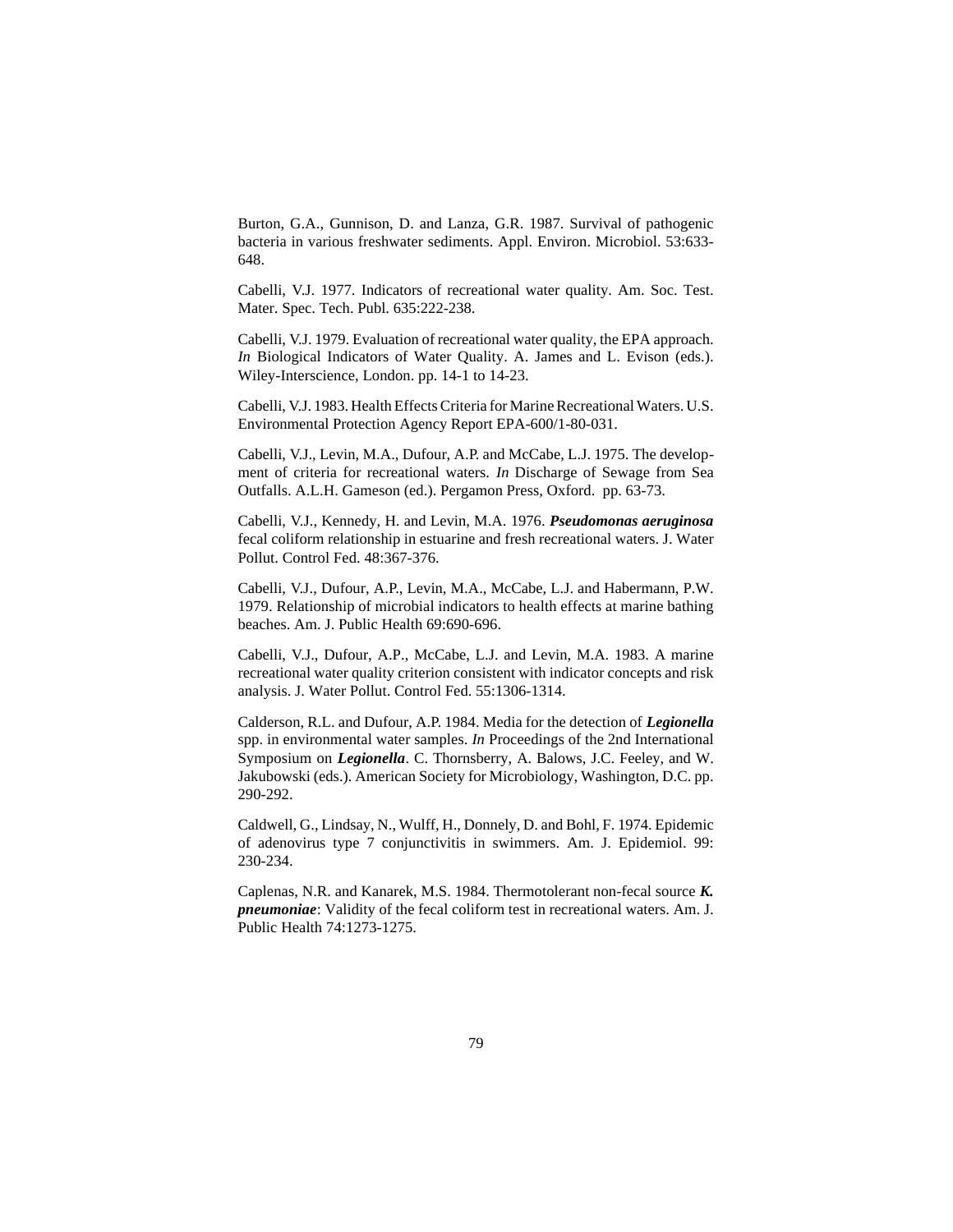Carmichael, W.W. and Gorham, P.R. 1978. Anatoxins from clones of *Anabaena flos-aquae* isolated from lakes of western Canada. Mitt. Int. Ver. Theor. Angew. Limnol. 21:285-295.

Carmichael, W.W., Jones, C.A., Mahmood, N.A. and Theiss, W.C. 1985. Algal toxins and water-based diseases. Crit. Rev. Environ. Control 15:275-313.

Carmichael, W.W. 1988. Toxins of freshwater algae. *In* Handbook of Natural Toxins, Marine Toxins and Venoms. Vol. 3. A.T. Tu (ed.). Marcel Dekker, New York, N.Y. pp. 121-147.

Carter, A.M., Pacha, R.E., Clark, G.W. and Williams, E.A. 1987. Seasonal occurrence of *Campylobacter* spp. in surface waters and their correlation with standard indicator bacteria. Appl. Environ. Microbiol. 53:523-526.

Cassisi, N., Cohn, A., Davidson, T. and Witten, B.R. 1977. Diffuse otitis externa: Clinical and microbiologic findings in the course of a multicenter study on a new otic solution. Ann. Otal. Rehnol. Laryngol. 86:1.

Cherry, W.B., Hanks, J.B., Thomason, B.M., Murlin, A.M., Briddle, J.W. and Croom, J.M. 1972. Salmonellae as an index of pollution of surface waters. Appl. Microbiol. 24:334-340.

Christman, R.E. and Ghassimi, M. 1966. The Nature of Organic Color in Water. Univ. Wash. Coll. Eng. Dep. Civ. Eng. 45 pp. Cited in Giesy and Briese (1977).

Churchland, L.M. and Kan, G. 1982. Variation in fecal pollution indicators through tidal cycles in the Fraser River Estuary. Can. J. Microbiol. 28:239-247.

Clausen, E.M., Green, B.L. and Litsky, W. 1977. Fecal streptococci: Indicators of pollution. Am. Soc. Test. Mater. Spec. Tech. Publ. 635:247-264.

Codd, G.A., Brooks, W.P., Priestley, I.M., Poon, G.K. and Bell, S.G. 1989. Production, detection, and quantification of cyanobacterial toxins. Toxicity Assessment: An International Journal. 4:499-511.

Cohen, J. and Shuval, H.I. 1973. Coliforms, fecal coliforms, and fecal streptococci as indicators of water pollution. Water Air Soil Pollut. 2:85-95.

Corber, S. 1988. Personal communication. Regional Municipality of Ottawa-Carleton.

Craun, G.F. 1976. Microbiology-waterborne outbreaks. J. Water Pollut. Control Fed. 48:1378-1397.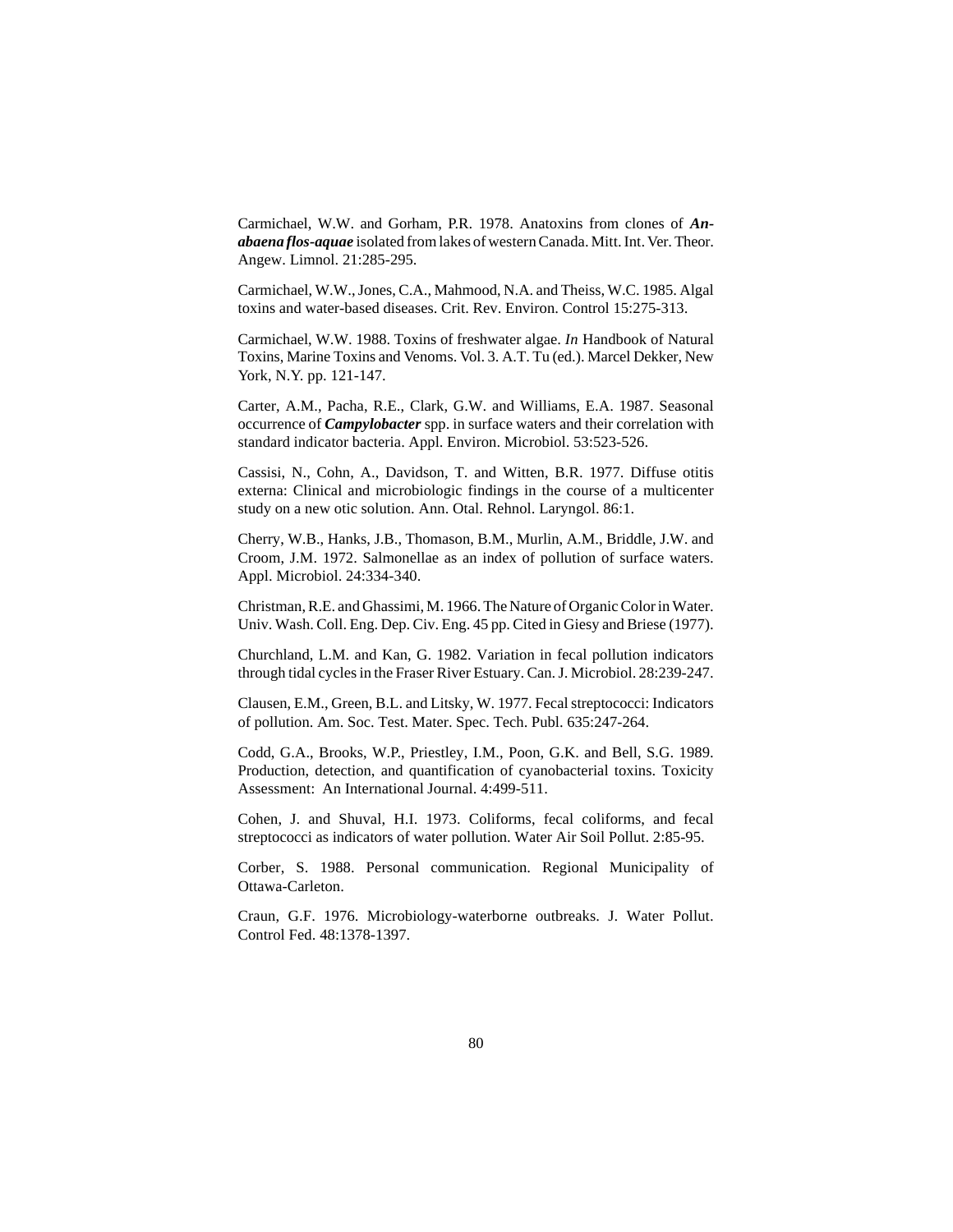Craun, G.F. 1986. Waterborne Diseases in the United States. CRC Press, Inc., Boca Raton, Fla.

Cross, T.F. and Southgate, T. 1980. Mortalities of fauna of rocky substrates in south-west Ireland associated with the occurrence of *Gyrodinium aureolum* blooms during autumn 1979. J. Mar. Biol. Assoc. U.K. 60:1071-1073.

D'Antonio, R., Winn, R., Taylor, J., Gustafson, T., Current, W., Rhodes, M., Gary, G. and Zajac, R. 1985. A waterborne outbreak of cryptosporidiosis in normal hosts. Ann. Intern. Med. 103:886-888.

Davis, W.A., Kane, J.G. and Garagusi, V.P. 1978. Human *Aeromonas* infections: a review of the literature and a case report of endocarditis. Medicine (Baltimore) 57:267-277.

Denis, F.A., Blanchouin, E., deLignieres, A. and Flamen, P. 1974. Coxsackie A16 infection from lake water. J. Am. Med. Assoc. 228:1370-1371.

Department of National Health and Welfare. 1977. Microbiological Quality of Drinking Water. Environmental Health Directorate Publication 77-EHD-2, Ottawa.

Department of National Health and Welfare. 1983. Guidelines for Canadian Recreational Water Quality. 75 pp.

Department of National Health and Welfare. 1989. Guidelines for Canadian Drinking Water Quality. 4th edition. Ottawa.

Dewailly, E., Poirier, C. and Meyer, F. 1986. Health hazards associated with wind-surfing on polluted water. Am. J. Public Health 76:690-691.

Dillenberg, H.O. and Dehnel, M.K. 1960. Toxic waterbloom in Saskatchewan 1959. Can. Med. Assoc. J. 83:1151-1154.

Dillon, P.J., Jeffries, D.S., Snyder, W., Reid, R., Yan, N.D., Evans, D., Moss, J. and Scheider, W.A. 1978. Acidic precipitation in south-central Ontario: Recent observations. J. Fish. Res. Board Can. 35:809-815.

Dimitracopoulos, G., Kalkani-Boussiakou, H. and Papavassiliou, J. 1977. Animal fecal carriership and biotypes of *Staphylococcus aureus*. Appl. Environ. Microbiol. 34:461-464.

Doyle, J.D., Tunnicliff, B., Brickler, S.K., Kramer, R.E. and Sinclair, N.A. 1984. Anaerobic incubation of membrane filter cultures for improved detection of fecal coliforms from recreational waters. Appl. Environ. Microbiol. 48:324- 326.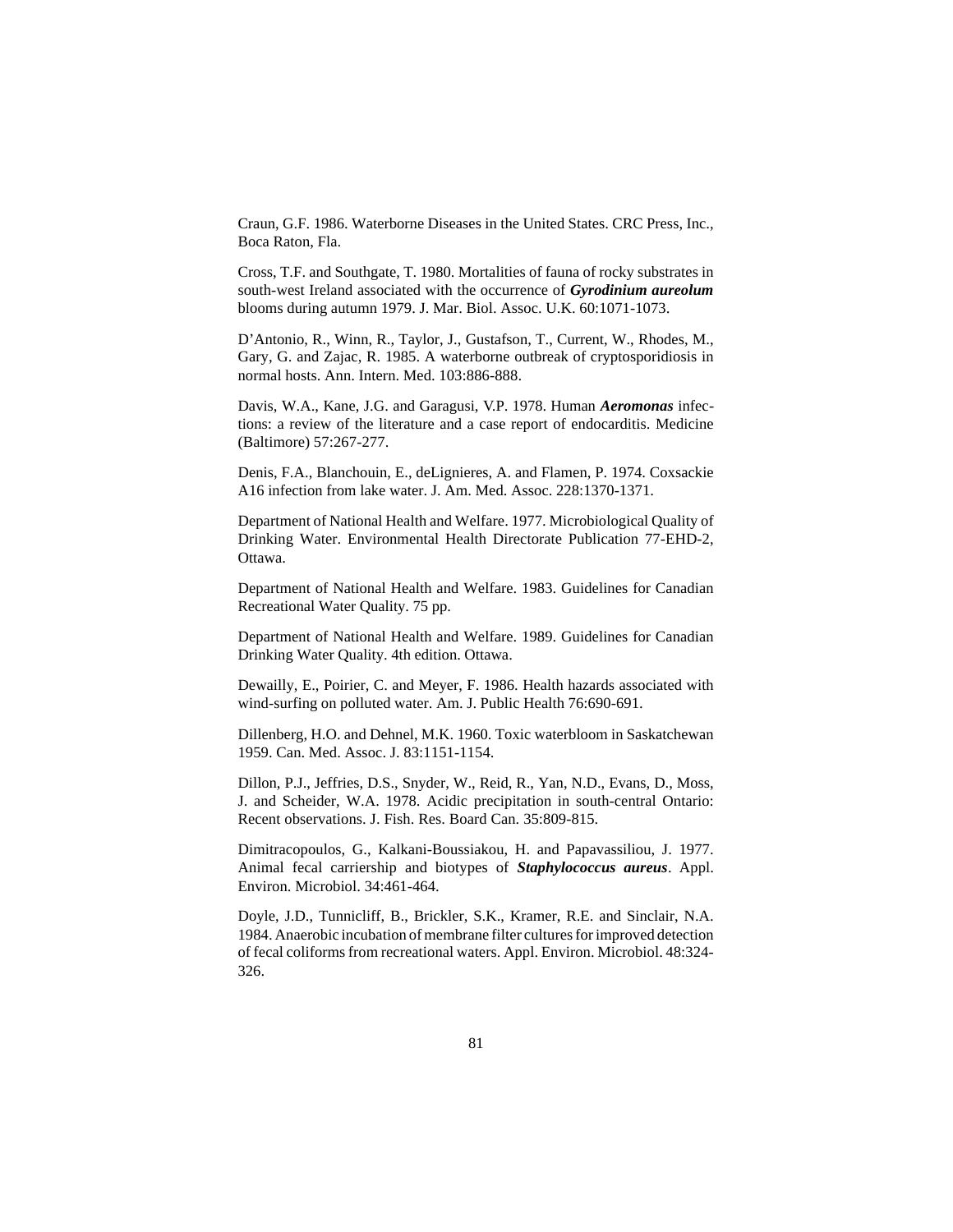Drake, C.H. 1966. Evaluation of culture media for the isolation and enumeration of *Pseudomonas aeruginosa*. Health Lab. Sci. 3:10.

Dudley, R.H., Hekimian, K.K. and Mechalas, B.J. 1976. A scientific basis for determining recreational water quality criteria. J. Water Pollut. Control Fed. 48:2761-2777.

Dufour, A.P. 1977. *Escherichia coli*: The fecal coliform. Am. Soc. Test. Mater. Spec. Tech. Publ. 635:45-58.

Dufour, A.P. 1984. Health Effects Criteria for Fresh Recreational Waters. U.S. Environmental Protection Agency Report EPA-600/1-84-004.

Dufour, A.P. 1989. Personal communication. U.S. Environmental Protection Agency.

Dufour, A.P. and Cabelli, V.J. 1976. Characteristics of Klebsiella from textile finishing plant effluents. J. Water Pollut. Control Fed. 48:872-879.

Dufour, A.P., Strickland, E.R. and Cabelli, V.J. 1981. Membrane filter method for enumerating *Escherichia coli*. Appl. Environ. Microbiol. 41:1152-1158.

Duncan, I.B.R. 1988. Waterborne *Klebsiella* and human disease. Toxic. Assess. 3:581-598.

Dutka, B.J. and Bell, J.A. 1973. Isolation of salmonellae from moderately polluted waters. J. Water Pollut. Control Fed. 45:316-324.

Dutka, B.J. and El-Shaarawi, A.H. 1980. Microbiological water and effluent sample preservation. Can. J. Microbiol. 26:921-929.

Dutka, B.J. and Kwan, K.K. 1977. Confirmation of single step membrane filtration procedure for estimating *Pseudomonas aeruginosa* densities in water. Appl. Environ. Microbiol. 33:240-245.

Dutka, B.J. and Kwan, K.K. 1980. Bacterial die-off and stream transport studies. Water Res. 14:909-915.

Dutka, B.J., El-Shaarawi, A., Martins, M.T. and Sanchez, P.S. 1987. North and South American studies on the potential of coliphage as a water quality indication. Water Res. 21:1127.

Edelstein, P. 1985. Environmental aspects of *Legionella*. ASM News 51:460- 467.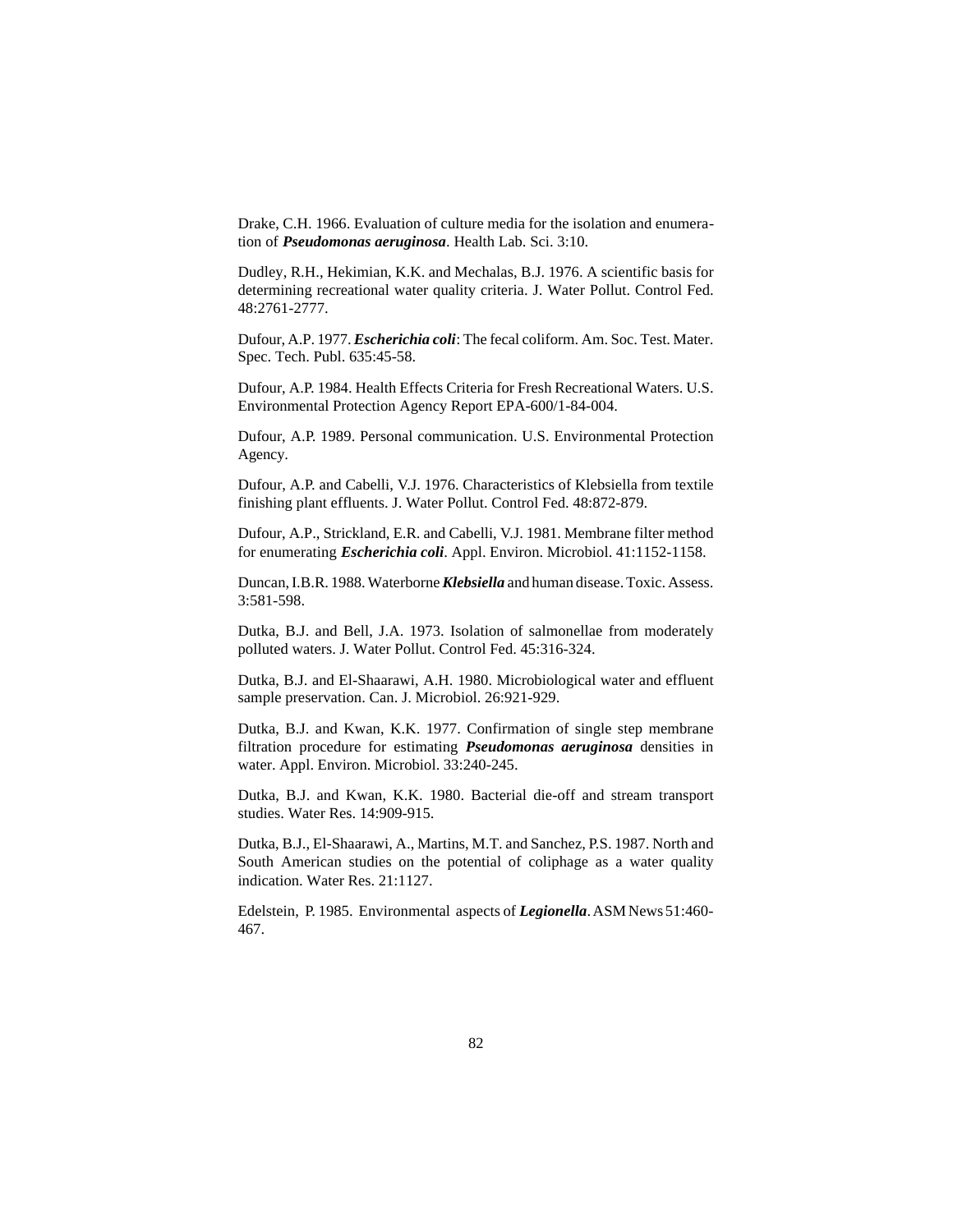Elleman, T.C., Falconer, I.R., Jackson, A.R.B. and Runnegar, M.T. 1978. Isolation, chacterization and pathology of the toxin from a *Microcystis aeruginosa* (=*Anacystis Cyanea*) bloom. Australian Journal of Biological Sciences. 31: 209-2l8.

Elliot, E.L. and Colwell, R.R. 1985. Indicator organisms for estuarine and marine waters. FEMS Microbiol. Rev. 32:61-79.

Environment Canada. 1972. Guidelines for Water Quality Objectives and Standards. Inland Waters Directorate Tech. Bull. No. 67.

Environment Canada. 1978. Methods for Microbiological Analysis of Waters, Wastewaters and Sediments. Inland Waters Directorate, Scientific Operations Division, Canada Centre for Inland Waters, Burlington.

Environment Canada. 1981. Analytical Methods Manual. Inland Waters Directorate, Water Quality Branch.

Environment Canada/Ontario Ministry of the Environment. 1978. Microbiological Characteristics of Urban Storm Water Run-offs in Central Ontario. Research Report No. 87, Minister of Supply and Services, Ottawa.

Evans, J.B. 1977. Coagulase-positive staphylococci as indicators of potential health hazards from water. Am. Soc. Test. Mater. Spec. Tech. Publ. 635: 126-130.

Ewing, W.H., Hugh, R. and Johnson, J.G. 1961. Studies on the *Aeromonas* Group. Center for Disease Control, Atlanta, Ga.

Falconer, I.R., Jackson, A.R.B., Langley, J. and Runnegar, M.T. 1981. Liver pathology in mice in poisoning by the blue-green alga *Microcystis aeruginosa*. Australian Journal of Biological Sciences. 34: 179-187.

Farrant, J., Drury, A., and Thompson, R. 1988. Legionnaires' disease following immersion in a river. Lancet ii:460.

Fattal, B., Peleg-Olevsky, E., Yoshpe-Purer, Y. and Shuval, H.I. 1986. The association between morbidity among bathers and microbial quality of seawater. Water Sci. Technol. 18:59-69.

Favero, M.S., Drake, C.H. and Randall, G. 1964. Use of staphylococci as indicators of swimming pool pollution. Public Health Rep. 79:61-70.

Felbeck, G.T. 1965. Structural chemistry of soil humic substances. Adv. Agron. 17:327-368. Cited in Giesy and Briese (1977).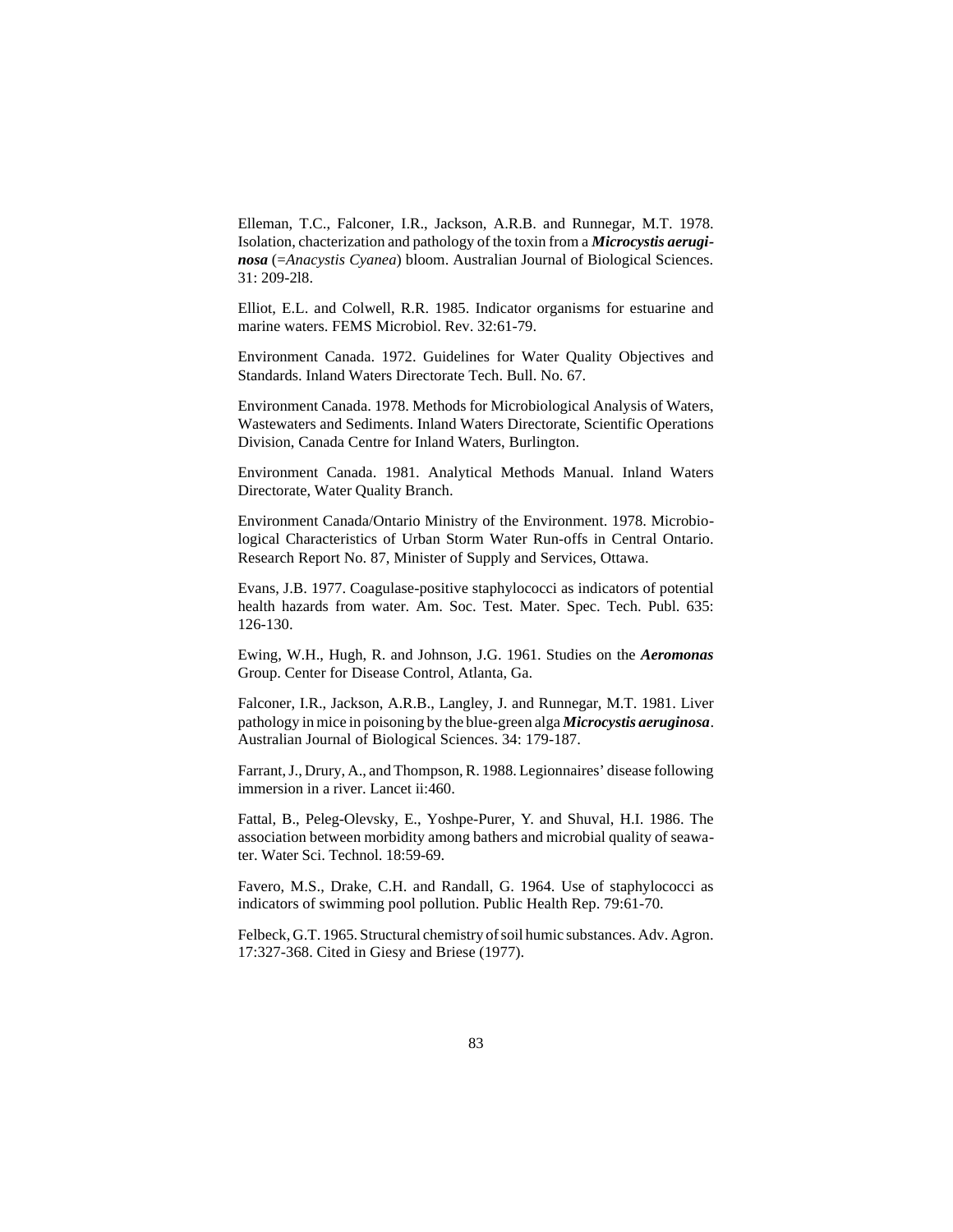Felbeck, G.T. 1971. Chemical and biological characterization of humic matter. *In* Soil Biochemistry 2. A.D. McLoren and J. Skeyins (eds.). Marcel Dekker, New York, N.Y. pp. 55-56. Cited in Giesy and Briese (1977).

Feng, P.C. and Hartman, P.A. 1982. Fluorogenic assays for immediate confirmation of *Escherichia coli*. Appl. Environ. Microbiol. 43:1320-1329.

Flaig, W. 1964. Effects of microorganisms in the transformation of lignin to humic substances. Geochim. Cosmochim. Acta 28:1523-1535. Cited in Giesy and Briese (1977).

Foy, H., Cooney, M. and Hatlen, J. 1968. Adenovirus type 3 epidemic associated with intermittent chlorination of a swimming pool. Arch. Environ. Health 17:795-802.

Freier, T.A. and Hartman, P.A. 1987. Improved membrane filtration media for enumeration of total coliforms and *Escherichia coli* from sewage and surface waters. Appl Environ. Microbiol. 53:1246-1250.

Fuhs, G.W. 1975. A probabilistic model of beach safety. Sci. Total Environ. 4:165-175.

Gage, S.D. 1924. The control of oil pollution in Rhode Island. J. Boston Soc. Civ. Eng. 11:237. Cited in McKee and Wolfe (1963).

Gallaher, M., Herndon, J., Nims, L., Sterling, C., Grabowski, D. and Hull, H. 1989. Cryptosporidiosis and surface water. Am. J. Public Health 79:39-42.

Geldreich, E.E. 1966. Sanitary Significance of Fecal Coliforms in the Environment. Water Pollution Control Research Series No. WP-20-3, Government Printing Office, Washington, D.C.

Geldreich, E.E. 1970. Applying bacteriological parameters to recreational water quality. J. Am. Water Works Assoc. 62:113-120.

Geldreich, E.E. 1972. Water pathogens. *In* Water Pollution Microbiology. R. Mitchell (ed.). Wiley-Interscience. pp. 207-241.

Geldreich, E.E. 1976. Microbiology of water. J. Water Pollut. Control Fed. 48:1338-1356.

Geldreich, E.E., Huff, C.B., Bordner, R.H., Kabler, P.W. and Clark, H.F. 1962. The faecal coli-aerogenes flora of soils from various geographic areas. J. Appl. Bacteriol. 25:87-93.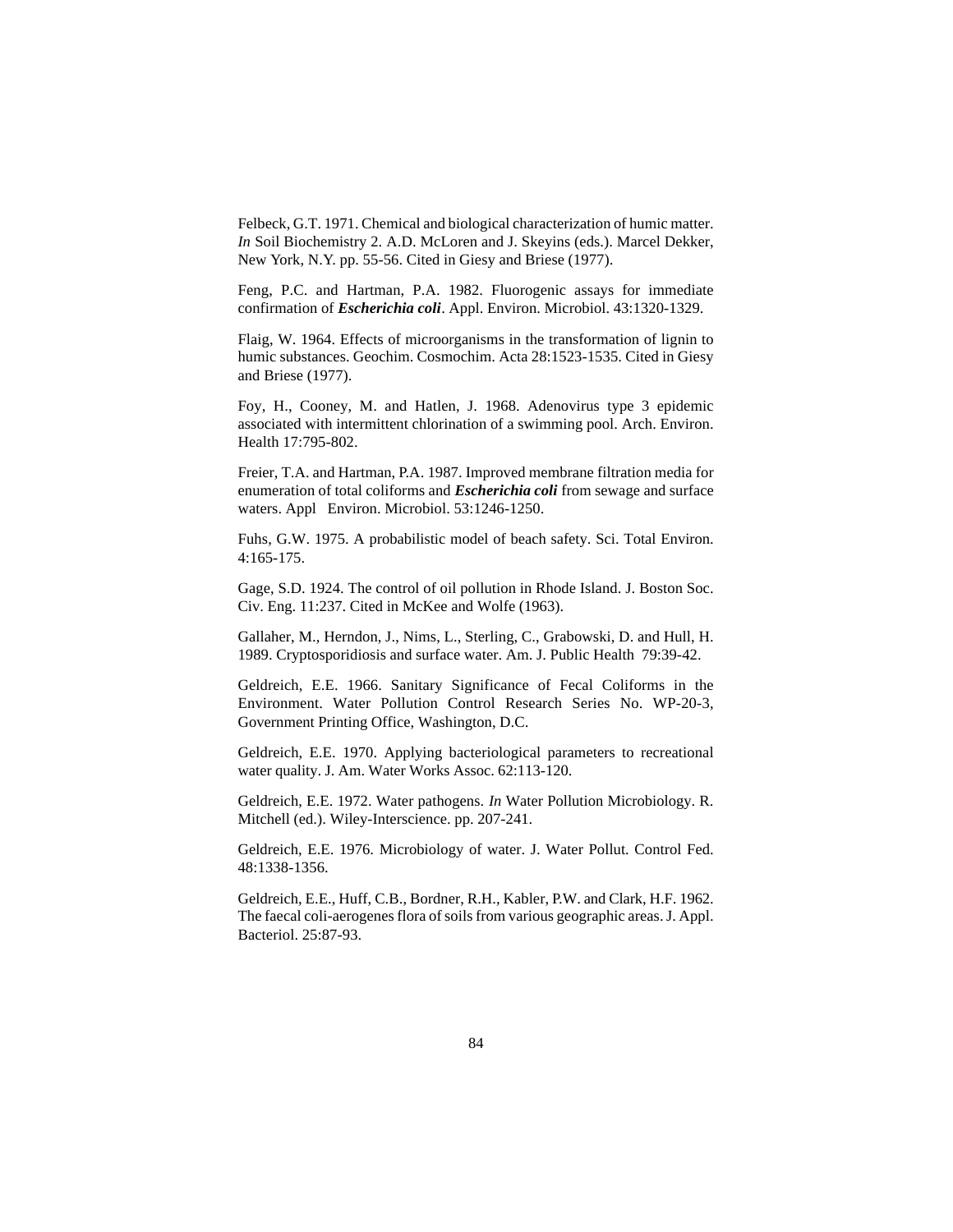Geldreich, E.E., Best, L.C., Kenner, B.A. and Van Donsel, D.J. 1968. The bacteriological aspects of stormwater pollution. J. Water Pollut. Control Fed. 40:1861-1872.

Gerba, C. 1983. Methods for recovering viruses from the water environment. *In* Viral Pollution of the Water Environment. G. Berg (ed.). CRC Press, Boca Raton, Fla.

Gerba, C. 1988. Personal communication. The University of Arizona, Tucson, Ariz.

Gerba, C. and Goyal, S. 1982. Methods in Environmental Virology. Marcel Dekker Inc., New York, N.Y.

Gerba, C., Rose, J. and Singh, S. 1985. Waterborne gastroenteritis and viral hepatitis. Crit. Rev. Environ. Control 15:213-236.

Gibson, A.K. and Smith, J.R. 1988. The Use of Enterococci as an Indicator of Receiving Water Quality. Greater Vancouver Regional District.

Giesy, J.P. and Briese, L.A. 1977. Metals associated with organic carbon extracted from Okefenokee swamp water. Chem. Geol. 20:109-120.

Goldberg, D., Collier, P., Fallon, R., McKay, T., Markwick, T., Wrench, J., Emslie, J., Forbes, G., Macpherson, A. and Reid, D. 1989. Lochgoilhead fever: Outbreak of non-pneumonic Legionellosis due to *Legionella micdadei*. Lancet i:316-318.

Goodrich, T.D., Stuart, D.G., Bissonnette, G.K. and Walter, W.G. 1970. A bacteriological study of the waters of Bozeman Creek's south fork drainage. Mont. Acad. Sci. 30:59-65.

Gosselin, F.M. 1979. Compared survival of *Escherichia coli* and *Salmonella* typhimurium in cold water. Ann. Microbiol. 130B:197.

Goyal, W.M., Gerba, C.P. and Melnick, J.L. 1978. Prevalence of human enteric viruses in coastal canal communities. J. Water Pollut. Control Fed. 50: 2247-2256.

Greensmith, C., Stanwick, R., Elliot, B. and Fast, M. 1988. Giardiasis associated with the use of a water slide. Pediatr. Infect. Dis. 7:91-94.

Griffin, J. 1977. Pathogenic free-living amoeba. *In* Parasitic Protozoa. Vol. 2. J. Kreier (ed.). Academic Press, New York, N.Y.

Gust, I. and Purcell, R. 1987. Report of a workshop: Waterborne non-A, non-B hepatitis. J. Infect. Dis. 156:630-635.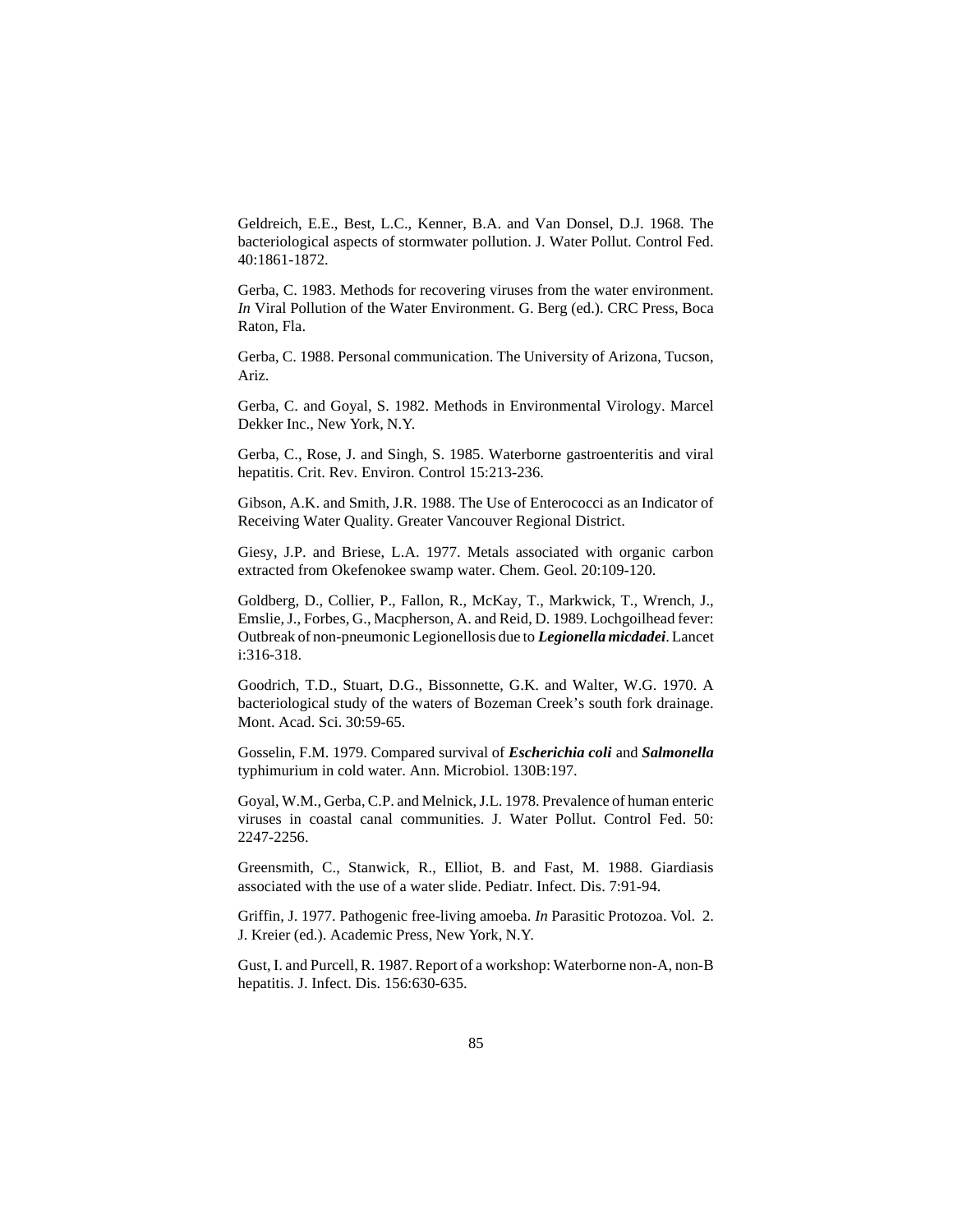Hallenbeck, W.H. and Brenniman, G.R. 1989. Risk of fatal amoebic meningencephalitis from waterborne *Naegleria fowleri*. Environ. Manage. 13:227-232.

Hanson, M.J. and Stefan, H.G. 1984. Side effects of 58 years of copper sulfate treatment of the Fairmont Lakes, Minnesota. Water Res. Bull. 20:889-900.

Hanson, P.G., Standridge, J., Jarrett, F. and Maki, D.G. 1977. Freshwater wound infection due to *Aeromonas hydrophila*. J. Am. Med. Assoc. 238: 1053-1055.

Harada, K.I., Matsuura, K.,Suzuki, M., Oka, H., Watanabe, M.F., Oishi, S., Dahlem, A.M., Beasley, V.R. and Carmichael, W.W. 1988. Analysis and purification of toxic peptides from cyanobacteria by reversed-phase highperformance liquid chromatography. Journal of Chromatography. 448: 275-283.

Harter, L., Frost, F., Greunfelder, G., Perkins-Jones, K. and Libby, J. 1984. Giardiasis in an infant and toddler swim class. Am. J. Public Health 74: 155-156.

Havelaar, A.H., During, M. and Versteegh, J.F.M. 1987 Ampicillin-dextrin agar medium for the enumeration of *Aeromonas* species in water by membrane filtration. J. Appl. Bacteriol. 62:279-287.

Hawley, H.B., Morin, D.P., Geraghty, M.E., Tomkow, J. and Phillips, C.A. 1973. Coxsackievirus epidemic at a boys' camp. Isolation of virus from swimming water. J. Am. Med. Assoc. 226:33-36.

Hazen, T.C., Fliermans, C.B., Hirsch, R.P. and Esch, G.W. 1978. Prevalence and distribution of *Aeromonas hydrophila* in the United States. Appl. Environ. Microbiol. 36:731-738.

Hendricks, C.W. 1971. Increased recovery rate of salmonellae from stream bottom sediments versus surface waters. Appl. Microbiol. 21:379-380.

Hendricks, C.W. 1972. Enteric bacterial growth in river water. Appl. Microbiol. 24:168-174.

Henson, E.B. 1966. Aquatic insects as inhalant allergens: A review of American literature. Ohio J. Sci. 66:529-532. Cited in National Academy of Sciences (1973).

Hill, G.A. and Grimes, D.J. 1984. Seasonal study of a freshwater lake and migratory waterfowl for *Campylobacter jejuni*. Can. J. Microbiol. 30: 845-849.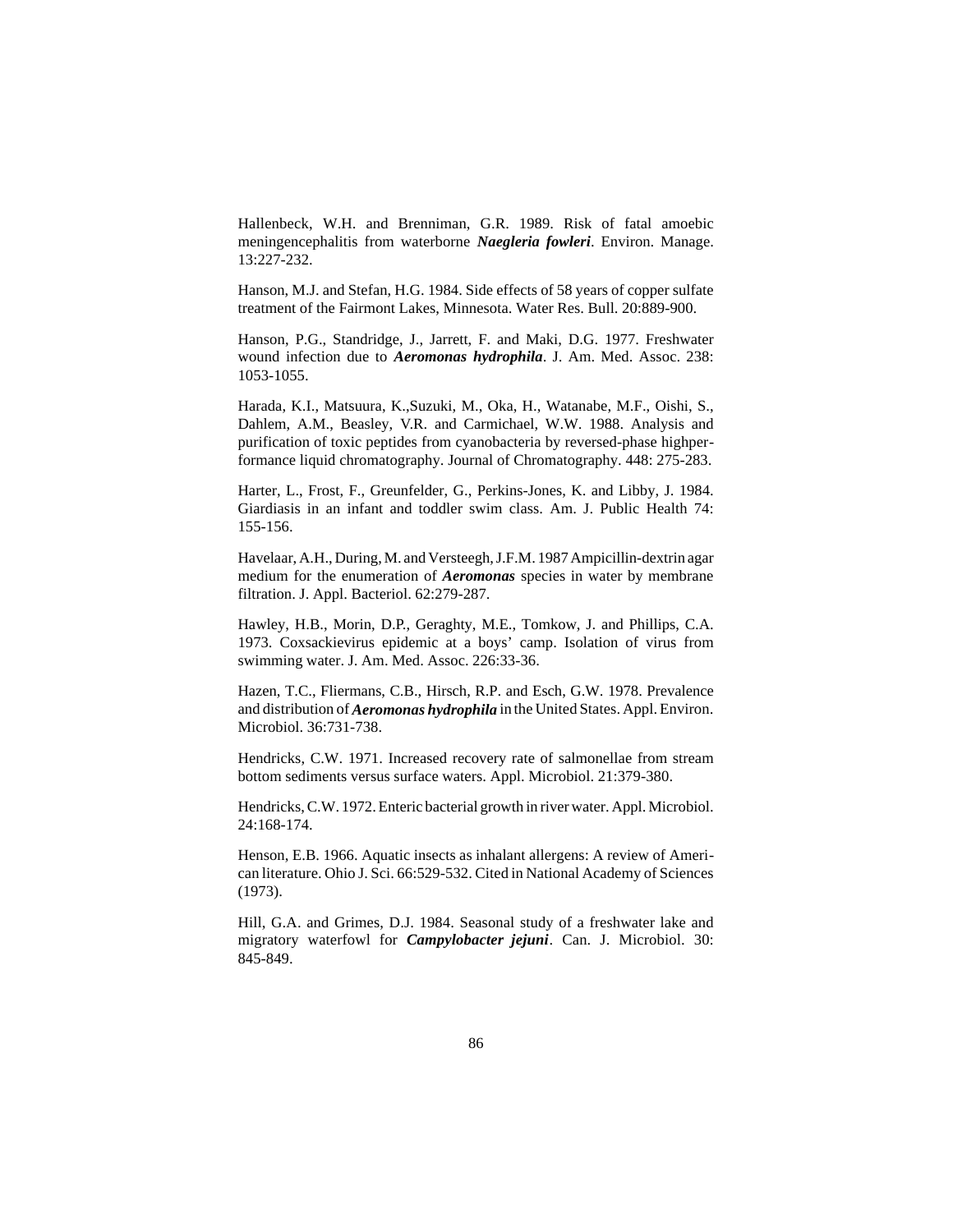Hoadley, A.W. 1977. Potential health hazards associated with *Pseudomonas aeruginosa* in water. Am. Soc. Test. Mater. Spec. Tech. Publ. 635: 80-114.

Hoadley, A.W. and Knight, D.E. 1975. External otitis among swimmers and non-swimmers. Arch. Environ. Health 30:445-448.

Hoadley, A.W., Kemp, W.M., Firmin, A.C., Smith, G.T. and Schelhorn, P. 1974. Salmonellae in the environment around a chicken processing plant. Appl. Microbiol. 27:818-857.

Hoeffler, D.E. 1977. Swimmers' itch (cercarial dermatitis). Cutis 1977: 461-467.

Hsu, S., Martin, R. and Wentworth, B. 1984. Isolation of *Legionella* species from drinking water. Appl. Environ. Microbiol. 48:830-832.

Huntley, B.E., Jones, A.E. and Cabelli, V.J. 1976. *Klebsiella* densities in waters receiving wood pulp effluents. J. Water Pollut. Control Fed. 48: 1766-1771.

International Association of Milk, Food and Environmental Sanitarians, Inc. 1979. Procedures to Investigate Waterborne Illness. 1st edition. Ames, Iowa.

International Joint Commission. 1977. New and Revised Great Lakes Water Quality Objectives. Vol. II. An International Joint Commission Report to the Governments of the United States and Canada.

Ikawa, M., Wegener, K., Foxall, T.D. and Sasner, J.J. 1982. Comparison of the toxins of the blue-green alga *Aphanizomenon flos-aquae* with the *Gonyaulax* toxins. Toxicon. 20: 747-751.

Isaac-Renton, J.L., Fogel, D., Stibbs, H.H. and Ongerth, J.E. 1987. *Giardia* and *Cryptosporidium* in drinking water. Lancet i:973-974.

Jakubowski, W. and Ericksen, T. 1979. Methods for detection of *Giardia* cysts in water supplies. *In* Waterborne Transmission of Giardiasis. W. Jakubowski and J. Hoff (eds.). U.S. Environmental Protection Agency EPA-600/9-79-001. pp. 193-210.

Jamel Al-Layl, K., Poon. G.K. and Codd, G.A. 1988. Isolation and purification of peptide and alkaloid toxins from *Anabaena flos-aquae* using highperformance thin-layer chromatography. Journal of Microbiological Methods. 7: 251-258.

Jones, E.H. 1965. External Otitis: Diagnosis and Treatment. C.C. Thomas Publ., Springfield, Ill.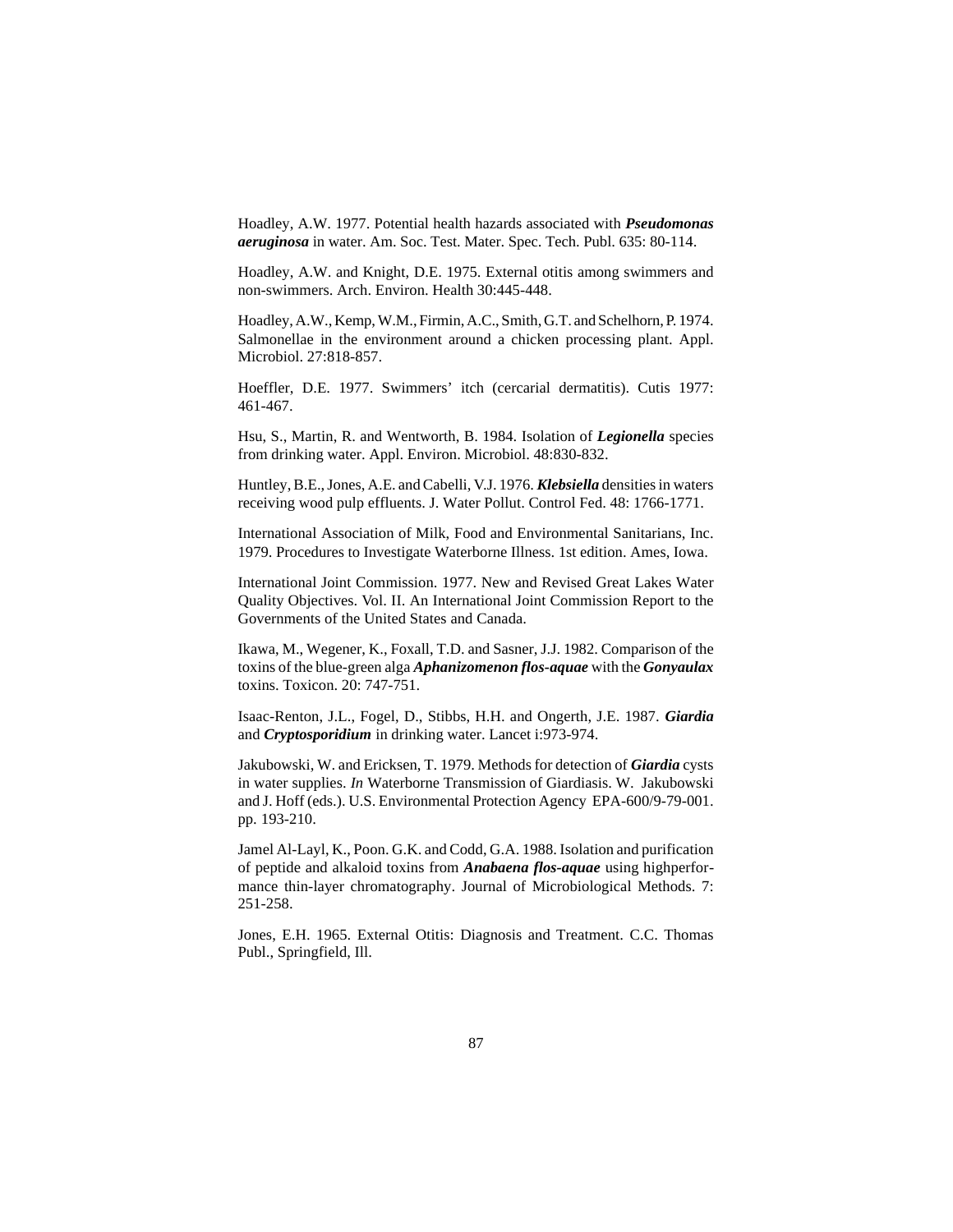Jones, M. and Newton, W. 1950. The survival of cysts of *Entamoeba histolytica* in water at temperatures between 45° and 55°C. Am. J. Trop. Med. 30:51-58.

Joseph, S.W., Daily, P.O., Hunt, W.S., Seidler, R.J., Allen, D.A. and Colwell, R.R. 1979. *Aeromonas* primary wound infection of a diver in polluted waters. J. Clin. Microbiol. 10:46-48.

Kaper, J.B., Lockman, H. and Colwell, R.R. 1981. *Aeromonas hydrophila*: Ecology and toxicology of isolates from an estuary. J. Appl. Bacteriol. 50: 359-377.

Kappus, K., Marks, J., Holman, R., Kenicott, B.J., Baker, C., Gary, W. and Greenberg, H. 1982. An outbreak of Norwalk gastroenteritis associated with swimming in a pool and secondary person-to-person transmission. Am. J. Epidemiol. 16:834-839.

Keatinge, W.R. 1969. Survival in Cold Water: The Physiology and Treatment of Immersion Hypothermia and of Drowning. Blackwell Scientific Publ., Oxford. 135 pp.

Koopman, J., Eckert, E., Greenberg, H., Strohm, B., Isaacson, R. and Monto, A. 1982. Norwalk virus enteric illness acquired by swimming exposure. Am. J. Epidemiol. 115:173-177.

Kott, Y., Roze, N., Speber, S. and Betzer, N. 1974. Bacteriophages as viral pollution indications. Water Res. 8:165.

Kott, Y., Ben-Ari, H. and Vinokur, L. 1978. Coliphage survival as viral indicator in various wastewater quality effluents. Prog. Water Technol. 10:337.

Kreider, M.B. 1964. Pathogenic effects of extreme cold. *In* Medical Climatology. S. Licht and E. Licht (eds.). New Haven, Conn. pp. 428-468.

Krishnamurthy, T., Carmichael, W.W. and Sarver, E.W. 1986. Toxic peptides from freshwater cyanobacteria (blue-green algae). Isolation, purification and characterization of peptides from *Microcystis aeruginosa* and *Anabaena flos-aquae*. Toxicon: 24: 865-873.

Kush, B.J. and Hoadley, A.W. 1980. A preliminary survey of the association of *Pseudomonas aeruginosa* with commercial whirlpool bath waters. Am. J. Public Health 70:279.

Lanyi, B., Gregacs, M. and Adam, M.M. 1966. Incidence of *Pseudomonas aeruginosa* serogroups in water and human feces. Acta Microbiol. Acad. Sci. Hung. 13:319.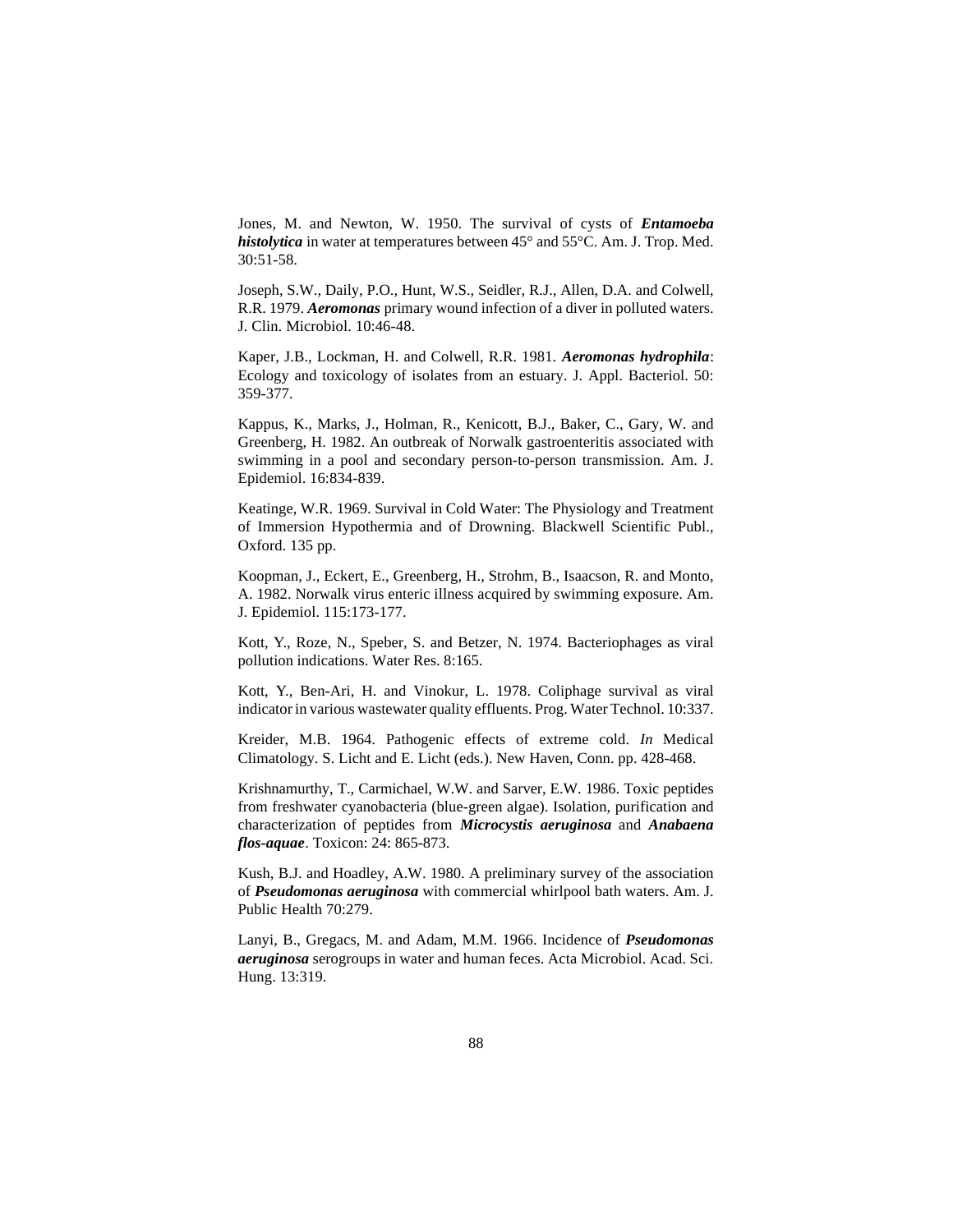Larsen, J.L. and Willeberg, P. 1984. The impact of terrestrial and estuarial factors on the density of environmental bacteria and fecal coliforms in coastal waters. Zentralbl. Bakteriol. Hyg. 179:308-323.

Le Maistre, C., Sappenfield, R., Culbertson, C., Carter, F., Offut, A., Black, H. and Brooke, M. 1956. Studies of a waterborne outbreak of amoebiasis, South Bend, Indiana. I. Epidemiological aspects. Am. J. Hyg. 64:30-45.

Lessard, E.J. and Sieburth, J.M. 1983. Survival of natural sewage populations of enteric bacteria in diffusion and batch chambers in the marine environment. Appl. Environ. Microbiol. 45:950-959.

Levin, M.A. and Cabelli, V.J. 1972. Membrane filter technique for enumeration of *Pseudomonas aeruginosa*. Appl. Microbiol. 24:864-870.

Levy, G.E. and Folstad, J.W. 1969. Swimmers' itch. Environment 11:14-21.

Lin, S.D. 1985. *Giardia lamblia* and water supply. J. Am. Water Works Assoc. 77:40-47.

Lund, E. 1978. Human pathogens as potential health hazards. Ambio 7:56-61.

Mackenthun, K.M. and Keup, L.E. 1970. Biological problems encountered in water supplies. J. Am. Water Works Assoc. 62:520-526.

Makintubee, S., Mallonee, J. and Istre, G.R. 1987. Shigellosis outbreak associated with swimming. Am. J. Public Health 77:166-168.

Mallman, W.L. 1962. Cocci test for detecting mouth and nose pollution of swimming pool water. Am. J. Public Health 52:2001-2008.

Mangione, E., Remis, R., Tait, K., McGee, H., Gorman, G., Wentworth, B., Baron, P., Hightower, A., Barbaree, J. and Broome, C. 1982. An outbreak of Pontiac fever related to whirlpool use, Michigan 1982. J. Am. Med. Assoc. 253:535-539.

Mann, E., Sekla, L., Nayar, G. and Koschik, C. 1986. Infection with *Cryptosporidium* spp. in humans and cattle in Manitoba. Med. J. Vet. Res. 50:174-178.

Margolin, A., Hewlett, M. and Gerba, C. 1986. Use of a C-DNA dot-blot by hybridization technique for detection of enteroviruses in water. *In* Proceedings of a Water Quality Technology Conference, Houston, Tex., December 8-11, 1985. American Water Works Association.

Mates, A. and Schaffer, M. 1988. Quantitative determination of *E. coli* from faecal coliforms in seawater. Microbios 53:161-165.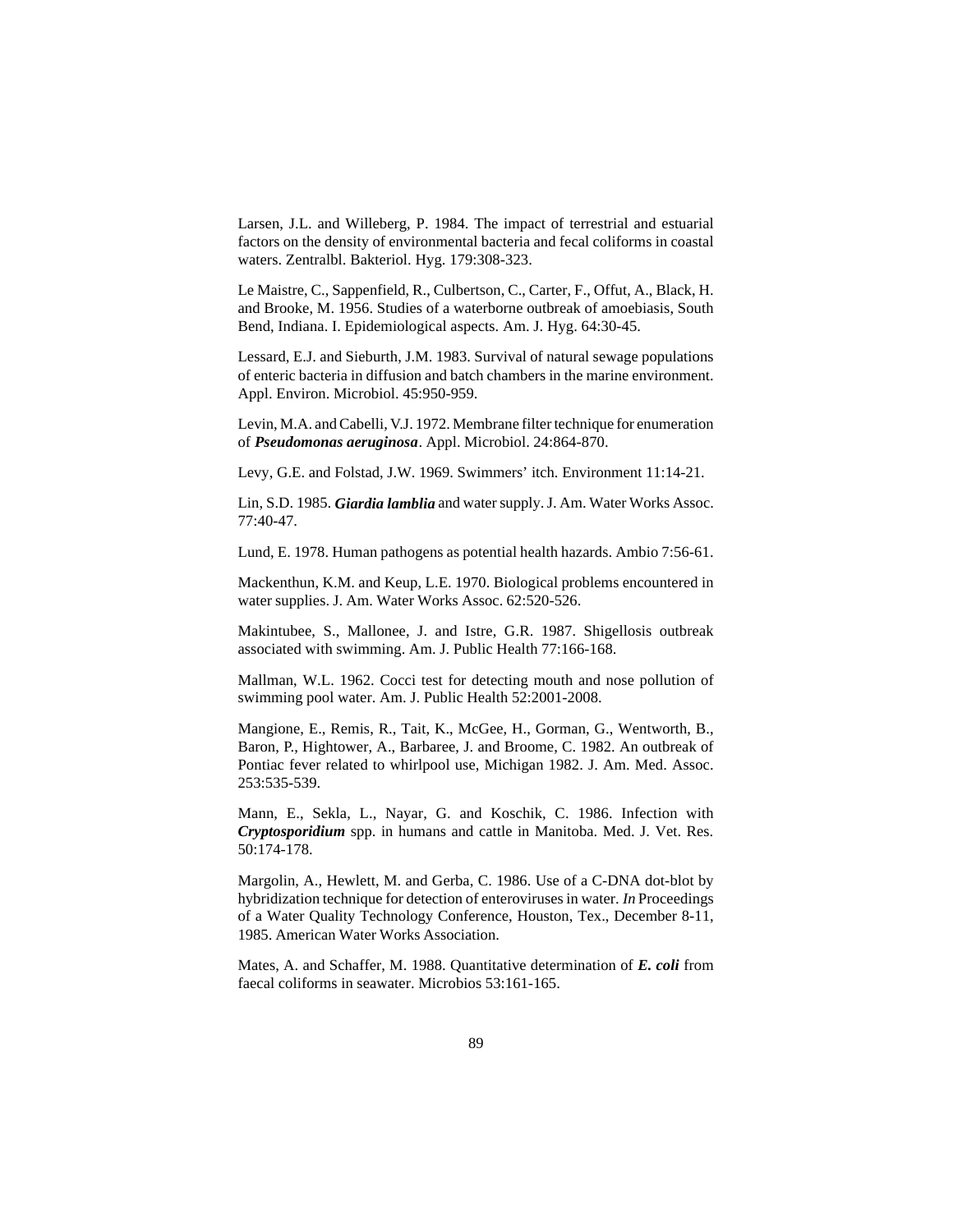Matsen, J.M., Spindler, J.A. and Blosser, R.O. 1974. Characterization of *Klebsiella* isolates from natural receiving waters and comparison with human isolates. Appl. Microbiol. 28:672-678.

McCabe, L.J. and Craun, G.F. 1975. Status of waterborne diseases in the U.S. and Canada. J. Am. Water Works Assoc. 67:95-98.

McCambridge, J. and McMeekin, T.A. 1981. Effect of solar radiation and predacious microorganisms on survival of fecal and other bacteria. Appl. Environ. Microbiol. 41:1083-1087.

McClausland, W.J. and Cox, P.J. 1975. *Pseudomonas* infection traced to motel whirlpool. J. Environ. Health 37:455-459.

McFeters, G.A., Bissonnette, G.K., Jezeski, J.J., Thomson, C.A. and Stuart, D.G. 1974. Comparative survival of indicator bacteria and enteric pathogens in well water. Appl. Microbiol. 27:829-838.

McKee, J.E. and Wolfe, J.W. 1963. Water Quality Criteria. 2nd edition. State Water Quality Board Publication 3A, Sacramento, Calif.

McLean, D. 1965. Transmission of viral infections by recreational water. *In* Transmission of Viruses by the Water Route. Interscience Publ., New York, N.Y.

McLeod, J.A. and Bondar, G.S. 1952. A case of suspected algal poisoning in Manitoba. Can. J. Public Health 43:347-350.

Melnick, J.L. 1976. Viruses in water: an introduction. *In* Viruses in Water. G. Berg (ed.). American Public Health Association, Washington, D.C. pp. 3-10.

Menon, A.S. 1985. *Salmonella* and pollution indicator bacteria in municipal and food processing effluents and the Cornwallis River. Can. J. Microbiol. 31:598-603.

Mentzing, L.-O. 1981. Waterborne outbreaks of *Campylobacter enteritis* in central Sweden. Lancet i:352-354.

Meriluoto, J.A.O. and Erikkson, J.E. 1988. Rapid analysis of peptide toxins in cyanobacteria. Journal of Chromatography. 438: 93-99.

Molnar, W.G. 1946. Survival of hypothermia by men immersed in the ocean. J. Am. Med. Assoc. 131:1046-1050.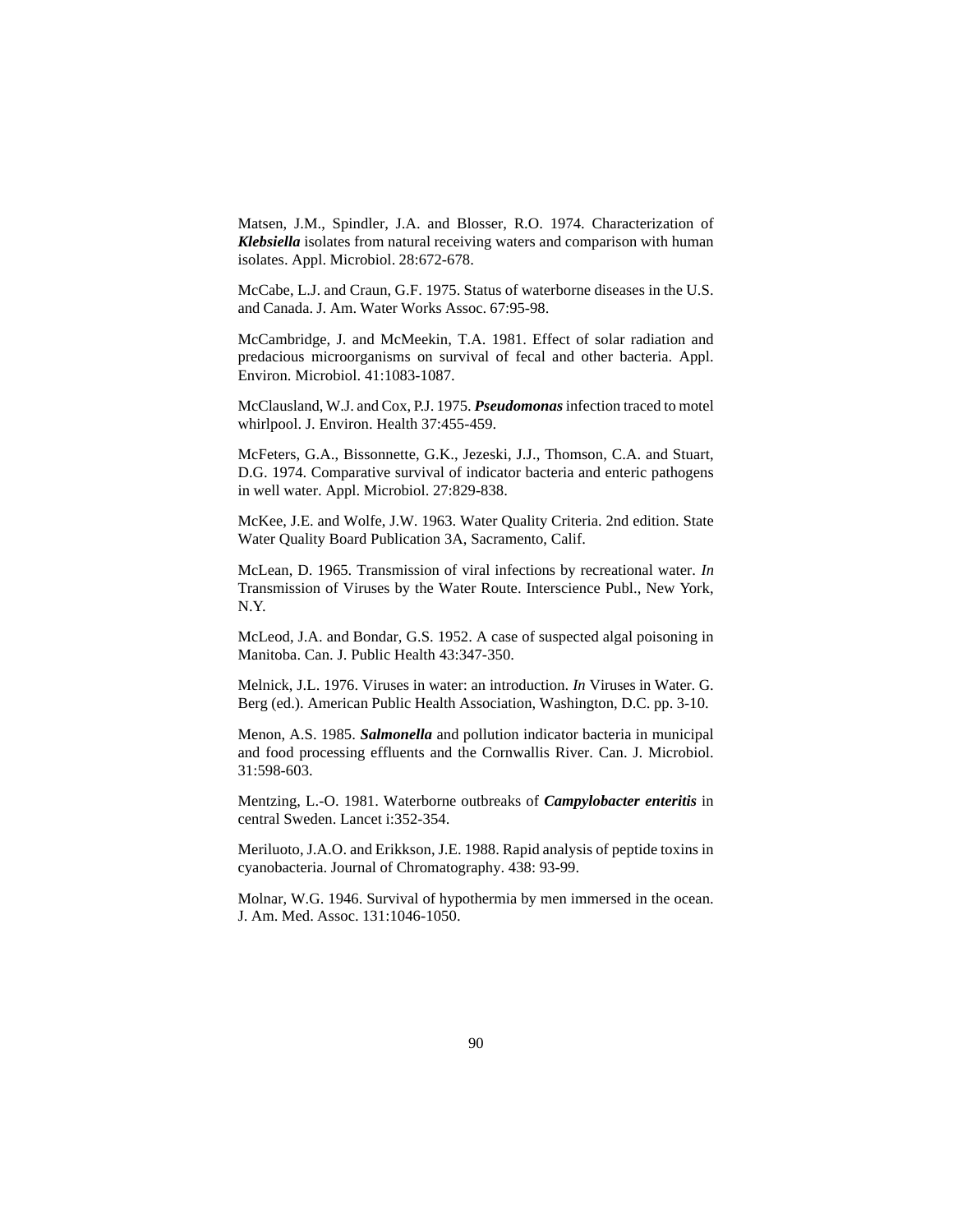Mood, E.W. 1968. The Role of Some Physico-chemical Properties of Water as Causative Agents of Eye Irritation of Swimmers. Report of the Committee of Water Quality Criteria. Federal Water Pollution Control Administration, U.S. Department of the Interior. pp. 15-16.

Moore, R.E. 1977. Toxins from blue-green algae. BioScience 27:797-802.

Musial, C., Arrowood, M., Sterling, C. and Gerba, C. 1987. Detection of *Cryptosporidium* in water using polypropylene cartridge filters. Appl. Environ. Microbiol. 53:687-692.

National Academy of Sciences. 1973. Water Quality Criteria (1972). U.S. Environmental Protection Agency EPA 3-73-003.

National Academy of Sciences. 1977. Drinking Water and Health, Part I. Washington, D.C.

National Technical Advisory Committee. 1968. Water Quality Criteria. Federal Water Pollution Control Administration, Washington, D.C.

National Water Quality Data Bank (NAQUADAT). 1988. Water Quality Branch, Inland Waters Directorate, Environment Canada, Ottawa.

Neil, J.H. 1957. Problems and control of unnatural fertilization of lake waters. *In* Proceedings of the 12th Industrial Waste Conference, Purdue University, May. pp. 301-316.

Neil, J.H. 1975. *Cladophora* in the Great Lakes. H. Shear and D. Konasewich (eds.). International Joint Commission, Windsor. 179 pp.

Newburgh, L.H. 1949. Physiology of Heat Regulation and the Science of Clothing. W.B. Saunders Company, Philadelphia, Pa. p. 457.

Nicholls, K.H., Beaver, J.L. and Estabrook, R.H. 1980. Lakeside Odours in Ontario and New Hampshire Caused by *Chrysochromulina breviturrita* Nich. (Prymnesiophyceae). APIOS Technical Report No. 001/81, Ontario Ministry of the Environment, Toronto. 11 pp.

O'Donoghue, J.G. and Wilton, G.S. 1951. Algae poisoning in Alberta. Can. J. Comp. Med. 15:193-198.

Ongerth, J. and Stibbs, H. 1987. Identification of *Cryptosporidum* oocysts in river water. Appl. Environ. Microbiol. 53:672-676.

Ontario Ministry of the Environment. 1984. Microorganisms in Recreational Waters. Scientific Criteria Document for Standard Development No. 1-84.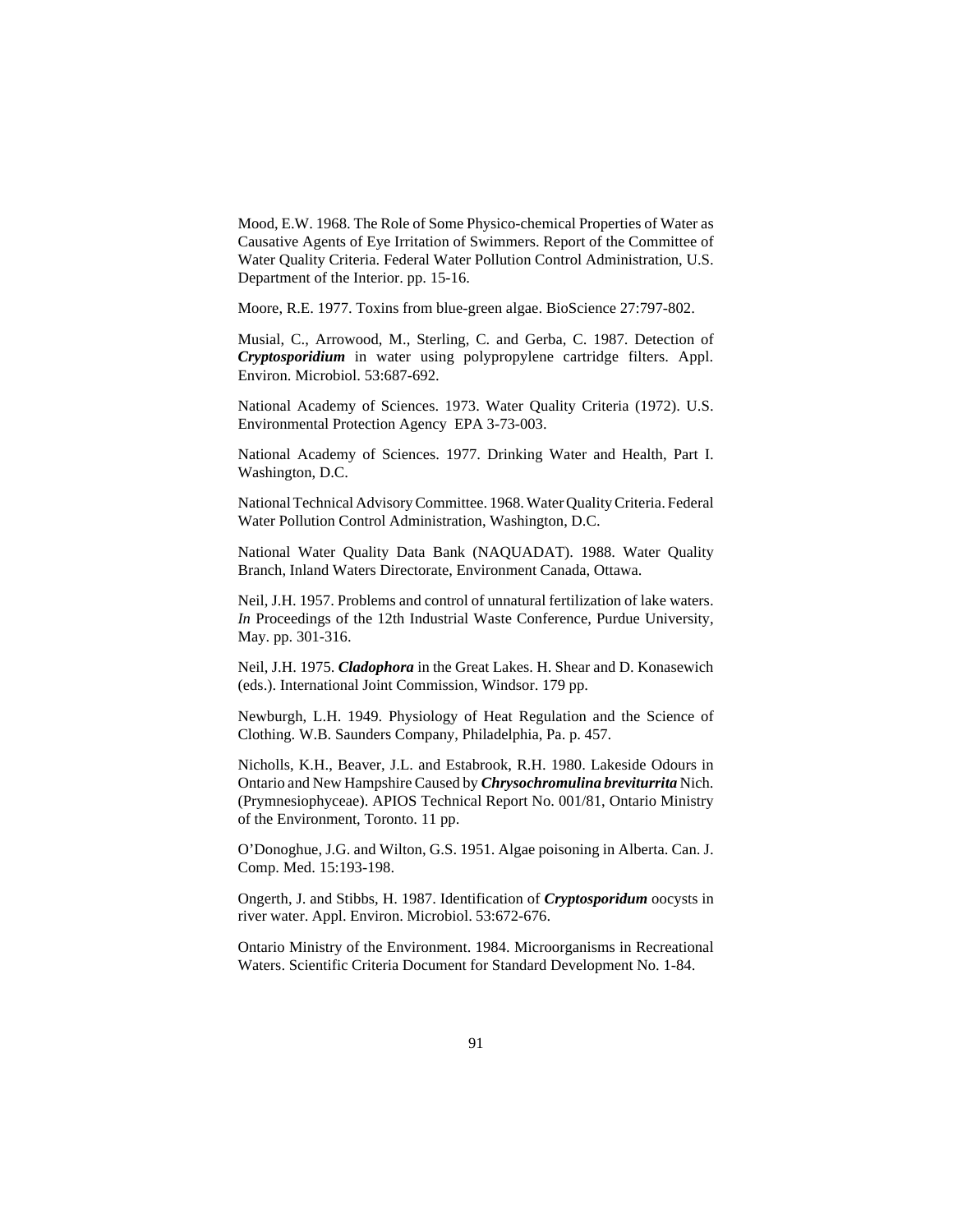Oriz, J.S. 1977. The use of *Staphylococcus aureus* as an indicator of bather's pollution. Annu. Meet. Am. Soc. Microbiol. 77:271.

Paffenbarger, R.S., Berg, G., Clarke, N.A., Stevenson, R.E., Poller, B.G. and Hyde, R.T. 1959. Viruses and illness at a boys' summer camp. Am. J. Hyg. 70:254-274.

Pagel, J.E., Qureshi, A.A., Young, D.M. and Vlassoff, L.T. 1982. Comparison of four membrane filter methods for fecal coliform enumeration. Appl. Environ. Microbiol. 43:787-793.

Palmateer, G. 1980. Personal communication. Ontario Ministry of the Environment.

Palmateer, G. 1989. Personal communication. Ontario Ministry of the Environment.

Palmer, C.M. 1962. Algae in Water Supplies. U.S. Public Health Service Publication No. 657, Washington, D.C.

Palmquist, A.F. and Jankow, D. 1973. Evaluation of *Staphylococcus aereus* as indicators of bacterial quality of swimming pools. J. Environ. Health 36:230- 232.

Paul, R.A. 1972. An environmental model for swimming pool bacteriology. Am. J. Public Health 62:770-772.

Payment, P. 1977. L'analyse virologique de l'eau. Eau Que. 10:14-18.

Payment, P. 1984. Viruses and bathing beach quality. Can. J. Public Health 75:43-48.

Payment, P. and Trudel, M. 1985. Immunoperoxidase method with human immune serum globulin for broad spectrum detection of cultivable viruses: application to enumeration of cultivable viruses in environmental samples. Appl. Environ. Microbiol. 50:1308.

Payment, P. and Trudel, M. 1988. Wound fiberglass depth filters as a less expensive approach for the concentration of viruses from water. Can. J. Microbiol. 34:271-272.

Payment, P., Gerba, C.P., Wallis, C. and Melnick, J.L. 1976. Methods for concentrating viruses from large volumes of estuarine water on pleated membranes. Water Res. 10:893-896.

Payment, P., Lemieux, M. and Trudel, M. 1982. Bacteriological and virological analysis of water from four freshwater beaches. Water Res. 16:939-943.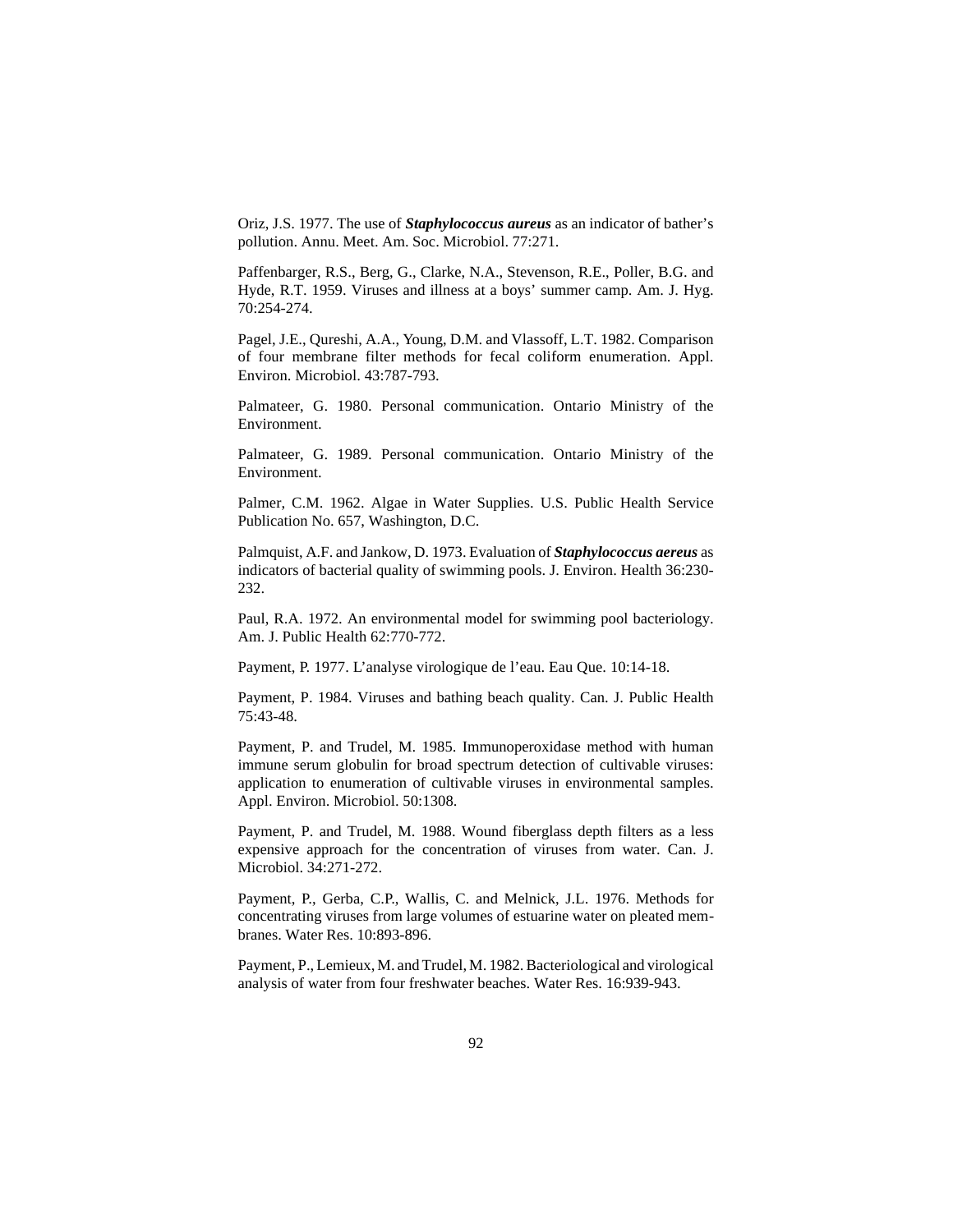Payment, P., Affrayon, F. and Trudel, M. 1988. Detection of animal and human enteric viruses in water from the Assomption River and its tributaries. Can. J. Microbiol. 34:967-973.

Petrovicova, A., Simkova, A. and Cervenka, J. 1988. Enteroviruses and coliphages in different water ecosystems. Z. Gesamte Hyg. 34:522.

Philipp, R., Evans, E.J., Hughes, A.O., Grisdale, S.K., Endicott, R.G. and Jephcott, A.E. 1985. Health risks of snorkel swimming in untreated water. Int. J. Epidemiol. 14:624-627.

Pickert, A. and Botzenhart, K. 1985. Survival of *Campylobacter jejuni* in drinking water, river water and sewage. Zentralbl. Bakteriol. Hyg. B 182: 49-57.

Pipes, W.O. (ed.). 1978. Water Quality and Health Significance of Bacterial Indicators of Pollution Workshop Proceedings. Drexel University, Philadelphia, Pa., and National Science Foundation. 228 pp.

Plotkin, S.A. and Katz, M. 1967. Minimal infective doses of viruses for man by the oral route. *In* Transmission of Viruses by the Water Route. G. Berg (ed.). J. Wiley & Sons, New York, N.Y. pp. 151-166.

Popoff, M.Y., Coymault, C., Kiredjan, M. and Lemelin, M. 1981. Polynucleotide sequence relatedness among motile *Aeromonas* species. Curr. Microbiol. 5:109-114.

Porter, J., Ragazzoni, H., Buchanon, J., Waskin, H., Juranek, D. and Parkin, W. 1988. *Giardia* transmission in a swimming pool. Am. J. Public Health 78:659-662.

Prepas, E.E. and Murphy, T.P. 1988, Sediment – water interactions in farm dugouts previously treated with copper sulphate. Lake and Reservoir Management, 4:161-168.

Press, E. 1969. An interstate drowning study. Am. J. Public Health 58: 2275-2289.

Qureshi, A.A. 1977. Microbiological Characteristics of Storm Water Runoffs at East York (Toronto) and Guelph Separate Storm Sewers. Research Report No. 87, Research Program for the Abatement of Municipal Pollution under Provisions of the Canada-Ontario Agreement on Great Lakes Water Quality.

Qureshi, A.A. and Dutka, B.J. 1979. Storm runoff microbiology adds to concern. Water Sewage Works 126:86-88.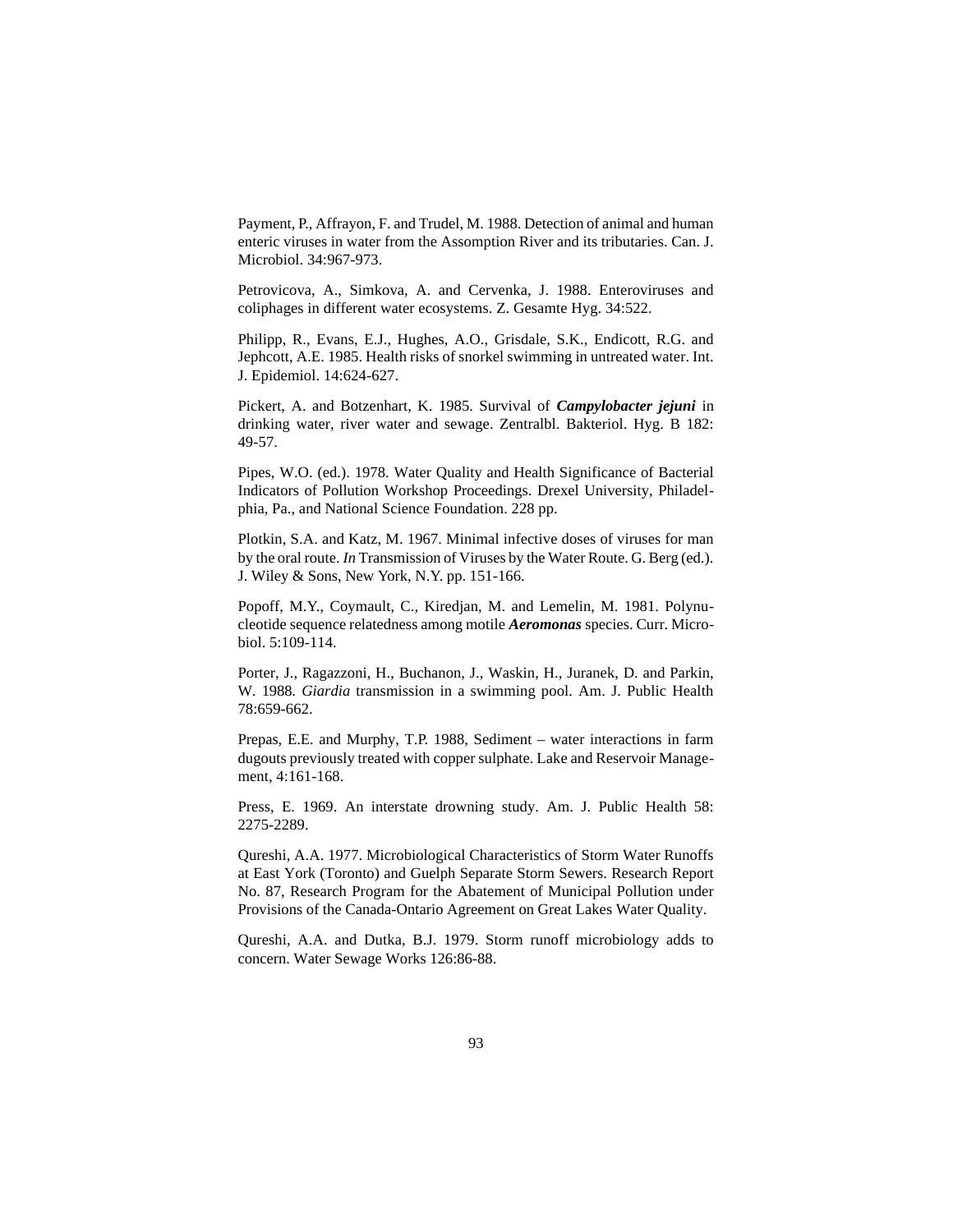Raber, I. and Breslin, C.W. 1978. Tolerance of artificial tears – The effects of pH. Can. J. Ophthalmol. 13:247-249.

Ramoz-Alverez, M. and Sabin, A.B. 1956. Intestinal viral flora of healthy children demonstrated by monkey kidney tissue culture. Am. J. Public Health 46:295-299.

Ratnam, S., Hogan, K., March, S.B. and Butler, R.W. 1986. Whirlpoolassociated folliculitis caused by *Pseudomonas aeruginosa*: Report of an outbreak and review. J. Clin. Microbiol. 233:655-659.

Reid, G.K. and Wood, R.D. 1976. Ecology of Inland Waters and Estuaries. D. Van Nostrand Co., Toronto. pp. 138-146.

Reynolds, C.S. and Walsby, A.E. 1975. Water-blooms. Biol. Rev. 50:437-481.

Richard, D.S., Beattie, K.A., and Codd, G.A. 1983. Toxicity of cyanobacterial blooms from Scottish fresh waters. Environ. Technol. Lett. 4:377-382.

Rippey, S.R. and Cabelli, V.J. 1979. Membrane filter for enumeration of *Aeromonas hydrophila* in fresh waters. Appl. Environ. Microbiol. 38: 108-113.

Rippey, S.R., Adams, W.N. and Watkins, W.D. 1987. Enumeration of fecal coliforms and E. coli in marine and estuarine waters: An alternative to the APHA-MPN approach. J. Water Pollut. Control Fed. 59:795-798.

Robertson, W.J. and Tobin, R.S. 1983. The relationship between three potential pathogens and pollution indicator organisms in Nova Scotian coastal waters. Can. J. Microbiol. 29:1261-1269.

Robinson, D.A. 1981. Infective dose of *Campylobacter jejuni* in milk. Br. Med. J. 282:1584.

Rokosh, D.A., Rao, S.S. and Jurkovic, A.A. 1977. Extent of effluent influence on lake water determined by bacterial population distributions. J. Fish. Res. Board Can. 34:844-849.

Rose, J.B. 1988. Occurrence and significance of *Cryptosporidium* in water. J. Am. Water Works Assoc. 80: 53-58.

Rosenberg, M.L., Hazlet, K.K., Schaefer, J., Wells, J.G. and Pruneda, R.C. 1976. Shigellosis from swimming. J. Am. Med. Assoc. 236:1849-1852.

Royal Life Saving Society of Canada. 1978. Proceedings of the Cold Water Symposium, May 8. p. 7.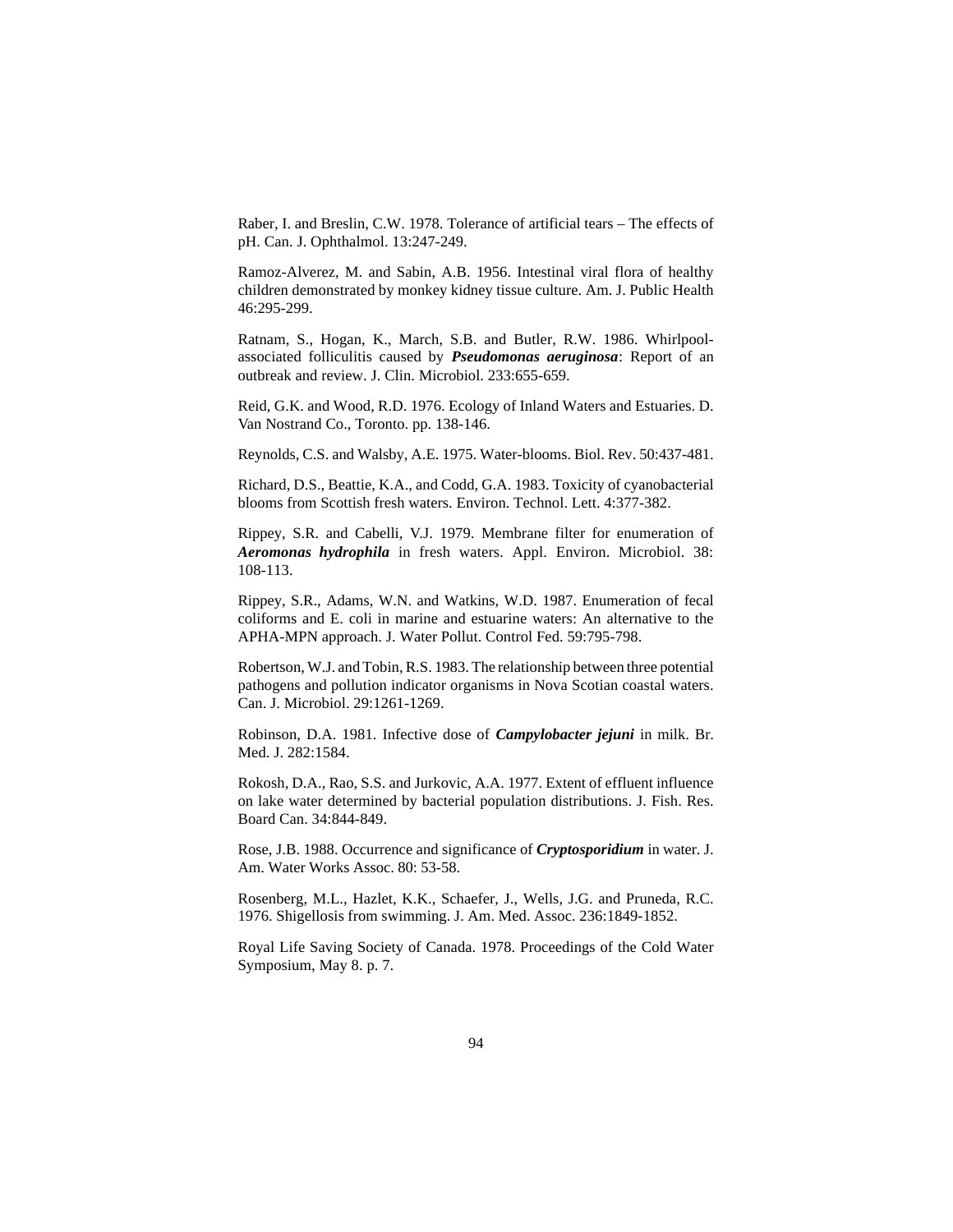Rutkowski, A.A. and Sjogren, R.E. 1987. Streptococcal population profiles as indicators of water quality. Water Air Soil Pollut. 34:273-284.

Ruttner, F. 1963. Fundamentals of Limnology. 3rd edition. Translated by D.G. Frey and F.E.J. Fry. University of Toronto Press, Toronto.

Sacks, J.J., Lieb, S., Baldy, L.M., Berta, S., Patton, C.M., White, M.C., Bigler, W.J. and Witte, J.J. 1986. Epidemic campylobacteriosis associated with a community water supply. Am. J. Public Health 76:424-428.

Sasner, J.J., Jr., Ikawa, M. and Foxall, T.L. 1984. Studies on *Aphanizomenon* and *Microcystis* toxins. In Seafood Toxins. E.P. Ragelis (ed.). American Chemical Society Symposium Series 262. pp. 391-406.

Sattar, S.A. 1978a. Viral Pollution of the Ottawa River and its Possible Impact on the Quality of Potable and Recreational Waters in the Ottawa Area – Phase I. Final Report for the Ontario Ministry of the Environment Research Study Contract No. 77-044-11. 103 pp.

Sattar, S.A. 1978b. Viruses, Water and Health. University of Ottawa Press, Ottawa. 106 pp.

Sattar, S.A. 1981. Virus survival in receiving waters. *In* Viruses and Wastewater Treatment. M. Goddard and M. Butler (eds.). Pergamon Press, Toronto.

Sattar, S.A. and Westwood, J.C.N. 1977. Isolation of apparently wild strains of poliovirus type 1 from sewage in the Ottawa area. Can. Med. Assoc. J. 116:25-27.

Sattar, S.A. and Westwood, J.C.N. 1978. Viral pollution of surface waters due to chlorinated primary effluents. Appl. Environ. Microbiol. 36:427-431.

Sauch, J. 1985. Use of immunofluorescence and phase contrast microscopy for detection and identification of *Giardia* cysts in water samples. Appl. Environ. Microbiol. 50:1434-1438.

Scarpino, P.V. 1975. Human enteric viruses and bacteriophages as indicators of sewage pollution. *In* Discharge of Sewage from Sea Outfalls. A.L.H. Gameson (ed.). Pergamon Press, Oxford. pp. 49-61.

Schindler, J.E. and Alberts, J.J. 1974. Analysis of organic-inorganic associations of four Georgia reservoirs. Arch. Hydrobiol. 74:429-440.

Schnitzer, M. and Khan, S.U. 1972. Humic Substances in the Environment. Marcel Dekker Inc., New York, N.Y. p. 3.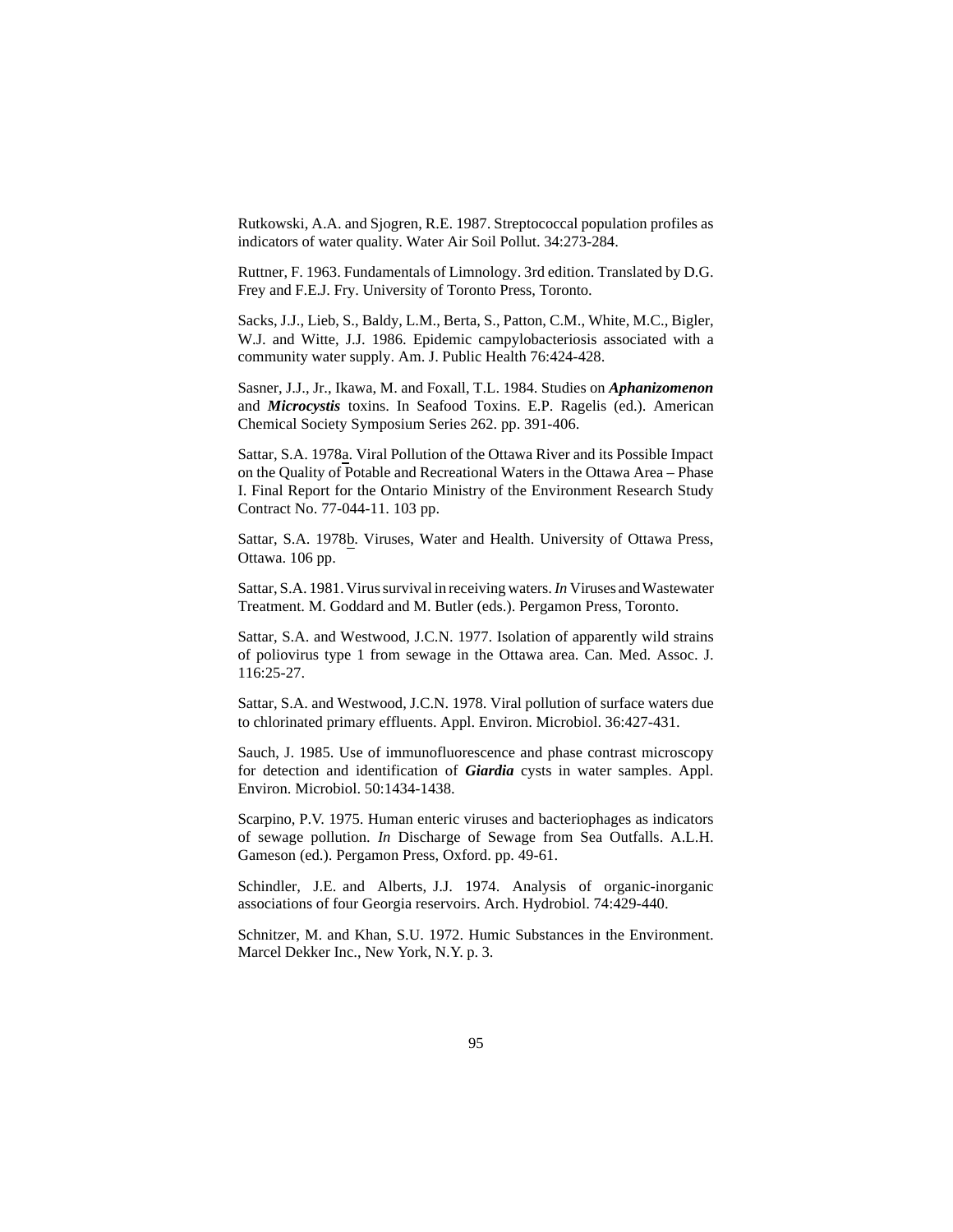Schuett, W. and Rapoport, H. 1962. Saxitoxin, in the paralytic shellfish poison. Degradation to a pyrrolopyrimidine. J. Am. Chem. Soc. 84:2266-2267.

Schwimmer, M. and Schwimmer, D. 1968. Medical aspects of phycology. *In* Algae, Man and the Environment. F. Jackson (ed.). Plenum Press, New York, N.Y. pp. 279-358.

Seidler, R.J., Allen, D.A., Lockman, H., Colwell, R.R., Joseph, S.W. and Daily, O.P. 1980. Isolation, enumeration and characterization of *Aeromonas* from polluted waters encountered in diving operations. Appl. Environ. Microbiol. 39:1010-1018.

Sekla, L., Stackiw, W., Kay, C. and VanBuckenhout, L. 1980. Enteric viruses in renovated water in Manitoba. Can. J. Microbiol. 26:518-523.

Sekla, L., Stackiw, W., Buchanan, A. and Parker, S. 1982. *Legionella pneumophilia* pneumonia. Can. Med. Assoc. J. 126:116-118.

Sekla, L., Williamson, D., Greensmith, C., Balacko, G., Brown, D. and Stackiw, W. 1987. Bacteriological characteristics of 15 freshwater beaches in Manitoba. Can. J. Public Health 78:181-184.

Seligmann, E.G. 1951. A Study of Streptococci and Micrococci as Indicators of Pollution in Swimming Pool Water. Thesis, Michigan State College of Agriculture and Applied Science, East Lansing, Mich. Cited in Favero *et al*. 1964.

Senior, V.E. 1960. Algal poisoning in Saskatchewan. Can. J. Comp. Med. 24:26-31.

Seyfried, P.L. 1973. The Examination of Recreational Waters for the Incidence of *Pseudomonas aeruginosa* and Coagulase-positive *Staphylococcus aureus* and their Potential as Indicators of Water Quality. Inland Waters Directorate Contract No. KW 412-3-0828, Environment Canada, Ottawa.

Seyfried, P.L. 1980. Epidemiological Study of Disease Incidence Related to Recreational Use of Great Lakes Waters – Phase III Report. Report on a study carried out under contract, submitted to the Department of National Health and Welfare, March 27.

Seyfried, P.L. 1987. Supplementary Analysis of Novel Data Collected During a Survey of Rivers and Beaches in 1983. Research Report, RAC Project No. 89 PL, Ontario Ministry of the Environment, Toronto. pp. 18-23.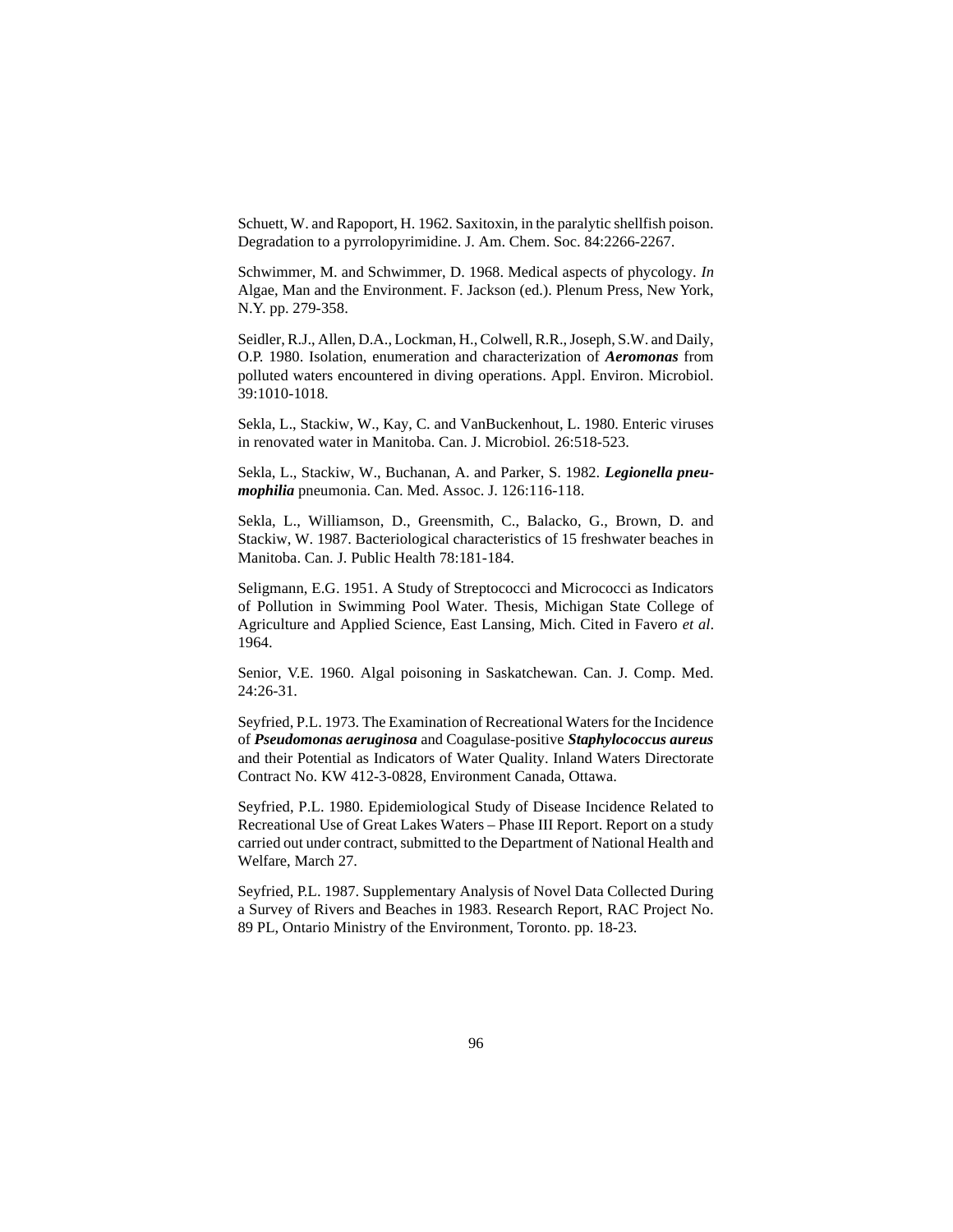Seyfried, P.L., Brown, N.E., Cherwinsky, C.L., Jenkins, G.D., Cotter, D.A., Winner, J.M. and Tobin, R.S. 1984. Impact of sewage treatment plant effluents on surface waters. Can. J. Public Health 75:25-31.

Seyfried, P.L., Tobin, R.S., Brown, N.E. and Ness, P.F. 1985<sub>a</sub>. A prospective study of swimming-related illness I. Swimming associated health risk. Am. J. Public Health 75:1068-1070.

Seyfried, P.L., Tobin, R.S., Brown, N.E. and Ness, P.F. 1985b. A prospective of swimming-related illness II. Morbidity and the microbiological quality of water. Am. J. Public Health 75:1071-1075.

Shaw, D.R. and Cabelli, V.J. 1980. R-Plasmid transfer frequencies from environmental isolates of *Escherichia coli* to laboratory and fecal strains. Appl. Environ. Microbiol. 40:756-764.

Sherry J.P. 1986. Temporal distribution of faecal pollution indicators and opportunistic pathogens at a Lake Erie bathing beach. J. Great Lakes Res. 12:154-160.

Shuval, H.I. 1975. The case for microbial standards for bathing beaches. *In* Discharge of Sewage from Sea Outfalls. A.L.H. Gameson (ed.). Pergamon Press, Oxford. pp. 95-101.

Siegelman, H.W., Adams, W.H., Stoner, R.D. and Slatkin, D.N. 1984. Toxins of *Microcystis aeruginosa* and their hematological and histopathologicl effects. In Seafood Toxins. E.P. Ragelis (ed.). American Chemical Society Symposium Series 262. pp. 407-413.

Simkova, A. and Cervenka, J. 1981. Coliphages as ecological indicators of enteroviruses in various water systems. Bull. W.H.O. 59:611.

Smith, R.A., and Lewis, D. 1987. A rapid analysis of water for Anatoxin A, the unstable toxic alkaloid from *Anabaena flos-aquae*, the stable non-toxic alkaloids left after bioreduction and a related amine which may be nature's precursor to Anatoxin A. Veterinary and Human Toxicology. 29: 153-154

Smith, J.R. 1988. Personal communication. Greater Vancouver Regional District.

Smith, R.J. and Twedt, R.M. 1971. Natural relationship of indicator and pathogenic bacteria in stream waters. J. Water Pollut. Control Fed.43: 2200-2209.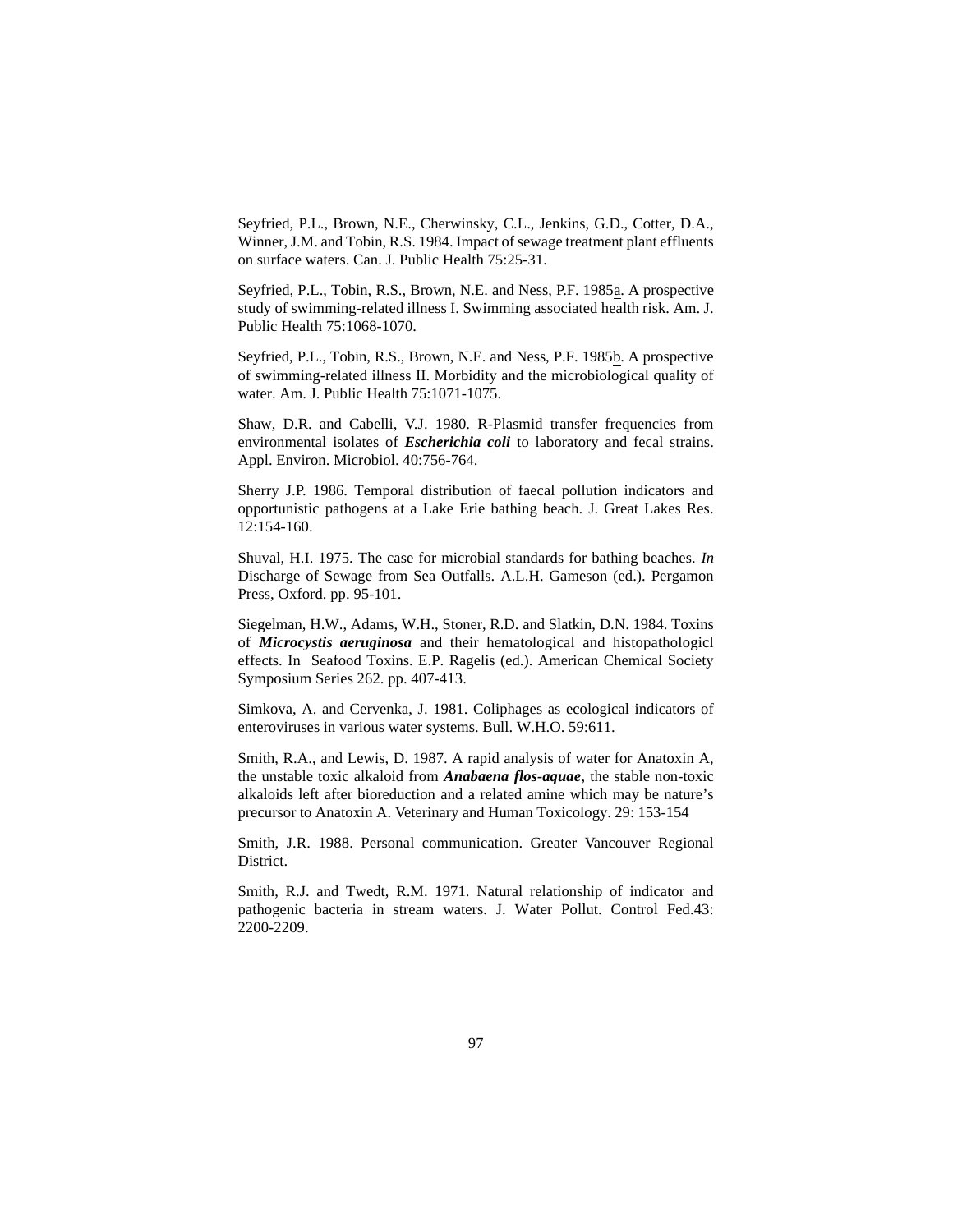Smith, R.J., Twedt, R.M. and Flanigan, L.K. 1973. Relationships of indicators and pathogenic bacteria in stream waters. J. Water Pollut. Control Fed. 45:1736-1745.

Sobsey, M. 1989. Inactivation of health-related microorganisms in water by disinfection processes. Water Sci. Technol. 21:179-195.

Sobsey, M. and Jones, B. 1979. Concentration of poliovirus from tap water using positively charged microporous filters. Appl. Environ. Microbiol. 37:588-599.

Sobsey, M., Glass, J., Carrick, R., Jacobs, R. and Rutala, W. 1980. Evaluation of the tentative standard method for enteric virus concentration from large volumes of tap water. J. Am. Water Works Assoc. 72:292.

Soll, M.D. and Williams, M.C. 1985. Mortality of a white rhinoceros (*Ceratotherium simum*) suspected to be associated with the blue-green alga *Microcystis aeruginosa*. J. S. Afr. Vet. Assoc. 56:49-51.

Spaulding, J., Pacha, R. and Clark, G. 1983. Quantitation of *Giardia* cysts by membrane filtration. J. Clin. Microbiol. 18:713-715.

Stevenson, A.H. 1953. Studies of bathing water and health. Am. J. Public Health 43:529-538.

Stewart, A.G., Barnum, D.A. and Henderson, J.A. 1950. Algal poisoning in Ontario. Can. J. Comp. Med. 14:197-202.

Subrahmanyan, T.P. 1977. Occurrence of Viruses in Natural Waters Used for Recreational Purposes in Ontario. Interim Report on Provincial Research Grant PR557 to the Research Branch, Ontario Ministry of Health.

Subrahmanyan, T.P., Cherwinsky, C.L., Wilson, I.J. and Palmateer, G. 1979. Virological examination of wastewaters during a polio outbreak. Can. J. Public Health 70:53 (Abstract).

Taft, C.E. 1965. Water and Algae, World Problems. Educational Publ., Chicago, Ill.

Tangen, K. 1977. Blooms of *Gyrodinium aureolum* (Dinophyceae) in north European waters, accompanied by mortality in marine organisms. Sarsia 63:123-133.

Taylor, D.N., Brown, M. and McDermott, K.T. 1982. Waterborne transmission of *Campylobacter enteritis*. Microb. Ecol. 8:347-354.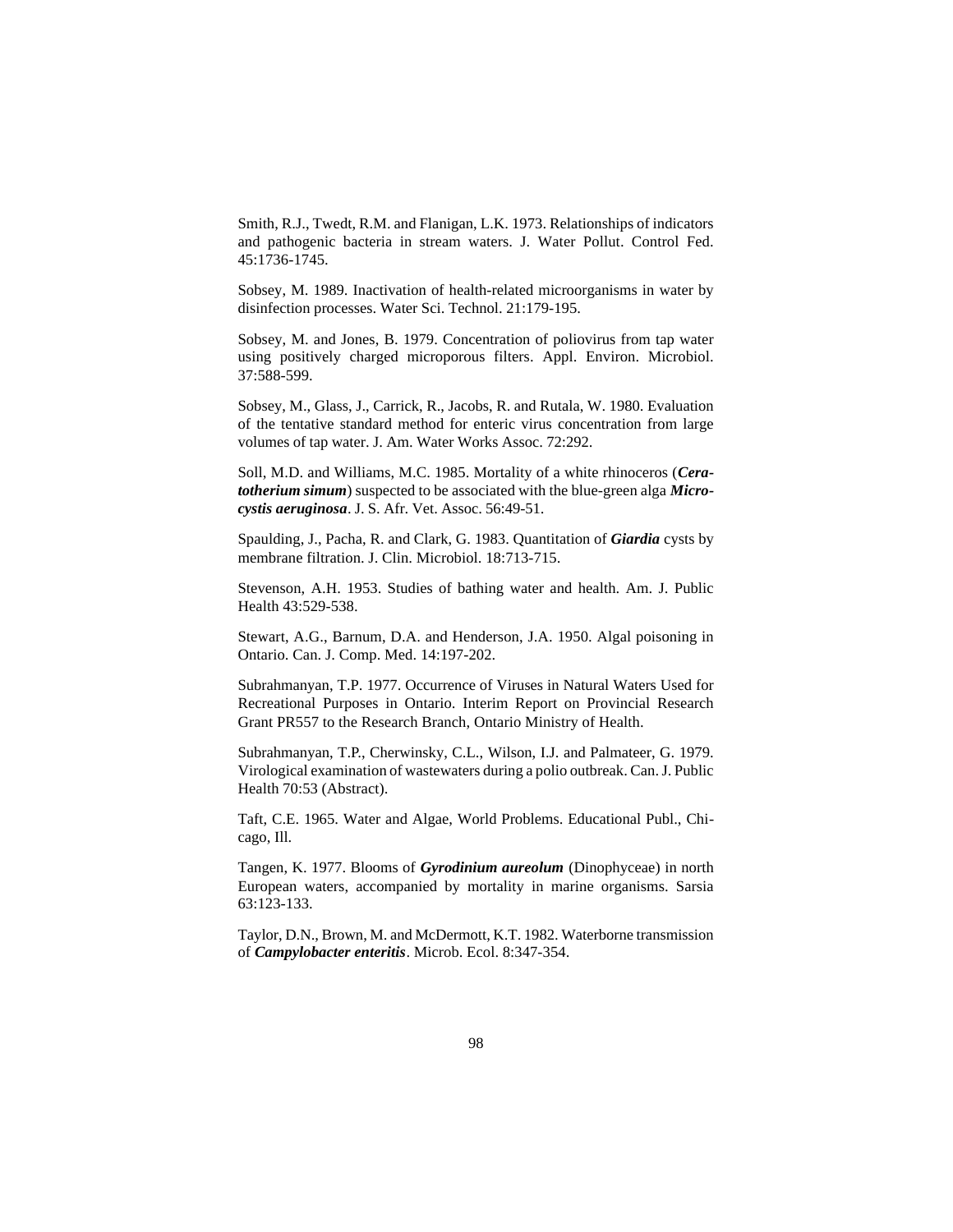Taylor, D.N., McDermott, K.T., Little, J.R., Wells, J.G. and Blaser, M.J. 1983. *Campylobacter enteritis* from untreated water in the Rocky Mountains. Ann. Intern. Med. 99:38-40.

Tobin, R.S. and Dutka, B.J. 1977. Comparison of the surface structure, metal binding and fecal coliform recoveries of nine membrane filters. Appl. Environ. Microbiol. 34:69-79.

Trimbee, A.M. and Prepas, E.E. 1987. Evaluation of total phosphorous as a predictor of the relative biomass of blue-green algae with emphasis on Alberta lakes. Canadian Journal of Fisheries and Aquatic Science. 44:1337-1342.

Turnbull, P.C., Lee, J.V., Miliotis, M.D., Van de walle, S., Koornhof, H.J., Jeffery, L. and Bryant, T.N. 1984. Enterotoxin production in relation to taxonomic grouping and source of isolation of *Aeromonas* spp. J. Clin. Microbiol. 19:175-180.

United States-Canada Research Consultation Group on the Long-Range Transport of Air Pollutants. 1979. The LRTAP Problem in North America: A Preliminary Overview. Co-chaired by A.P. Altshieller (U.S.) and G.A. McBean (Canada), Department of External Affairs and State Department.

U.S. Environmental Protection Agency. 1978a. Human Viruses in the Aquatic Environment: A Status Report with Emphasis on the EPA Research Program. Report to Congress, EPA-570/9-78-006, Washington, D.C.

U.S. Environmental Protection Agency. 1978b. Urban Stormwater Management Workshop Proceedings, Edison, N.J., December 1, 1977, EPA-600/9-78-017. pp. 110.

U.S. Environmental Protection Agency. 1985. Test Methods for *Escherichia coli* and Enterococci in Water by the Membrane Filtration Procedure. EPA-600/4-85/076, Cincinnati, Ohio.

U.S. Environmental Protection Agency. 1986. Ambient Water Quality Criteria for Bacteria. EPA-440/5-84/002.

Van Donsel, D.J. and Geldreich, E.E. 1971. Relationships of salmonellae to fecal coliforms in bottom sediments. Water Res. 5:1079-1087.

Van Donsel, D.J., Geldreich, E.E. and Clarke, N.A. 1967. Seasonal variations in survival of indicator bacteria in soil and their contribution to stormwater pollution. Appl. Microbiol. 15:1362-1370.

Vlassoff, L.T. 1977. *Klebsiella*. Am. Soc. Test. Mater. Spec. Tech. Publ. 635:275-288.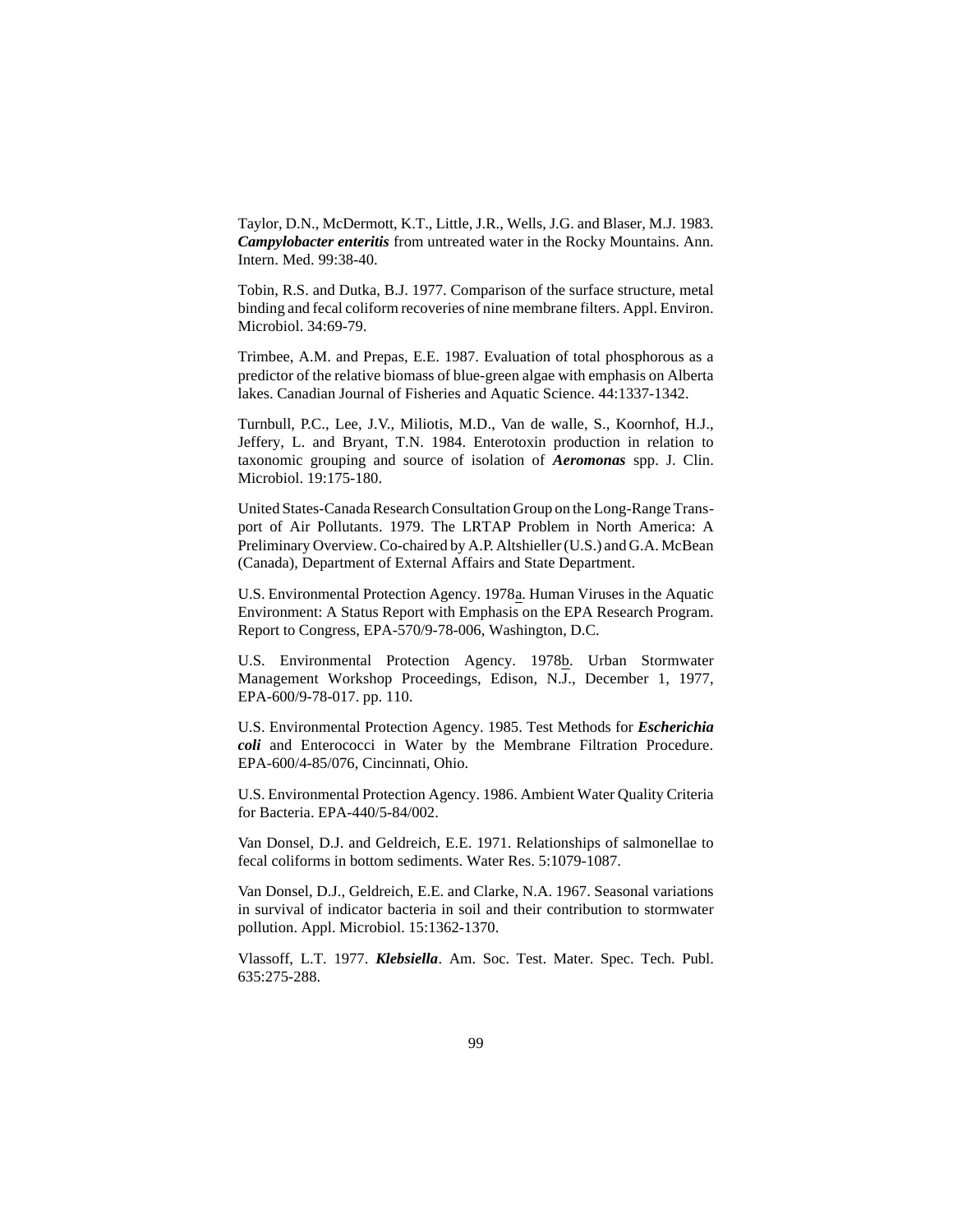Vlassoff, L.T. 1981. Personal communication. Ontario Ministry of the Environment.

von Graevenitz, A. 1985. *Aeromonas* and *Plesiomonas*. In Manual of Clinical Microbiology. 4th edition. E.H. Lennette, A. Balows, W.J. Hausler, and H.J. Shadomy (eds.). American Society for Microbiology, Washington, D.C. pp. 278-281.

Voss, L., Button, K.S., Rheins, M.S. and Tuovinen, O.H. 1984. Sampling methodology for enumeration of *Legionella* spp. in water distribution systems. *In* Proceedings of the 2nd International Symposium on *Legionella*. C. Thornsberry, A. Balows, J.C. Feeley, and W. Jakubowski (eds.). American Society for Microbiology, Washington, D.C. pp. 290-292.

Wallis, C., Homma, A. and Melnick, J.L. 1972. A portable virus concentrator for testing water in the field. Water Res. 6:1249-1256.

Walter-Offenhauser, R. and Horn, K. 1974. Sanitary- virological investigation of surface waters. Gig. Sanit. 9:72. Cited by Berg and Metcalf (1978).

Wang, W.L.L., Dunlop, S.G. and Munson, P.S. 1966. Factors influencing the survival of *Shigella* in wastewater and irrigation water. Water Pollut. Control Fed. 38:1775-1781.

Ward, R. and Akin, E. 1984. Minimum infectious dose of animal viruses. CRC Crit. Rev. Environ. Control 14:297-310.

Ward, R., Bernstein, D., Young, E., Sherwood, J., Knolton, D. and Schiff, G. 1986. Human rotavirus studies in volunteers: determination of infectious dose and serological response to infection. J. Infect. Dis. 159:871-880.

Warrington P. 1989. Personal communication. British Columbia Ministry of Environment.

Webster's Third New International Dictionary. 1986. Thomas Allen & Son Ltd., Toronto.

Williamson, D.A. 1988. A Four Year Study of Bacteriological Characteristics at Recreational Beaches, Manitoba, Canada. Manitoba Environment and Workplace Safety and Health, Water Standards and Studies Report 88-7.

Wilson, L.A. and Ahearn, D.G. 1977. *Pseudomonas* induced corneal ulcers associated with contaminated eye mascara. Am. J. Ophthalmol. 84:112.

Wolf, H.W. 1972. The coliform count as a measure of water quality. *In* Water Pollution Microbiology. R. Mitchell (ed.). Wiley-Interscience, Toronto. pp. 333-345.